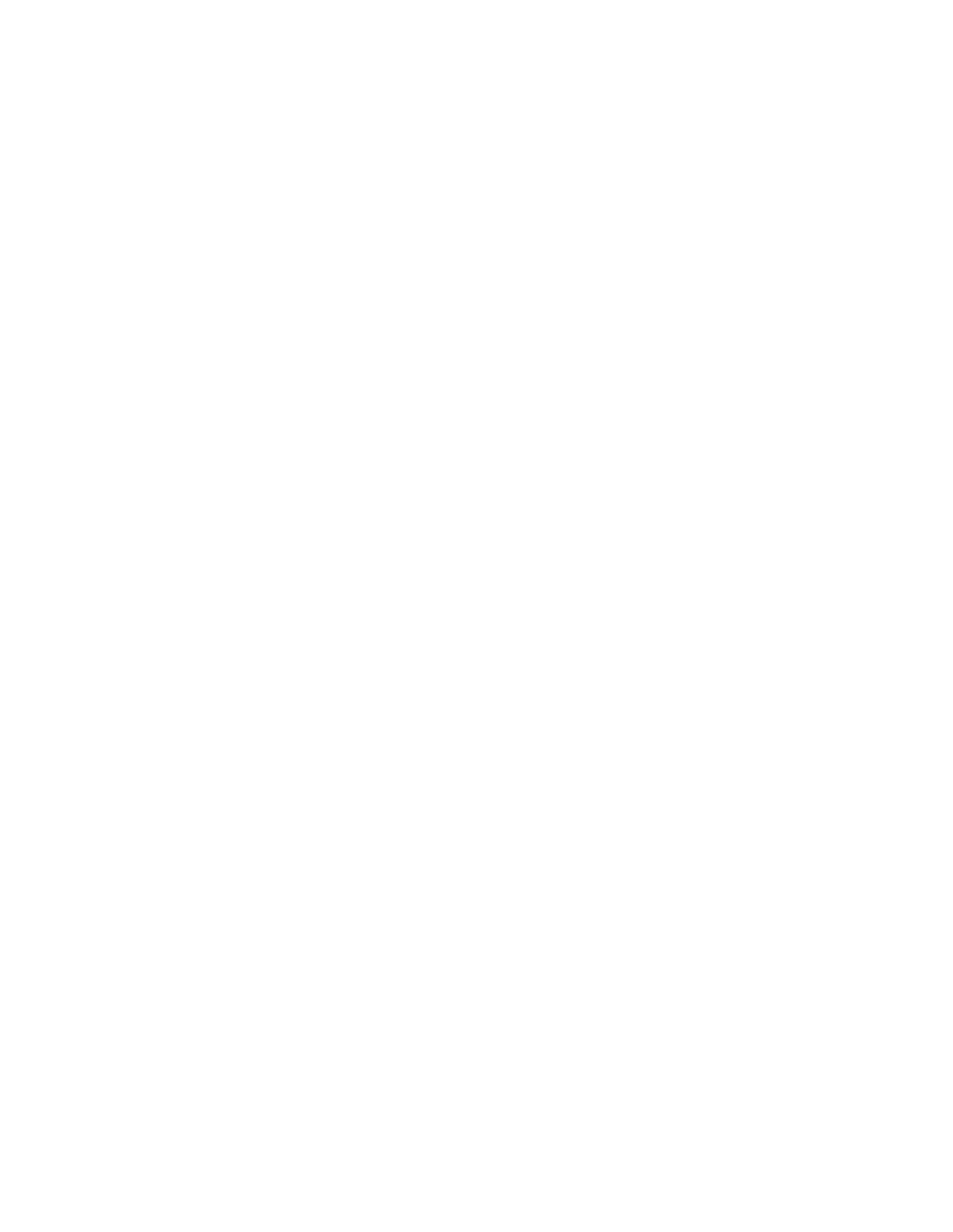# MISCELLANY OF

# The Scottish History Society

*(Fourth Volume*)

CORDARA'S COMMENTARY ON THE EXPEDITION TO SCOTLAND MADE BY CHARLES EDWARD STUART PRINCE OF WALES THE MANUSCRIPT HISTORY OF CRAIGNISH MISCELLANEOUS CHARTERS, 1165-1300, FROM TRANSCRIPTS IN THE COLLECTION OF THE LATE SIR WILLIAM FRASER, K.C.B.



### EDINBURGH

Printed at the University Press by T. and A. Constable Ltd. for the Scottish History Society 1926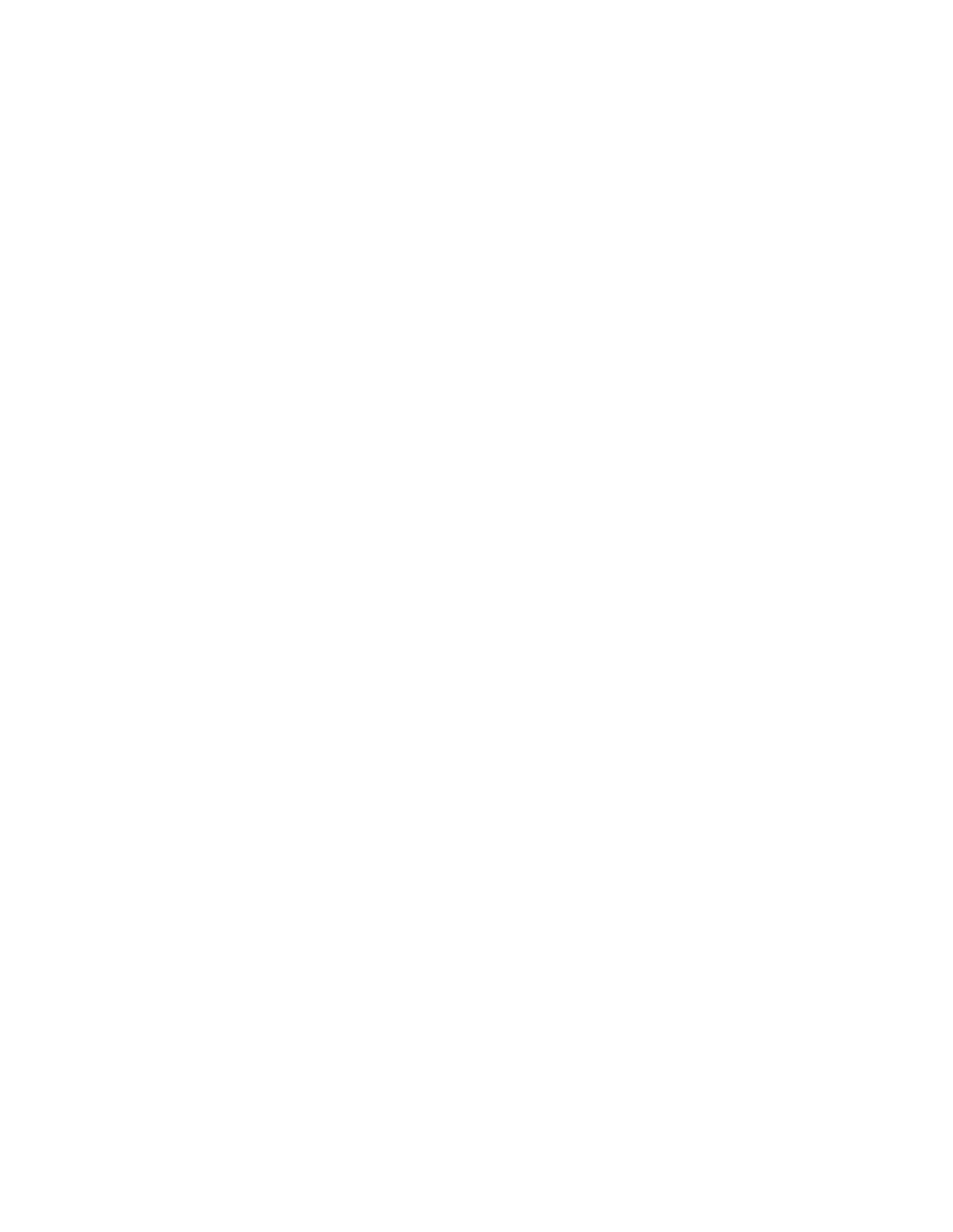Printed in Great Britain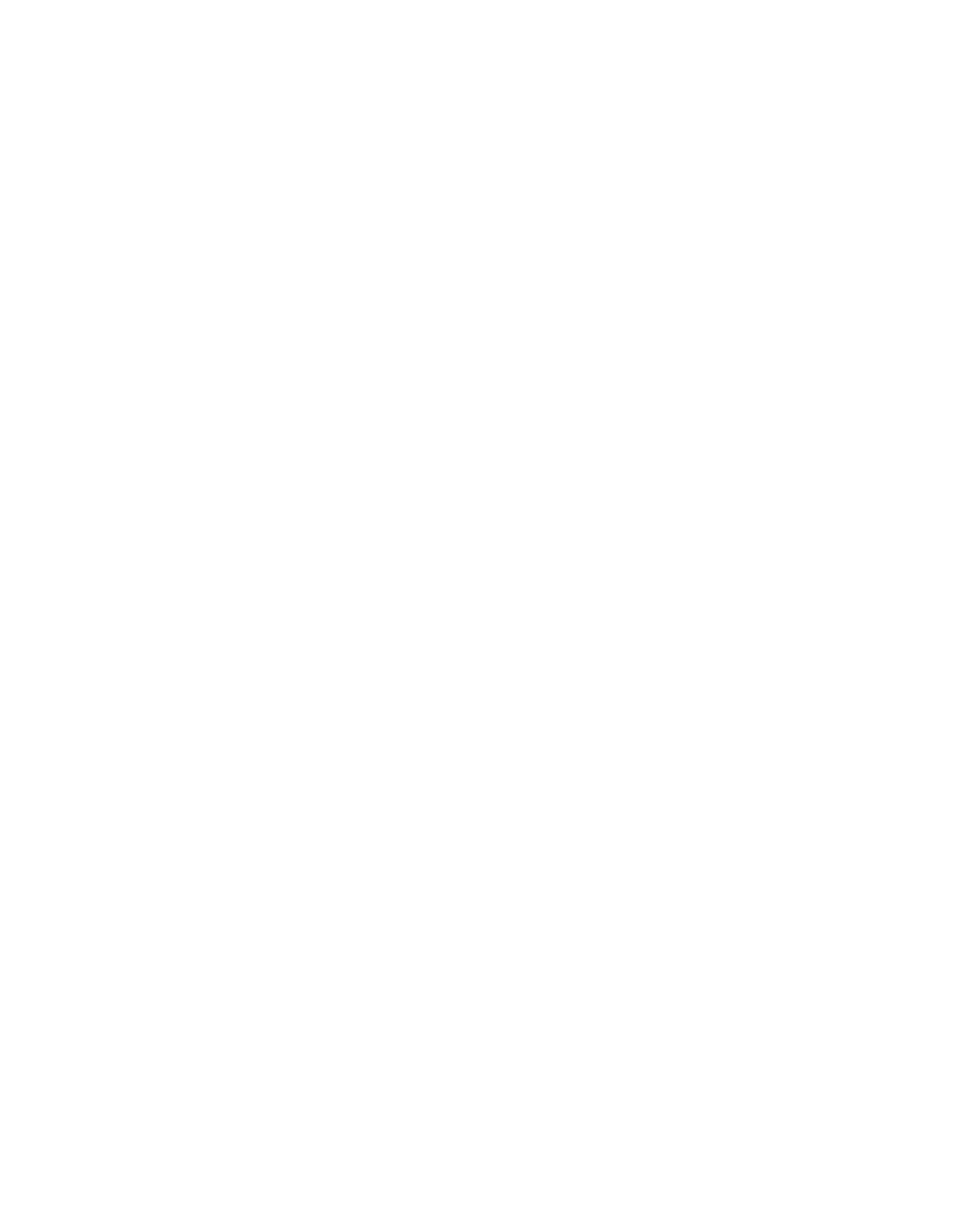### **CONTENTS**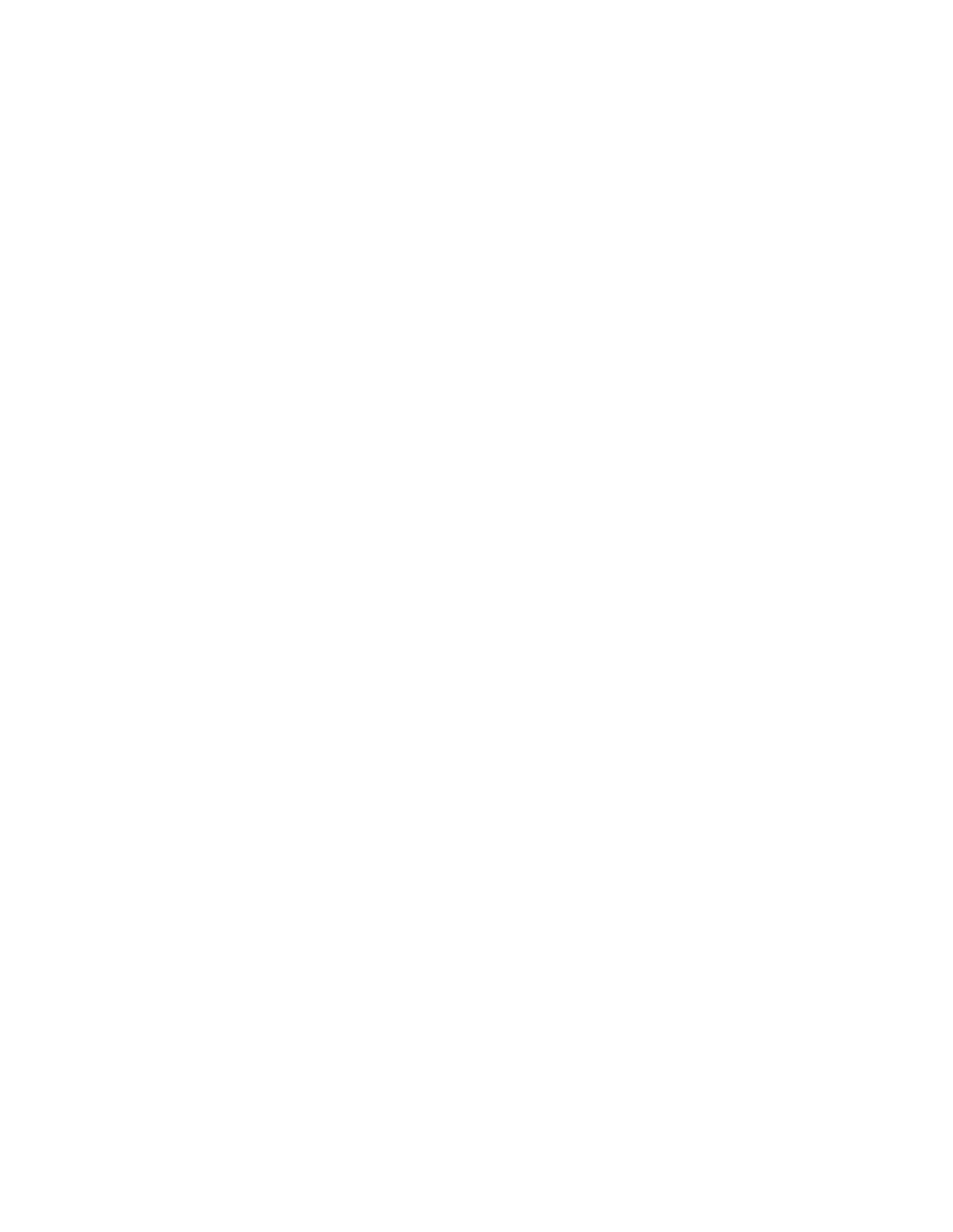## COMMENTARY ON THE EXPEDITION

## TO SCOTLAND MADE BY

# CHARLES EDWARD STUART

# PRINCE OF WALES

BY

# PADRE GIULIO CESARE CORDARA

ON THE COMPANY OF JESUS SO LONG AS IT EXISTED

Translated into the Vulgar Tuscan by

the ex-Jesuit N. N.

Edited by

SIR BRUCE SETON, BART., C.B.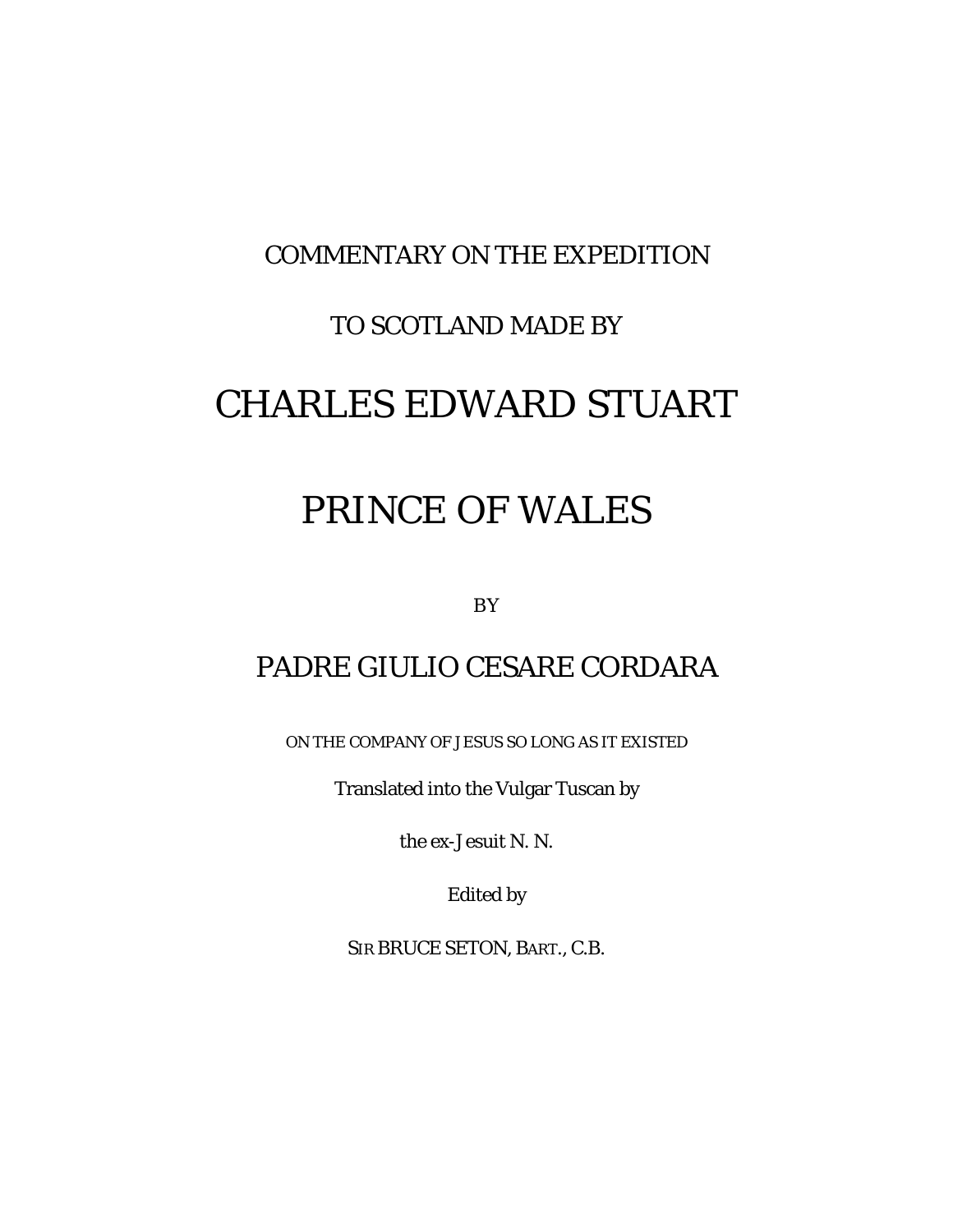#### INTRODUCTION

<span id="page-9-0"></span>AMONG the authorities recognised by writers dealing with the '45 is Cordara's *Commentary on the Expedition made to Scotland by Charles Edward Stuart, Prince of Wales,* written in Latin and translated into Italian.

The original work was written in 1751, but it did not become generally known in Europe until it had been translated into Italian early in the 19th century.

One version, dated 1815, in Italian, has been printed. The translator was Gussalli, and the work went through three editions, but it has never been translated into English. A review appeared in the *Quarterly Review,* vol. LXXIX, December 1846 to March 1847, p. 150.

The conclusion arrived at by the Reviewer then may be summarised in his own words: 'We cannot reasonably look for much novelty as to leading incidents of the insurrection and of the two campaigns through which it was protracted. Neither can we regard him as our best authority for the wanderings of their hero. But as to the means whereby the Prince trained himself for what he considered his mission, and the circumstances under which it was prepared in Italy, we feel bound to accept the accomplished Italian as a new and important witness.'

The translation presented below, however, is taken from another Italian, or rather, Tuscan version, by 'the ex-Jesuit N. N.,' dated 12th November 1802. The manuscript, which is beautifully written, has only one defect—it is signed by the author with an almost illegible signature. Opinions indeed differ as to what the surname is; but it appears to be Ingo. It was prepared by the said Vincenzo Ingo at the request of 'Don Francesco Caetani, Duke,' to whom it is dedicated; and, in a note to the reader, the translator explains that he has endeavoured to express the meaning and spirit of the author, and, at the same time, 'to respect those who have a right to give the law to our Italian tongue.'

Mr. Collison-Morley, to whom I am indebted for the translation of Ingo's work into English, has compared the two Italian versions of Cordara's Book and finds that Gussalli's is in a more terse style than that of Ingo.

The Vincenzo Ingo manuscript came into the London market in 1922, but its previous history is not known.

Giulio Cesare di Antonio Cordara, conte di Calamandrana,<sup>[1](#page-9-1)</sup> historian and litterateur,

<span id="page-9-1"></span>Ĩ.

<sup>1</sup> Authorities:—

*Catholic Encyclopaedia*.—EDWARD SPILLANE.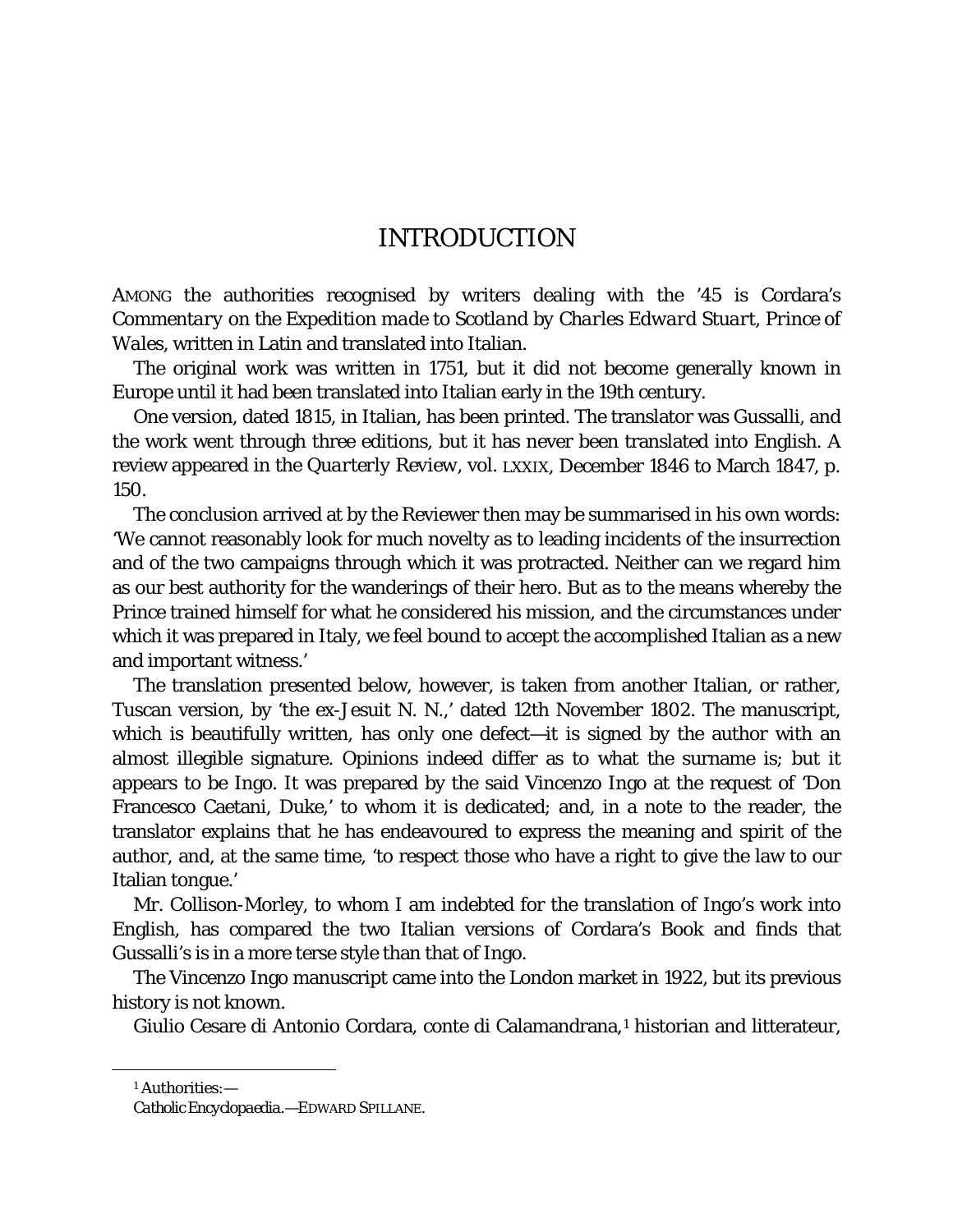was born at Alessandria 17th December 1704, the son of Count Antonio di Calamandrana. The family was of Flemish origin and had long been established at Nice, but had migrated to Alessandria in Piedmont to escape out of the zone of military operations during the war between the Bourbons and Austrians. Cordara's mother, Leonora del Cressini, died when he was quite young, and his father then went to Rome, leaving him at the age of seven in charge of the priest of Calamandrana. When he was ten years old he was sent to Rome and entered the Jesuit College there. In December 1717, when he was fourteen, he became a Jesuit himself, to the great disappointment of his father, who had intended him for a political or diplomatic career; and he soon acquired a reputation as satirist, poet, and historian. After completing his novitiate in Rome he was sent to Viterbo as teacher of rhetoric, and later to Ancona and Macerata. Here he made the acquaintance of Cardinal Lambertini, afterwards Pope Benedict xiv., who commended him warmly to the General of the Company at the Conclave.

When at Macerata he wrote some satirical poems through which he became involved in controversy, and also a pastoral drama on the death of Clementina Sobieska, wife of the Chevalier de St. George, which was well received and played all over Italy, and which increased his literary reputation.

About 1740, Cordara was called to Rome, where he remained for thirty-two years. In 1742 he was selected to write the *History of the Society of Jesus,* embracing the period from 1616 to 1633. The first volume appeared in 1750; the second was published long after his death. He also wrote the history of the German College in Rome.

In Rome he was in great request whenever literary skill was needed, as, for instance, for a description of the funeral of the Chevalier. He also wrote many plays for the Jesuit Colleges.

When the Society of Jesus was finally suppressed in 1774, Cordara withdrew from Rome to Alessandria, devoting his remaining years to literature. Altogether he produced some sixty works from first to last. He died in Alessandria on 6th March 1785, aged eighty-one.

Cordara was intimately associated with the Jacobite leaders and the exiled Royal Family in Rome, he had known the young Prince and his brother, afterwards Cardinal, Duke of York, since boyhood; and it was at the request of the latter that he undertook in 1751 the compilation of the *Expeditio in Scotiam.*

Carducci, who had translated some of Cordara's Satires, refers in complimentary terms to the *Expeditio,* which he says was written 'in the finest and freest Latin the Jesuits ever wrote.'

Whatever its literary value, his work must be regarded as of peculiar interest, if not of importance, inasmuch as it was written so soon after the disastrous termination of Prince Charles Edward's expedition, in a *milieu* in which the author was obviously in a

Ĩ.

*Bibl. de la Compagnie de Jésus* 77., 1141 -1432.—SAMMKRVOGD.

*Nomendator* (Innsbruck, 1895), v. 376.—HURTKR.

*Bibliographic historique de la Comp. de Jésus* (Paris, 1864).—CARAYON.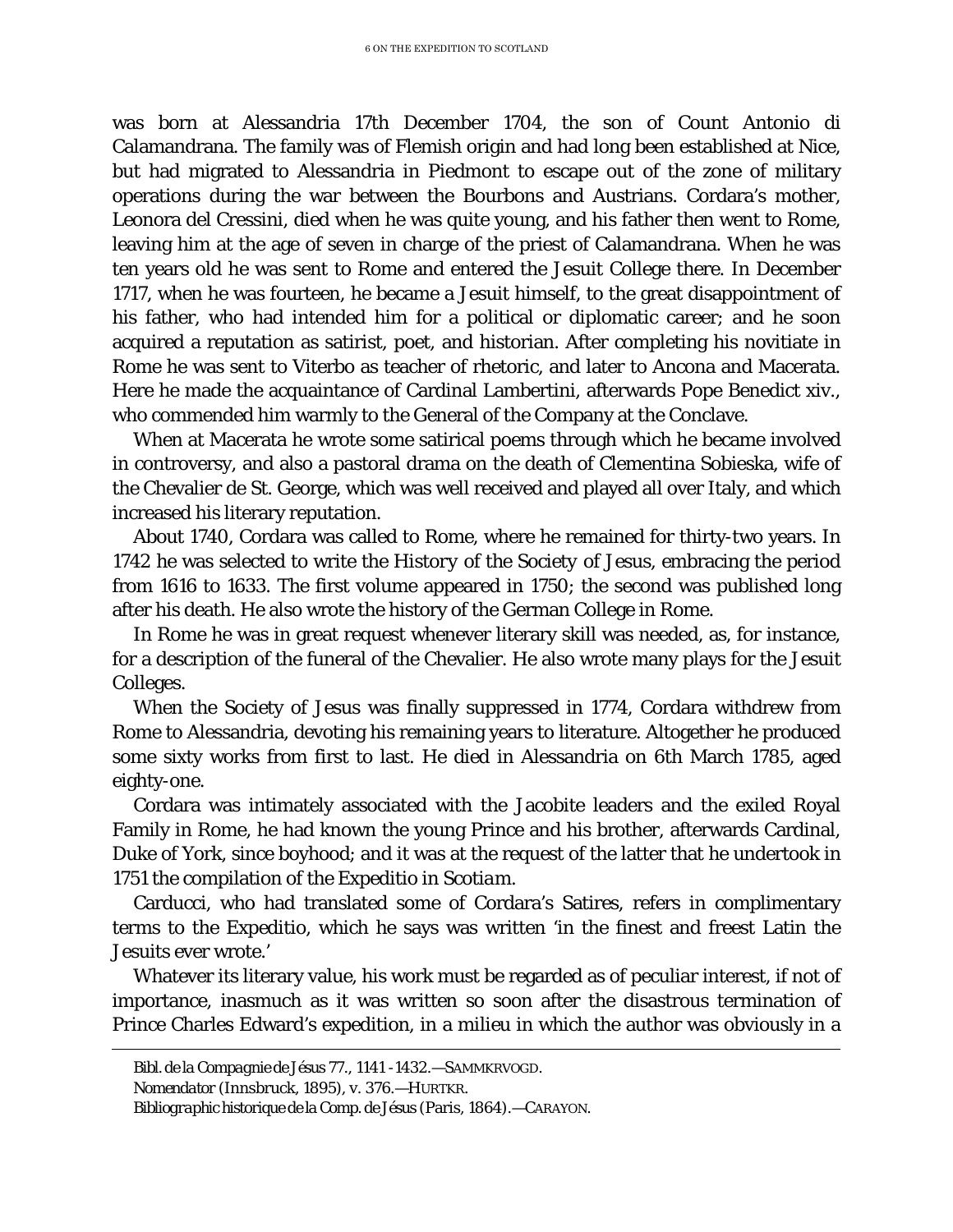position to get first-hand information from some of its survivors, and to know the views held by them and the Jacobite party in Rome on the course of events.

The question arises: What were the sources of Cordara's information?

It is improbable that Cordara had access to many of the sources on which we now rely, in dealing with the history of the '45; but it is possible that he had seen some at least of the correspondence, now called the 'Stuart Papers,' preserved in Windsor Castle; and the fact that he wrote his book at the request of the Cardinal, Duke of York, suggests that from the latter he may have obtained information not accessible to other authorities. This would apply specially to such matters as the intimate conversations in Rome between Tencin and the Chevalier, and the account of the Prince's journey to Antibes.

From the modern historical point of view the *Expeditio* may not be of outstanding importance; in certain details, indeed—notably in connection with the Prince's wanderings after Culloden—it is often very inaccurate. But it is interesting in regard to the early life of the Prince, his experiences in the field, and the negotiations which led up to his departure from Rome to Paris.

The most controversial feature of the work is the account given of these negotiations.

Cordara ascribes the activities of France, such as they were, principally to Cardinal Tencin, and he gives in considerable detail the substance of the Cardinal's speech at the Council of Versailles in December 1743, and the action subsequently taken by the French Government, without making any reference to the part played by Amelot.

We are indeed asked to believe that, without Tencin, there would have been no '45 at all.

Here, of course, he is not in accord with modern historians; but, on the assumption that the source of his information was the Jacobite Court in Rome, he presumably expressed the view's there held.

These view's may have been inaccurate, but they were certainly held by the Prince, who when he was on the spot in Paris, chafing at the repeated delays in the French preparations for invasion of Great Britain, wrote on 24th February 1745 to Cardinal Tencin, asking what the explanation was. In reply the Cardinal wrote on 15th March: 'J'ignore la cause . . . comme j'ai ignoré les raisons du mystère qui m'a été fait.'

Commenting on this letter, Colin, who had access to the records of the Historical Section of the French General Staff, says that it shows that the Cardinal, 'who was perhaps the first promoter of the enterprise and who had arranged the relations that existed between the Pretender and the French Government, was no longer kept fully informed of the course of negotiations, after the death of Cardinal Fleury—the time when they became serious. . . . It must be concluded that the enterprise was conceived and advised solely by M. de Maurepas, and by M. Amelot, whose disgrace speedily followed the abandonment of the attempt.'[1](#page-11-0)

<span id="page-11-0"></span>Ĩ.

<sup>1</sup> Colin, *Louis XV. et les Jacobites,* 182.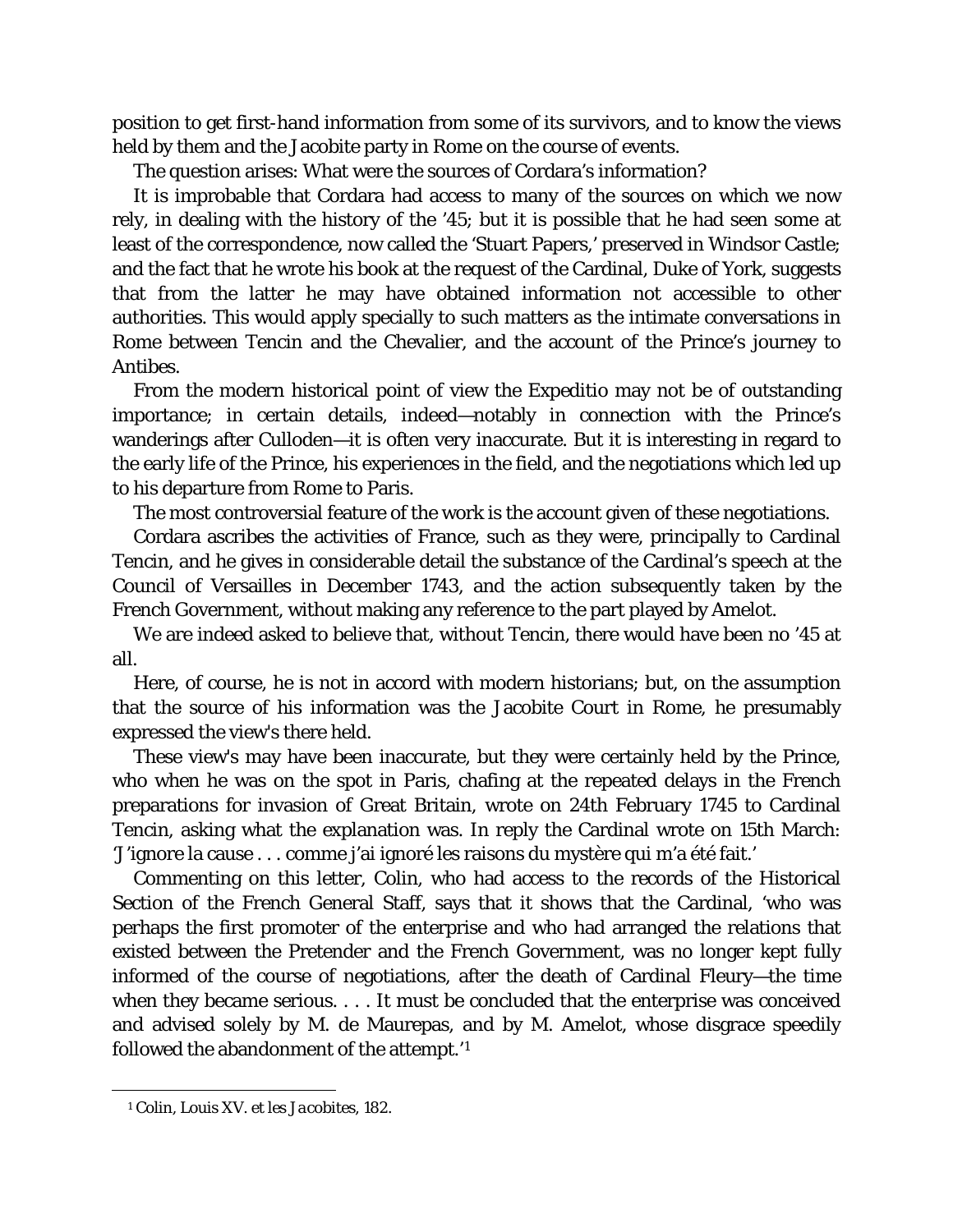Before this, the Chevalier, addressing King Louis on 23rd December 1743, says that he is writing to him direct, and not to the Cardinal: 'Parce que l'on me dit le cardinal n'est pas encore informé des affaires qui ont causé la mission de M. Macgregor.'[1](#page-12-0)

These quotations certainly appear to indicate that, whatever Cardinal Tencin may have done before and immediately after the death of Cardinal Fleury, in December 1742, when it came to the plans of the autumn of 1743 and the mission to Rome summoning the Prince to Paris, it was not he but Amelot who was responsible. In fact Colin, in his preface (p. viii), says that 'Lord Sempill's account of the negotiations never even mentions Tencin, and the few letters written by him after the event prove that he was not in the secret.'

Here there is, then, a direct conflict of opinion between the contemporary writer and the modern historian. Cordara ignores Amelot; Colin will have none of Cardinal Tencin. Colin's sources are, it must be admitted, so clear that it is difficult to believe he and modern writers have been mistaken.

On the other hand, Dr. Walter Blaikie has drawn my attention to a pamphlet, in English, 'printed for Mr. Cooper' in London in 1745, entitled 'Cardinal Tencin's plan, presented to the French King, for settling the Pretender's Family upon the British throne, and completing the long concerted Scheme of Universal Monarchy in the House of Bourbon.' This pamphlet may be a translation from the French, or it may merely express the views of the unknown author on the part played by Cardinal Tencin at Versailles. There is no indication as to its authorship or its authority; but it is curiously similar in sentiment to the account given by Cordara of Tencin's interview with the Chevalier and to his speech before the Council of State. Tencin, according to the writer of the pamphlet, urges the stirring up of the Scots by impressing on them the misery of their position, on account of their dependence upon England and the exile of their own King. The Irish are to be similarly induced to appreciate the ruin of their country, and still more of their religion, by the English Government. In England there is to be a carefully organised campaign against the Hanoverian King, as a foreigner, and against the heavy taxation (especially the malt tax) which has been imposed by him, in the interests of Hanover, on his English subjects. The English navy and the army are to be corrupted in all ranks, and, when success has been attained, the Prince is to appear 'at the head of a numerous army.' Victory is certain, and it will remain only 'with the glittering trophies of fallen naval power to adorn the All-Conquering Universal House of Bourbon.'

In his brief article on Tencin in the *Encyclopédie théologique,* tome xxxi, Mons. L'Abbé Migne says that Tencin was for some time, during 1741-42, the French chargé d'affaires in Rome, and left that appointment to take up the Archbishopric of Lyons. Shortly afterwards Cardinal Fleury, recognising his talents, procured his appointment to Minister of State.

<span id="page-12-0"></span>Ĩ.  $^1$  Colin, 36.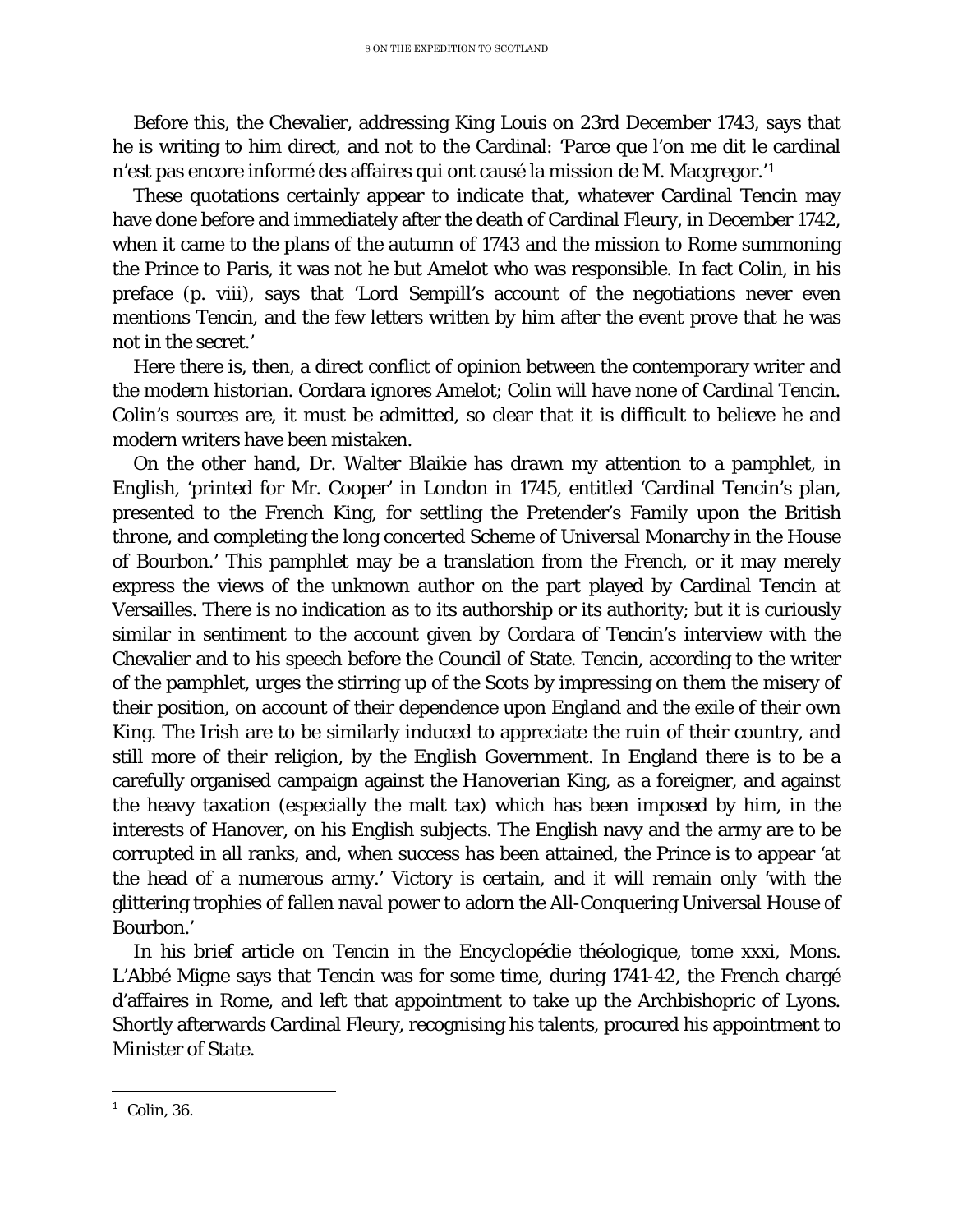Cordara himself evidently had little belief in the intentions of France to assist the Jacobite cause for its own sake, except in so far as that assistance was of benefit to herself directly or indirectly. On the other hand, he was apparently as much misled by the optimistic reports of Sempill, Balhaldie, and the English Jacobites as were Amelot and his colleagues.

An interesting account is given of the mission of Macgregor (alias 'Drummond of Balhaldie') to Rome in December 1743, and of the family conclave which followed the deliverance of his message from Versailles. This probably may be accepted as an accurate account of what happened.

The description of the Prince's journey from Rome to Antibes is evidently the one current at the time; but it contains one or two mistakes, and differs in some respects from other contemporary versions. The 'English nobles' who were sent from France to Rome were 'Balhaldie,' and another whose identity is uncertain, but may have been Sir John Graeme or Graham.

Again, it is generally held that it was James Murray, titular Earl of Dunbar, who accompanied the Prince in the carriage in which he made the first stage of his departure from Rome; but Cordara says it was Sir Thomas Sheridan, his Master of the Household.

According to Cordara the Prince had only one servant with him when he reached Massa and met the 'English nobleman.' He is then said to have himself joined the latter as a servant and to have travelled with him to Antibes. The Commandant of the port, however, in his official report of the Prince's arrival there, dated 23rd January 1744, stated that the Prince was accompanied by three persons; and, instead of spending only a few hours there as Cordara states, he was, according to Colin, in Antibes until January 29th, when he left with 'M . . . [1](#page-13-0) sous les noms de Graham et Malloch.'

Dr. Blaikie considers that the Prince assumed the name Malloch, which was the usual pseudonym of Balhaldie.

The reader will be struck by some of the omissions of the learned author. Cordara cannot but have been aware at the time he wrote his commentary of the relations that existed, from the very first, between the Prince (misled by his Irish adventurers) and his able, loyal, and misjudged supporter Lord George Murray; he probably saw the correspondence between the Prince on his return from Scotland and his father, making unfounded accusations against the man to whom he owed so much. But no reference is made to the matter—indeed, there is little in the narrative to show that Lord George occupied any position of particular importance at all.

Similarly, he barely refers to the sinister Murray of Broughton, who did so much to damage Lord George and to hamper his military actions. In fact, the only reference to him is that he subsequently acted as a traitor.

To the Chiefs, too, there are few references in the narrative.

On the other hand, Cordara ascribes to the Prince personally much of the credit for

<span id="page-13-0"></span>Ĩ. <sup>1</sup> *Sic.*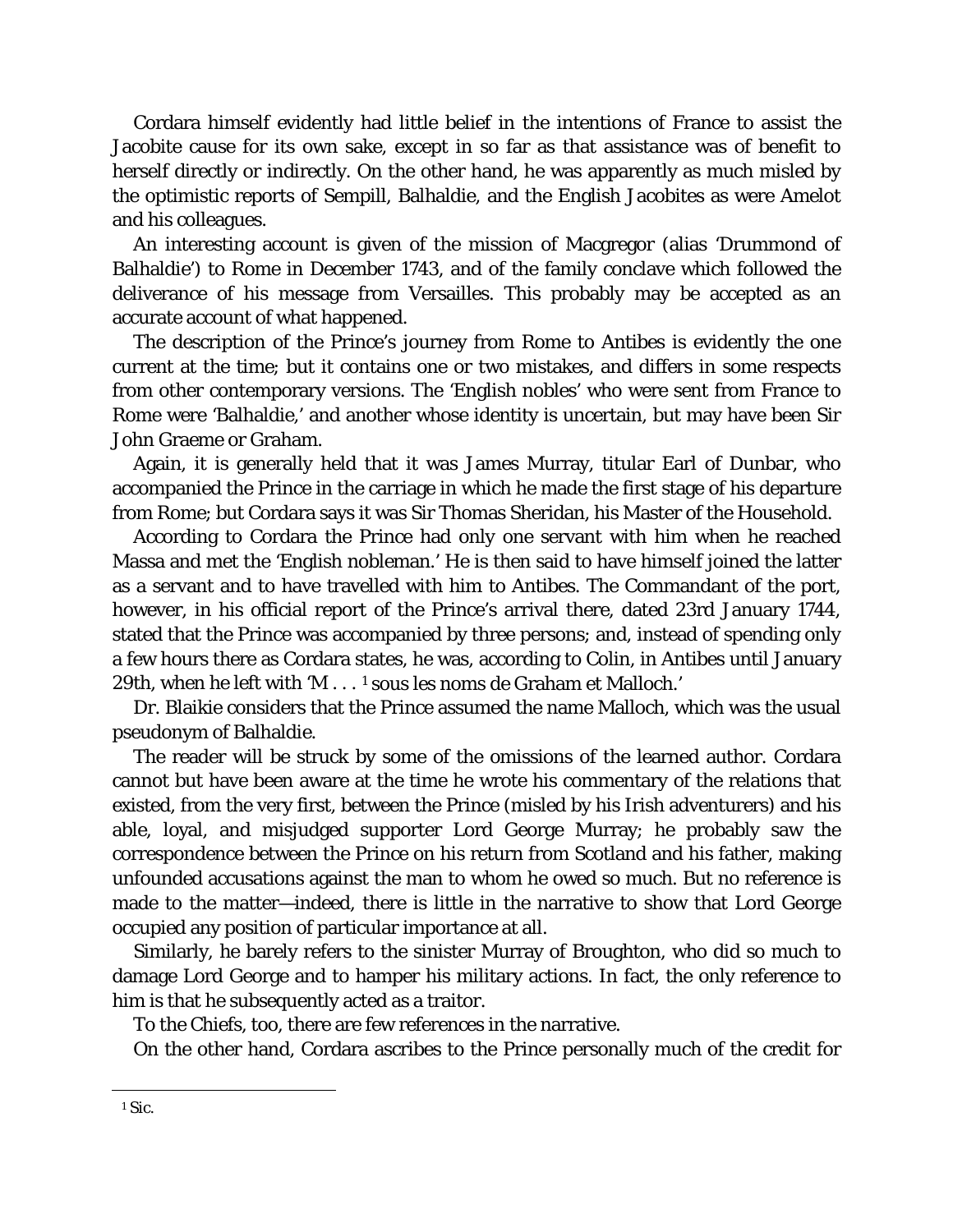military successes which should at least be shared by the leaders and the rank and file.

Military operations, whether from their tactical or their strategical aspect, obviously did not interest Cordara much; nor is this to be wondered at; and he underestimates no doubt because he did not appreciate—the astonishing achievement of the little, badly armed, and untrained force, in invading England and withdrawing unhurt, in the face of far larger forces of trained Regular soldiers, led by professional officers. In an age when set battles were the rule and the time factor in warfare was regarded as of comparatively small importance, the march of the Prince's army into England and back was a truly wonderful performance; Cordara not only ignores it but is rather complimentary to Cumberland, whose ineptitude and lack of enterprise were only equalled by those of his colleagues and subordinates, Cope, Wade, and Hawley.

No reference is made to the difficulties the little army had to contend with while they were in and about Inverness—the bad commissariat arrangements of Hay of Restalrig, the acute lack of funds and the rapidly increasing number of desertions. Nor is any comment made on the fatal night march to Nairn or to the disposition of the field of battle by O'Sullivan, in opposition to the wiser opinions of Lord George Murray.

Probably Cordara, instructed by the Cardinal Prince, was unaware of these the determining factors in the debacle.

The fourth Book is difficult to follow, and there is such confusion of dates and places in the Prince's wanderings as to make it almost valueless as a record. This is what might be expected, as the writer had probably had no opportunity, when he wrote, of getting information from those who, at various times, accompanied the Prince. O'Sullivan and O'Neill were not in Rome, and the narratives of Donald Macleod and MacEachainn and others were probably unknown to him.

The notes are designed, as far as possible, merely to show the points of difference between Cordara's narrative and the ordinary authorities; no claim is made that they clear up points still doubtful in the history of the '45.

As regards the Prince's movements, however, these notes are based practically entirely on information in the work which is the only really accurate authority on that subject, Dr. Walter Blaikie's *Itinerary of Prince Charles Edward Stuart.* To the learned author I am indebted for permission to use his work.

To Mr. Collison-Morley I am indebted for his great kindness in translating the manuscript from the Italian.

To His Excellency,

Sig. Don FRANCESCO CAETANI, Duke.

EXCELLENCY,

Having, at your Excellency's command, undertaken the translation of the Latin version of the Expedition to Scotland of Charles Edward Stuart, Prince of Wales, a posthumous work, which has only just seen the light, of Padre Giulio Cesare Cordara of the Company of Jesus, formerly my colleague and very dear friend, I have successfully completed the work, and, whatever its merits, I gladly dedicate it to your Excellency.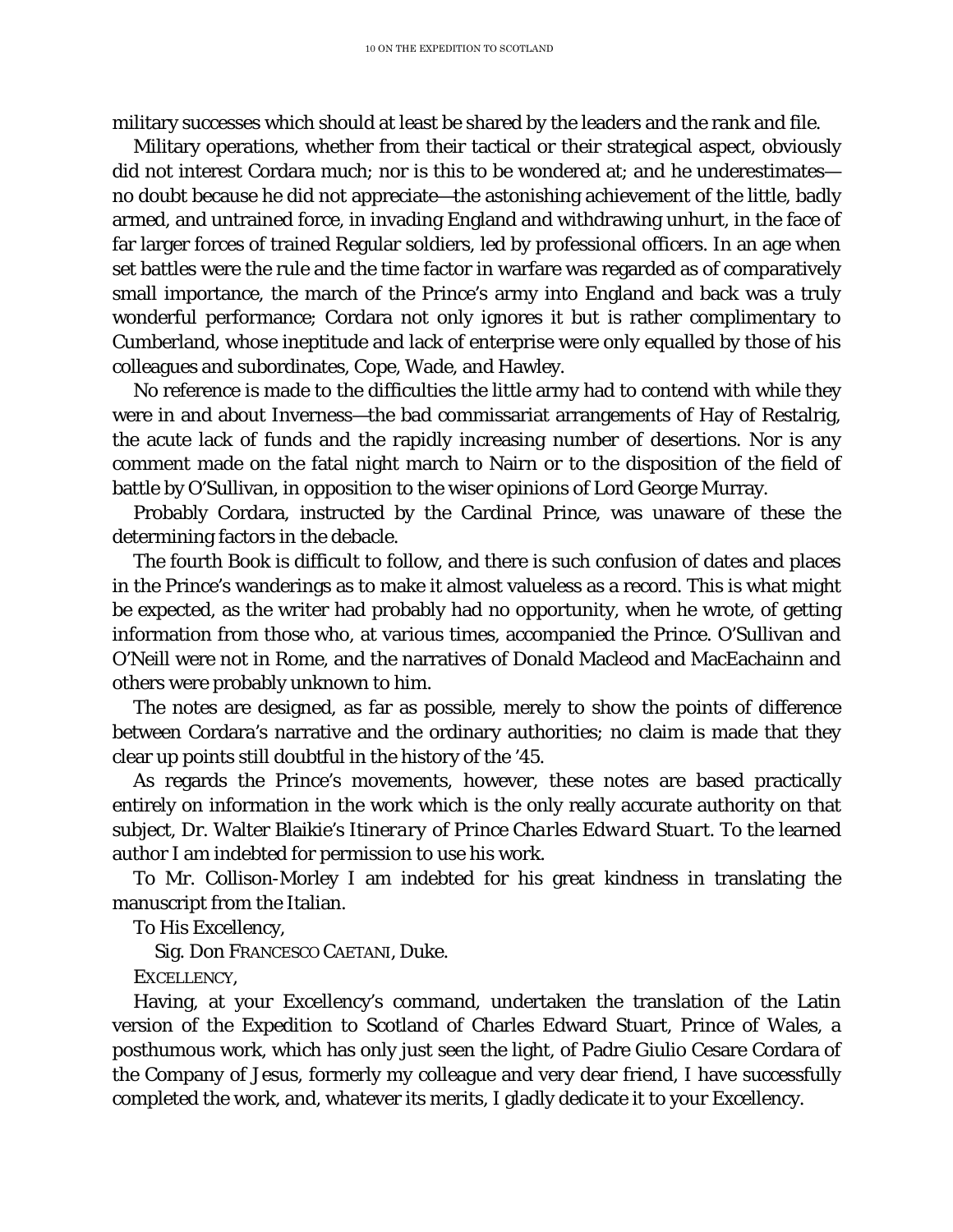This proof of my obedience, which at my advanced age and in the habitual poor state of my health has kept me busy for two months, with an application even greater than my poor strength can bear, was more than due from me to a person of such parts, who has always treated me with marked favour and distinguished me with especial partiality. When I say '*of such parts*' there is no danger of my being suspected of flattery, seeing that it is well known that there is not a single Roman noble who surpasses you in eagerness to cultivate, promote, and protect the study both of pure literature and of the most sublime sciences. Your palace on the Esquiline Hill, dedicated to the encouragement of poetry, and that other splendid mansion in the heart of the city, destined to be the Academy of Science for Rome, have attracted an attention and an admiration so universal that not only our own Italy, but France herself, so grudging of praise to all that does not spring from her own soil, has lavished praise upon you in her journals.

It is not only from respect and gratitude that this humble work of mine should be dedicated to you, but from the interest of the story it contains. For none of the great families of Rome was so honoured with proofs of friendly intercourse by the Royal House of Stuart as your own. Rome still remembers the happy event of your most auspicious marriage with Donna Vittoria Corsini, which James III., King of England, father of Edward, Prince of Wales, and of Henry, Duke of York, who is still alive, Dean of the Sacred College of Cardinals, Grand Chancellor of Holy Church, and a true glory to the Sacred Purple—which marriage, I say, King James desired should be honoured with his royal presence and celebrated in his own private royal chapel. On that day he insisted on being present at the sacred rites of the ceremony prescribed by the Church, and, not satisfied with this, on the same day he insisted on entertaining yourselves with your respective nearest relations as his guests at a most sumptuous banquet, served with regal splendour.

Furthermore, the King himself, when his son Edward was starting on that famous expedition to Scotland, which put a new face on the affairs of Europe, and which had, for every political reason, to be kept absolutely secret, profiting by the friendship and intimacy he enjoyed with your most excellent family, chose the estates of Cisterna and Fogliano, of which your Excellency is Lord: and there for eleven whole days he was able to keep the great secret, which had to be hidden from the keen eyes of Rome, giving out that he was enjoying the exquisite scenery. Europe was thunderstruck when it heard of the arrival of Edward, Prince of Wales, in Paris, before it had been able to realise that he had left Rome.

Deign therefore to accept this manuscript of mine which is your due on so many grounds; and, though your refined taste may miss in it the matchless elegance of style of the immortal Latin historian, yet, if it can recognise the fidelity of the sentiments, and the true spirit of the author, which I have made it my one object to reproduce in this version, it will give me some satisfaction in the brief period of life yet remaining to me.

With all respect I have the honour to remain,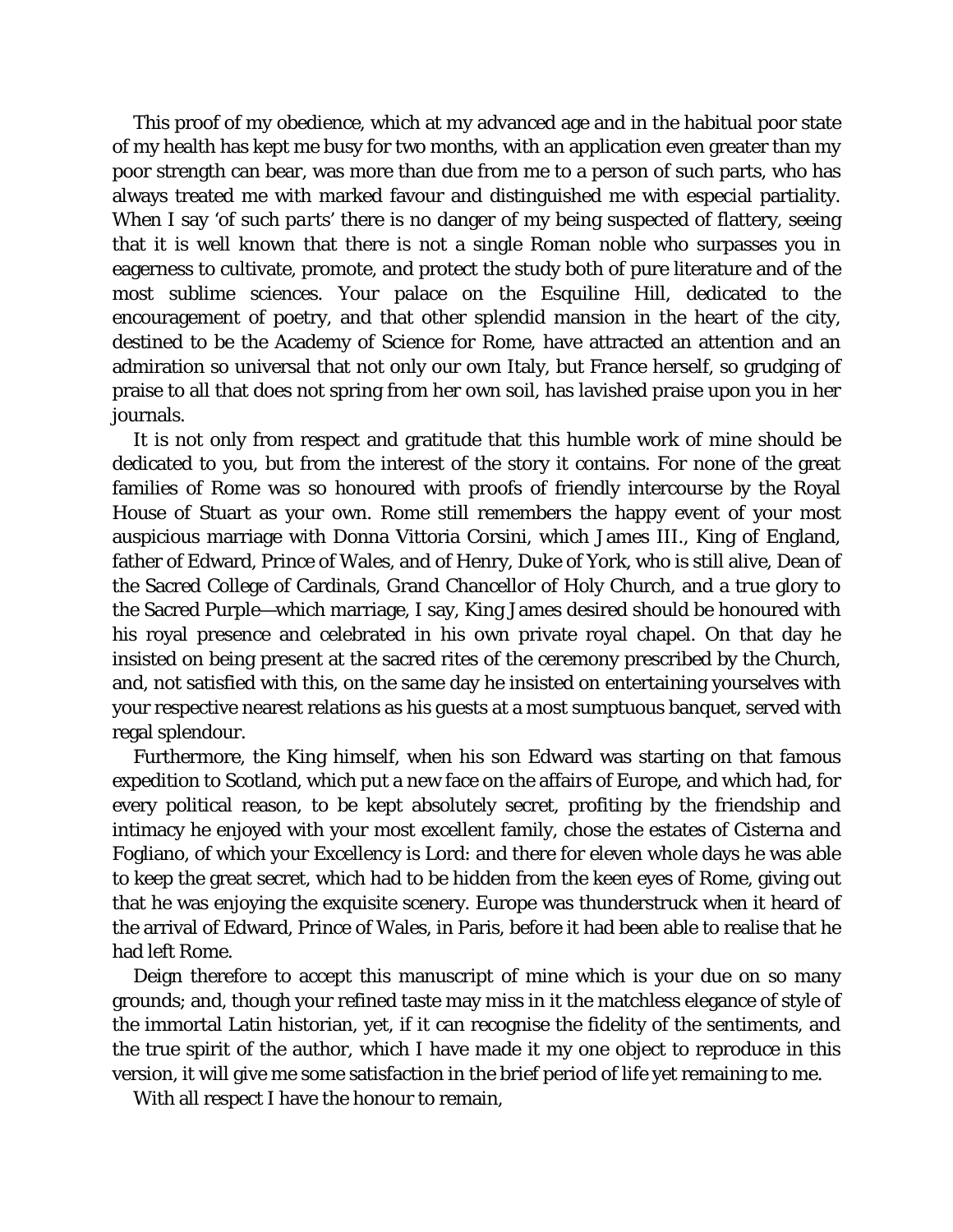Your most humble, respectful and obliged servant,

At home,[1](#page-16-0) November 12, 1802.

VINCENZO INGO (?).

<span id="page-16-0"></span>Ĩ. <sup>1</sup> *i.e.* in the Caetani Palace?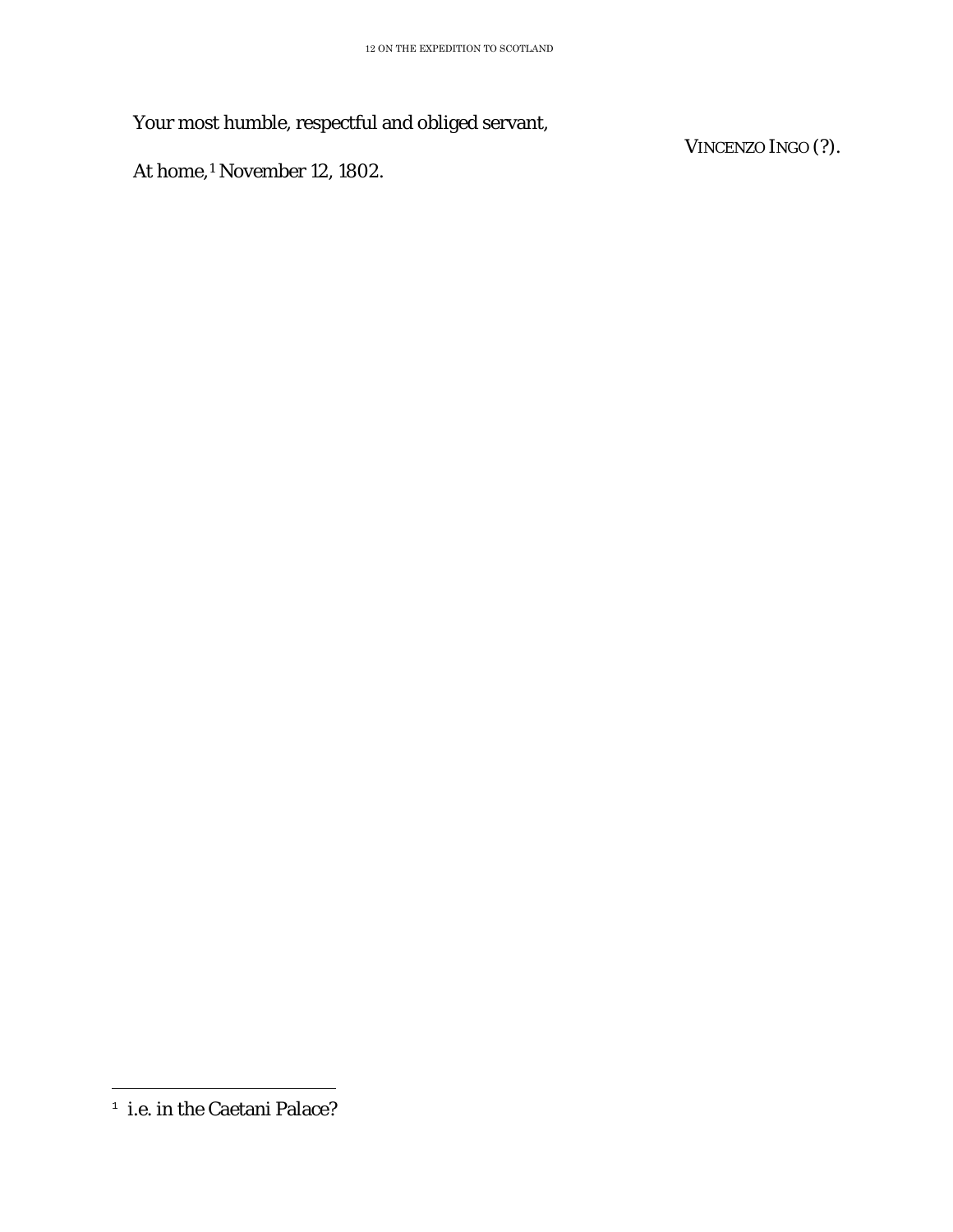#### BOOK I

<span id="page-17-0"></span>AT a time when the whole of Europe had blazed out into war for the heritage of the Emperor Charles VI., when nearly all the Powers, either in their own interest or in that of their allies, either of their own free will or from necessity, were involved in the struggle, Edward Stuart, the eldest son of James III, King of Great Britain, suddenly came forward to play a leading part in the great tragedy. In this brief commentary it is my intention to relate the history of his momentous expedition. At first he entered upon the struggle completely unarmed and in appearance more like a reckless lad, determined to run all risks, than a person of staid gravity. The spectators, intent upon the issue of the venture, were astonished at his foolhardiness. Unprepared, without troops or any support, he took upon himself to carry on a war against a most powerful enemy single-handed. Yet little by little his energy, gathering strength from all sides, completely turned the tables. The whole of Europe looked on amazed and delighted at the sight. At the head of strong forces he overran kingdoms that were his by right of birth, captured strongholds that nature and the hand of man had made impregnable, gave battle, won glorious victories, and was so successful in everything he did that he seemed on the point of recovering the throne of his ancestors. Yet after this glorious beginning fortune deserted him. Though he gained little for himself, he not only did good service to his followers, but succeeded in entirely changing the face of affairs throughout the whole of Europe.[1](#page-17-1)

<span id="page-17-1"></span>Ĩ. <sup>1</sup> One wonders how the writer can have come to this conclusion, after living as he did among men who had been ruined by the lost cause they had followed. It would be hard to show how the '45 had entirely changed the face of affairs in Europe, except in so far as it was the final ruin of the Royal House of the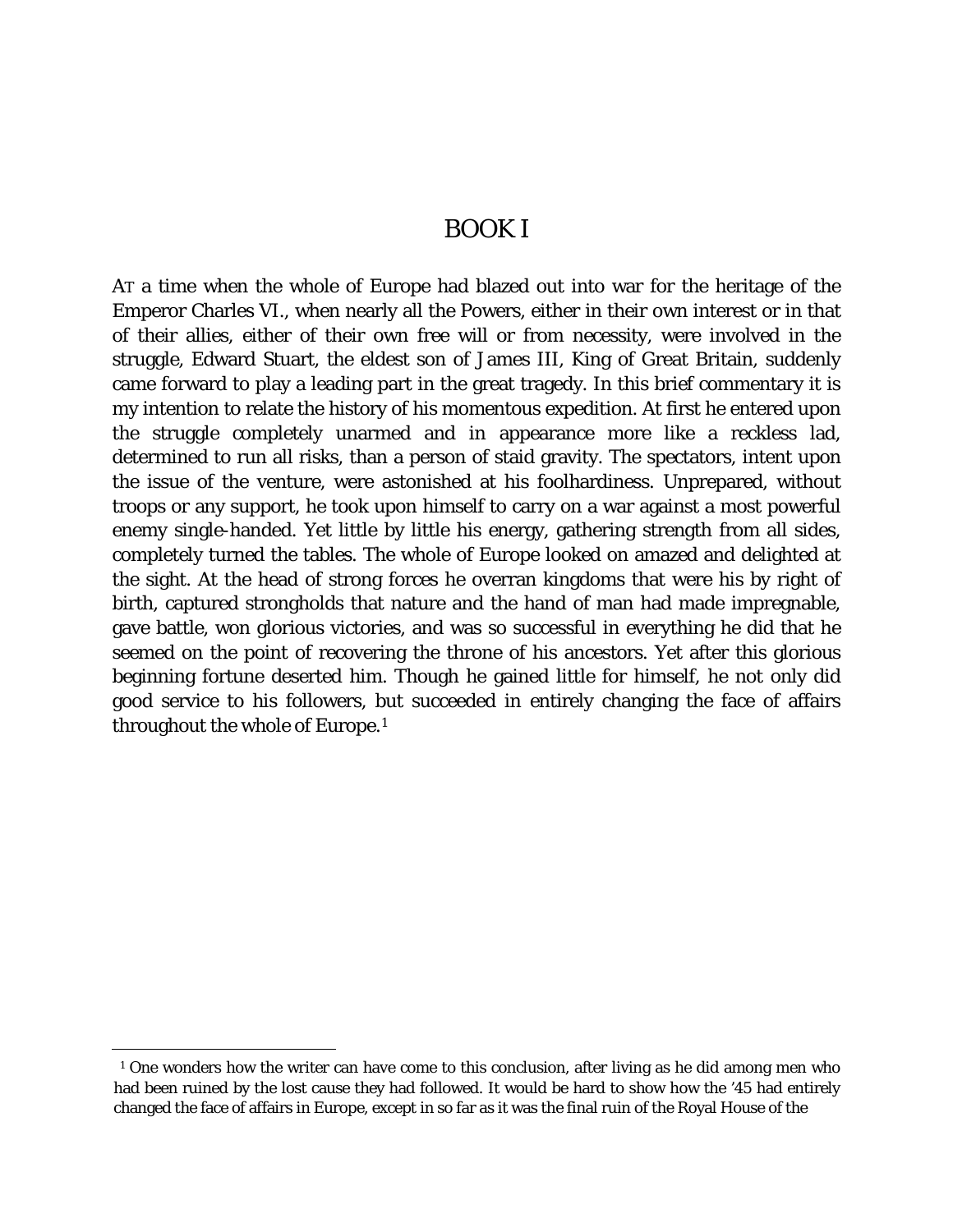These are the events which, though already well known to fame, I feel it my duty to narrate in a book, in order that achievements so richly deserving of record, and which happened in our own time, may be handed down to the memory of future generations. This task I undertake the more readily that a Prince, more generous than lucky, stricken and overthrown by a sudden change of fortune, was destined for an end very different from the early promise of his adventure. Indeed, the only reward of his efforts was the reputation for true courage and the undying fame which are ensured by nothing so much as by a well written history. A poor comfort, maybe, but yet one due to the loss of a kingdom. I am also moved to write because enterprises, however glorious, which are not successful easily fade from the memory of men, unless they are accurately recorded<sup>[1](#page-18-0)</sup> in a special history. And this happens either because writers of public news-sheets usually touch only superficially on matters, or because less attention is paid to events which leave no trace behind them, or because it is a weakness of mankind to respect only success. Moreover, enterprises such as this which end in disaster are, as a rule, wrongly condemned by the thoughtless, who judge everything by results. Indeed, most men praise them grudgingly or damn them with faint praise, as if lack of fortune, of all things the most fickle, in any way detracted from real merit. Undoubtedly, had our Edward's luck been equal to his courage, and had his expedition been crowned with success in the field, he would have been looked upon as a matchless hero and celebrated by all nations as a prodigy of his age. But now that he is overwhelmed with misfortunes, deserted and a wanderer, he is admired as he deserves only by those few who see things in their just proportions and understand that glory won by true courage is not destroyed by the caprice of fortune, and that merit lacks nothing so long as neither pluck nor prudence arc wanting. For myself, if Edward had recovered the kingdom he deserved and was now' in London on the throne of his fathers, I might count him more fortunate, but not more brave or prudent, nor more deserving of the praise that is the right of virtue. Indeed, to my mind, he might well be deficient in the greatest of his qualities—I mean his steadfast and imperturbable constancy in misfortune and adversity. Neither his friends nor his troops have any share in this quality.! It is a merit all his own and one that will give ample material for my pen. Thus I am about to embark upon a narrative admirable in its early stages, successful and varied as it progressed, melancholy in its end, yet throughout shedding endless lustre upon Edward and the glory of his name. And before all else, in order to refute the charge of rashness that has been brought against this distinguished Prinee by the ignorant, I will begin by setting forth the

<span id="page-18-0"></span>ī <sup>1</sup> Cordara describes his work as a Commentary; but here he claims the status of an historian rather than that of a commentator. It must be assumed, therefore, that he endeavoured, as far as possible, to secure accuracy in the narrative. Considering the date of his writing, and the fact that he must have had opportunities of meeting some of the leading actors in the tragedy of the '45 on their return to the Continent and of hearing their accounts of what happened, one must give him the credit of reporting wliat was told to him—even when the reports so received do not altogether tally with the accounts accepted to-day.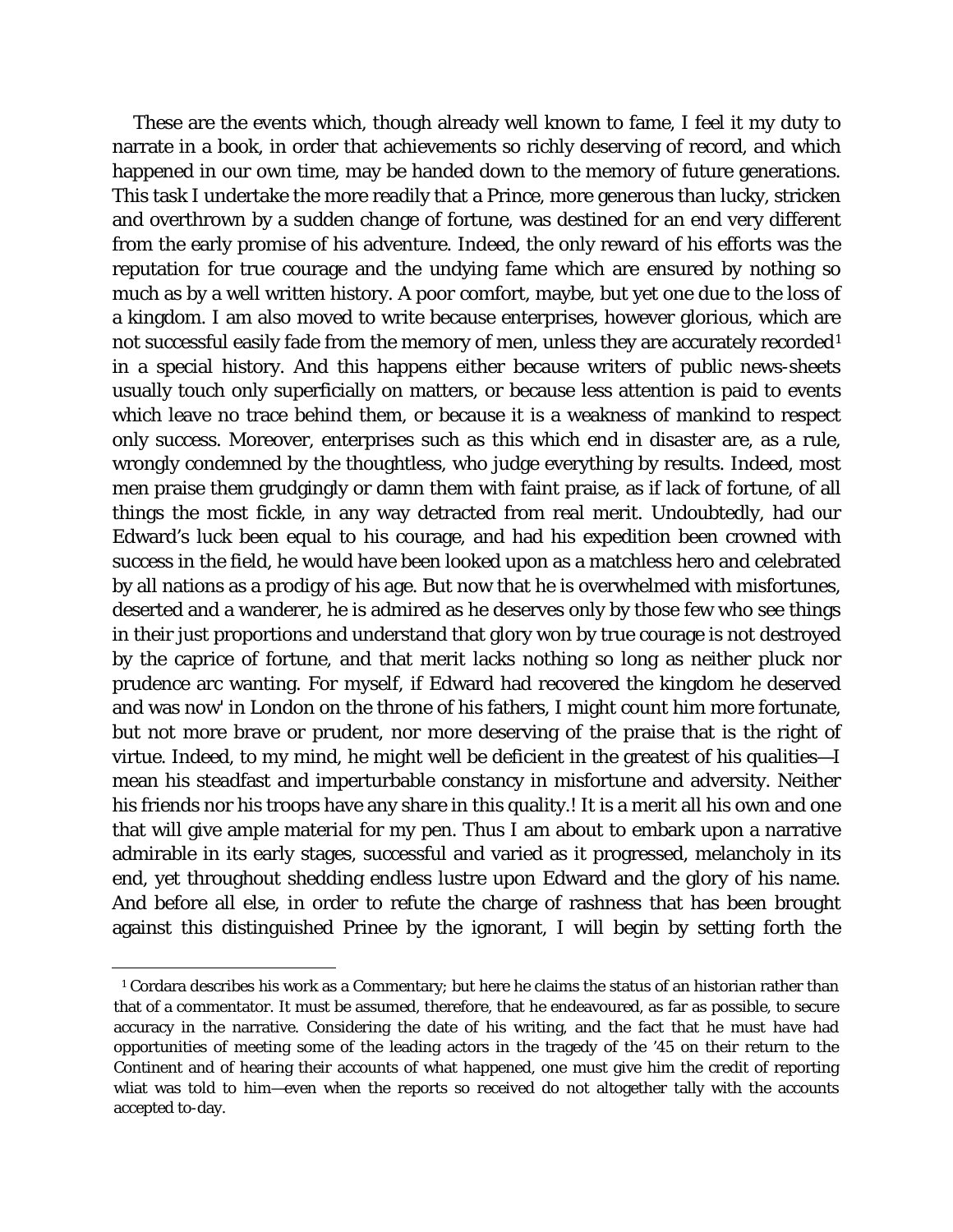reasons and motives that prompted the enterprise.

From his boyhood Edward, called Prince of Wales, was brought up never to abandon the desire and the hope of recovering his kingdom. As a young man he was therefore instructed in all the arts of government. Nature herself had endowed him with the highest gifts that belong to the most honoured Princes; rare beauty and charm, eombined with the grave dignity that becomes a prince; a character high-minded, liberal, and lively; an active mind, capable not only of conceiving, but of carrying out the most daring enterprises. Agile and strong in body, he was full-blooded and energetic. He was also hard-working, neglecting nothing that is expected of a king. Most notable was a certain affability and charm in his expression, all the more pleasing from its unchanging serenity and the graciousness of his address. His abhorrence of all haughtiness and display was as notable as his care not to degrade his rank by any kind of levity. He never gave way to idleness or laziness, least of all to any of the temptations of the senses that so beset a young man and a prince in Rome. He had a good knowledge of languages, speaking not merely Italian, but Latin, English, and French. He also possessed considerable familiarity for one of his years with public affairs, and with history, which he had gained from books.

He had an overmastering passion for the profession of arms, looking upon it as a school of valour and glory. And though in Rome he enjoyed all the luxury and splendour he could desire and was treated by the Romans with the respect due to a Prince, he thoroughly disliked living there, because, in a city of ecclesiastics such as Rome is, the arts of peace alone were practised and he was obliged to spend the flower of his years in an idleness which he considered inglorious. His only amusements were riding and hunting; by this I do not mean that sport of the weakling, snaring with nets, but the toils of the chase, shooting birds and tracking down the wildest of game; and such was his skill that he was never known to miss a shot.<sup>[1](#page-19-0)</sup> This sport he would sometimes prolong for the whole day. In heat or rain, in any weather he would make his way through or go round the wildest heath and the densest wood, where there was no trace of a path. At sunset he would return delighted with the excellent bag, though utterly tired out, scorched by the sun or frozen by the cold. This is how he accustomed himself to the fatigues of war. He felt that he had no lack of courage to face them, and whcij he realised that he was of an age to do so and that he possessed the strength, his only complaint was that he had had so little instruction in the school of Mars, the one road to his kingdom. He considered that sketching a fortress or the ability to talk sensibly on military matters was quite useless without practice and experience. Hence he was continually urging his father not to keep him longer idle in Rome, but to send him where he could learn the art of war by experience. Born and reared in the hope of a crown, he must be a soldier

<span id="page-19-0"></span>Ĩ. <sup>1</sup> This statement is a remarkable one. Failure though the expedition was, it at least stands out as an example of the steadfastness of many of the Prince's leaders and followers. 'Imperturbable constancy' may surely be credited to such men as Lord George Murray, Lochiel, the Duke of Perth, and many others of all ranks.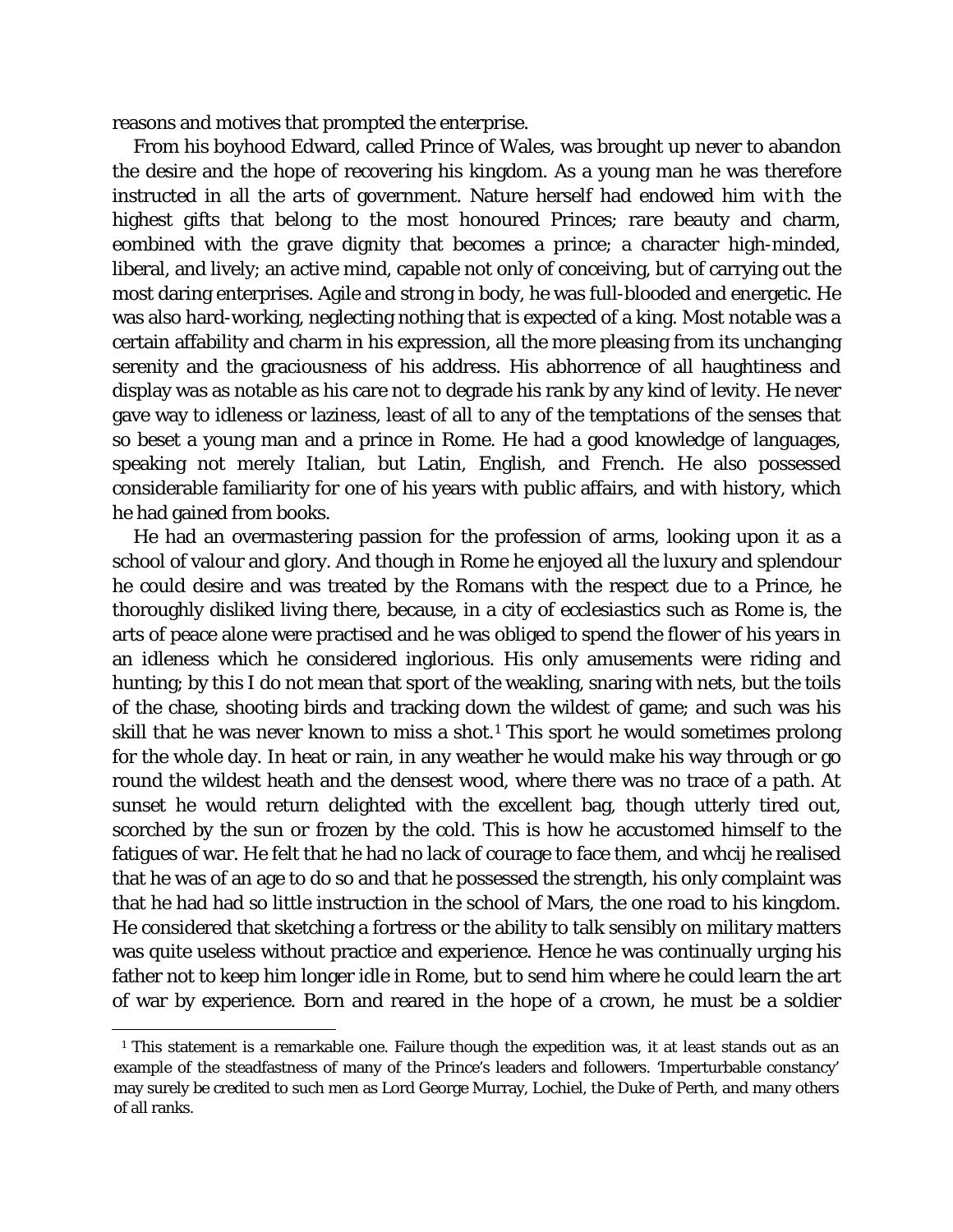before he could be a king. This was the one path to a kingdom. Though at heart James, his father, approved the generous ardour of the youth, he gently checked an enthusiasm which he considered untimely, bidding him bow to circumstances and to necessity. The son answered that, on the contrary, they must fight against them and compensate for their cruel luck by courage.

His father consented in some measure to humour his son on an opportunity offering in the Neapolitan war of 1734, when the Spaniards were fighting the Austrians. A special reason for his yielding was that Fortune, having declared against the arms of Austria, and a great part of the kingdom having been brought under the power of Charles,<sup>[1](#page-20-0)</sup> a Royal Prince of Spain, the Duke of Berwick,<sup>[2](#page-20-1)</sup> a general of great renown, who belonged to the Stuart family, was busy stamping out the last traces of war. Berwick had collected his army under Gaeta and was making great preparations to storm the fortress, which was well protected by its position and by its defences, when Edward was allowed to go to the Spanish camp to watch the storming at close quarters.[3](#page-20-2)

He flew eagerly to the camp, as to the height of his desires. So efficiently did he carry out all the duties of military discipline, that this boy of fifteen, a mere tiro, might have served as a model to experienced leaders and veterans. Every one was afraid of his coming to harm or feeling the hardships; but, under the beating rays of the sun, in the midst of clouds of dust, he would ride round the trenches, minutely inspecting the mines, the platforms, the artillery, the tunnels and all the details of a siege. A volunteer, he did not shrink from the most arduous duties or the roughest encounters, never failing in any task he undertook. Though attacked by land and sea, the Germans resisted vigorously, firing unceasingly and continually making sorties to hinder the operations of the enemy. Edward always rushed to where the hail of bullets was thickest. Whenever there was a sortie, he was the first in the fray, encouraging his comrades by word and example, the heart and soul of the battle. Though Berwick, to whom his life was entrusted, disapproved of his running some risks, he admired him and held him up as an example to the others. When at last the Austrians were compelled to yield, the first to be seen on the battlements was Edward. He also wished to be the first in the fort, entering not through the gates, but through the breaches and the gaps in the walls and the heaped-up stones, the soldiers applauding and admiring the spirit of the royal youth. This was his first taste of war, and from it we may judge his courage, if he ever were himself to command in the field and to draw his sword, not to gain experience, but to

<span id="page-20-0"></span>Ĩ. <sup>1</sup> Charles, son of Philip v., conquered Naples in 173\$, and became King of the Two Sicilies the same year. He subsequently, in 1759, succeeded to the Crown of Spain.

<span id="page-20-1"></span><sup>\*</sup> James Fitzjames, natural son of James VII. by Arabella Churchill, was created Duke of Berwick in 1686. He accompanied his father into exile in 1688, and entered the service of France. He rose to the rank of Marshal of France and Grandee of Spain. He was killed in 1734 in the war between France and the Emperor*.—Scots Peerage,* i. p. 34.

<span id="page-20-2"></span>*<sup>3</sup>* The Prince was invited to go by Berwick's son, the Due de Liria. He was accompanied by Murray (Dunbar) and Sheridan.—Lang, p. 22.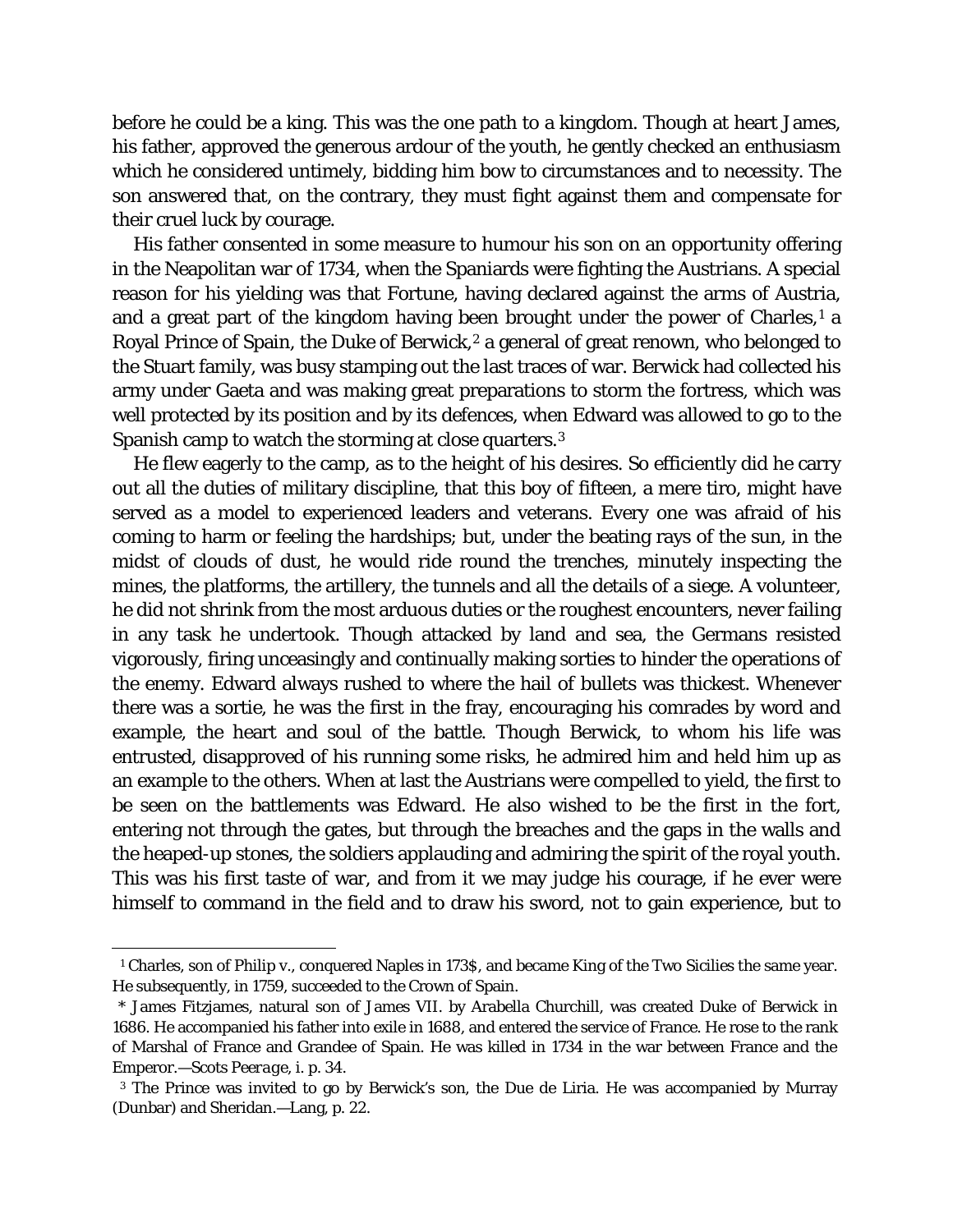conquer and rule. His passion for war was keener than ever when he returned to Rome, but in the meanwhile he did not interrupt his studies.

Not long afterwards the Powers were again in arms. Maria Teresa, Queen of Hungary, wished to preserve intact the heritage of her father, Charles vi.,<sup>1</sup> from her rivals, who were determined to divide it. The greater part of Europe being thus involved in war, Edward began to make more ambitious plans, to think of his kingdom, and to believe that his chance had some. What specially moved him was the easiness of attempting the enterprise, which then seemed peculiarly timely. The King of France had openly declared against Maria Teresa, who was supported by England.<sup>[2](#page-21-1)</sup> There was a growing rumour that the English would actively support Austria and send troops to her aid in the Low Countries, and he hoped that, if he tried to recover the throne of his ancestors, he would be assisted by France. However small her help, as the English troops were distracted by a foreign war, he thought that it would not prove difficult, with the aid of the many followers he still had in the heart of the country, to get control of the Kingdom. His confidence was increased by the knowledge that there had been disturbances in England and some beginnings of a political movement and that many people had expressed open disgust at the rule of the Hanoverian George II. It was rather the lack of a leader than any unwillingness to rise that kept them quiet. So he begged his father to give him a chance of proving his courage. Why should he wait? What would be the effect of longer delay but to weaken the loyalty of friends from the lapse of time, to strengthen the forces of the enemy by long possession, while they were letting slip an excellent opportunity that would not return? In the present disturbed state of Europe no prince ought to be blind to his own interests, least of all King James, who had been robbed of his kingdom and had lived in exile for so many years, even though, satisfied with the empty title of king, he set little store by the reality. For himself, he had no lack of spirit and he would run any risk for the glory and dignity of his king and father and for the common cause of his family. An attempt must be made and the issue joined. A kingdom was at stake, for the reeonquest of which no effort should seem too great. What had failed before might succeed this time, and, even were he to fail, the mere attempt would do good, by reminding the English that the Royal House of Stuart still existed, that it did not waive its claims, nor despair of its cause. King James fully appreciated the force of his son's arguments, but, weakened by age and his knowledge of the danger there is in great enterprises, he decided to run no risks and delayed still longer. Edward, on the contrary, could not brook further delay.

Fortunately at that time Cardinal Pierre Guerin de Tencin[3](#page-21-2) became one of the most

ī <sup>1</sup> Died 20th October 1740.

<span id="page-21-1"></span><span id="page-21-0"></span><sup>2</sup> In 1741 France declared war, and in 1743 England came in on the side of Maria Theresa. A sum of £300,000 was remitted to the Queen, and a contingent of 12,000 Hessians and Danes was raised by George 11.

<span id="page-21-2"></span><sup>3</sup> Cardinal Fleury, Prime Minister of France, died 29th January 1743, and was succeeded by Cardinal Tencin. ' Cordara regarded Tencin as principally responsible for bringing about the co-operation—such as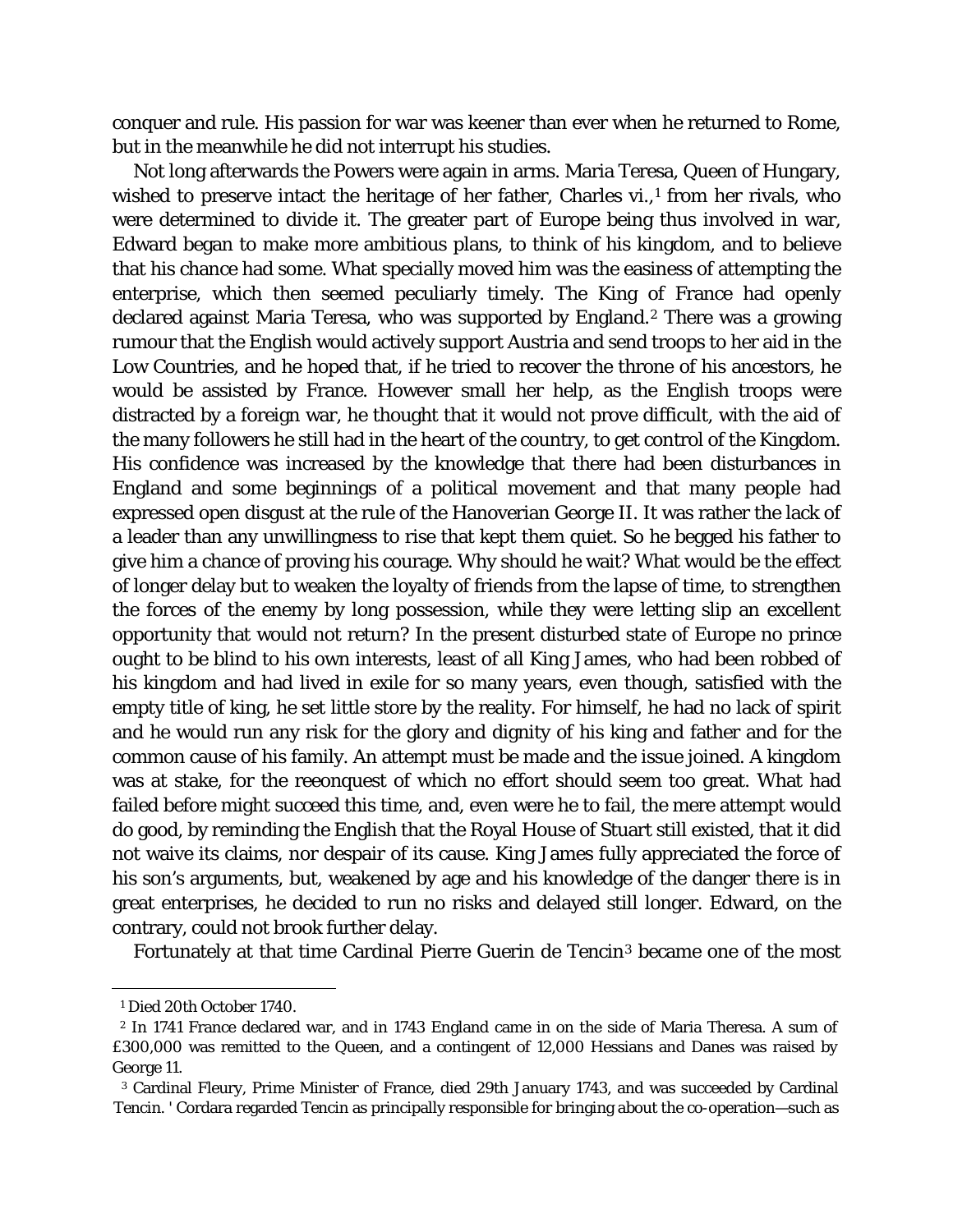intimate councillors of the King of France. A man of great circumspection, he had been raised to the purple on the recommendation of King James and recognised how deeply he was indebted to him on that account. He desired nothing more than to be able to make some return to a prince who had done so much for him. It chanced that he had recently come to Rome on business of the French Embassy. Not only was he often in Edward's company, but he introduced to him his nephew, the Chevalier de Tencin, a man of conspicuous parts, who represented the Order of Jerusalem at the Papal Court, and he soon became on intimate terms with the Prince. Hence the Cardinal, either because he had himself divined Edward's wishes when in Rome, or owing to suggestions made secretly in his nephew's letters, only waited till he was, as we have mentioned, admitted to the royal counsels to propose that Edward should be summoned to Franee and supplied with money and troops for the recovery of his kingdom. He also suggested that the invitation should be made in such a way that King James would have no time for long consultations or for making difficulties. The Cardinal was by nature inclined to act quickly, an invaluable habit in carrying out important matters successfully, and he knew that the shorter the delay, the more pleased Edward would be, for he was naturally most impetuous. But since the attempt might be frustrated, if it were even suspected by any one at all, and since he realised that it must be managed with a caution worthy of its importance, he was on the look-out for an opportunity, which actually presented itself in the way I am about to relate.

The alliance between Maria Teresa and George H. had been made. Both sides had dispatched a number of troops to the Scheldt, and the English were soon to send others to join them in the Netherlands, while the Dutch, hitherto neutral, were, it was loudly declared, inclining towards Austria, meaning to join her as soon as possible. The French Cabinet was trying to devise a plan for preventing the junction of all these enemy forces. Obviously, if they could not quickly dissipate the storm that was steadily gathering, France's high hopes of subjugating the Netherlands would speedily disappear.

In these circumstances Cardinal Tencin said that the easiest way of dividing the enemy's forces would be to come to terms with James in., King of England, who had long been an exile in Rome, and provide him with means for the recovery of his kingdom. He had a son of great parts, as eager for fame as for his throne, who was thoroughly capable of successfully conducting a war himself. If he landed in Scotland with a reasonable escort of troops to regain armed possession of his ancient patrimony, all Scotland would fly to arms and a large part of England would come under Scottish

ī

it was—of France with the Jacobite party in 1743"1744- His views are opposed to those of Captain Colin, who, in his *Louis xv et les Jacobites*, says:—

<sup>&#</sup>x27;On parait aussi s'etre rnlpris sur le principal auteur du projet; s'il est possible que le cardinal de Tencin ait servi quelque temps d'intermediate entre Louis xv et le Pretendant, il semble etre reste tout a fait étranger aux projets de restauration et de descente en Angleterre. Le recit laisse par Lord Sempill de toutes les négociations . . ne mentiqnne meme pas Tencin, et les quelques billets Merits par lui apres l'evlnement prouvent qu'il n'etait pas dans le secret.'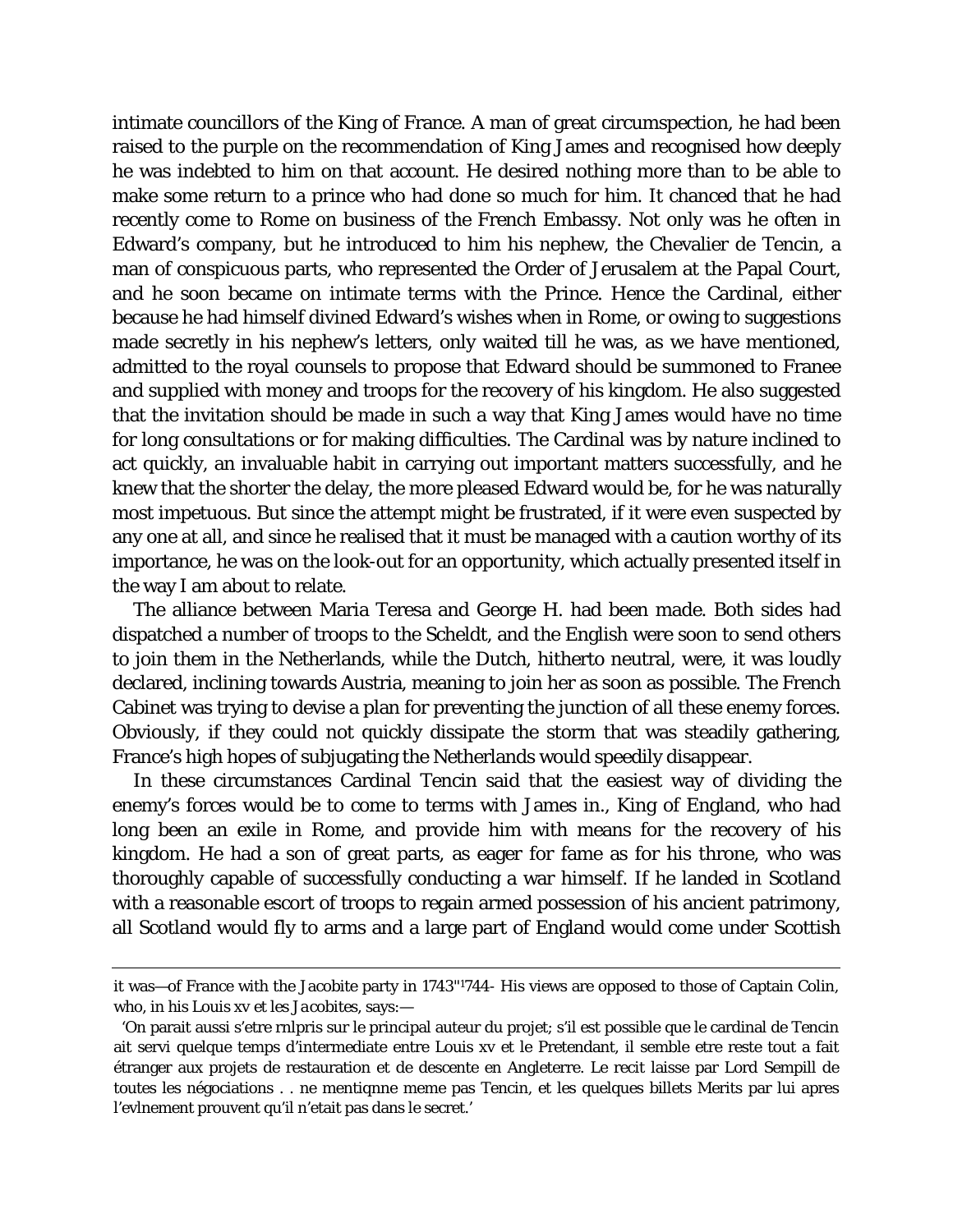rule. The Scots were most certainly very ready to rise for many reasons, but more especially because of their old hatred and jealousy of the English, who had been greatly favoured at their expense by King George, while they had to submit to their own affairs being controlled by them. They had always retained their affection for the House of Stuart, not merely from the memory of earlier kings, whom they had always found good and just rulers, hut from their special fondness for James, whom they once eagerly welcomed among them with the most devoted loyalty, acclaiming him their King. Nothing could increase their loyal devotion more effectually than for them to have actually before their eyes under arms James's son, Edward, a prince of great courage and highly endowed both physically and mentally. Many even of the English, whether from disgust at being ruled by a foreigner, or from an inborn desire for change, "were turning to the Stuarts again. Most of them were beginning to repent of having unjustly driven out the legitimate heirs to the throne, who had not deserved such treatment, and allowing them to remain so long in exile. Certainly all the Catholics, of whom there were many in both kingdoms, would desire nothing better than to be ruled by a Catholic Prince of their own blood. They would then experience much relief and be freed from some of the intolerable burdens under which they were groaning and be able to breathe again. For these and other reasons there was no doubt that at the mere rumour of a Stuart invasion, things in England would take on quite a different complexion. The English troops would be obliged to abandon Belgium and hasten home to look after their own affairs, which would touch them more nearly than those of other people. The French would then experience no further resistance to their victorious advance through Belgium and their seizing with impunity the fortresses of that province. The Dutch, too, would be held and prevented from undertaking hostilities against France. If fortune smiled on the attempt and the Stuarts reigned again in England, what glory and profit would His Most Christian Majesty not win in the future by restoring to their throne a family of great nobility, above all things, a Catholic family, which had always been friendly to France and, after this new and signal service, would be attached to him by an even closer bond?[1](#page-23-0)

Tencin's speech was received with universal applause by the assembly. The King, who was sincerely attached to James, readily admitted that it was his duty to help this unhappy family, applauding the suggestion the more readily because it would also serve his own ends, and he would be listening to the claims both of glory and of friendship. It was decreed that an alliance should be made with James III., King of England, and that his son Edward should leave Rome for France. Ships and troops were to be prepared for the invasion of Scotland; above all, everything must be carried out with the greatest dispatch and without the least noise, since this was the first essential of success.

Such was the decision of the Council of Versailles at the beginning of December 1743.

<span id="page-23-0"></span>Ĩ. <sup>1</sup> Did the Cardinal really believe that the position of the Jacobite party in Scotland, and in England, was as suggested? He certainly overestimates the strength of the alleged hostility to George II. in England, and of the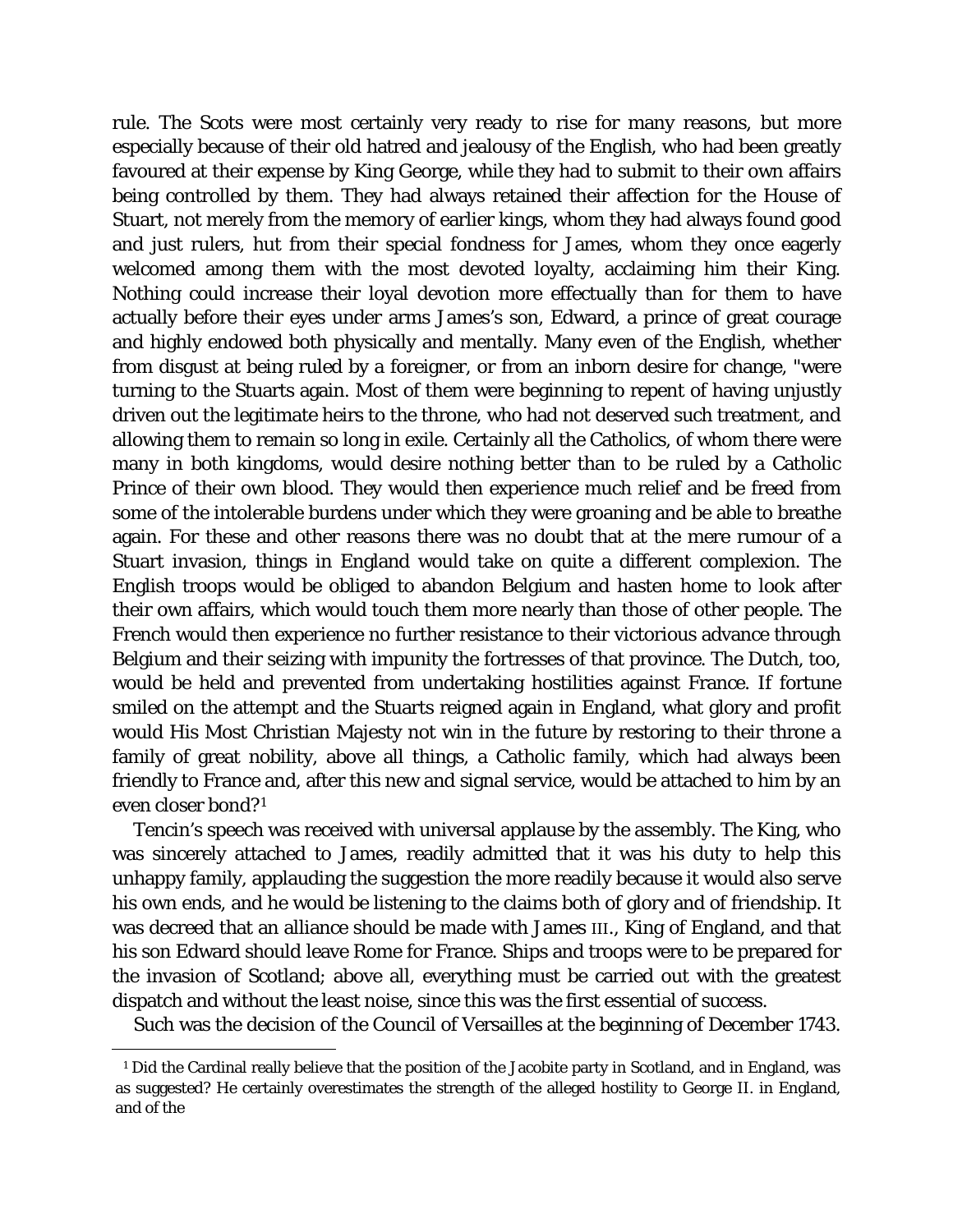Soon after the middle of the same month two English nobles  $1$  arrived in Rome from France with orders that, under the pretext of visiting the city, they should make arrangements for Edward's expedition and, by holding out great promises and hopes, should induce him to ask permission to start. One of them was furnished with the usual credentials of an ambassador to King James, as a proof of good faith, and enthusiasm of the English Jacobites. It is possible that he was merely reflecting the optimistic views of such Jacobite emissaries as Drummond of Balhaldie; but the subsequent history of the part actually played by France in honouring her engagement to the Prince surely indicates that, throughout the negotiations, Tencin, Amelot, and King Louis were merely utilising the Prince and the Jacobite schemes as a useful diversion against English activities on the Continent.

\* This statement does not entirely tally with the accepted versions. William Macgregor, alias Drummond of Balhaldie, was sent from Paris to Rome to make arrangements, and arrived there on 19th December 1743He left Rome on 25th December and reached Paris on 3rd January 1744. (See Balhaldie's *Memorial History of Clan Gregor*, vol ii. p. 361.)

The question is, Who was the second envoy?

Cordara expressly says that he was to be the Prince's travelling companion, and was provided with English passports, and that he was sent on to Massa to await the Prince and make arrangements for his passage through Genoese territory; but he does not mention his name.

Lang, in his *Prince Charles Edward* (p. 41), says that 'a gentleman had met him on the way, and took part in his perils, a Mr. Graham or Graeme,' and that the Prince in a letter from Paris dated loth February, speaking of this played the part of French envoy. The other was to be Edward's travelling companion, and was provided with English passports which, as he travelled under an assumed name, might ensure his safety, in case of trouble. I do not propose to relate where and when this commission was executed with the utmost caution, in order to prevent any inkling of it reaching the public. The important point is that the French envoy, having been admitted to an audience by James m. in the presence of his son Edward and Tencin, the Ambassador of Malta, explained that all difficulties had been smoothed away and the whole thing would be quite easy to carry out. There was hardly a soldier left in England, as all the forces of the kingdom had crossed to the Netherlands. Many of the leading gentry were in Scotland and, as soon as Edward arrived, would at once take arms and gather under their banners large bodies of clansmen. It would be child's play to seize a kingdom thus unprepared, while all the defenders were away, with the support of a number of adherents and friends who were in complete readiness to help. France would supply ships, provisions, and arms, and Spain money. A powerful fleet in Brest was ready to carry the Prince to Scotland without awakening the least suspicion in the Court in London. But haste was essential. Delay would be fatal, whereas immediate action would inevitably mean success. The Ambassador set forth all these arguments at length, and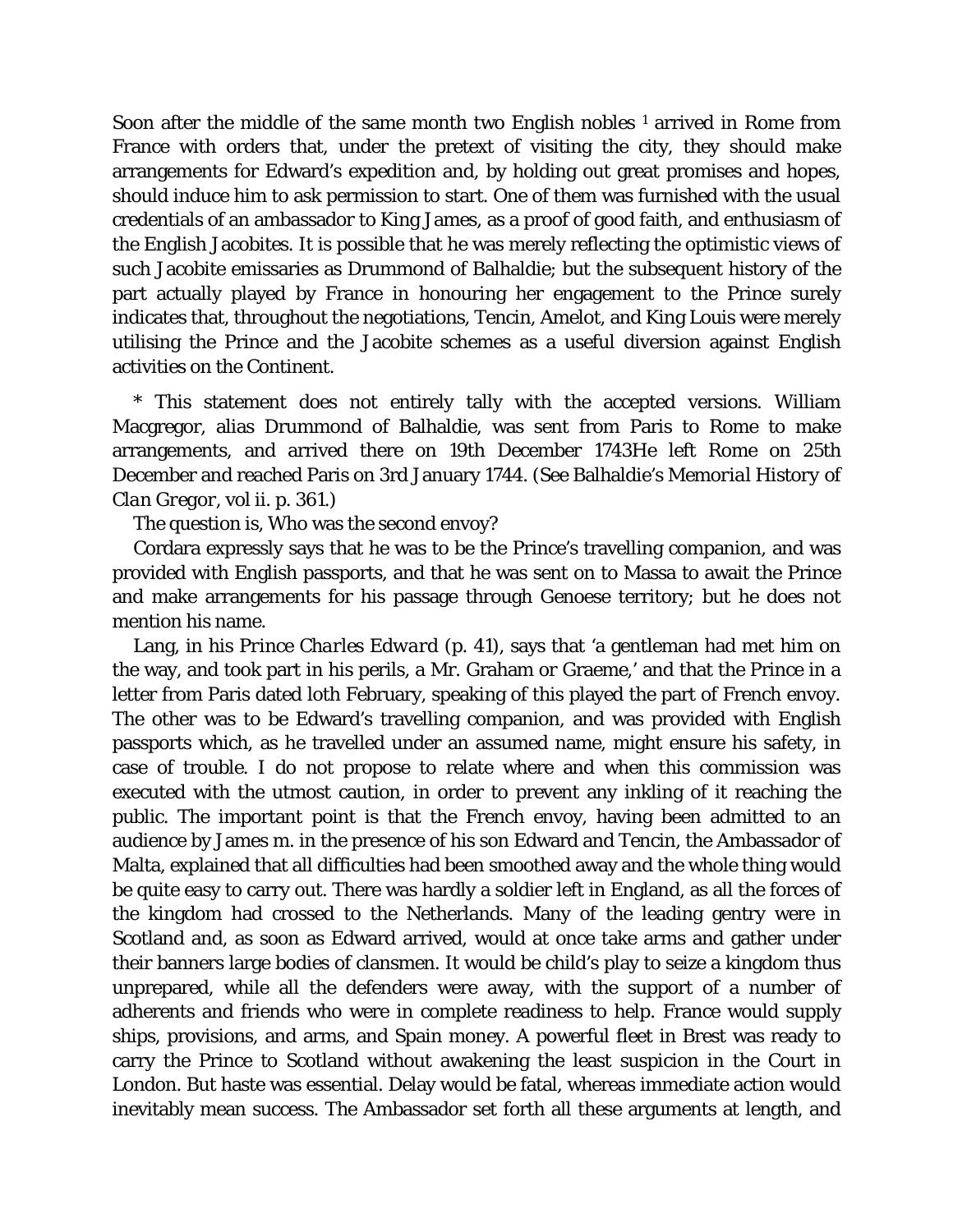the Chevalier de Tencin, at his uncle's prompting, spoke to the same effect.

James was really moved at news that touched him so nearly, not so much for himself as for his children. It

individual, said: \* He has been very careful of me.' Lang assumes that this Graham was Sir John Graeme (son of Graeme of Inchbrakie and formerly Solicitor-General in Scotland), who was afterwards created Jacobite Earl of Alford, and, for a short time, was Jacobite Secretary of State. (Lang, *History of Scotland,* iv. p. 446 •)

Sir John Graeme, then, was probably the second of the 'English nobles' referred to.

In another respect Cordara differs from other authorities, viz. in making Sheridan accompany the Prince on his departure from Rome. It was Lord Dunbar, *i.e.* James Murray, who went with him, and acted the part he had himself drawn up, with the coachman.

grieved him to have to leave them, born to rule, in a private station and exiles at his death. For himself, he said, at his age, the loss of a kingdom was a small matter since he had adopted a manner of life untouched by anxiety and turmoil; in Rome the only prerogatives of kingship that he missed were its cares and its inconveniences. Nevertheless, he dreaded the uncertain issues of war, and said that matters could not be ripe for a step of such importance. He desired better and more detailed information concerning the munitions, the number of troops, the money, and other matters. The idea of risking the life of a son so dear to him, the hope of his royal house, upon a doubtful enterprise was not to be entertained for a moment. The very liberality of the promises led him to believe that this was not an occasion for haste. Though he did not doubt the good faith of the quarter from which they came, he saw that they would be very difficult to carry out. The most friendly of princes arc often compelled to listen to necessity rather than to friendship. Things which seem perfectly simple in a peaceful gathering of councillors may often prove in the event very difficult of execution. Some day a war carried on with such vigour by the Princes engaged must come to an end. And who would venture to predict the terms of peace? Might not the King of France be compelled to grant conditions more necessary than honourable? The greatest and most powerful kings may experience many changes of fortune in a long war and agree to treaties of peace in which, while they dictate some articles, they must bow to others. Every one is bound to look after his own interests rather than those of his friends. Might is stronger than right in treaties of this kind. The man who is nearest defeat very often wins in the end, while the man with right on his side is compelled to give way. This he had learnt not by the examples of others, but by bitter experience.

Edward watched his father in silence while he was speaking to this effect; but he could not conceal his disgust, and his knit brows showed his utter disapproval of his father's view. His father saw and continued: 'However, this is a matter that concerns my son, not myself, and it is for him to decide. For myself, I have suffered all that my age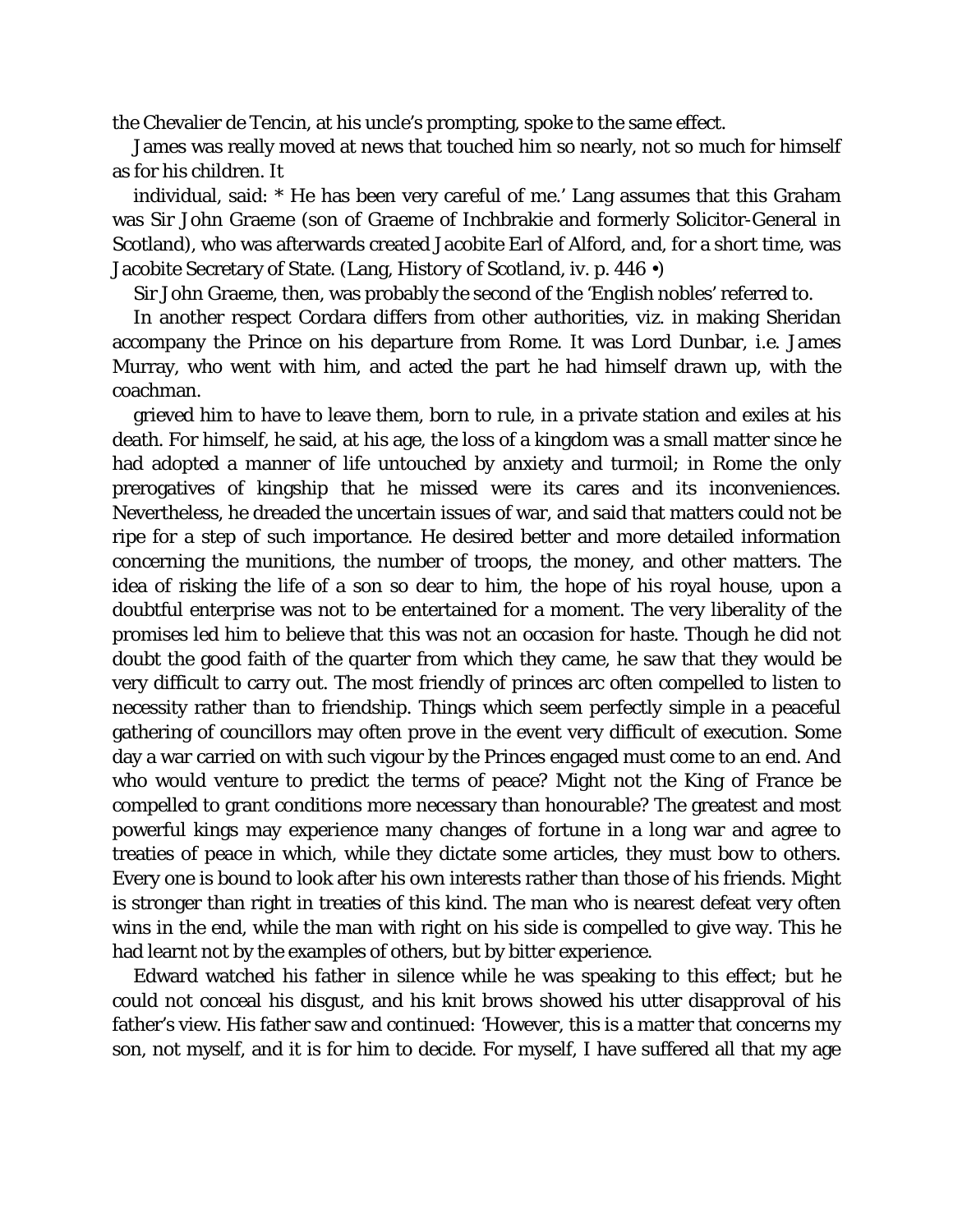and my strength can endure. Advanced in years  $1$  and weak in health, it is for me to think rather of my eternal welfare than of an unstable kingdom. He is now of an age to understand and to act as he thinks best. He must decide. T leave everything to his judgment. It shall never be said that I have indolently let slip a good opportunity, nor will I ever lay myself open to the charge of sluggishness or indifference to my family. One thing only I desire, that, whatever decision he takes, it may be crowned with success.' He then motioned to his son to state his view's clearly and freely.

With radiant face, Edward spoke bravely as follows: 'Were anything else but your kingdom, your glory, and your dignity at stake, upon my honour I should be daunted by the difficulties of the enterprise. Nor, in all probability, would anything else weigh sufficiently with me to induce me to tear myself away from a father so affectionate and lose from my sight one who is dearer to me than anything else in the world. But when proposals are made to me which, as I have learnt from your lips and your example, are to be preferred to life itself, I fail altogether to see why my expedition should be longer delayed. It will be full of hardships and perils, it is true, but such is the path of glory. The issues of war are uncertain; but glory is assured and my chances are splendid. What avails hope without daring? My father, do not therefore imagine that I am ignorant of the difference between courage and rashness, or that I am risking my life without duly weighing the circumstances. For the moment there is no question of my entering upon a war in Scotland, but only of my going to France. There, in a neighbouring country, the chances of war will be discussed, and I shall certainly not enter upon it unless the prospects of success seem far to outweigh the dangers. Such being my views, you have no cause to be anxious about me. Indeed, there is much that may give us both comfort. For once I shall escape from this inglorious idleness and look fate in the face, while you will, I venture to hope, see those high qualities which have been so often put to the proof flower again in a son who is not unworthy of you.'

During his son's speech the King gently wiped away the tears which his feelings drew from his eyes. Edward was not unmoved at the sight, and continued:

'I see that a most affectionate father grieves to lose a son who must soon be separated from him by so much land and water. But I beg of you, Sire, not to listen to your heart when great public interests are at stake, and in such a crisis to think rather of the duty of a king than of the feelings of a father. If there were room for tears at our parting, no one would have a better right to shed them than myself, since I must leave all that I hold most dear and break at a single blow all the closest ties of nature—to go whither? Among a people I do not know, perhaps to death. Nothing is worth such a sacrifice. We must seek glory even against all the promptings of Nature herself.'

His father could not endure to hear more. Praying Almighty God to bring the enterprise to a successful issue, he left him free to go to France when he liked and dissolved the Council.

<span id="page-26-0"></span>Ĩ. <sup>1</sup> The Chevalier was at this time in the 56th year of age.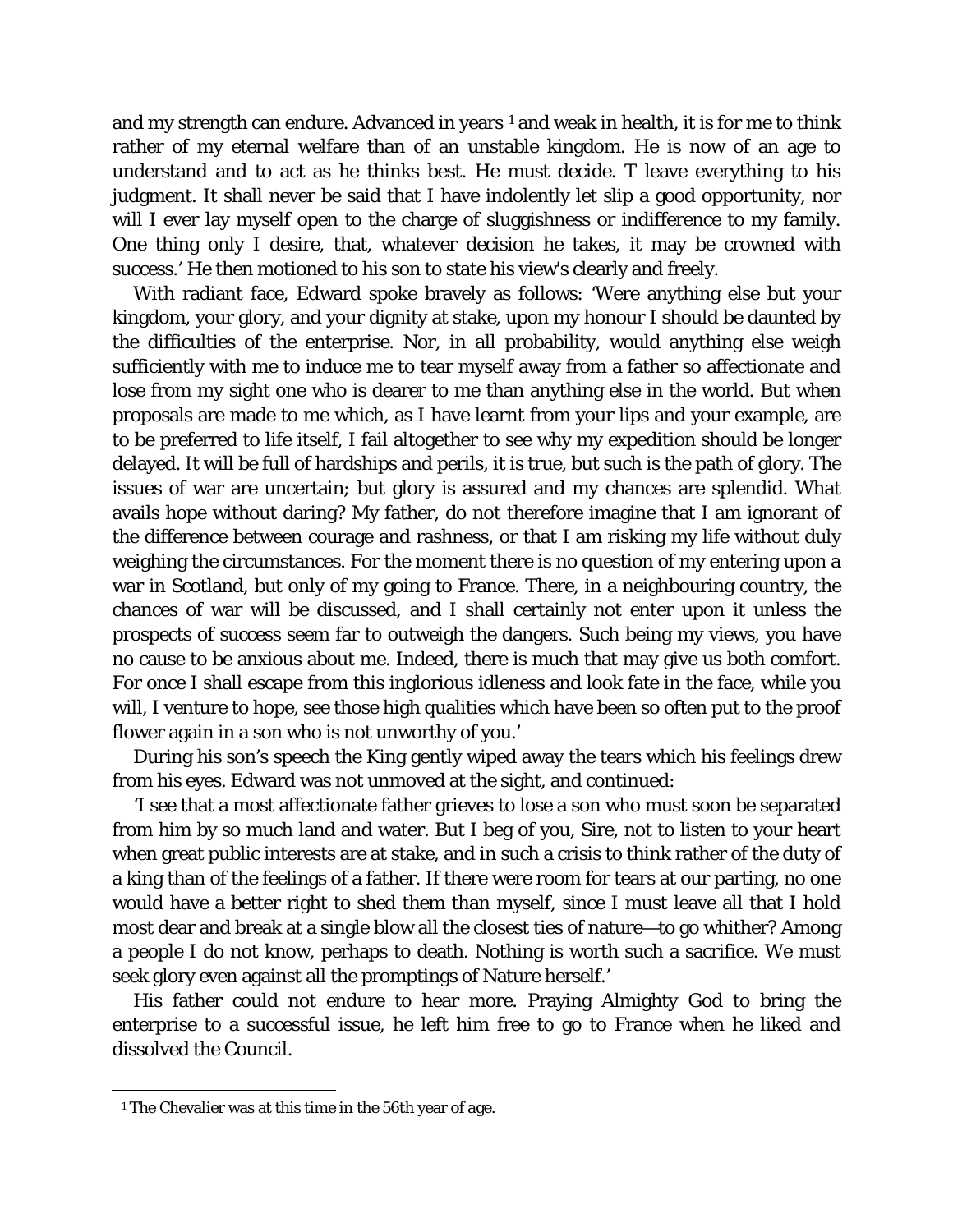Edward then prepared to start for France. So quickly did he make his plans that within twenty days of the arrival of the two Englishmen in Rome he had set out. He spent this time in doing everything to ensure his being able to leave with the utmost secrecy. If the secret had leaked out, through any trifling indiscretion, he would have been in great danger from the English, who controlled the whole Mediterranean with their fleet, and from their agents who swarmed over most of Italy. There were still so many very serious obstacles in the way as to make the attempt seem almost desperate. As we have said, the sea was scoured by the English fleet and he was obliged to cross it, at least on the voyage from Liguria to France. There were openly hostile as well as doubtful districts to be traversed. It was mid-winter. There were terrible rains, as well as roads ruined by frost, water, and snow. Besides, from fear of the plague, which was raging in Sicily, the frontiers of all the provinces of Italy were carefully guarded. The gates of the towns were provided with wickets and guards, and every traveller arriving was rigorously examined, being questioned as to who he was, where he came from, and whither he was going. Everyone arriving at the frontiers of Genoese territory was subjected to fifteen days' quarantine before being allowed to proceed on his way, an intolerable nuisance to people in a hurry. Lastly, it seemed very difficult, almost impossible, for a Prince of such rank to take his departure without awakening a suspicion that he was making for France. By what trick could they hope to deceive the Roman people, always so wide awake and bent on probing a man's inmost thoughts, a people accustomed from the most ancient times to show the utmost curiosity about the doings of persons of rank and to keep nothing secret? Could anything escape the notice of a densely populated city, especially now that there was war in Italy, and strangers of all kinds were coming to Rome in greater numbers than ever; when party feeling ran high and the ambassadors of the Powers were watching for the slightest shifting of the breeze? And even if he succeeded in eluding the watchfulness of the city, how was he to deceive the servants he always had around him? Against these he had more especially to be on his guard, as there are generally spies among the servants of a Prince. Not long ago, and indeed at that very time, there had been cause for suspecting the presence of these pests in the household of King James. Edward understood the difficulties, but he was not dismayed, and by vigilance and courage he successfully overcame them all, both by land and sea. More astonishing still, he concealed his departure so successfully, that it did not become known in Rome till eleven days after he had started. I propose to describe how he did this in detail, because it is of interest in itself and because it may serve as an example to others similarly placed.

To begin with, one  $1$  of the two English envoys we have mentioned was immediately sent back to Franee to warn Louis of Edward's imminent arrival. The other was ordered to go to Massa in the Lunigiana, which marches with the Genoese Riviera, to await the coming of the Prince and make the necessary preparations for continuing the journey

<span id="page-27-0"></span>Ĩ. <sup>1</sup> Drummond of Balhaldie.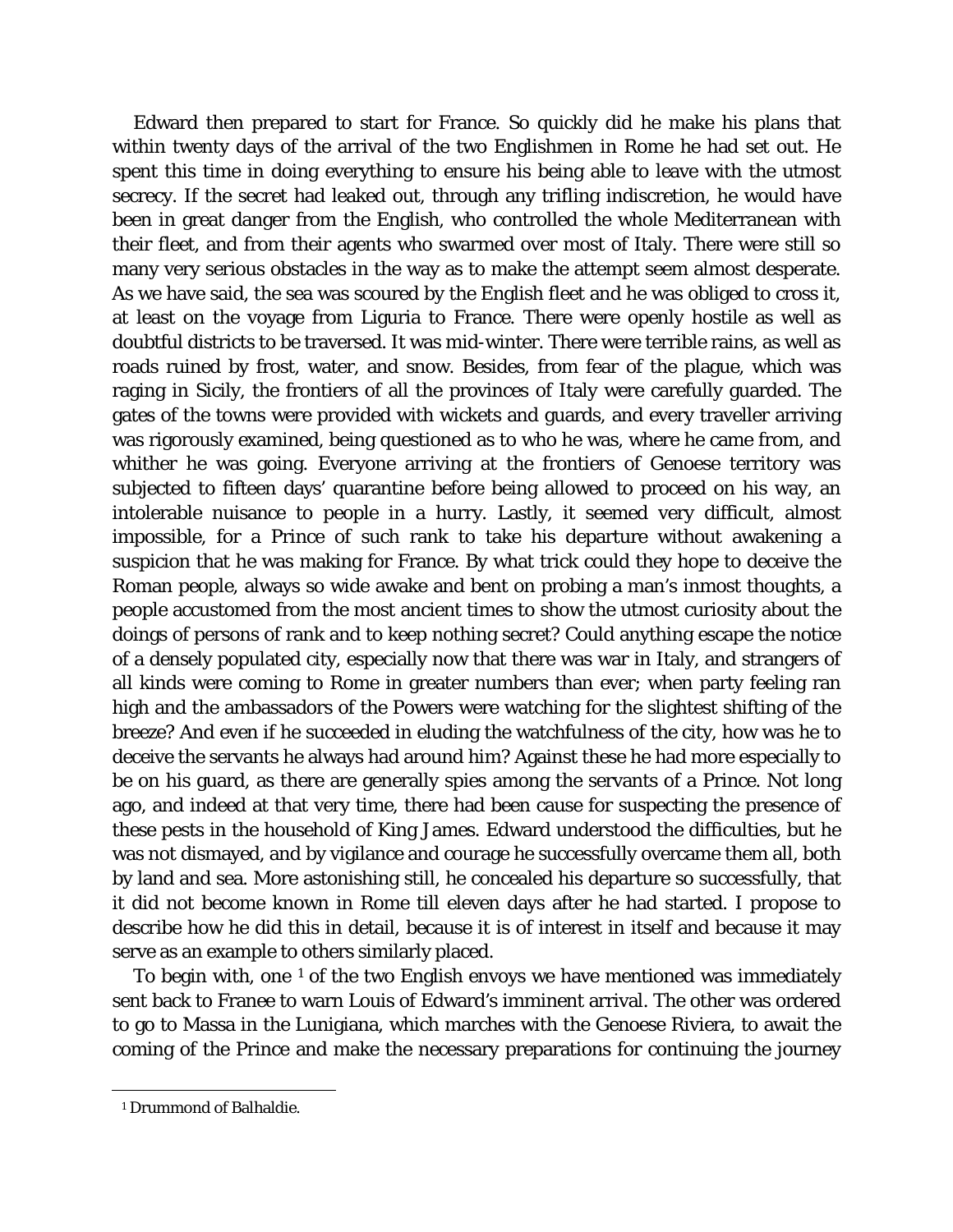through Genoese territory. To him were consigned some of Edward's belongings, for he had decided to travel on horseback, disguised as a courier, without any kind of baggage, accompanied only by a single servant. One of these, a man of proved fidelity and courage and with a good knowledge of the road, was told to be ready on a certain date to proceed to France with one of the Court gentlemen. He must on no account say a word to any one. Since it was of the utmost importance that none of the servants should have an inkling of the Prince's departure, this is how matters were arranged. The date was fixed for 9th January and an important shooting party was planned for that day at Cisterna, on the Via Appia, some thirty miles from Rome, an excellent spot for sport on account of the thiek woods in which it stood. Thither servants and huntsmen were dispatched, with all that was necessary for the expedition. These preparations were not unusual, as the Prinee of Wales had been in the habit of going there about this time of year with his brother, the Duke of York, to shoot, generally for about a fortnight.

Very few people had been let into the secret; only those who were to play a part in carrying, out the plan. All this was organised by the Scotsman Dumbarii, $<sup>1</sup>$  $<sup>1</sup>$  $<sup>1</sup>$  a man of rare</sup> discretion and extraordinary activity, who had instructed Edward in early days. There was some hesitation about admitting the Duke of York to the plot. Edward would have preferred to confide in him, for he disliked the idea of leaving a brother so dear without bidding him farewell, and the young Duke's discretion, which had already been proved several times to be greater than his years, did not admit of a doubt that he would keep the secret. But after due consideration he decided not to listen to the dictates of his heart, for fear that a possible expression of sadness on his face might awaken suspicion. Edward, meanwhile, with no other idea in life than the glory of his great enterprise, firmly smothered his feelings, displaying all his usual gaiety with his brother, the servants, and his friends to the last, to the astonishment of King James and Dunbar, who watched his face in silence, well knowing what he was concealing.

This was even more remarkable on the day before his start. When it became known in Rome that the Princes were to leave for Cisterna on the following day, the leading nobles came, as usual, to pay them their respects in the evening. Edward's self-control was absolute. He received them all with his usual grace, talked affably with them, addressing some by name, carrying on commonplace shooting talk and letting fall a joke now and then, as if he were going into the country for pleasure and not to undertake a long and difficult journey, full of hardships, to be cut off from his family, from all the associations of his early boyhood. James's fortitude rivalled that of his son. Though his heart was heavy within him, he played his part in the conversation with an expression so unconcerned that he gave not the slightest sign of his feelings. When the reception came

<span id="page-28-0"></span>Ĩ. \* James Murray, second son of the fifth Viscount Stormont, served on the Jacobite side throughout the '15, afterwards going to France. In 1718 he was appointed a plenipotentiary for negotiating the marriage between Prince James Edward and the Princess Mary Clementina Sobieska. In 1721 the Prince created him Earl of Dunbar, and in 1725 Knight of the Thistle *(Scots Peerage,* viii. **p.** 205). In 1724 James appointed him tutor to his son, Charles Edward. '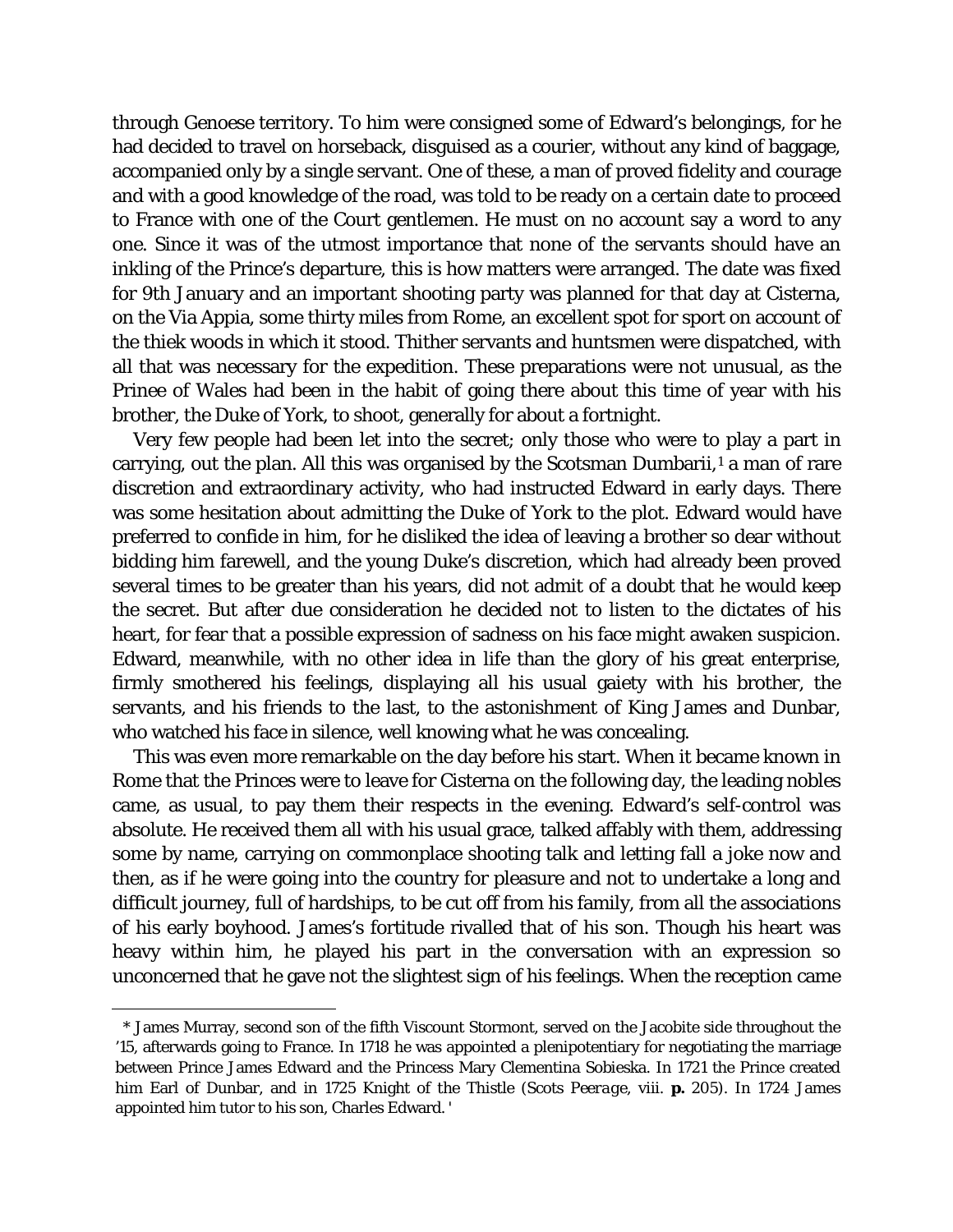to an end amid good wishes for a pleasant trip, it was followed by a private supper, King James sitting down with his two sons, as usual, nor did the gentlemen-waiting present observe the slightest depression or anything unusual. Indeed, after the meal, some time was spent in happy talk until the King rose and dismissed his sons, wishing them *bon voyage,* Edward was the first to retire to his room, but shortly afterwards he repaired to his father through a secret passage and conversed with him in private for the space of an hour.

And here during their last interview it seems incredible that father and son, both deeply moved, should not have given way to nature. Never to my mind were more genuine tears shed on an occasion more appropriate. A most lovable son was parting from a most loving father. Left to himself and to his own resources, he was now not merely to be deprived of his companionship, a trial severe enough in itself, but was moreover to go among unknown people, and to face a thousand deaths amid the uncertain dangers of war. If, in his misfortune, James was the most unhappy of princes, yet he counted himself, as indeed he was, the most fortunate of them all in having such a son. On the other hand, Edward, however careless of himself, was most loth to leave alone in his grief in his old age a good father by whom he had been admirably brought up, whom he regarded as his guide and master in the paths of virtue, whose will had always been his own. 'This alone, my dear father,' he said, 'gives me some little consolation and hope, that in my brother Henry you will find no small comfort and a son certainly better than I am. By his presence you will be able to console yourself for my absence till a better fortune brings us together again. And if, as I feel in my heart, this does not prove an idle dream, a passing sorrow will be crowned by a great joy. Perhaps the moment ordained by God is at hand when the fortunes of our house are to be restored. Live on, my King, and may He keep you in health both for my sake and for the sake of the kingdom.'

The King made a short reply, such as the time and place allowed, and then added: \* May your high qualities continue to multiply, my son. Rest assured that the only satisfaction left for me in life while you are away will be ever to remember your noble disposition and to enjoy the glory of being the father of such a son.' With these words he drew forth a proclamation signed with his own hand, in which he appointed his son Edward, Prince of Wales, supreme Administrator of his kingdoms of England, Scotland, and Ireland, vesting him with the royal authority.[1](#page-29-0) 'Keep this paper by you,' said he, 'so that you can publish it at a fitting time.' Finally he gave him other counsel, inspired by true religion and wisdom, which he was ever to bear in mind. Last of all he bent down and folded his son, who had sunk upon his knees before him, in a close embrace, blessing him, bathed in tears, and bidding him (he was weeping no less copiously) retire and rest.

<span id="page-29-0"></span>Ĩ. <sup>1</sup> This Commission was dated 'at our Court at Rome,' 23rd December 1743. It was read publicly at the raising of the Standard at Glenfinnan on 19th August 1745.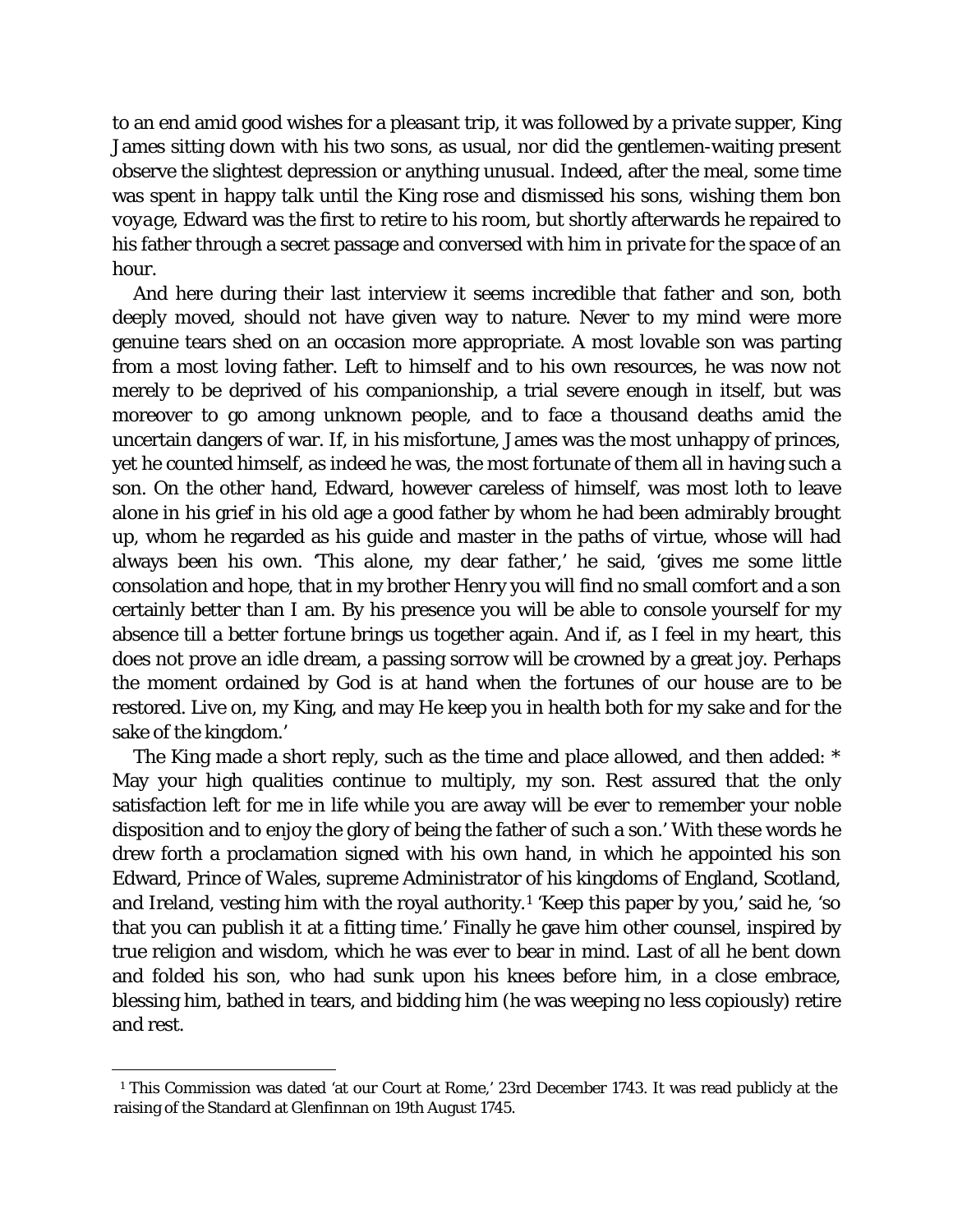Edward rested little. He had ordered a travelling carriage to be ready some hours before dawn,<sup>[1](#page-30-0)</sup> with three saddle-horses in addition. He said he wanted to start thus betimes, in order, if possible, to begin the shooting at Cisterna that same day. When this had been promptly done, he sent a message to the Duke of York to follow him as soon as it was convenient. Then, taking Sir [Thomas] Sheridan,<sup>[2](#page-30-1)</sup> his Master of the Household, as travelling companion, he got into the carriage and reached Porta S. Giovanni in Laterano. The royal outrider, Stafford,<sup>[3](#page-30-2)</sup> had gone on a little ahead on horseback, with the groom who, as has been said, had been let into the secret about the journey to France, leading the other riding horse. As they had been directed, they immediately halted outside the gate, waiting for the Prince. When Edward arrived and saw them on horseback, he bade the coachman stop, as if he had been seized with a sudden desire to ride, left the coach and got on horseback. Then, in order to hoodwink the coachman and the servants, he shouted to Sheridan to push on along the Marino road, as he meant to take the Albano road, vowing, with boyish impetuosity, that he would be at Cisterna before them. I may say that when you leave the Lateran gate there are two roads to Cisterna, one by Marino, the other by Alban o, both places not far from the city, famed for the quality of the air and popular holiday resorts of the Romans. The former is the main road and far the most convenient, since there are posting-stations at regular intervals, where travellers in either direction can pay by the stage, and horses and coaches can therefore be changed more quickly. This is the road generally taken by the public couriers. The other road is a little shorter, but very muddy in winter, full of pools of water, and almost impassable. Before you reach these cross-roads, there is another road on the left, nearer the gate, that goes to Frascati.

Edward made as if he would follow the Albano road. Sheridan, who had been let into the secret, protested vigorously, reminding him of the difficulties of the roads, which at this time of year were impassable in places, and adding that, should the King hear of it, he would be very displeased. But he spoke to deaf ears. Edward, setting spurs to his horse, darted off with Stafford, the groom, down the Frascati road. In order that the coachman might not notice anything, Sheridan detained him some time in talk, pretending to have slipped and hurt himself as he got back into the carriage; not till he thought he had delayed long enough did he order him to proceed. Edward, having pushed ahead and successfully given the coachman the slip, put on a great courier's cap that concealed almost the whole of his face. Travellers generally use them to protect their face from cold during winter, but his object was to prevent any one from

<span id="page-30-0"></span>ī <sup>1</sup> 9th January 1744. On that date James wrote to Sempill that the Prince and his brother had left before dawn. (Lang, *Prince Charles Edward,* p, 38.} According to Colin, however, (p. 53} he left on 13th January, Cordara, below, refers to the Prince having reached Genoa on 13th January after five days' journey—which would make the 9th January the day of starting,

<span id="page-30-1"></span><sup>2</sup> Cordara is here in opposition to other historians who state that it was Murray (Dunbar) who drove out of Rome with him.

<span id="page-30-2"></span><sup>3</sup> Stafford was appointed a tutor to the Prince in October 1728. (Lang, *Prince Charles Edward,* p. 20.)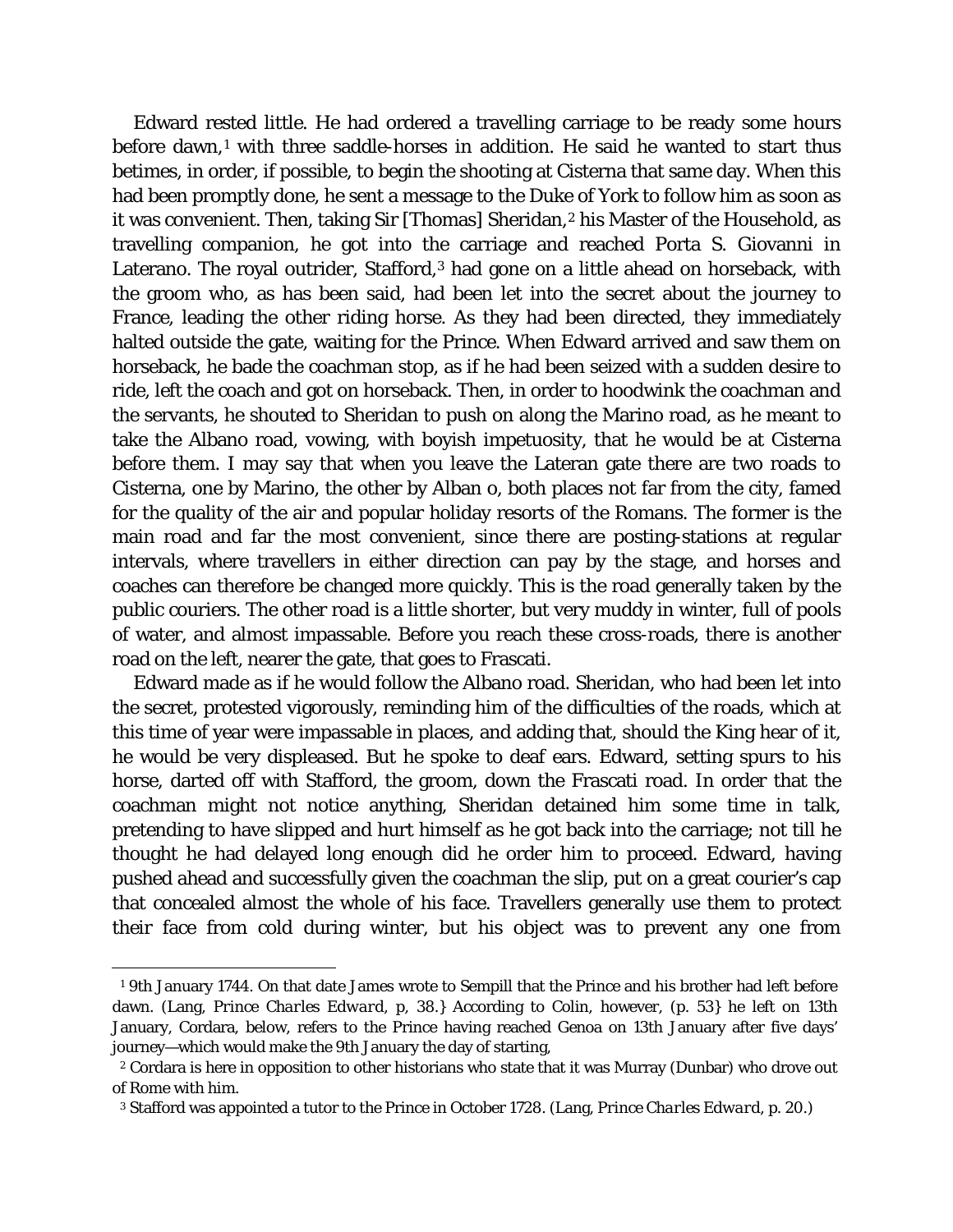recognising him. He then dismissed Stafford, bidding him play his prearranged part well, and, ordering the groom to follow him, since his travelling coach had already passed along the neighbouring road, turned his horse and retraced his steps to the Porta S. Giovanni. Here he wheeled to the right under the walls of Rome, galloping along the whole circuit in the darkness to the Via Flaminia and then by Ponte Molle, and thus taking the road to France, he again had to resort to a ruse in order to have the privilege of using the public posts and travel quickly. For a law forbade post-horses being supplied to travellers who started in private carriages. Edward had laid his plans. After covering some little distance he left the main road and made for Caprarola, a castle some thirty-five miles distant from Rome, and went straight to the Palazzo Farnese, a building famous for its size and for its architecture, which at that time had been lent to Cardinal Trajano Acquaviva, Spanish Minister to the Pope, so that every one thought he was one of the Cardinal's household. Acquaviva had been let into the whole secret and had given orders to the nearest post for two horses to be ready for secretly dispatching, as it appeared, a courier to Spain. They were ready, well fed and well saddled, waiting only for their riders. Edward, in his courier's dress, immediately mounted, and on the same day rejoined the main road. In four days he completed the journey to Genoa, changing horses at every post[.1](#page-31-0)

While Edward was travelling night and day, efforts were being made to keep his departure secret at Cisterna by means of a strange comedy, which deserves to be described for its originality and the variety of its incidents. The actors were few, but good, especially Sheridan, who, as we have said, had been left by Edward at the Porta S. Giovanni and played the leading part. On reaching Cisterna, he asked the first of the servants who came to meet him for news of the Prince, and, on learning that he had not arrived, he pretended to be surprised and alarmed. 'He has played a nice mad boyish prank, obstinately persisting in taking a thoroughly bad road at this time of year instead of the good one. It is all my fault, though, for not stopping him.' The apparent irritability and anger with "which he spoke made the servants anxious and afraid that something had happened to the Prince. However, they did not give up hope, continually looking out to see whether he was coming. After three anxious hours, the Duke of York arrived with his suite. Then every one was alarmed. Edward had left a letter full of affectionate greetings for the Duke on the Cisterna road, telling him of his secret journey to France.

The young Duke's expression naturally showed the grief he felt in a sadness which it was his duty to assume in order to keep up the comedy they were playing. Hearing that his brother, who had started so many hours before him and had taken a short cut, had not yet arrived, he became anxious and perturbed, insisting that some accident must have befallen him. Horsemen must be sent at once along the Albano road to find out what had happened to him. While the horses were being prepared and the servants were

<span id="page-31-0"></span>Ĩ. <sup>1</sup> According to Colin he rode to Carrara and thence went by boat to Genoa. Lang, however, says 'he drove, through heavy snow, to Massa and so to Genoa' (p. 39).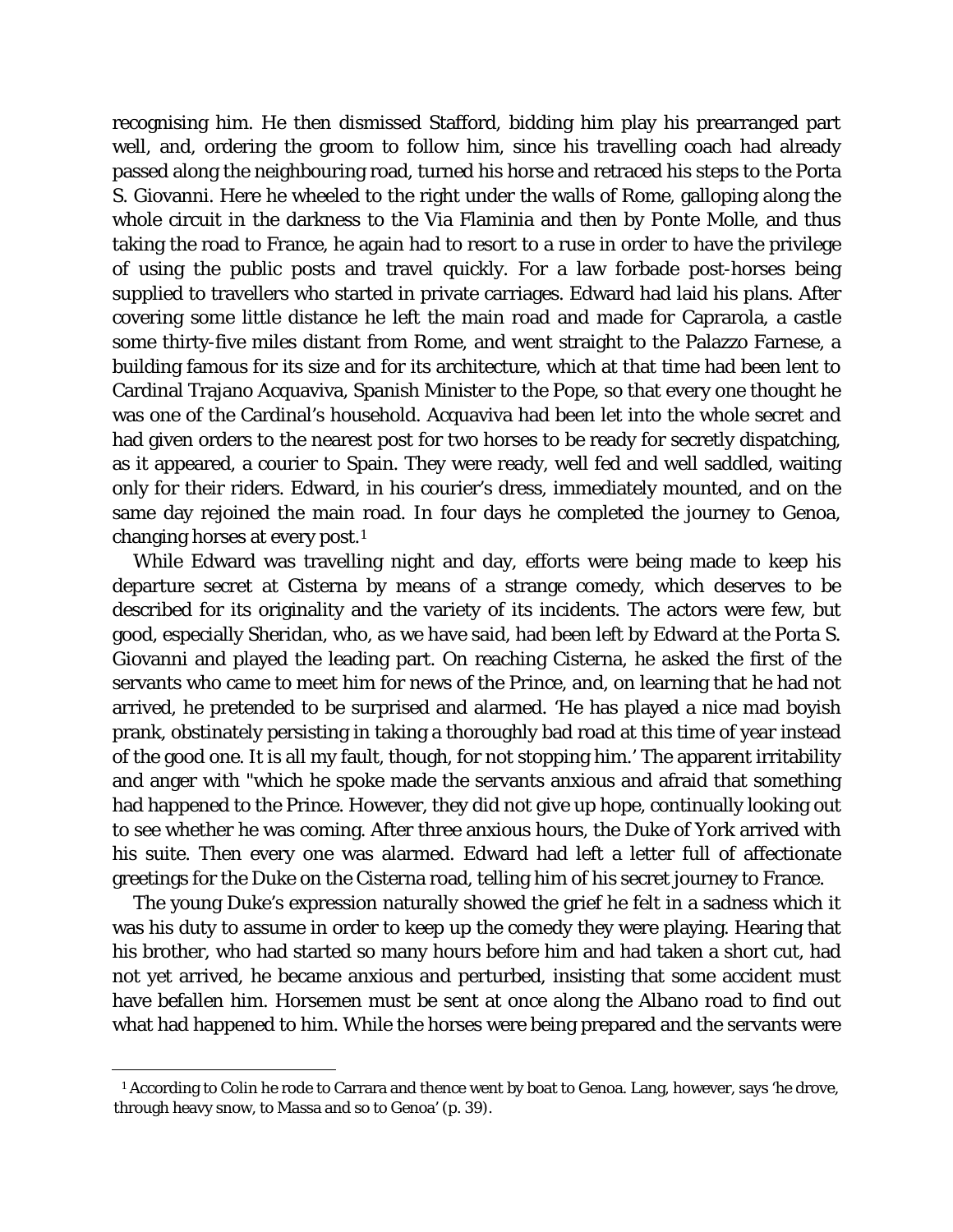all in a state of excitement, Stafford arrived at full gallop. The sight of the Prince's travelling companion thus alone only increased the general panic. When Stafford had dismounted, he told them all that there was no cause for alarm, that the Prince would not arrive that day and perhaps not for three more days. Not far from Albano his horse had fallen under him and lie with it; one of his ribs had been slightly injured and a swelling had appeared. So he had remained in a neighbouring country house at Albano to get well. There was no danger whatever, but the surgeon thought that, if the swelling would not go down immediately, his recovery might take some little time and give trouble. On one point, however, the Prince insisted, that it should on no account reach the ears of his father. So he begged his brother not to let any of the servants move and to go on with the shooting just as if he were there.

On hearing the news Sheridan exclaimed excitedly, as though it were true, that he must hurry off at once to Albano. It should never be said that he had left the Prince alone on an occasion like this, especially as he had been put in charge of him. But Stafford begged him by all that he held most sacred to calm himself. The Prince was in want of nothing and was well looked after. He himself and the groom could do all that was necessary for him with the help of the caretaker of the castle. The arrival of any one else might awaken the suspicions of the people of Albano, and a secret which must be kept at all costs would leak out: the King would be distressed, and the Prince very angry. Every one present agreed that Stafford was right, and, as they were all of opinion that the Prince should be humoured, Sheridan was at last induced with the utmost difficulty to stay where he was. Stafford at once went back to Albano, and the Duke of York forbade any of the servants to say a word about the Prince's fall.

This clever and convincing story was believed implicitly by every one, both in the household and outside it; for it was not possible to prevent it soon becoming known in Cisterna. To confirm it, messengers arrived from time to time from Albano during the next few days with letters from Stafford giving better news of the Prince and affirming even more confidently that he would arrive two days later, as he had promised. When the day came no one doubted that the Prince would appear. But towards sunset, just as the Duke of York was preparing to go to meet him, a groom arrived with a note from Stafford saying that the Prince wanted the whole hunting party to go over to the Lake of Fogliano, where he would arrive on the morrow.

The Lake of Fogliano lies at the foot of Monte Circco, ten miles from Cisterna. The spot is rich in game and well suited for keeping the secret, since it is out of the way, and very sparsely inhabited, being, except for a few shepherds, a veritable wilderness. Here the next day was spent after the rumour had been spread through Cisterna that the Prince had already arrived from Albano. Though the Prince had not been seen at Fogliano and the servants and huntsmen began to have their various suspicions, the Duke of York organised a glorious shooting expedition, giving orders that every one was to attend strictly to his duty. The expedition lasted for several days,. during which none of the servants was able to give information of the absence of the Prince; for there was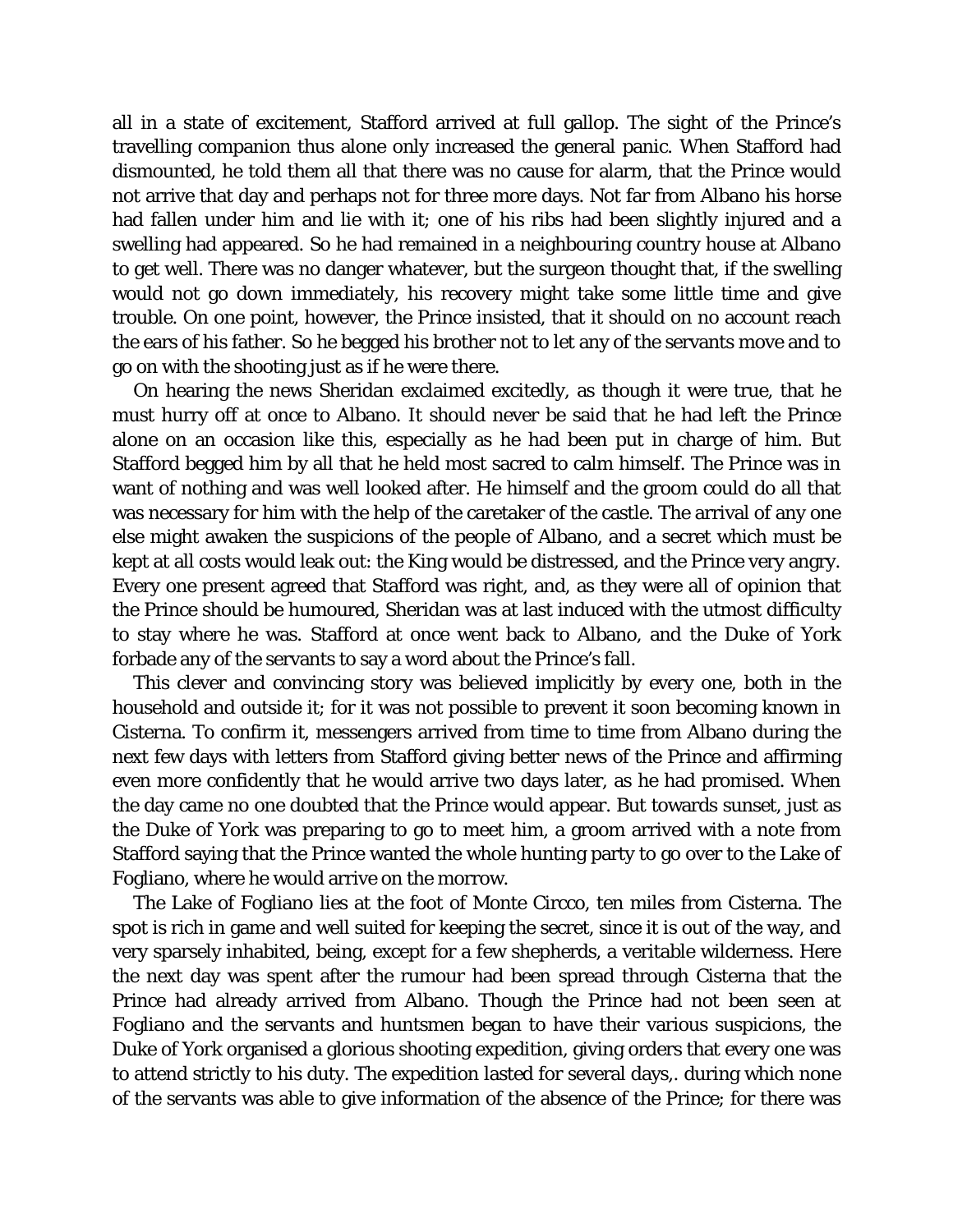no communication with the outside world and all letters were opened, those that spoke of the Prince being immediately burnt. As for the fishermen who take a quantity of fish from the lake several times a week to Rome, they were rough fellows who had no thought beyond getting the fish to its destination, and not in the least likely to be suspicious. Yet, when they started for Rome, they received strict injunctions that, if any one asked them about the fall and how the Prince was doing, they were to say that he was completely cured and in excellent health; and that he spent the whole day trying to make a good bag. In support of the story wild boars and deer in considerable numbers were sent to Rome from time to time and distributed as presents in the Prince's name among the nobility, as part of the bag. So successful were these measures that for eleven days not a word was said, nor was there even a suspicion of the Prince's departure for Paris.

When it became publicly known, it would be difficult to describe the universal astonishment, the excitement and the variety of opinions expressed. Everywhere it was the one topic of conversation with all classes, from the highest to the lowest, every one having his own opinion about it. Some praised the pluck of the young Prince in trying to recover the throne of his ancestors, no matter how great the risk. Others expressed more admiration than approval. Many refused to commit themselves, saying they would wait to see how' he succeeded. All good people—and there are always plenty of them in the Holy City—offered up prayers and fervent vows to the Almighty for the success . of the expedition for the sake of religion. Meanwhile both good and bad sorely missed the distinguished young man, complaining that Rome had lost one of her brightest stars. Pope Benedict xiv. more especially, to whom King James had personally communicated the news before any one else, approved of the expedition as soon as he heard of it, but he could not refrain from tears. Raising his eyes to Heaven, he exclaimed: 'I shall indeed be able to consider myself blessed if, amid all the disasters that have so long afflicted the Church, God gives me the consolation of seeing the Stuart family restored to its throne, a family so truly Catholic, and one which has done so much for the Catholic religion. Were this to come to pass in my day, 1 should have nothing else to live for.' The saintly old man added that, if he could be of any assistance, he was ready to do all he could, even to supply money, exhausted though the treasury was in such calamitous times. And he afterwards showed by his actions that he meant what he said.

Meanwhile Edward, without drawing rein day or night, reached Massa from Caprarola. The English nobleman  $1$  whom we mentioned above had spent some days there and made all the arrangements for him to proceed on his way. In the first place, he had obtained passes for himself and a servant, with whom he was to travel beyond Genoa to enter Genoese territory without quarantine. This had not proved difficult, either because the plague was said to have greatly abated in Sicily, or because he was starting from Massa, which was so near the frontier as to allay all suspicion, or because

<span id="page-33-0"></span>Ĩ. <sup>1</sup> *Vide supra.* Probably Sir John Graeme.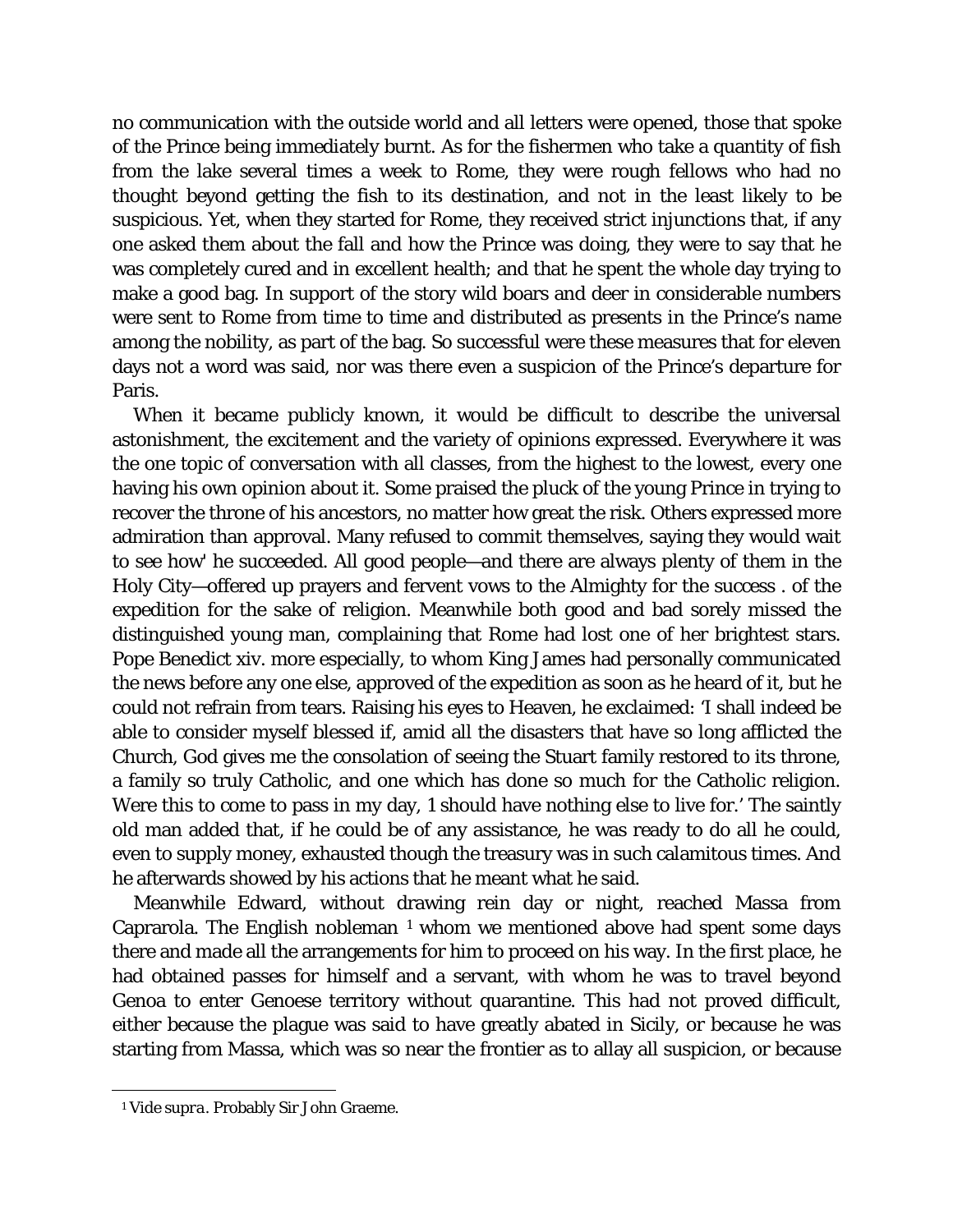he had bribed the guards. Hence, as soon as Edward reached Massa, he joined the Englishman as his servant  $1$  and with him continued on his way towards Genoa. After crossing the steep and wild mountains of the Riviera on horseback, he reached Genoa on the thirteenth of January about midday, five days after leaving Rome. Here, in the house of a friend, he rested for the first time and changed his clothes. Till then he had neither taken off his clothes, nor slept, nor touched food beyond hastily drinking a few eggs. Yet on the same day, towards evening, he hired a travelling coach and once more started on his way towards Savona, which he entered on the following day.<sup>[2](#page-34-1)</sup>

Here all the fruits of his labours, all his hopes, were almost ruined. The part of the Genoese Riviera that looks west is intersected by the Marquisate of Oneglia. The Riviera bounds it and separates the County of Nice from Narbonese Gaul, both provinces belonging to the King of Sardinia. They are not large, but, from the nature of the ground and the narrowness of the roads, very difficult to cross. Now, as the King of Sardinia was allied with England and Austria, these passes were guarded by strong bodies of troops against the French and the Spaniards, who had long been threatening Italy and trying to force their way through the boundaries. This route was therefore closed to Edward, and a 'speronara '[3](#page-34-2) had therefore been hired at the port of Finale, which was to be in Savona on an appointed day, take our travellers on board and convey them to Antibes, the French port nearest to Italy. A small light boat had been chosen, partly on account of its superior speed, partly because it could hug the coast more closely and there would therefore be less risk of encountering the English ships that were always patrolling that part of the sea. But, as often happens, the wind blew persistently from the south and the sea was quite rough—a common accident on a sea voyage. Consequently the pilot of the [4](#page-34-3) speronara' could not be at Savona on the day appointed, nor for six whole days could Edward find any other boat whatever, or leave the port.<sup>[5](#page-34-4)</sup> The irksomeness of this delay to a young man so impetuous can easily be imagined. After having come right through Italy as if on wings, he was hopelessly held up on the very borders of France in a place where there was every cause for alarm, and the danger was obvious. Under his eyes was the threatening English squadron, and he could see how it infested the whole of that coast. What would happen, if his departure were known throughout Italy, as was quite likely; if the news reached the ears of Matthew, the High Admiral of the English fleet, as might well happen when spies were so numerous? Obviously there would be an end of him and of all his plans.

In this critical state of affairs, when all his companions were seriously perturbed,

<span id="page-34-0"></span>ī <sup>1</sup> Colin says: ' Le 29 Janvier, le prince Edouard partit d'Antibes en poste & cheval avec M . . . pour Paris, sous les noms de Graham et Malloch' {p. 55). Malloch was nominally the pseudonym of Balhaldie, and was probably assumed by the Prince. Graham was probably Sir John Graeme.

<sup>\* 14</sup>th January 1744.

<span id="page-34-1"></span><sup>3</sup> A small lateen-rigged boat much used in this region.

<span id="page-34-4"></span><span id="page-34-3"></span><span id="page-34-2"></span>for certainly you was there in a very ugly situation.' (Lang, p. 40.)

*<sup>5</sup>* This is a more reasonable explanation of the delay than Lang's suggestion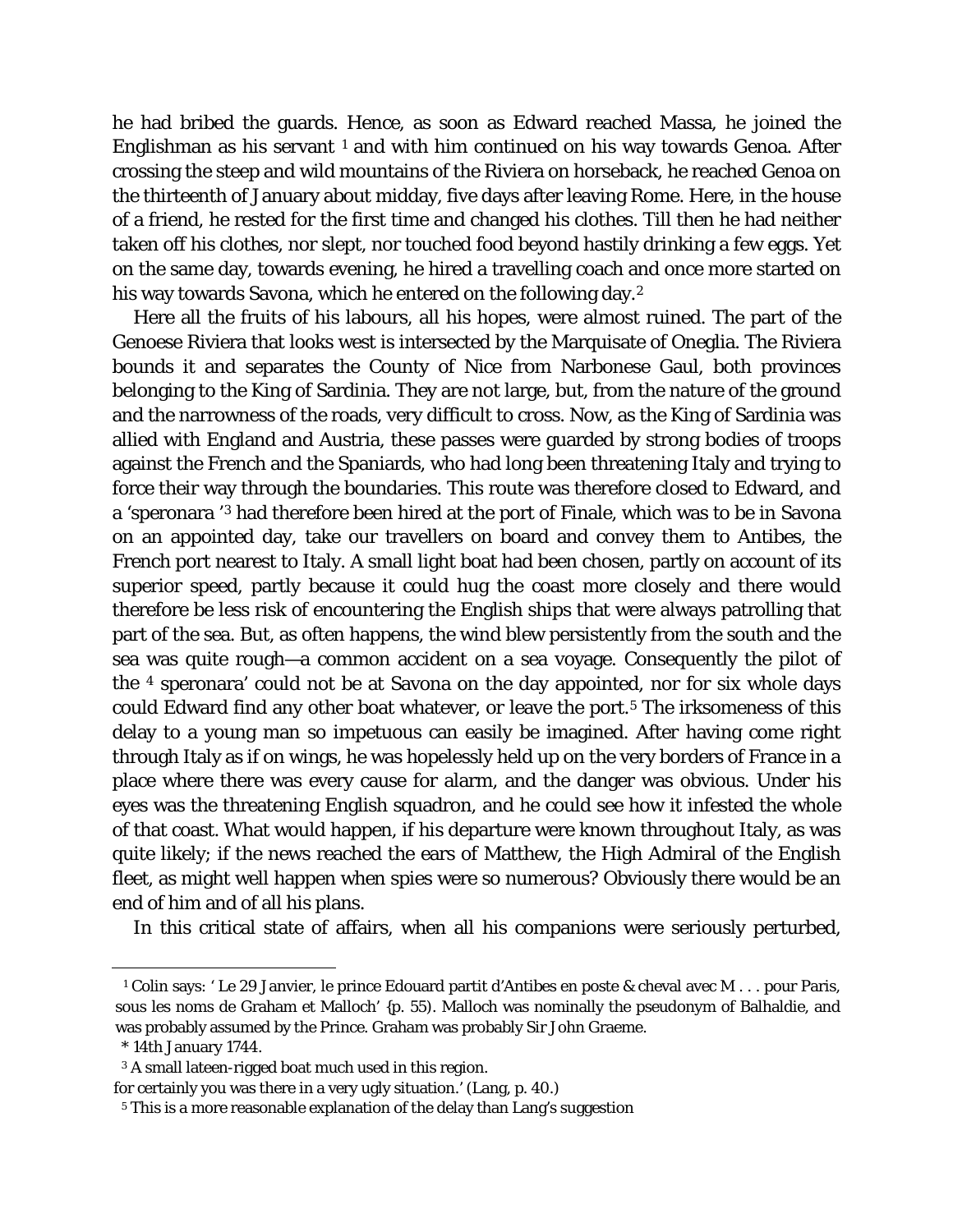Edward alone kept up his spirits, resolving, as a strong man should, to face the danger and to overcome the obstacles of Fortune. He saw his one hope of safety. The course he adopted was bold, but, in the circumstances, necessary. He proceeded by land to the port of Finale,<sup>[1](#page-35-0)</sup> and, having found the little boat we have mentioned ready, he went on board and gave orders that it should set sail at once, if it were possible to get successfully through the English fleet, which was anchored opposite Villafranca, in a single night. As a last resort he trusted to the English passport which, as we saw, had been given him in Rome under a false name. The decision he had come to with God's help was most fortunate, as there was a strong, favourable wind. However, something happened which seemed to make it probable that news of his departure from Rome had reached the English and that they were on the look-out for him. At daybreak the little boat that was making sail so recklessly in such a storm was sighted by the English fleet as it sped swiftly on its way over the broad stretch of sea between Monaco and Antibes, and they gave chase with another small boat with an armed guard on board, either to seize it or at least to search it. Whatever their object, they failed to overhaul it, but continued the chase right to Antibes, the two boats reaching the port together.[2](#page-35-1)

The English continued to make themselves troublesome even in the port itself. Our travellers asked permission to land and enter the town: the English did the same with threats, declaring that they had come to buy provisions, and they claimed that, if they were not allowed to land, permission should also be refused to the men from Finale.

The Governor of the town, not knowing who the strangers were and desiring to be fair to both parties, refused to allow either to land, declaring roundly that he was forbidden to give pratique to any one coming from Italy. This meant that Edward must leave the harbour again, and, on reaching the open sea, fall a prey to his enemies. Meanwhile the two boats were lying close together, almost touching, nor could cither leave under the eyes of the other. The mere thought of this incident makes me shudder, when I remember the danger the Prince was in, thus close to enemies who were superior in number, ruthless, and armed. However, the English did not use force, out of regard, I suppose, for the right of asylum they both enjoyed, a right sacred and inviolable among all nations. But, seeing something threatening and stormy in their looks, our men requested the Governor at least to compel the English, who had now got the provisions they needed, to leave the port first. When this request was granted the Prince revealed his identity and his rank. The Governor, who was quite unprepared for anything of the kind, was dumbfounded. He offered the most heart-felt apologies for having detained him through ignorance of his identity. However, in order not to appear unfair to the English by granting the others favours refused to them in allowing them to land, he transferred the Prince as best he could to another ship and gave orders that the boat that had brought him should also leave immediately. Hardly had it left the harbour when the

<span id="page-35-1"></span><span id="page-35-0"></span>Ĩ. <sup>1</sup> If he waited six days at Savona, this would make the date of his going on board at Finale 20th January.

<sup>2</sup> This would be on 21st January, though according to Colin it was 23rd January (p. 34),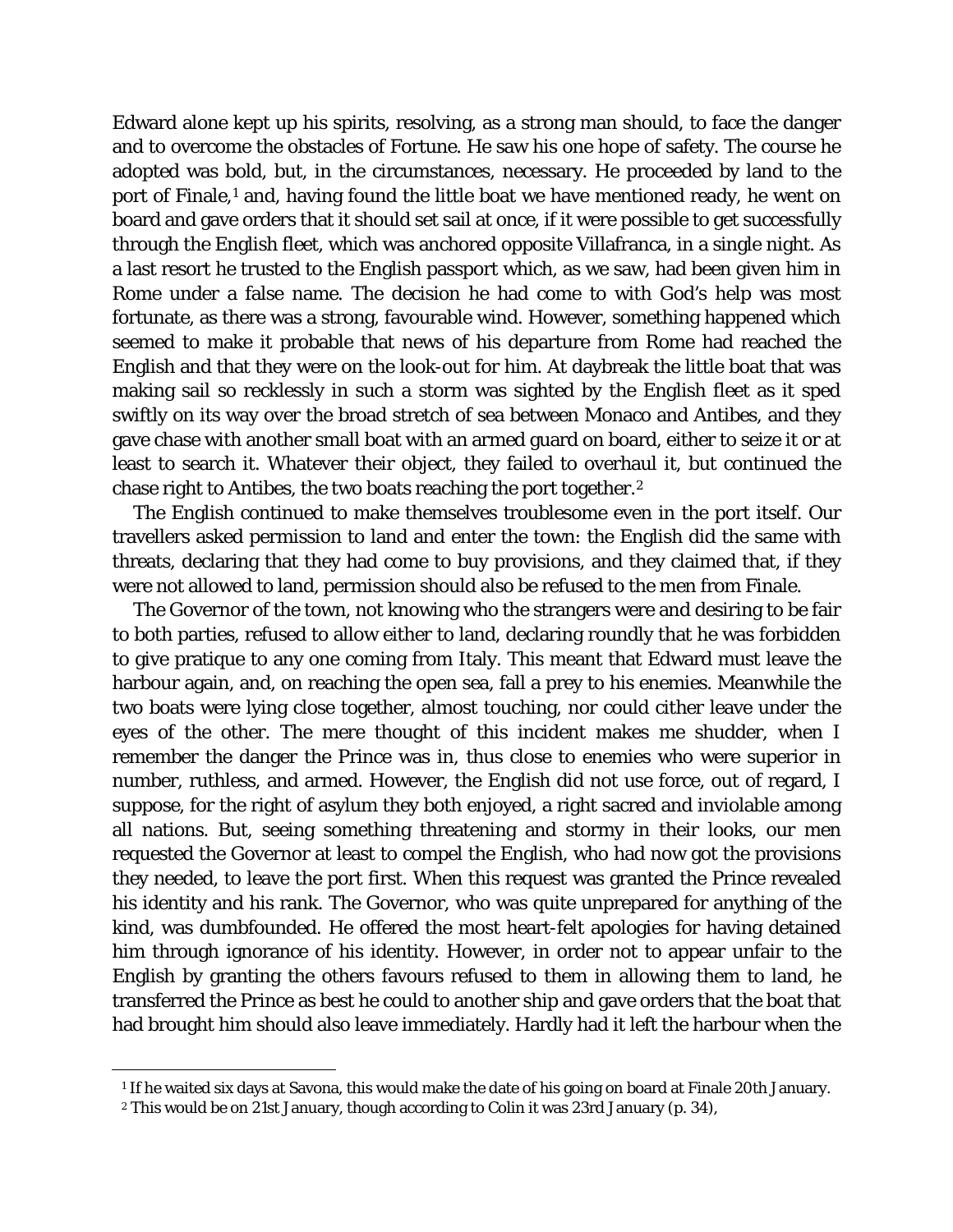English once more gave chase and pursued it to Monaco. Then at dusk the Governor went down to the harbour and, without any display, fetched the Prince from the ship and took him to a suitable lodging.

Edward spent but a few hours in Antibes,<sup>[1](#page-36-0)</sup> where he was known only to the Governor. Thence he took post for Avignon, where was living the Duke of Ormond, a

Jacobite of long standing, whose age and experience commanded respect. With him he meant to discuss his views and the whole plan of his enterprise. Then, having sent to inform the King of France of his arrival, he set out for Paris.

Meanwhile letter after letter from Italy<sup>[2](#page-36-1)</sup> brought news to London that the Stuart Prince, the eldest son of King James (the English called him the Pretender), had suddenly left Rome for France, doubtless summoned by the King of France, who meant to use him in carrying on hostilities.

Though the news was very disagreeable to the English Cabinet, due importance was not at first attached to it. Not that it was not credited, but because it was to King George's interest that the rumour should not spread among the people, as it might prove very dangerous to the public peace. Then soon afterwards information came from Franee that the grand fleet, the fitting out of which had been hurried forward without the object being known, was now at last fully equipped with men and arms and every other munition of war and had sailed directly for the Channel. It was also rumoured that a new naval expedition was being hastily fitted out in Dunkirk and that, so numerous were the ships and the troops gathered there, that it seemed likely that there was thought of bringing over an army and effecting a landing.<sup>[3](#page-36-2)</sup> No one doubted that all these preparations were aimed at the coasts of England and Scotland. And people who said that they had actually seen him with their own eyes declared that there was in Dunkirk a young man of very handsome appearance, dressed in a brilliant uniform, whom all officers of every rank, and more particularly those of the Irish brigade, which was in the pay of France and fought under the French flag, treated with greater respect and deference than any one else. They all suspected that this was Edward himself.

When this news was confirmed, the anxiety in London was great, for it was of the utmost gravity. King George, seeing that he was threatened with danger both from a French invasion and from the revolutionary tendencies of many who were discontented

<span id="page-36-0"></span>Ĩ. <sup>1</sup> Here again there is a discrepancy in regard to dates. Cordara's date for his departure from Antibes would be 22nd January, but Colin says 'le 29 Janvier.' (Colin, pp. 54, 55.)

The Commandant of Antibes says he was there for five days.

<span id="page-36-1"></span><sup>2</sup> Horace Mann communicated with the Duke of Newcastle on nth February from Florence, On 25th Mr. Thomson also wrote from Paris. (Lang, pp. 39,42.)

A French agent in London wrote to Paris on 8th September 1743 that the frequent conferences between the Chevalier and the Pope were giving rise to fears of a French invasion, aided by Spanish troops, and that naval and military precautions were being taken accordingly. (Colin, p. 40.)

<span id="page-36-2"></span><sup>\*</sup> The force consisted of 15,000 men under Marshal Saxe ; the escorting fleet was one of thirteen vessels of the line, under Mons. de Roqueville, which for several days displayed itself in the Channel.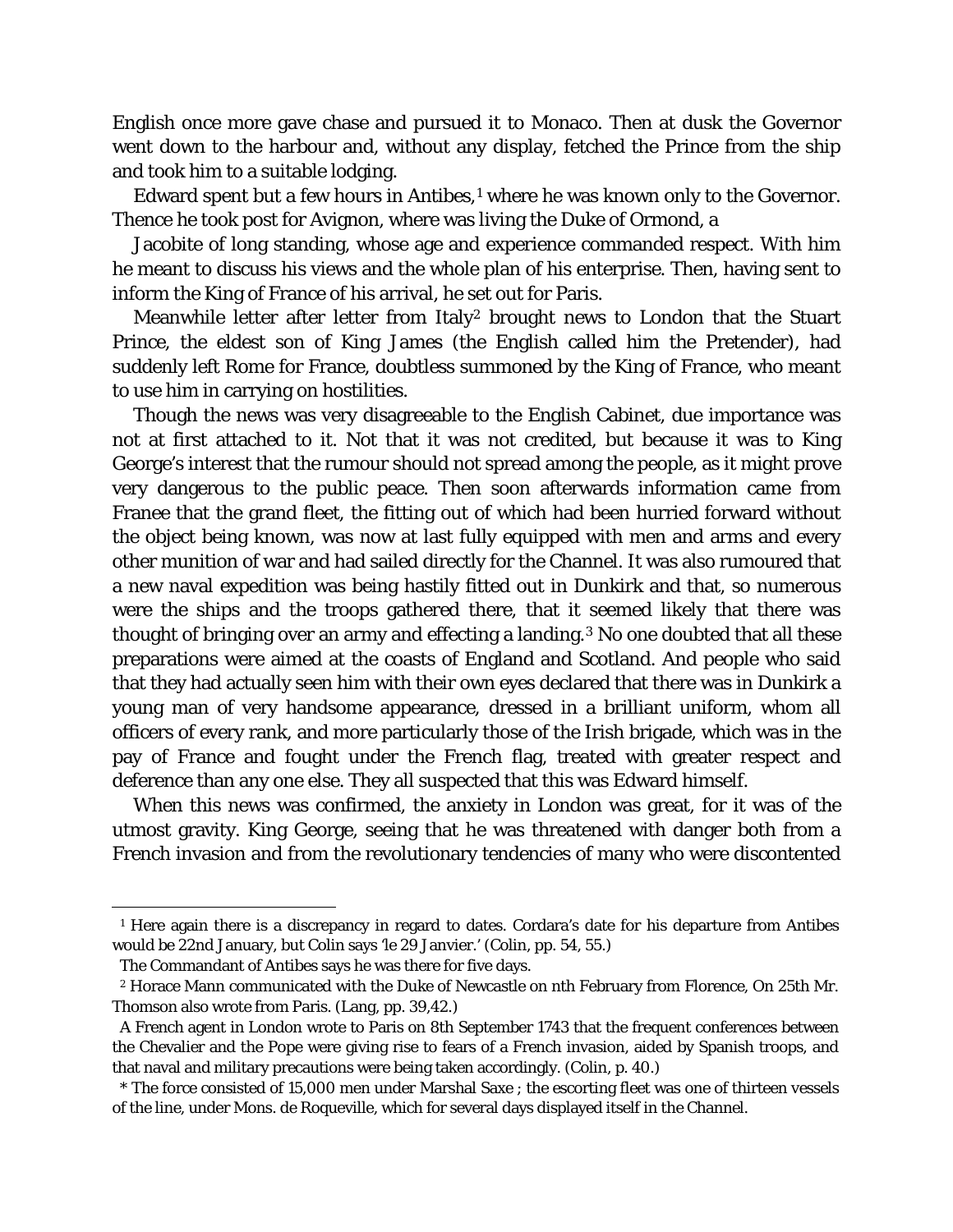with his rule, called a solemn council.<sup>[1](#page-37-0)</sup> Being present himself, he described the measures France was taking against the freedom and the religion of England. He then bade the two Houses prove by their actions that they meant to keep their oath of allegiance to their king. Both Houses answered that they would always remain loyal to the King and that they would allow no one to conspire against their common country and their religion with impunity. And they were as good as their word. A natural rivalry has always existed between England and France, and the English were particularly indignant at the injury she had recently done them; hence, though from natural inclination they might favour the Stuarts, they could not endure the thought of this family being restored to the throne by the French. So with one accord they set about preparing to offer determined resistance to the attacks of their enemies and to forestall any rising at home.

In the first place an atrocious proclamation [2](#page-37-1) was issued against the person of Edward, describing him as a public enemy and a disturber of the realm, who was guilty of high treason. To any one who should kill him was promised a reward of thirty thousand pounds from the public Treasury, a sum equivalent to more than 120,000 scudi of our money. Furthermore, all Catholics were banished from London,<sup>[3](#page-37-2)</sup> as they were thought secretly to favour the Stuarts, and they were threatened with the death penalty if found within ten miles of the capital. There were eight thousand [4](#page-37-3) veteran troops with the colours daily expecting to be sent to the Low Countries to join the allied army. These were ordered to remain at home. As they were not thought sufficient, the army was increased by new levies. Fresh troops were raised and sent to garrison the parts of the kingdom that were most exposed to the enemy. The fleet<sup>[5](#page-37-4)</sup> put to sea and was ordered to patrol the coast opposite France. Lastly, Trevor, the English ambassador at the Hague, was told to arrange to have six thousand men sent to England as soon as possible, this being the number that each of the two nations was to provide for the other in accordance with their long-standing friendly agreement; for these were the conditions that bound these two nations, allied as they had been for many years in defence of their common interests. The necessary funds were liberally voted by the two Houses, and more money was promised if necessary.

<span id="page-37-0"></span>ī <sup>1</sup> On 15th February the appearance of the French fleet in the Channel and the arrival of the Prince in France were reported to Parliament in a message from the King, Loyal addresses followed, and the King was urged to increase his forces.

<span id="page-37-1"></span><sup>2</sup> This proclamation does not appear to have been issued until the end of July 1745, after the Prince's departure from France.

<span id="page-37-2"></span><sup>3</sup> On 28th February all Papists and Non-Jurors were banished from London, and their horses and arms confiscated. Arms were seized in Plymouth and in London. Colonel Cecil, Carte the historian, and Barrymore were placed in custody. (Lang, p. 42.)

<sup>4</sup> The army in England at the time probably did not exceed 6000 men.

<span id="page-37-4"></span><span id="page-37-3"></span><sup>5</sup> There were only six ships of the line at home ready for sea, as the Grand Fleet was in the Mediterranean. In a very short time, however, a fleet of nineteen ships was available under the command of Sir John Norris. On 25th February this fleet was ordered to Spithead.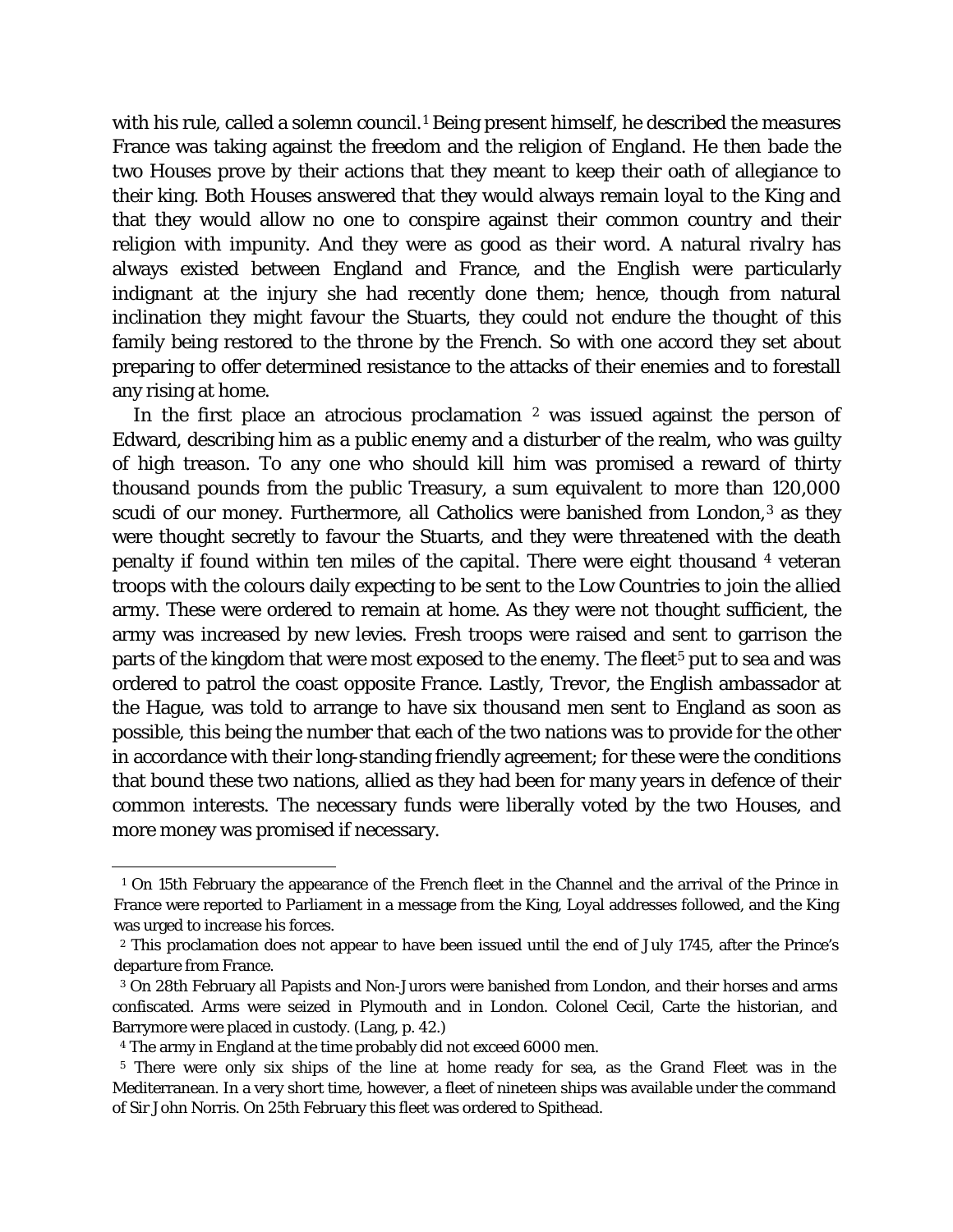Not content with this, King George determined to leave no stone unturned which might avert the blow. Though his chief hope lay in armed force, he decided to try to come to an understanding with the King of France by means of arguments and negotiations. So he bade his ambassador  $1$  in Paris inform him that news had reached London of the secret arrival of the Prince of Wales in France and that it was rumoured that he had come with the intention of invading the kingdom of England, which he claimed by right of birth, with help supplied by France. Truth to tell, the story appeared so unworthy of him that it was hard to credit it. No one could believe that the Most Christian King would, without declaring war, conspire in this way against England, and, like an avowed enemy, make a kind of attempt at murder upon the person of His Majesty. However, as such rumours were growing daily and were supported by strong evidence, King George requested that the terms of the Treaty of Utrecht might be observed. Among its provisions was one that the King of France should never lend his support to the Stuarts, nor ever allow any of them to reside in France. Meanwhile, as in duty bound, Louis should order the Prince to leave immediately and withdraw beyond the frontiers of his kingdom.

For some time no reply was made to this request, which was tantamount to a refusal. But when the English ambassador became more pressing, Amelot,<sup>[2](#page-38-1)</sup> the first Minister of the King of France, at last answered as follows: It was useless for one who had been the first to break the treaty to appeal to it. Treaties should be observed with equal loyalty by both parties. However, as soon as George, King of England, gave satisfaction for the injuries done to France and for the conditions of friendship that had been violated,<sup>[3](#page-38-2)</sup> the King of France would abide by the treaty, and would be willing to explain his views on this matter. The English were particularly annoyed at his answer, so that everything threatened an open rupture.

And, in fact, a declaration of war by both sides soon followed, $4$  and hostilities commenced. Though Edward had already embarked at Dunkirk, even the most cautious persons doubted, and with reason, whether it was really proposed to invade England with such a fleet. For the ships, eighty in number, though heavily laden with troops; and munitions, nevertheless furled sail on the beginning of a storm even before leaving port, and abandoned all idea of starting; and soon afterwards the troops were again put under canvas, as before, the munitions were returned to store, and all thought of the expedition was abandoned.

Even the Brest fleet, which had left harbour and put right out to sea, came back to

<span id="page-38-0"></span>ī <sup>1</sup> Mr. Anthony Thompson.

<sup>2</sup> The Foreign Minister.

<span id="page-38-2"></span><span id="page-38-1"></span><sup>3</sup> France certainly had grounds for feeling aggrieved. England's action in the Low Countries—including the affair of Dettingen—and the Mediterranean blockade, carried out without a declaration of war, must have been regarded as violations of even the appearance of friendship.

<span id="page-38-3"></span><sup>4</sup> In March 1744.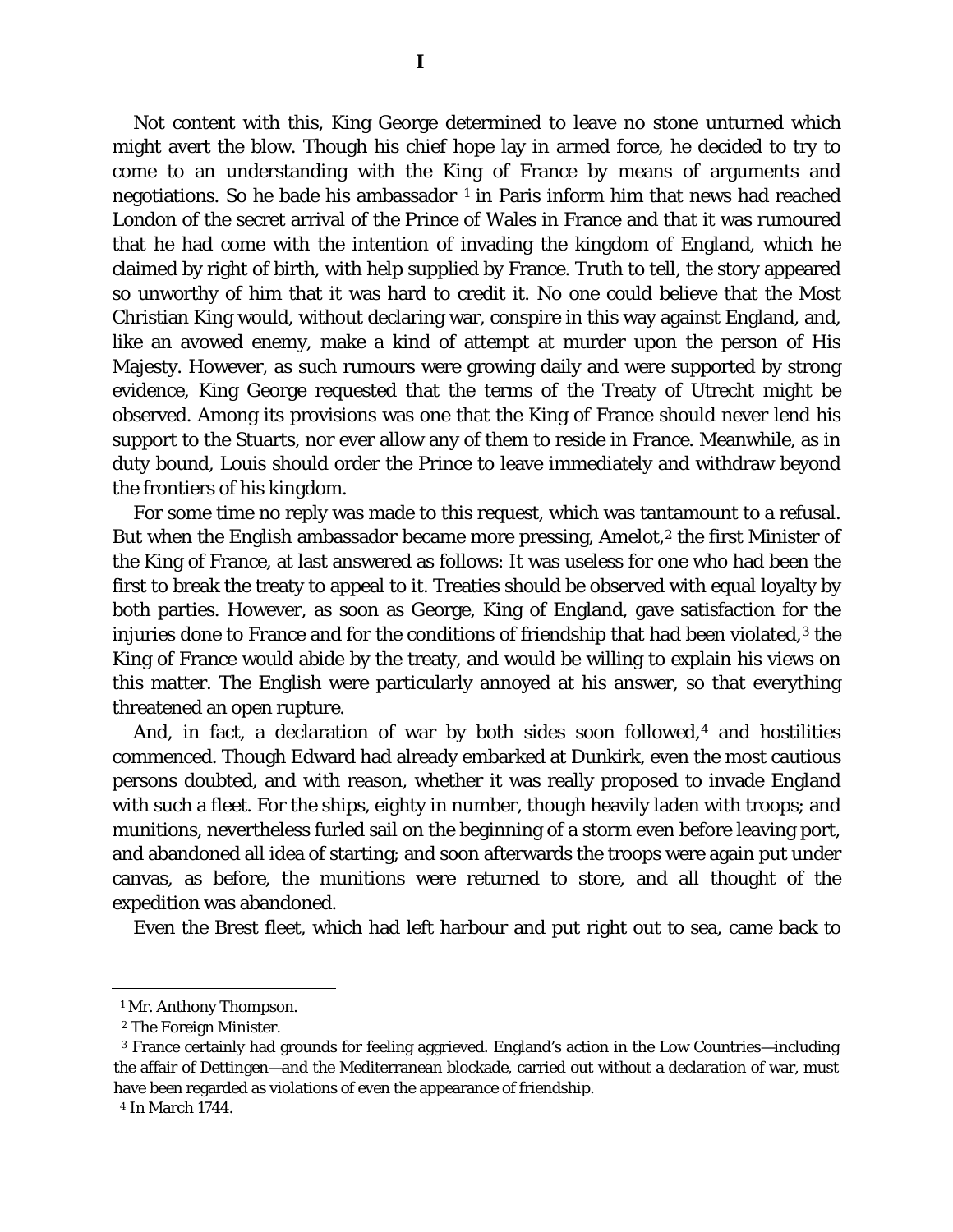France without doing<sup>[1](#page-39-0)</sup> or even attempting anything, on the plea that it had been damaged by the wind. What was the object of all this preparation of ships and arms? Was it to frighten the English and prevent them from sending the rest of their army to the Low Countries, of which the French hoped to obtain possession? Was it to awaken King George's fears by these formidable preparations for immediate war and induce him to recall for home defence the naval armaments he had dispatched to our seas under Admiral Matthew, and thus throw open the Mediterranean to the French and Spanish ships that had long been blockaded in the harbour of Toulon, so that they could at once take the sea and bring Philip, the Spanish Prince, over to Italy with a number of troops? As the whole route through his kingdom was carefully guarded by the King of Sardinia, and there was no chance of the Spaniards being able to advance that way, all their hope lay in a landing from the sea, which Matthew's fleet had hitherto succeeded in preventing.

The most convincing reason for this theory was that, as Matthew continued obstinately to blockade the same points, the Toulon fleet, which consisted, as has been said, of French and Spanish vessels, was at last ordered to put out from port and attack the English and try to force them back on their coasts, since it had hitherto proved impossible to draw them off by a ruse. But this attempt was no less unsuccessful. There was a fierce fight off the Steiade (Hieres) Islands;<sup>[2](#page-39-1)</sup> though the English suffered loss, they successfully beat back the allies and drove them from the Tyrrhene Sea. The Spaniards threw the blame on the French Admiral, who did not want to fight and had left port in a way that resulted in his becoming rather a spectator of the battle than a combatant. The Frenchman pleaded in excuse his bad position, the unfavourable wind, the force of circumstances. Some of the English ships were put out of action by gun-fire and towed off, one was sent to the bottom, and for a long time the issue remained doubtful. At last the Spaniards were overborne by the superior numbers of the English; their ships were either set on fire or put out of action; and they were obliged to retreat to Spanish ports. This event spoiled their plan of becoming masters of the sea and bringing their army over to Italy.

For these reasons, though others were urged against them, many people thought it likely that at that time the King of France had no intention of really pressing England

<span id="page-39-0"></span>Ĩ. <sup>1</sup> Although war had not been declared de Roqueville sailed up the Channel and anchored at Dungeness to await the arrival of the transports. On 24th February Sir John Norris discovered him at anchor, but, on account of the wind and tide failing, he could not attack him. In the night a gale blew up, and de Roqueville escaped to Brest. Meanwhile, the fleet of transports was prevented by the gale from putting out to sea. Marshal Saxe had already 7000 men on board, and others were being embarked. Several of his ships were wrecked, and others were badly damaged; and the expedition was then abandoned. The Prince tried to induce Saxe to make a fresh start, but he declined.

War was declared by France on 20th March, and by Great Britain on 31st March 1744.

After the first disastrous storm of 7th March, d'Argenson wrote to Marshal Saxe that the embarkation must stop at once, as the King required all his troops for the frontier. (Colin, p. 162.)

<span id="page-39-1"></span><sup>2</sup> 11th February 1743-4.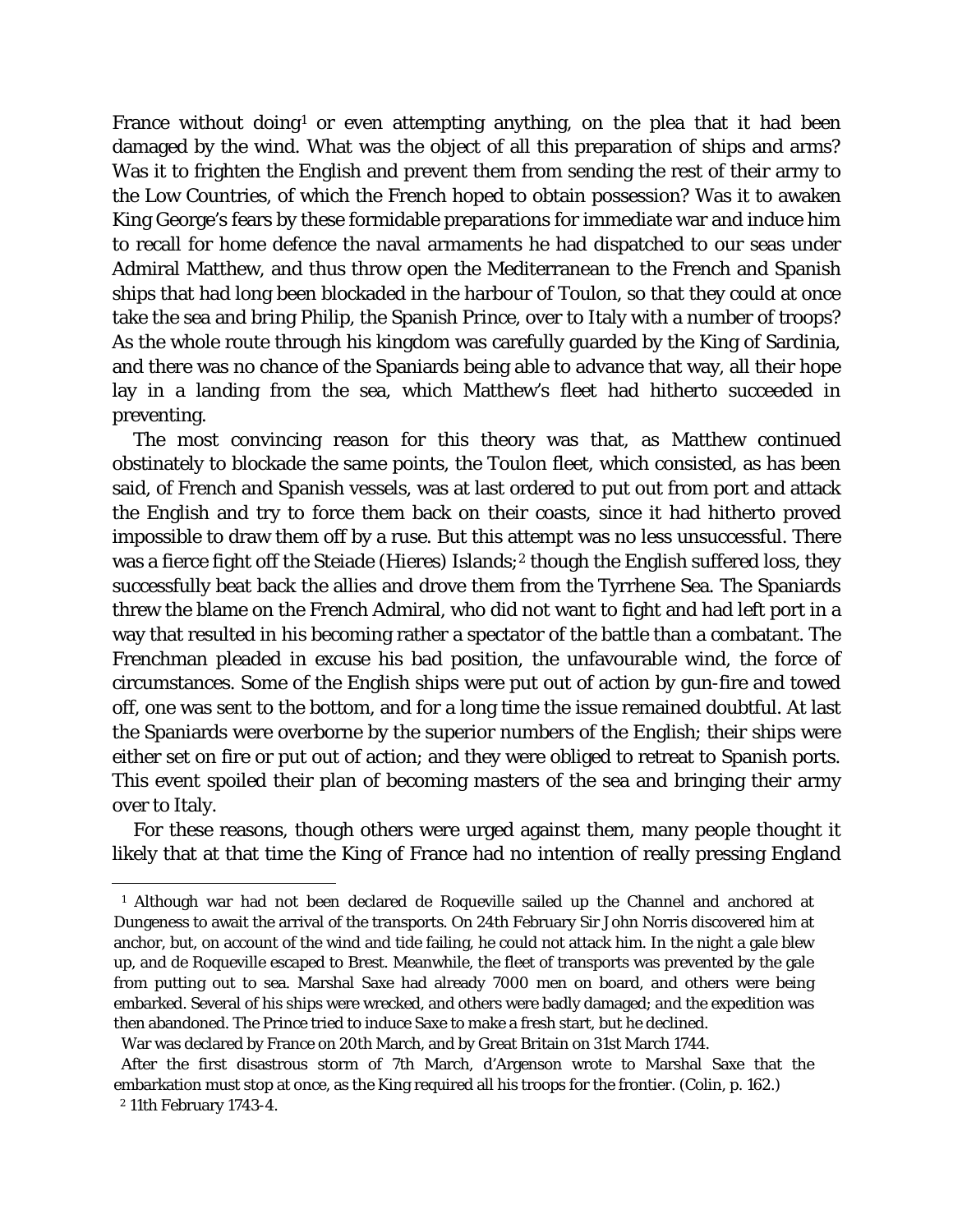hard. The only object of these naval preparations was to hamper the English in their relations with the League and to prevent them helping the Austrians in the Netherlands against himself and in Italy against his allies the Spaniards.

However, the fact that this view was firmly held by many of the English, and above all that it had been adopted by the Cabinet in London, was of great service to Edward. Since George n. was certain that the King of France had no enthusiasm for the Stuarts and had never seriously thought of invading England, or, if he had had such an idea, that he had completely abandoned it,<sup>[1](#page-40-0)</sup> he was so reassured that, while he had at first sought foreign aid for the defence of his kingdom, he now declared that the loyalty and the courage of his own people were defence enough. As there was nothing more to fear, he not only refused with thanks the troops that the Dutch were ready to send him, but ordered the eight thousand English we have mentioned to proceed to Belgium. He thus stripped himself and most of his kingdom of nearly all his forces to help the Austrians, who were in danger.

Soon afterwards, so safe did he feel himself and his kingdom to be from French aggression that he placed the government in the hands of four chosen counsellors of proved loyalty and left for Germany to intrigue personally with the princes there for the election of Francis of Lorraine, Grand Duke of Tuscany, husband of the Queen of Hungary, to the Empire in place of Charles VI., an Emperor of the Bavarian House who had just died.<sup>[2](#page-40-1)</sup> On the other hand, now that the English believed that the Stuart Prince had been abandoned by the French, their hatred of him greatly diminished, as they knew that he was not acting from the same motives as the French, their enemies. They could not bear to hear his name when he was acting with the French, but now that he was acting apart from them and had been deserted by their arms, if they did not actually love him, at least they did not hate him. So much does hatred or love depend on knowing how to choose one's friends, as Edward was well aware. Hence, in order to work even more effectually upon the English, whom he believed to be not so much hostile to himself as to his supporters the French, Edward decided not to parade the friendship of the King of France and to make very little and only secret use of the assistance offered him, as though he relied entirely on his own countrymen and meant to submit himself absolutely to their will. This resolution met with the complete approval of King Louis. During the whole sixteen months of his stay in Paris he never once went to the Court at Versailles, appeared very rarely in public, and had scarcely

<span id="page-40-0"></span>Ĩ.  $1$  Colin says: 'Before the end of February 1745 no one continued to be very enthusiastic about the project; no one had any confidence in the Jacobites.' Reviewing the plans, he considers the attempt to land troops in England might have succeeded if it had been carried out in January. The delay was occasioned by the Jacobites themselves. (Colin, p. 133.)

<span id="page-40-1"></span><sup>&</sup>lt;sup>2</sup> The Emperor Charles VI., father of Maria Theresa, had died in 1740. On 24th January 1742 the Elector of Bavaria was elected Emperor as Charles VII.; he died 20th January 1745 and Francis of Lorraine was elected Emperor on 13th September.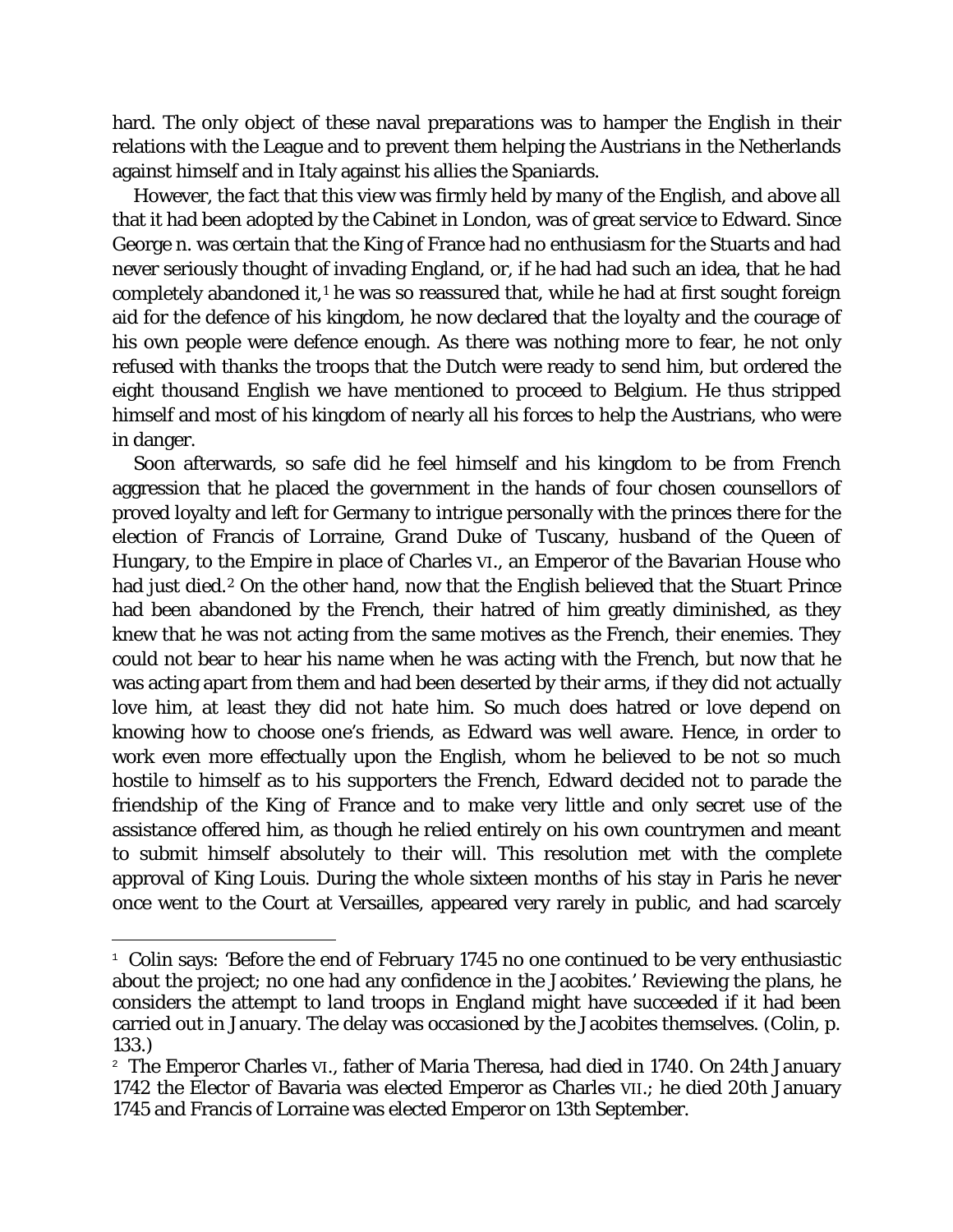anything to do with any one except English, Irish, and Scots, of whom there were a great number in Paris.

Meanwhile this is the secret information he received about the state of affairs in England. It was not very clear which way the sympathies of the main body of the nation were inclining. There was great division of opinion, and many, influenced by false prejudices, detested the name of the Stuarts, as they were said to be French in sympathy and Romanist in religion.<sup>1</sup> The majority of the Scots of all classes were strongly in favour of Stuart rule. They lacked neither the courage nor the spirit to rise, and wanted only a leader. If the standard were raised, the whole of Scotland would rally to it. The magistrates in the cities and the chief castles of the kingdom were on the alert; but the Highland clans, who formed the majority and were of great ferocity, all looked to their chiefs, and such were the feelings of most of these that they would not hesitate to expose their property and even their lives to any risk for their ancient kings, to whom they were devoted. The time seemed admirably chosen for the attempt. George was away and wholly engrossed in the affairs of Germany and the Roman Empire. The four men left in charge of the government had no suspicions and were living in complete security. The veteran troops and the most experienced officers had all crossed to Belgium. Though some castles in Scotland were well garrisoned, there was no army of any kind in England, nor were there apparently any means of collecting one easily. Lastly the coasts, especially in the west, were altogether ungarrisoned.

In these circumstances Edward had high hopes of being able to bring his enterprise to a successful conclusion, while he was continually receiving letters from people urging him to hasten his coming to Scotland.[2](#page-41-1) However, he still delayed, determined to risk nothing without ample justification. Not till he had spent a year in learning how matters stood did he decide to make the attempt. Before risking his life, on which everything hinged, he sent some faithful adherents to Scotland to sow the first seeds of disaffection by urging the people, especially in the more remote districts, to revolt, and distributing arms and money among them.

While he was thus feeling his way something leaked out in spite of the utmost caution, and in London suspicions began to be awakened of the existence of disaffection which might become serious if it spread. The government at once dispatched agents to Edinburgh, the capital of Scotland, who began to make investigations by taking rigorous proceedings, and to throw into prison persons suspected of treason. But they could discover nothing really incriminating against any one. Trusting, therefore, that the

<span id="page-41-0"></span>ī <sup>1</sup> 'In openly identifying himself with the action of England's enemy, Charles was one day to find that he had alienated the heart of the English people.' (Hume Brown, iii. p. 271.)

<span id="page-41-1"></span><sup>2</sup> Cordara makes no mention of the fact that Murray of Broughton visited the Prince in Paris and told him that an attempt on his part to land in Scotland must end in disaster, and that he could only reckon on four or five thousand men joining him. In spite of this, Murray returned to Scotland, and, during the spring of 1745, was collecting subscriptions and promises from the Duke of Hamilton, the Duke of Perth, Stuart of Appin and others.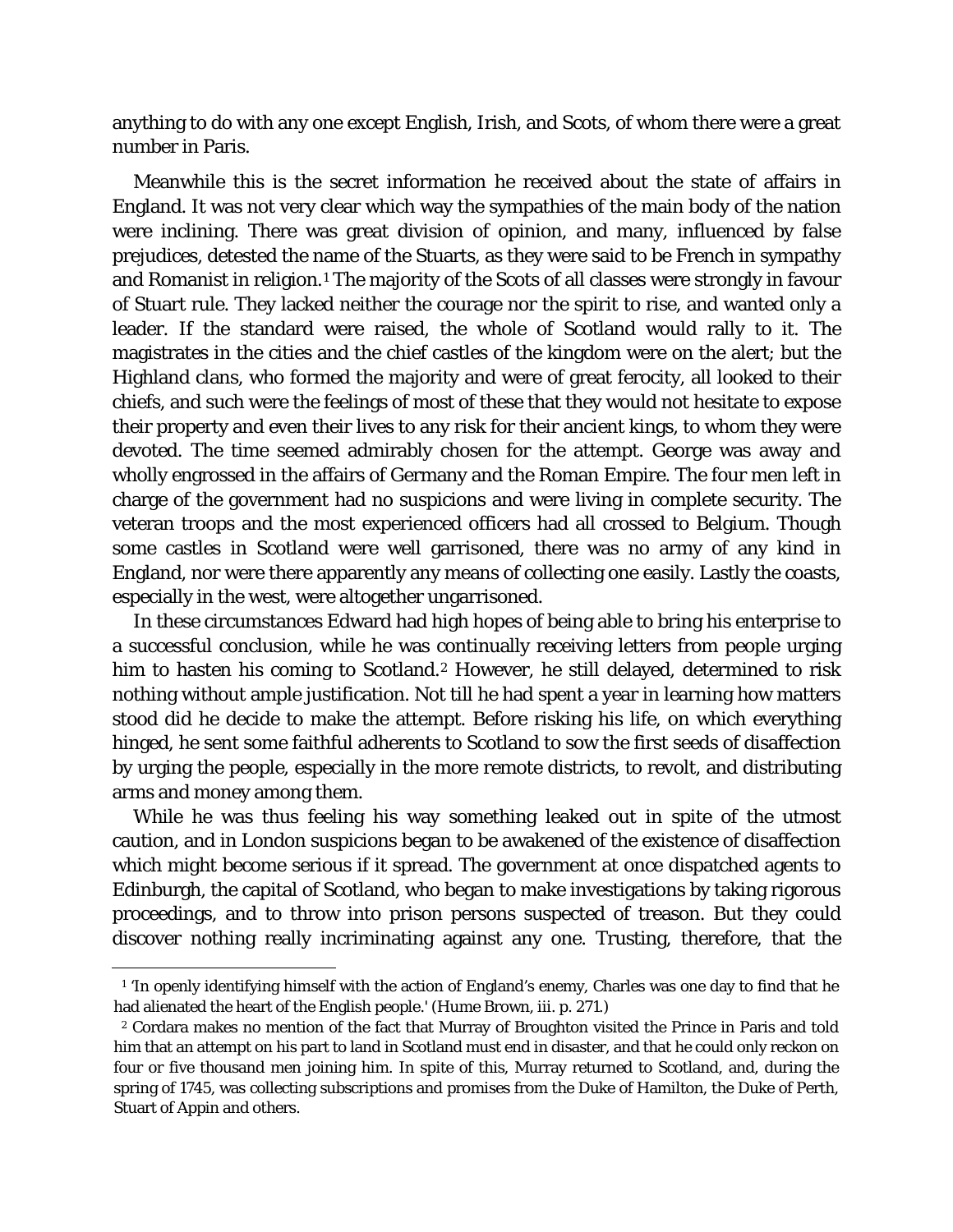others would be sufficiently cowed by the threats of punishment, they desisted from their efforts and returned to London with the assurance that Scotland was perfectly quiet. When they were gone, the movement once more began to spread, but, after what had happened, every precaution was taken. Matters at last reached such a point that it was almost impossible to restrain the Highlanders from rising, and quite impossible to keep the conspiracy secret. Then at last, Edward, full of high hopes and resolved to risk everything, decided to start. In planning his departure there were two things upon which he was determined. The first was to give no hint that might suggest that he was an enemy or had French leanings; the second, not to attract the slightest attention. The news of his leaving must precede the knowledge that he intended to start. The care of his friends made sure of a third point, that he should run no danger. This is how everything was arranged.

In the South of Brittany there is a harbour, small, but well protected by the rocks that shelter it, called St. Nazaire. Opposite it rises Belleisle, called Dalonesos by the ancients, a small island where there is both a harbour and a strong fort. In this secluded spot it was decided to make preparations for the expedition. An Irish noble named Velsio [1](#page-42-0) (Welch), who had lived long in France, because he was a warm adherent of the House of Stuart, hired a good-sized xebec, well manned and provisioned, and also equipped with eighteen pieces of cannon, and arranged that a ship of war should be ready in the roads of Belleisle, armed with seventy guns of large calibre and six hundred French soldiers, to escort the privateer and assist it in case of any hostile encounter on the voyage. The duty of protecting it was entrusted to the commander, a man of courage and a very able sailor.

When everything had been carefully arranged, Edward, accompanied by only a few servants and without the knowledge of any one, proceeded to St. Nazaire, went on board the privateer and left port, following the warship at a short distance. Such were the resources, incredible though it may seem, with which he set out to make war upon a powerful king with the object of seizing his kingdom. His whole force consisted of not more than seven followers.[2](#page-42-1) Such is the confidence inspired by a man's consciousness of his rights and by personal courage.

<span id="page-42-0"></span>ī <sup>1</sup> Anthony Welch or Walsh can scarcely be called an Irish noble. He was an Irishman, long resident in France, and a man of means who had large interests in trading in Martinique. Privateering was one of his occupations, and Aeneas Macdonald, in his Journal, says he possessed '24 merchantmen and privateers,' one of which took a battleship and sold it to the King of France. After landing the Prince he went privateering under letters of marque. *(Lyon in Mourning*, I. p. 293.) The negotiations for these ships were carried on with the knowledge of the French Government. (Browne, iii. p. 2.)

Welch's ship was the frigate *Doutelle*; the 'ship of war' was French, the *Elizabeth,* which was got from the Government by Walter Ruttledge, an Irishman, a merchant at Dunkirk, who had also arranged to do some privateering. *(Lyon in Mounting,* 1, p. 287.)

<span id="page-42-1"></span><sup>2</sup> The Duke of Atholl, Sir John Macdonald, Mr. Aeneas Macdonald, a l'aris banker, Colonel Strickland, Sir Thomas Sheridan, the Prince's tutor, Captain O'Sullivan, George Kelly. Besides these may be reckoned one, Buchanan, an assistant to Aeneas Macdonald. *(Lyon in Mourning,* I. p. 283-5.)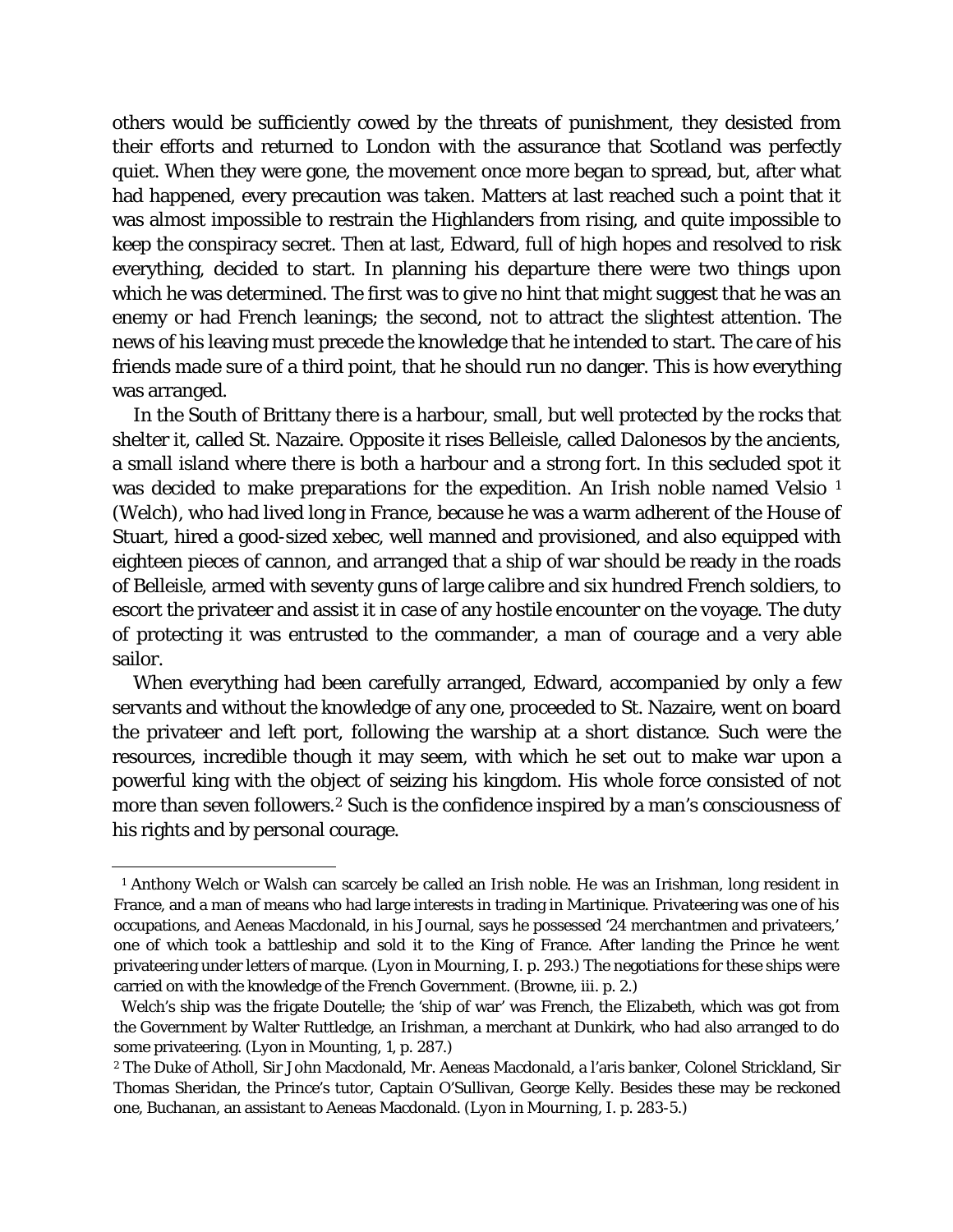Edward left France about the middle of July<sup>[1](#page-43-0)</sup> and reached Scotland at the beginning of August 1745, having spent a fortnight on the voyage. The delay was not due to contrary winds, but to the fact that he preferred to sail round the south of England and land on the west coast of Scotland, which was less protected. Although the voyage was pretty lucky, it very nearly proved disastrous, and he would certainly have fallen into the hands of the enemy, if he had not been protected by the escorting warship. Keeping to the open sea and sailing along the whole of the south coast of England, he had entered the Irish Sea, making for the Hebrides, a group of numerous islands in the Deucaledonian Sea. Because they lie along the west coast of Scotland, the English, using a word of their own language, call them the Western Islands. While they were making for the part that faces Ireland, a large convoy of English ships sailing together<sup>[2](#page-43-1)</sup> suddenly appeared before them. The leading ship was a man-of-war of several decks, as soon as it caught sight of the two French ships, it immediately left the others, changing its course and luffing, and prepared to open fire. The commander of the Frenchman,<sup>[3](#page-43-2)</sup> who was entrusted with the Prince's safety, boldly advanced to the attack. He ordered the gunports to be opened and the troops to stand to arms, and prepared for a gallant resistance. His one object was to keep the enemy at bay so as to give the xebec time to escape. The fight began. Warming to their work, the two ships continued the struggle with amazing ferocity for seven hours without ceasing. Night alone put an end to the combat. Either ship might have gained the victory and captured the other, had not each of them thought itself beaten and in danger of destruction, so heavy were the losses on both sides.

Edward meanwhile, having escaped in the heat of the fight, held on his way without further trouble, and, after entering the Deucaledonian Sea, landed at Malca<sup>[4](#page-43-3)</sup> (the inhabitants call it Mull), one of the Hebrides. As this island is separated from the mainland by a little strait, which may almost be called a loch, the crossing to Scotland was easy. He halted with his companions in Glenfinnan in the Lochaber province.

<span id="page-43-0"></span>Ĩ. <sup>1</sup> The Prince actually embarked on the *Doutelle* at Nantes on 22nd June.

<span id="page-43-1"></span><sup>2</sup>

<sup>&</sup>lt;sup>3</sup> The *Elizabeth* joined him at Belleisle on 4th July, and the expedition started the next day.

<span id="page-43-3"></span><span id="page-43-2"></span><sup>&</sup>lt;sup>4</sup> Mull. Cordara was completely misinformed as to the place of landing. The Prince landed at Eriskay on 23rd July. From this point onwards Cordara's information of the details of the itinerary was defective, and the value of the narrative is proportionately reduced. He did not go to Glenfinnan until 19th August.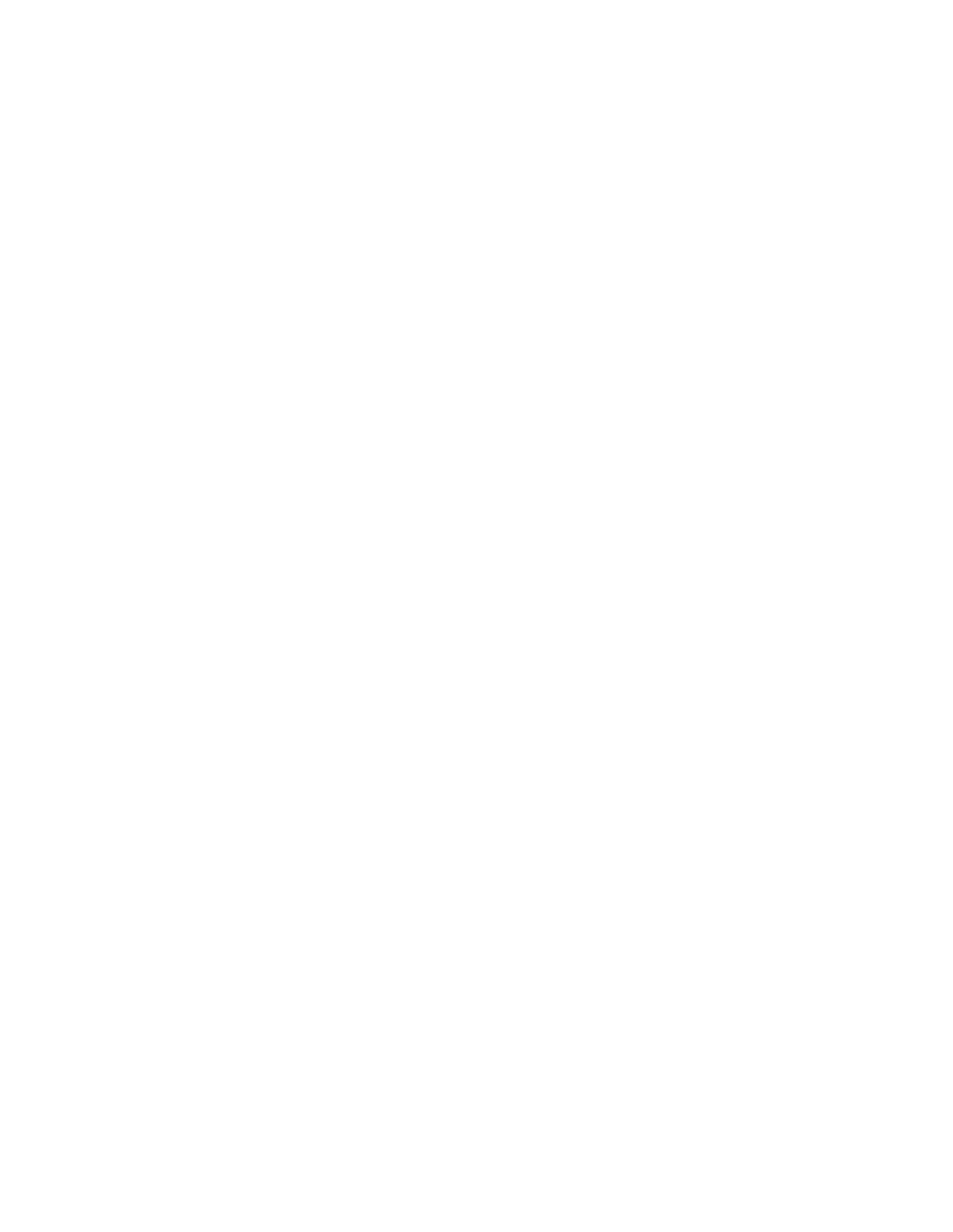## BOOK II

WHEN the news of Edward's arrival became known, his friends and supporters crossed the neighbouring hills and began to scour the whole countryside and to call the Highland clans to arms. They said that the hour for rising had come at last. Let them consider their own condition and the lamentable state they were in. How long were they to live as slaves of tyrants? Were they never more to think of throwing off foreign rule, of freeing themselves from the yoke of oppression? They must come with them and join their deliverer and their Prince; avenge their own wrongs and the wrongs he had suffered in a righteous war: let them pledge themselves to recover their ancient freedom and dignity under their lawful Chief. They need have no fear of George, for, like all tyrants, he was more likely to be afraid of them, and, tortured by remorse, had already fled to Germany. In order to spread the news a manifesto,<sup>[1](#page-45-0)</sup> printed in Dublin, was distributed broadcast, in which Prince Edward himself made friendly appeals to the Scots, sineerely and earnestly summoning them to their allegiance of his father, James.

The declaration also sought to inflame their hatred against King George. He was no king, but the usurper of a kingdom he had seized without right. He had nothing but the name of king and the power given him in an evil moment. Instead of bringing justice to his people and promoting the common good, he used the common good merely as a pretext for devouring the property of the nation; he was ever devising new methods of extortion, continually imposing fresh taxes in his insatiable avarice, and every year sending large sums of money to his native Hanover. This was not how the Stuart Kings, his ancestors, had reigned, nor was this how his most just father, King James, or he himself, would reign. There was a great difference between the rule of a native prince and a foreigner. A foreigner is living as if in a hostile country, thinking only of enriching himself, so long as he is allowed, with the spoils of a kingdom which he will one day have to give up. A native king looks upon the fate of his people, whatever it may be, as his own, from a common love of country. After setting all this forth at length, he dealt with the shameful proclamation placing a price upon his head, to which we have already

<span id="page-45-0"></span>Ĩ.

<sup>&</sup>lt;sup>1</sup> This manifesto from James VIII. was 'given under our sign manual and privy signet of our Court at Rome,' and was dated 23rd December 1743. It was preceded by the commission of the same date appointing the Prince 'sole regent of our kingdoms.'

Much of the alleged contents of the manifesto did not appear in it. For details see Browne, *History of the Highlands*, iii. p. 21.

There was, however, a later manifesto, issued by the Prince at Kinlochiel on 20th August, in response to the Government's intimation of a reward of £30,000 for his apprehension ; in this he offered the same amount for the apprehension of King George, the 'Elector of Hanover.'—*Ibid*., iii. p. 36.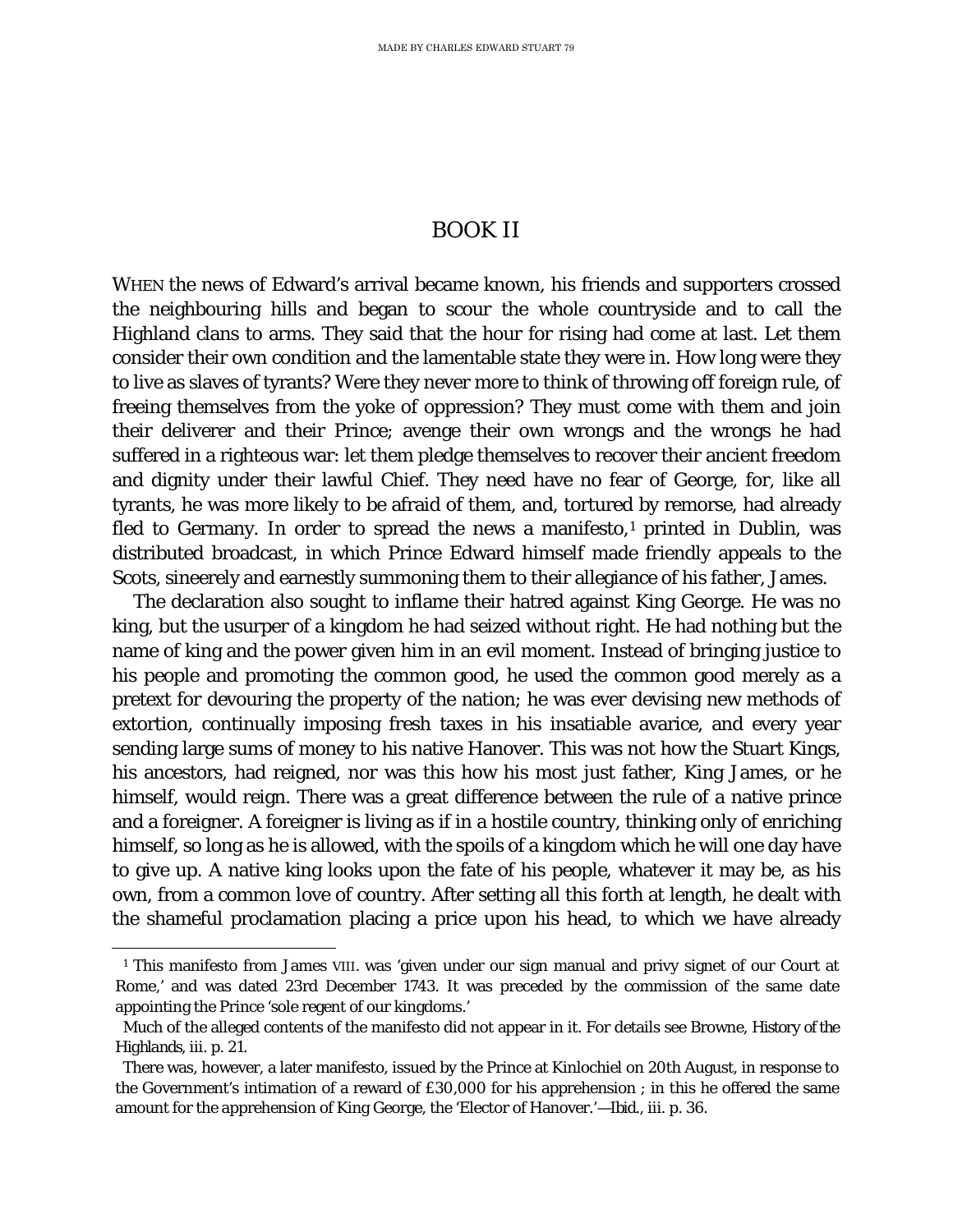referred. He was sorry that his life was declared forfeit, that cut-throats were thus armed against him and bribed by gold to commit murder. In no circumstances, even were the right of succession to the throne of England in the House of Stuart doubtful, should a Brunswick nefariously plot against the life of a prince of that house who was endeavouring to recover his rights. Did he wish to do so, he could set just as large a sum on the head of King George. But he placed a higher value on the life of a king, nor was he so cruel and inhuman. The question of right and wrong between kings was not to be settled by secret murder or by the hand of cut-throats, but in honourable battle in the open. For himself, he was not looking for a traitor or paying the price of a crime; he did not grudge life, but a kingdom, to a rival who had treated him so ill. And this very kingdom he was claiming as the incontestable heritage of his family not so much by force of arms as by his own right. This is why he had come alone, with nothing but his sword at his side. Two most powerful kings had offered him strong forces for a war, but he had refused both; and if George of Brunswick did not intend to bring in foreign troops, he had decided not to avail himself of them either. He was absolutely determined to triumph over his enemies with the forces of his countrymen alone, and he ardently hoped that the victory would not prove bloody or disastrous to anyone.

This was the substance of the manifesto that was spread broadcast through the kingdom, everywhere awakening the greatest excitement. In a moment upwards of two thousand Highlanders [1](#page-46-0) hastened to the Prince, gathered in bands, in orderly array and armed according to the custom of the country. As these people played the principal part in the war, I do not think it out of place to say something here about their character, manners, and customs.

These Highlanders are distinctly wild, of astonishing strength and, both by nature and habit, born soldiers. They dwell in the very high, generally precipitous, mountains of which Scotland is full, some running in continuous ranges, others separated by valleys. Most of them live by tilling the soil. As has been said, there are numerous valleys intersecting the mountains, which abound in cattle and rich pastures and are, on the whole, pleasant. The Highlanders come down from the heights and till these valleys with considerable profit which they derive from the sale of grain, barley, and other crops. Many live by hunting, which is excellent along the mountain ranges, as they are for the most part wooded and covered with all kinds of vegetation. They are quite contented with the flesh of the game they kill, and they do a good trade in the skins of deer and the goat. The Highlanders have a language of their own, which is akin to Irish, and are quite unacquainted with the language spoken in the plains.

Their dress is very simple. They do not wear trousers as we do, or socks, or long garments, but a short, closefitting vest. They throw a plaid over them to keep off the cold, and round their legs, out of modesty, they wear a kilt not unlike that worn by our lackeys. The feet and extremities of the legs arc wrapped in a kind of buskin, all the rest

<span id="page-46-0"></span>Ĩ. <sup>1</sup> There were probably about 1000 men at the end of the ceremony at Glenfinnan.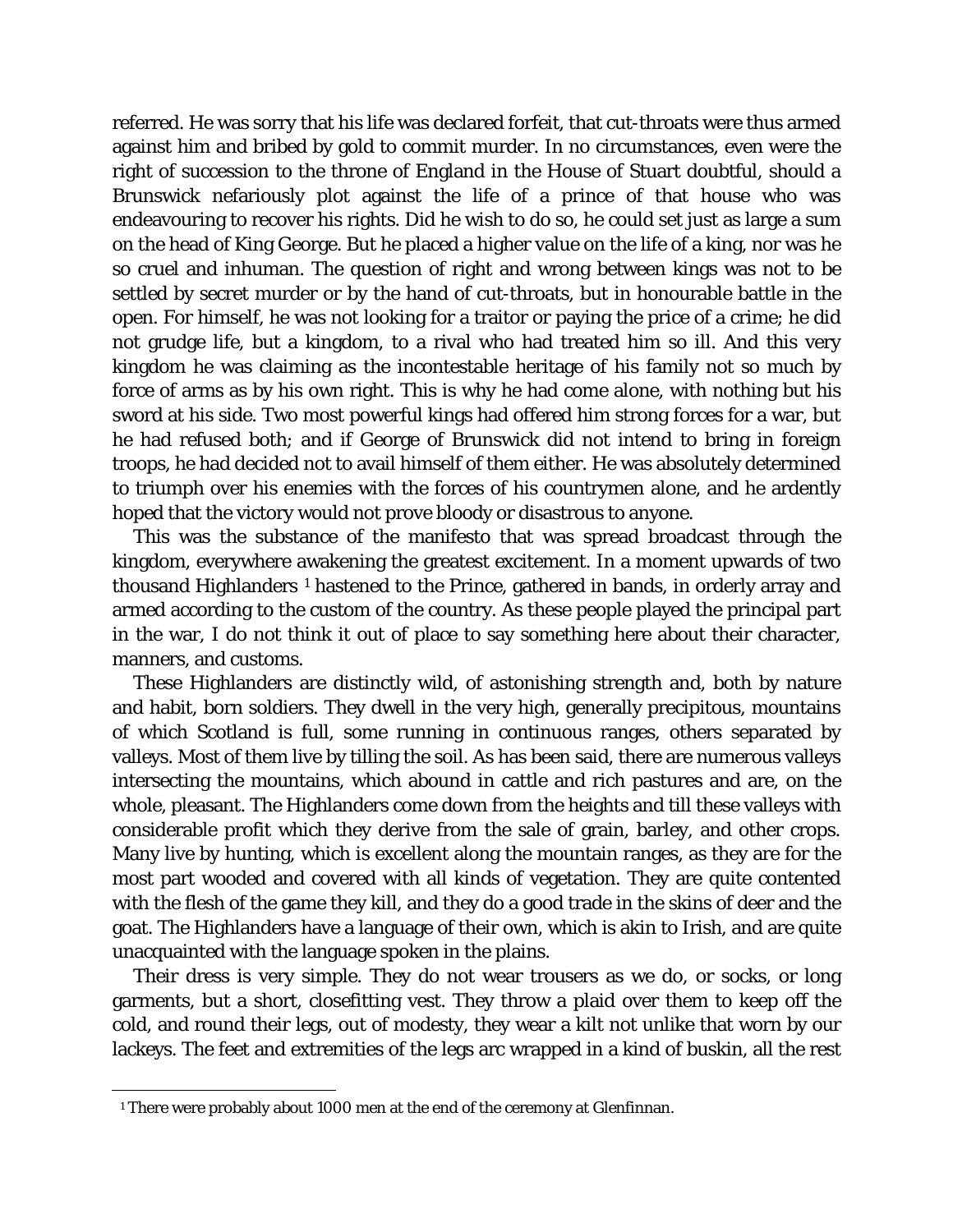of the body being free. They are thus very agile and ready for any undertaking. The head is covered with a small bonnet, generally of cotton, and they seldom cut their hair. In war, besides guns, they use great swords, which they wield with extraordinary skill. The whole nation is divided into clans, each one of which comprises several towns. Each tribe boasts an ancient Irish founder, from whom they claim descent. They scorn connections with foreigners, marrying only women of their own region. Each clan is like a single family with several branches, all descended from the same stock, and united in the closest blood-relationship. Of this they are very proud. In each clan there is a person of authority, to whom all look up as chief, regarding him as their common father. To him they turn whenever there is a crisis, or anything has to be discussed in common. They respect friendship and the rights of hospitality with absolute loyalty. Deceit and fraud are hateful to them above all else. But they never forget an injury, and it will not be long before they avenge it. During the lamentable schism that occurred under Queen Elizabeth in England and Scotland the errors of Calvin reached even these wild mountains, and many, deserting the faith of their fathers, listened to the new doctrines, which, in course of time, struck root even there. Nevertheless there are still a number of Catholics left among them who are not only staunch adherents of the ancient truth, but also most eager to spread it. For this purpose they do not fail to provide for suitable priests among them. The others have gone astray rather from ignorance of the truth than from natural perversity.

As I have said, two thousand of these people appeared in Glenfinnan. Edward was highly delighted to see them round him, particularly on account of the ferocity of their wild, grim expressions and the enthusiasm with which they acclaimed him their Prince and liberator. Above all he was delighted with their costume, which was so easy to provide and left them so much freedom of movement both for marching and fighting. He even obtained a Highland costume, wearing no other, an act which won him the affection of these rough mountaineers to an extraordinary degree. On the very day of their arrival they formed a camp in a suitable spot and, after fortifying it to the height of about two feet all round, they raised the standard of the Stuarts in the centre with great pomp and ceremony, amid wishes that the expedition might abound to the glory and profit of King James and his sons and of the whole Scottish people. At the same time war was declared on George of Brunswick. 'War,' shouted these new troops, repeating the cry exultantly, all impatient to get at the foe and fight. But Edward, knowing full well that courage and enthusiasm were useless without training, and realising that they were not soldiers, but a mob, until they had learnt to keep their ranks, follow the flag, advance, retreat, or halt, at the word of command, handed them over to regular soldiers for training and discipline before leaving camp.[1](#page-47-0) he was also anxious to procure needful

<span id="page-47-0"></span>Ĩ. <sup>1</sup> This is imagination on the part of the learned author. The Prince only remained at Glenfinnan on 20th August and marched next day to Kinlochiel, where he stayed until the 23rd August; on that day he reached Fassefern.—Blaikie, *Itinerary,* p. 8.

Such elementary instruction as was given at all was given during the halt at Perth from 4th to 10th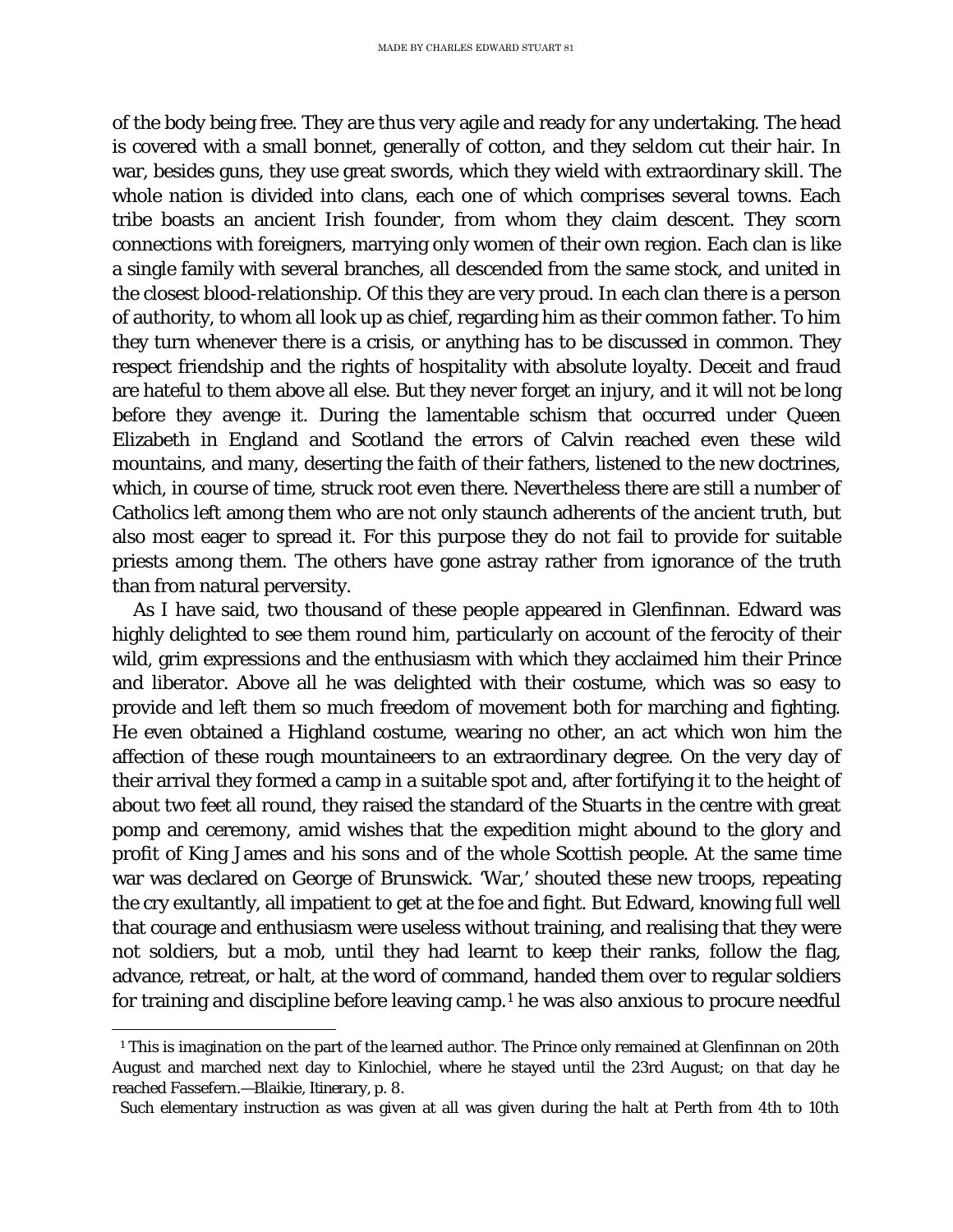supplies and increase the numbers of his army. When at last he thought them adequately trained, and had appointed their officers, and made all necessary arrangements, he ordered the standards to be raised and carried forward and the march to begin.

From Lochaber county he marched south and, after crossing the province of Breadalbane, they at last reached the river Tay, $1$  which divides the whole of Scotland into two halves, Highland and Lowland. During the march the army had grown to four thousand men, perhaps more. Not only did they come down from the neighbouring mountains, but many Lowlanders also joined Edward's banner, attracted by his name and by his good qualities. We had better emphasise once for all a point which would otherwise have to be continually repeated in the course of this work. Edward's extraordinary charm and popularity, not at all unbecoming in a sovereign, made so profound an impression that every one was proud to fight under such a leader. Though he had no lack of horses, he always went on foot in the midst of his Highlanders, rivalling them in endurance and not sparing himself. He forded rivers like the rest. In camp he would not let his tent differ from those of his troops, while his food and mode of living had to be exactly like those of the simple soldier of the ranks. At night he generally slept on the bare ground, wrapt in his plaid, considering it effeminate if occasionally they got him straw' to lie on. They had at times to pass through thick brambles or deep mud, in the midday heat—for it was the height of summer—or in heavy rain. Edward endured all these discomforts of the march with a lightness of heart and a courage above the common. Instead of being born and educated in a royal household, he might have been brought up amid the hardships and poverty of the Highlanders. Moreover, it wras his habit to address each of his men by name, heartening them by his wrords and example to show courage, while every now' and then he would make them presents of money. The fame of all this spread far and wride. Every day fresh bodies of men came from the neighbouring villages to offer their services, proud to join him.

Meanwhile news reached London[2](#page-48-1) both of Edward's landing and of the Highlanders flocking to him, rumour adding to their numbers, simultaneously. The four ministers left in charge of affairs consequently set about taking steps to stamp out the rebellion in its early stages.[3](#page-48-2) In the first place, orders were sent to Scotland to Cope, who was in command of the royal troops there, to get his men ready and go after the rebels—for so they were called— wherever they might be. They thought it would be easy to crush them

Ĩ. September.

<span id="page-48-0"></span><sup>1</sup> There is a considerable hiatus in the history of the advance here. No mention is made of the Prince's movements up to his arrival at Dunkeld on 3rd September.

<span id="page-48-1"></span><sup>2</sup> The Government had information of the Prince's departure from France before the end of July, and on 30th July Tweeddale warned Cope. News of the actual landing reached Edinburgh in letters from the Justice-Clerk and the Sheriff of Argyll, dated ^th August.

<span id="page-48-2"></span><sup>&</sup>lt;sup>3</sup> A proclamation was issued on 6th August, in the *Gazette*, promising a reward of £50,000 for the apprehension of the Prince.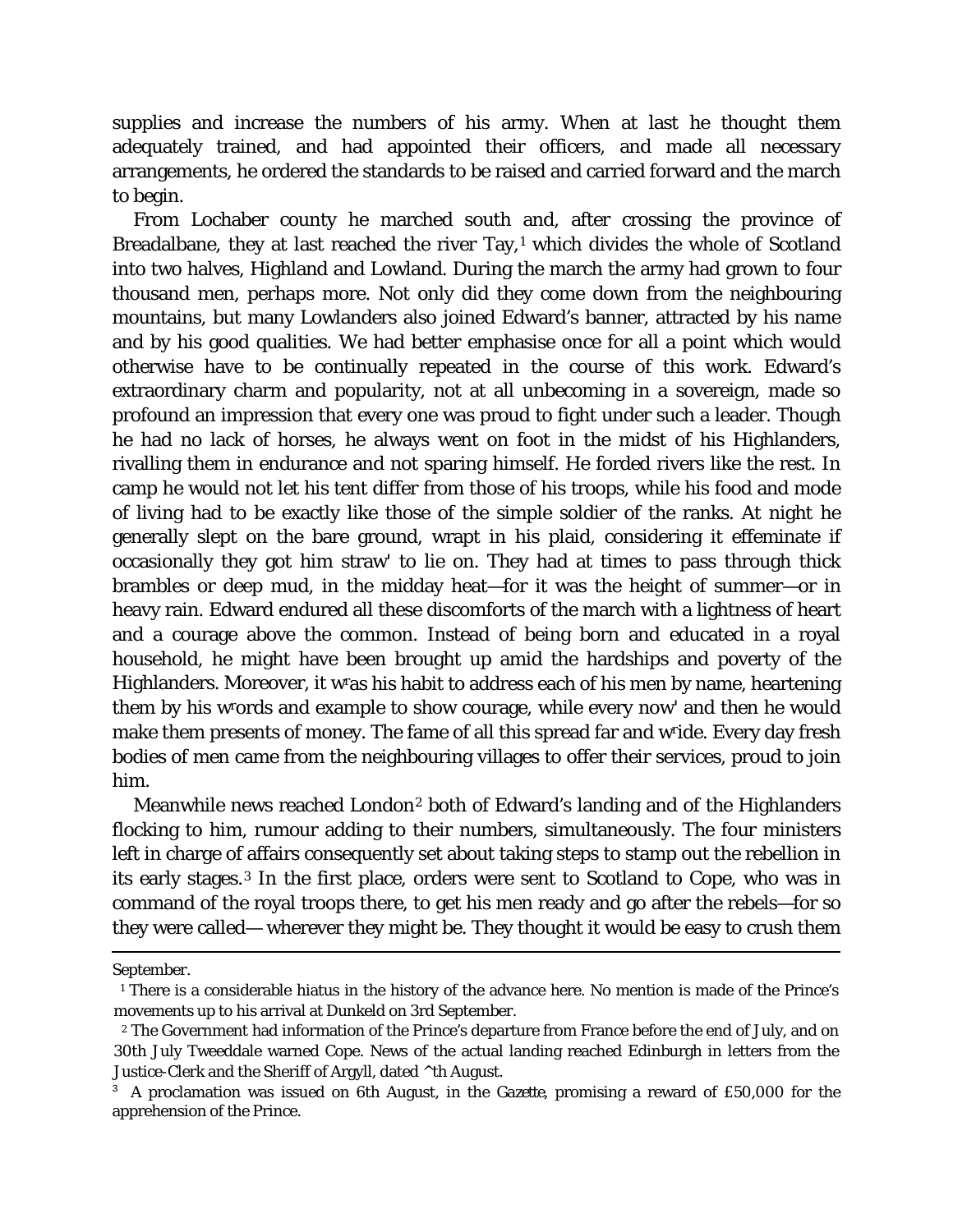if they were not allowed time to increase and consolidate their strength. As it was known that the total army  $1$  was inferior in numbers to the Jacobite force, men were hastily pressed in the neighbourhood of London and dispatched to him with a good train of artillery. At the same time all the lords-lieutenants were ordered to raise fresh levies in their respective provinces. Trevor, the English ambassador in Holland, also received instructions to take effective steps to secure once again the auxiliary troops, as had been previously stipulated. If he succeeded, he was to send them at once to Scotland. Lastly, the Duke of Cumberland, the King's son, who was in command of the British troops in the Netherlands, was informed in the name of the realm that it was to the interest of the whole nation that he should detach a body of cavalry and infantry from the allied army, put it on board ship and send it immediately to the assistance of his country which was in danger. They pointed out that they were threatened with imminent ruin and that it was imperative that the men should be in England and not out of it.

The Government took these measures with the utmost dispatch, at the same time informing King George of the state of affairs by expresses. The letters bringing this news begged and conjured him above all things, if he valued the safety of his kingdom and his crown, not to lose a moment in returning to England, where his presence at such a crisis would be invaluable whether in recalling the rebels to their allegiance or in preventing others from rising.

This unexpected news brought home to King George the seriousness of his position. He realised that the evil was already widespread and that the very strongest measures were necessary. His very kingdom was at stake. He made up his mind at once. Unwilling though he was to leave Germany at a time when the choice of a new Emperor was being hotly debated in the Diet of Frankfort, he judged it wiser to look after his own affairs than those of other people, and either broke off or settled the negotiations he had in hand. In any case, shortly before Francis of Lorraine was acclaimed Emperor with the customary formalities, he returned to England.[2](#page-49-1) And of all the measures taken by those left in charge of the Government, this was the only one that was promptly and successfully executed.

Governor Cope, who, as has been said, was in command of the King's troops in Scotland, immediately hastened in obedience to his orders with the few troops he had at hand to the river Tay,<sup>[3](#page-49-2)</sup> where he had heard that the Jacobite forces were encamped. But when he discovered the numbers of the enemy as compared with his own, so far from attacking them, he did not even venture to reconnoitre them at close quarters. Instead,

<span id="page-49-0"></span>ī <sup>1</sup> There were about 3000 regular troops in Scotland—two regiments of dragoons (Gardiner's and Hamilton's), and three infantry regiments, and twelve companies scattered all over the country. Cope took the field on 19th August.

<sup>2</sup> King George arrived in England 31st August.

<span id="page-49-2"></span><span id="page-49-1"></span>*<sup>3</sup>* Cope reached the Tay on 23rd August and Dalwhinnie near the Corryarrack Pass on 26th. He held a council of war next day, and it was decided to abandon the original idea of going over the Pass to Fort Augustus, and to go north to Inverness instead. He reached that place on 29th August.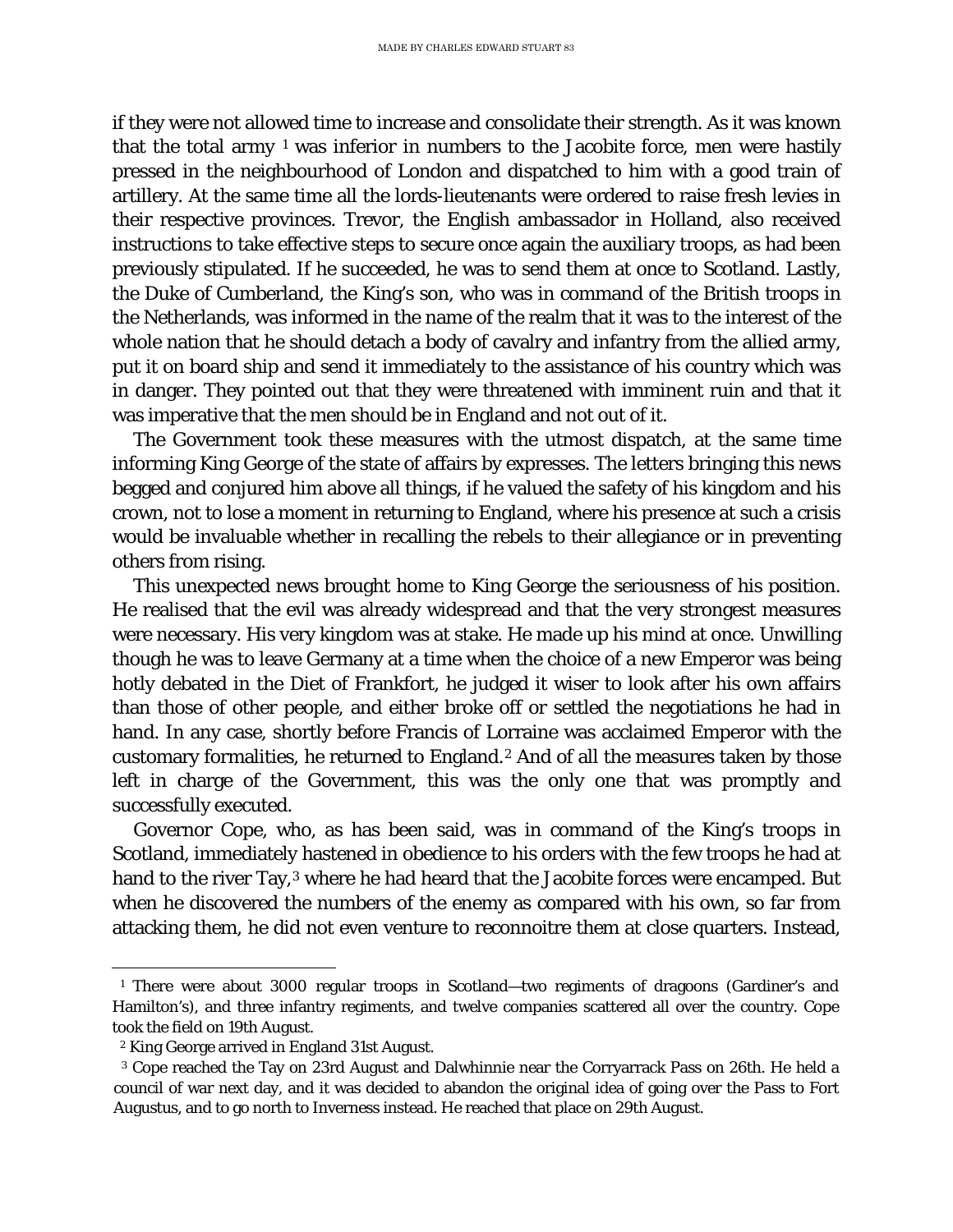he retired towards the north, being content for the moment to draw the enemy after him and delay them at least until reinforcements were sent to Edinburgh, since it was of the utmost importance that this city, which was the capital of the kingdom, should not be caught unprepared. But his plan, clever though it was, miscarried. The Jacobites set out to overtake Cope, but finding that he had a long start, and guessing the truth, that he had no intention of giving battle, and realising that it would be difficult to compel him to do so, they retraced their steps. Crossing the Tay, they made for Dunkeldin [Dunkeld], a town in Perthshire called Castrum Caledonium by the ancients, which threw open its gates to welcome Edward.[1](#page-50-0) Here for the first time he produced the proclamation of his father, James, appointing him Supreme Administrator of England, Scotland, and Ireland. The proclamation was read from a platform and the whole of the vast crowd assembled broke into joyous cheers, calling down from heaven with the greatest enthusiasm every blessing on King James and on his son, Edward.

Edward now gave orders that he was to be called Prince of Wales and Governor of the Kingdom. He made use of his new title and authority to depose the magistrates of Dunkeld, appointing new ones, and he granted patents for trading freely to a number of merchants. Then he followed the river to Perth. The Duke of Perth himself, a very powerful Scots noble, came to meet him just before he reached it and paid him homage. A number of other prominent nobles also came to meet him with troops of cavalry and joined him. After he had made his entry into Perth amid universal enthusiasm<sup>[2](#page-50-1)</sup> and had received the submission of the townsfolk to King James and himself, he issued a proclamation, inviting the Scots nobility to join him and promising that, if he obtained peaceful possession of the kingdom, Scotland should be restored to the dignity and prosperity it had enjoyed before the union with England. He then started with all his troops for Dunblane, the capital of the Menteith.[3](#page-50-2)

A regiment of enemy cavalry, called Dragoons, under the command of Gardiner, had marched from Edinburgh to the neighbourhood of Dunblane and taken up a position on the banks of the river Forth,<sup>[4](#page-50-3)</sup> with the object of preventing the Jacobite forces from crossing. And they would have succeeded in delaying their passage if they had known how' to take advantage of the ground. For they might have fired down from it, since the river was difficult to ford owing to the strength and volume of the stream, and it would not have been possible to bridge it quickly under the eyes of a foe. But as soon as they saw the Highlanders enter the river and bravely swim it, whether from fear or from despair of being able to beat them, they turned and fled at full speed to the city of Falkirk. Nor did they stay long even there when they saw that the enemy had come

ī \* 3rd September 1745. The proclamation had already been made at Glenfinnan.

<span id="page-50-1"></span><span id="page-50-0"></span><sup>2</sup> The Perth magistrates had fled to Edinburgh. *Murray of Broughton's Memorials* (p. 188 *note)* states that the city was 'wanting in respect' to the Prince and his army. Perth was compelled to pay a sum of £500 for the Prince's funds.

<span id="page-50-3"></span><span id="page-50-2"></span><sup>&</sup>lt;sup>3</sup> The army reached Dunblane 11th September.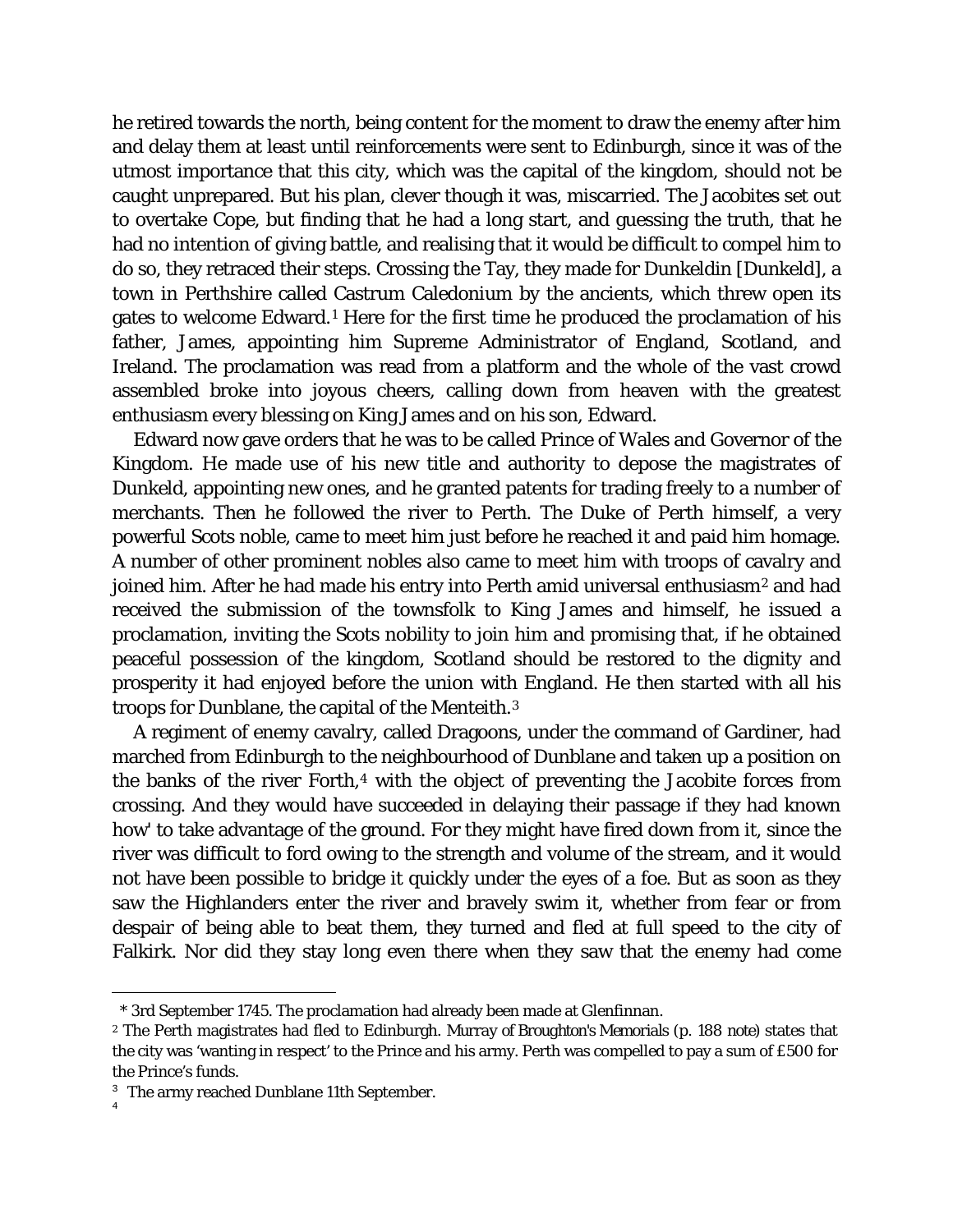within gun-shot. The Jacobite forces advanced boldly and took possession of Falkirk without resistance.<sup>[1](#page-51-0)</sup>

This unbroken success was followed by the capture of Strivclin<sup>[2](#page-51-1)</sup> (otherwise known as Stirling), a strongly fortified city, the capital of the province of Stirling. It had been held by Gardiner's men, but was quickly given up to the Jacobites, who were pursuing them. Such was Edward's luck at this time that his mere presence and the terror of his name put the royal troops to flight.

Many believed that Gardiner's men had an understanding with the rebels and had no intention of fighting, since they secretly favoured their enterprise and supported their cause. Others held that they acted wisely and in accordance with the rules of war in avoiding the danger of battle with superior numbers; for these little skirmishes could only weaken unnecessarily the forces of the kingdom, which might be better employed on a different occasion and in a different place. Whatever the reason—for I cannot speak with certainty on the point—Gardiner's men everywhere took to shameful flight, gradually retreating to Edinburgh, where they joined Hamilton's Dragoons, who had been left to guard the city. The Jacobites, on the contrary, were greatly elated when they found that the royal forces everywhere took to flight, setting down the motive as abject fear. They took unopposed possession of all the ground they yielded, until they actually reached Edinburgh and encamped within sight of the royal city. The two regiments of Dragoons we have mentioned advanced a little way beyond the town [3](#page-51-2) and occupied some rising ground suitable for defence, to await the enemy's attack in the open and prevent him from entering the town, at least until the coming of Governor Cope, who was expected with the King's army and was said to be bringing with him ample forces for its defence. Some companies of town militia had also been brought out and posted on suitable ground behind the regulars.[4](#page-51-3) Everything was prepared for a stout resistance.

Having learnt from the small body of skirmishers he sent forward to reconnoitre that the whole city was under arms and was prepared to defend itself, Edward advanced with all his men and, after urging them to fight bravely, sent forward his first column. The Highlanders charged in two divisions with astonishing speed, but their charge was anticipated with even greater speed by the flight of the royal troops. As soon as Gardiner's and Hamilton's Dragoons, who were mounted in front, realised that they were being charged, they were afraid of being surrounded and cut off, and, in spite of the appeals of their officers, who behaved bravely, they lost heart. Without waiting for

Ĩ. <sup>1</sup> 14th September.

<span id="page-51-2"></span><span id="page-51-1"></span><span id="page-51-0"></span><sup>2</sup> This statement is inaccurate. The Prince marched by Stirling—the Castle there firing at him—on to Bannockburn, and thence to Falkirk.

<sup>3</sup> To Coltbridge, with an advance guard at Corstorphine.

<span id="page-51-3"></span><sup>4</sup> The original intention was, besides the Town Guard and the *'* Edinburgh regiment,' to employ the volunteers, who had been recently raised. Very few of these latter, however, turned out, and even they, on the advice of the clergy, retired when they reached the Grassmarket. The other two units, about 190 men, joined the cavalry.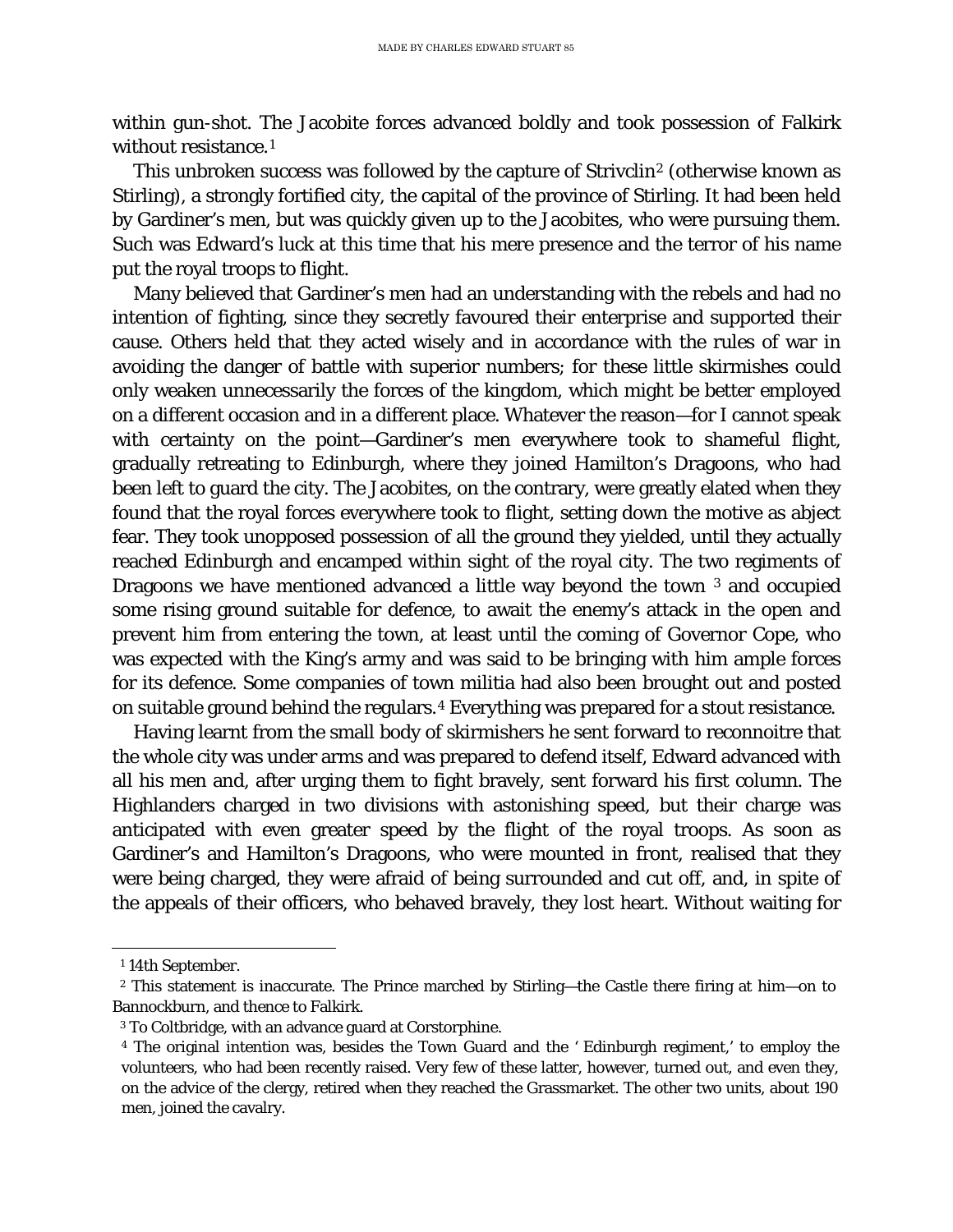the first onslaught of the foe, they turned tail, set spurs to their horses, and scattered far and wide. The town militia, seeing them flying in terror, also fled precipitately and shut themselves inside the city walls.[1](#page-52-0) The result was that Edward had Edinburgh at his mercy sooner than he had dared to hope, without bloodshed. For the Governor,<sup>[2](#page-52-1)</sup> seeing that he had not strength to resist, and despairing of the possibility of Cope arriving in time, thought to conciliate the enemy by a voluntary surrender. The victorious troops were at the gates, and if they were compelled to storm them, there was no doubt that they would inflict upon the defenceless city the worst horrors of war.

The garrison having meanwhile withdrawn to the castle which dominated the city, envoys were appointed to proceed to the Jacobite camp and convey to the Prince the wishes of the citizens of Edinburgh.<sup>[3](#page-52-2)</sup> He was told that the gates would be opened to him, but the city desired that he would grant the terms that were presented to him for signature. The envoys were received, heard, and sent back with much honour, but we do not know whether the terms were granted or not. However, all that day and the following night the town militia undoubtedly remained under arms; the sentries were on the alert on the walls, as if there was a possibility of having to repel the enemy. It was generally believed afterwards that the people of Edinburgh did not wish to appear to surrender to Edward until some force had been used. King George might have accused them of treason if they had yielded before they were compelled to do so.

However, on the following morning, about daybreak, a thousand Highlanders appeared at one of the town gates. They easily broke it open and cleared it of its defenders, and, scattering through the town, they compelled the militia to lay down their arms without fighting. When the city was perfectly calm, the rest of the Jacobite army to the number of five thousand[4](#page-52-3) made its entry in military array and with more than military discipline, doing no harm to any one, and took up its position in the gardens of the palace. The last to enter was Edward, surrounded by a picked body of mounted officers. He was in Highland dress, but what caught the eye of every one was his handsome person and the dignity of his bearing. After receiving the keys of the city and the homage of all the chief inhabitants on his first entry, he made his way to the palace in the midst of an immense crowd of people. In the square facing it a platform had been

<span id="page-52-0"></span>Ĩ. <sup>1</sup> Cordara's account of the charge by the Highlanders is incorrect. A reconnoitring party rode close up to the cavalry and fired pistols at them, with the result that the latter at once bolted. The infantry had to follow.

<span id="page-52-1"></span>*<sup>2</sup>* This presumably refers to the Lord Provost, Archibald Stewart. His action was to a large extent determined by the summons to surrender sent In by the Prince in the afternoon of 16th September.

<span id="page-52-2"></span><sup>&</sup>lt;sup>3</sup> The Prince's headquarters on the 16th were at Gray's Mill, and it was in the night that the deputation came to him—they were seen by Murray of Broughton, who refused to give them any time for compliance. Later in the night a second deputation was sent, but was again dismissed and returned to the city at 2.30 A.M. Between the dispatch of the two deputations news had arrived in Edinburgh that Cope's, army transports were off Dunbar.

<span id="page-52-3"></span><sup>&</sup>lt;sup>4</sup> This is a greatly over-estimated figure.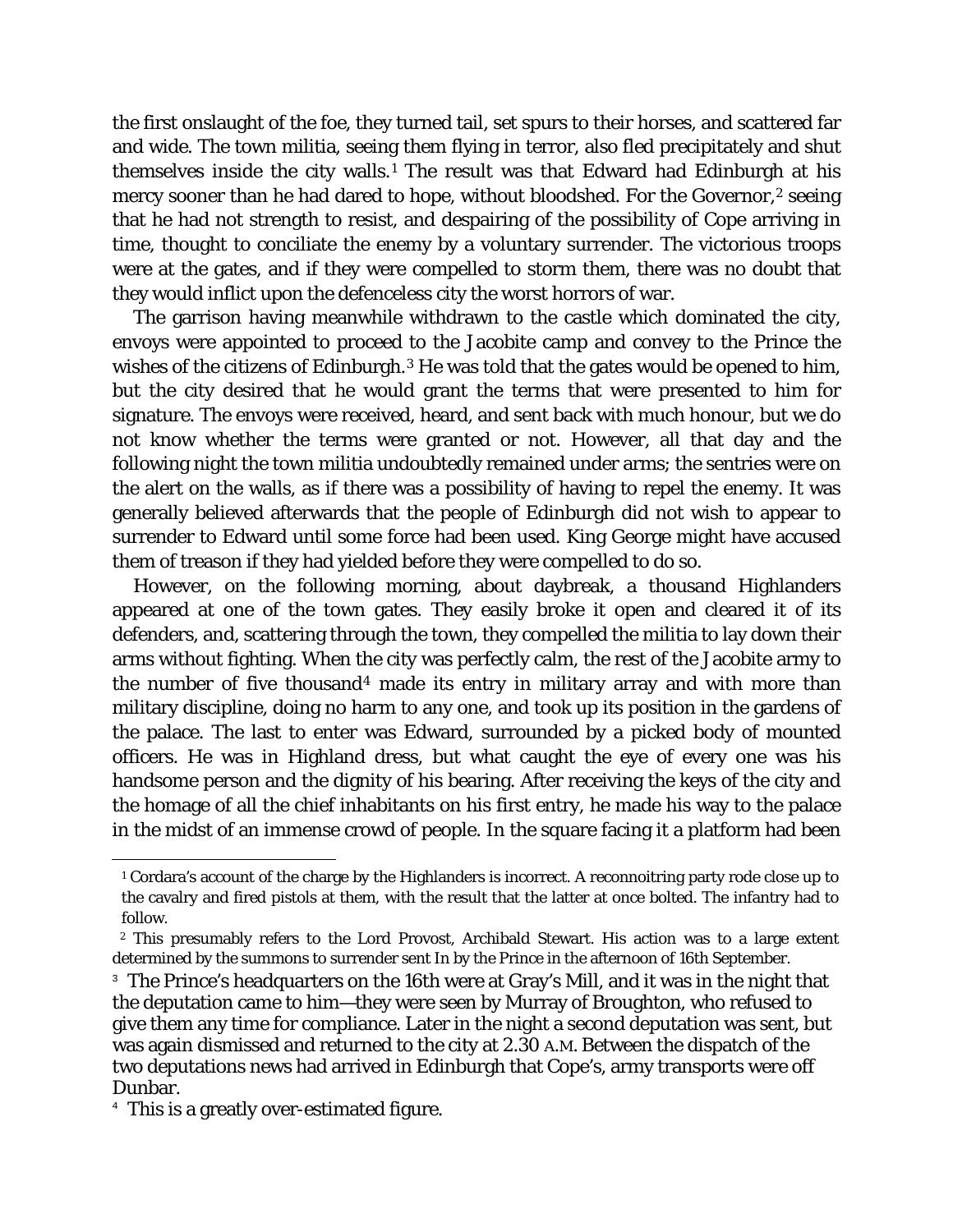raised, covered with purple hangings and tastefully decorated.[1](#page-53-0) Here a proclamation was made to the assembled people by a crier, announcing that from henceforward they must do homage and swear fealty to the Prince there before them, as the son of King James and supreme administrator of the kingdom. And in order that it might be better known and legal, the instrument by which King James entrusted his son with the administration of the kingdom was read aloud. The vast concourse listened to what the crier read in deep silence. Then, to the accompaniment of trumpets and pipes, cheers of joy rose in the air and prayers that God would preserve to them for long years, in health and prosperity, King James and his son Edward.

Edward remained there for about three days, and during this time it was easy to see how deeply rooted was the memory of the Stuart family and how great the affection of the people of Edinburgh for their ancient kings. Though they realised that, should George prove victorious, they might have to pay with their lives for any demonstration of homage beyond what necessity compelled them to make to Edward, and the thought of this prevented the most level-headed among them from openly expressing their joy, they were unable to conceal an unusual cheerfulness in their faces and they wore a certain air of gaiety that no fear could repress. When they remembered that he was a scion of the royal house which had ruled Scotland for so many centuries, which had brought so much glory upon the nation, which had bequeathed so many memories of its good deeds to posterity, they were almost beside themselves with joy, nor could they feast their eyes upon him enough. They looked upon him as a superior being who had been sent down from heaven to them by God. Some were attracted by his extraordinary good looks, others by his lofty and generous nature, others by his rare gracious ness of speech. Others, on the contrary, exalted his military courage, saying that he deserved to reign more than any one else, since he was grasping not at a Crown that chance had thrown in his way, but at one of which he had been robbed by the caprice of fortune. Then the old men, as usual, recalled the past. Scotland was really happy under the Stuart Kings. Their rule had been mild but just, the rule of true fathers. No action or decree of theirs had ever been prompted by cruelty, passion, violence, or caprice. Everything was regularly done in accordance with the law and custom of the land. The intolerable taxes and extortions under which they now groaned were not so much as heard of. The contrast with the present made men unconsciously inclined to side with the Prince, who looked as if he might restore their fortunes as they had been under his ancestors. Edward himself confirmed these favourable judgments in many ways, by his wonderful good sense, the singular gentleness of his manner, the perfect ease of his bearing towards ail men, his gracious address, and lastly his whole life, so conspicuous for its modesty, so utterly untainted by meanness or pride.

Trifling though it may seem, I do not propose to pass over an incident which shows

<span id="page-53-0"></span>Ĩ. <sup>1</sup> The commission of regency and the declaration of the Chevalier, as also a manifesto in his own name, dated 16th May 1745> were read at the Mercat Cross, not at Holy rood.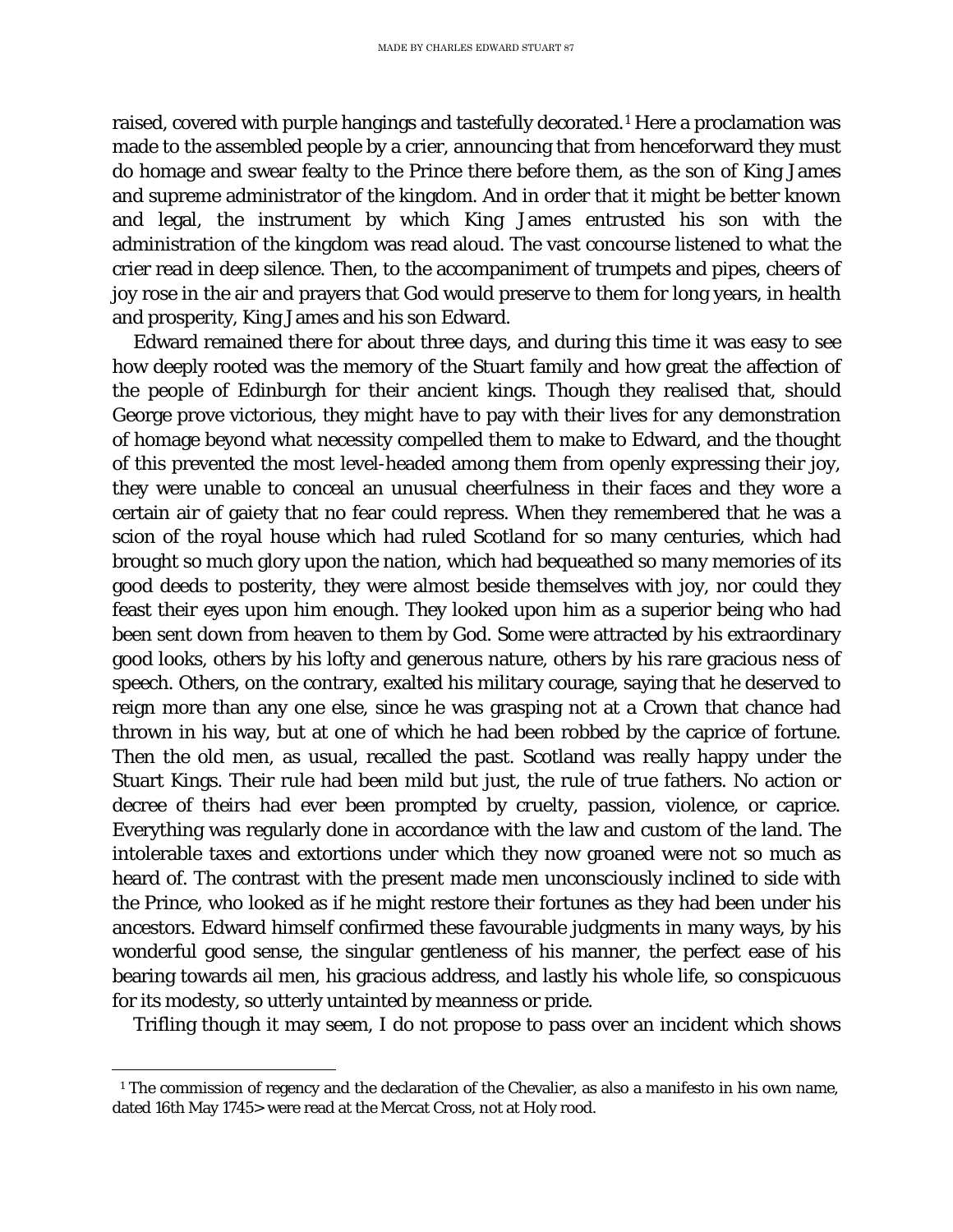conclusively that he was fired only by a desire for glory, and that he had a noble indifference to pleasures that so often awaken human passion. A prominent noble was chatting familiarly with the Prince and, desiring either to flatter him or to say something to please him, expressed surprise that, though a number of women, and among them some of the most attractive, were daily presented to him, he, a young man in his prime, never so much as glanced at them. Edward then called by name one of the tallest and strongest Highlanders present and began to stroke his rough chin and hairy cheeks, saying: 'These are the beautiful girls I must court now. One of these means more to me than all the pretty dainty women in the world! Glory alone could charm this lofty spirit, bent on accomplishing great deeds.

Only the Calvinist ministers, called preachers, could not endure him or hide their detestation of his presence. The whole crew had an extravagant hatred of the word Catholic. Owing to their insane loathing of the Roman Church, they would have been bitterly opposed to the rule of a prince born and educated in Rome, and the consciousness of the implacable feelings they entertained towards him convinced them that they were, or deserved to be, odious to him. Though they could not openly oppose an armed conqueror, they vented their bitterness in secret murmurings, and complained in private that their religion was in danger. To allay these suspicions and also to conciliate these factious and unruly people Edward issued a proclamation on the first day of his entry to the effect that under the new rule every one should be allowed complete liberty to practise the religion he preferred. Further, in the same proclamation he had declared that it was his wish that public sermons and prayers should be continued as usual. The only difference was that, so long as the war lasted, no names should be mentioned in the prayers for princes. But all this was of little avail. The following day, although a number of people had gathered in the churches at the sound of the bell, not a single minister appeared to preach. Remaining concealed in their houses or escaping secretly from the town, they maintained obstinate silence in the pulpits until Edinburgh returned again to the rule of King George. The worst of men, they had not the courage to stir up trouble by their words, but they testified by the treacherous contumaciousness of their silence to the bitterness that rankled in their breasts.

Besides these men, whose hearts he failed to win, there was still Edinburgh Castle to capture, whence the royal troops to some extent overawed the city below. It was very difficult to storm, because it was situated on a high hill and because the defences were good. It was, moreover, strongly held, whereas the Jacobites had no heavy artillery or other means of storming it. The only thing to do was to starve it into surrender by preventing supplies from reaching it. By this means the garrison would soon  $1$  be in difficulties and compelled to surrender. For, thanks to the commander, who considered the Highlanders to be a band of infamous cut-throats, and held that there was nothing to fear from them but robbery, burning, and general plunder, the castle was altogether

<span id="page-54-0"></span>Ĩ. The garrison had six weeks' provisions in hand.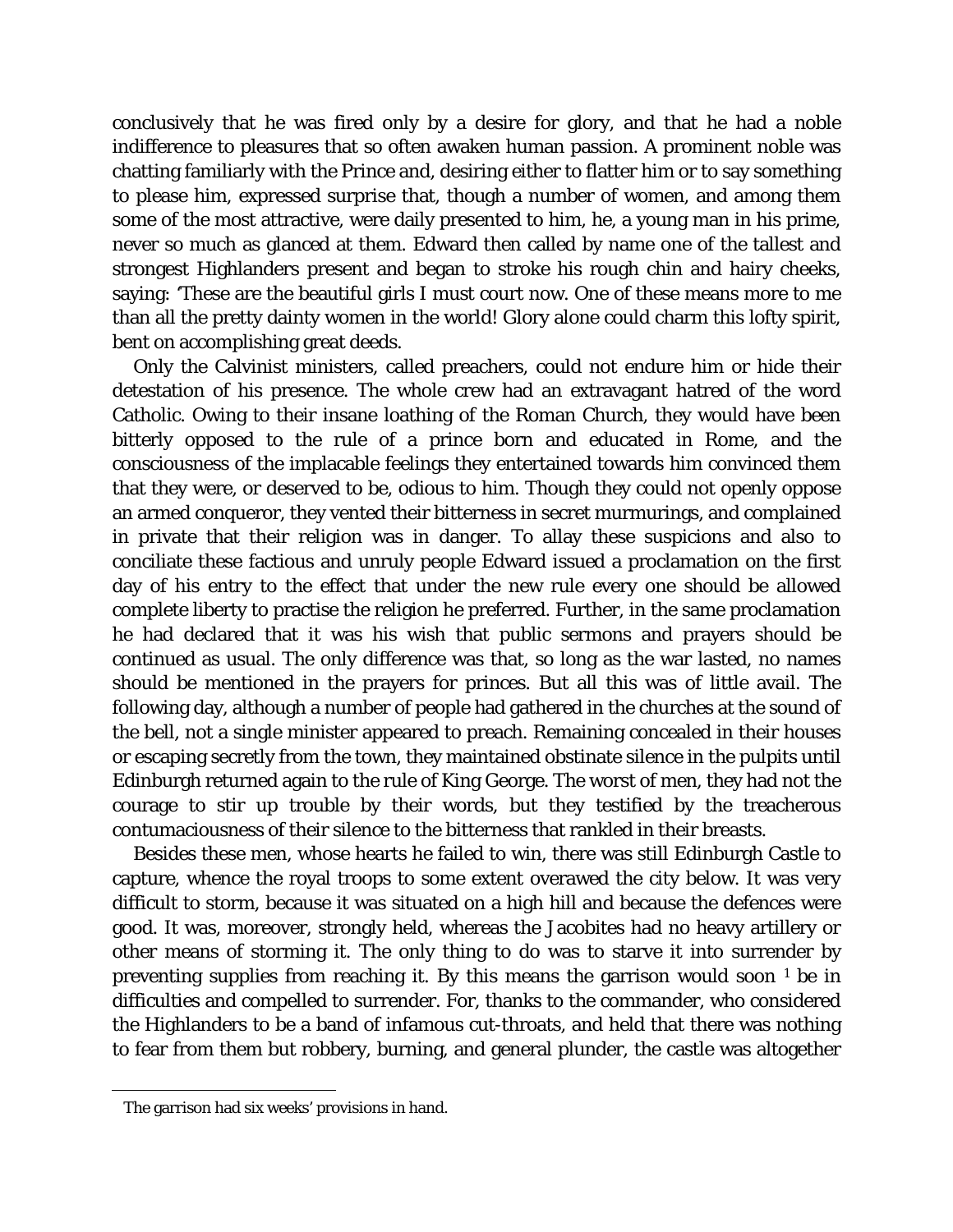unsupplied with food. His chief care had been rather to secure the official archives, the treasury,[1](#page-55-0) and the gold and silver brought by wealthy citizens, than to make sure of a supply of corn and other provisions, in case the siege should prove a long one.

Edward was well aware of this. Yet he decided not to embark on hostilities against the castle, not only abstaining from all warlike action, but allowing provisions to be introduced into it. He was, I imagine, afraid that, if the garrison were short of food, it might make this a pretext for turning upon the town and inflicting upon it the horrors of a bombardment; and he chose to spare his enemies rather than to inflict suffering upon his friends. This moderation of the victor was universally remarked, and he was loudly praised in consequence.[2](#page-55-1)

This was the state of affairs in Edinburgh when news arrived that Cope was advancing with his army and was only two days' march from the city. Strange though it may seem, Edinburgh was not in the least perturbed. The officials and the labourers, the nobles and the people, all went about their work as if everything was as usual.<sup>[3](#page-55-2)</sup> On the other hand, the Jacobite troops were delighted at the news, expressing their keen joy and satisfaction that they had at last got the chance of giving actual proof of their courage. Hitherto, though they had often been in sight of the enemy, he was always in flight and they were never able to overtake him. At daybreak the Prince led his troops out of the city and learnt the position of the enemy from his scouts. Hearing that Cope had halted near the town of Prestonpans, where the Forth flows into the Bodotrin 2 (this is a marsh) in a broad valley, he hastened to seize a hill which enabled him to see the whole of the enemy's camp below him. As soon as the Highlanders caught sight of it from above they gave vent to a wild yell, either to challenge the enemy or to rouse their own enthusiasm

Ĩ.

See Arnot, *History of Edinburgh,* 1779, p. 212.

<span id="page-55-1"></span><span id="page-55-0"></span><sup>2</sup> The guard of Highlanders, under Lochiel, stationed at the Weigh-house, did not molest the transport of food into the Castle until they were fired on by the latter. It was then decided to start a blockade on 29th September. General Guest, the Commandant, then informed the Lord Provost that unless the blockade were removed he would bombard the city. The authorities appealed to the Prince, who said in the event of bombardment he would make reprisals on the estates of officers in the Castle. On the 4th October there was a cannonade against the houses occupied by the Guard, and this was repeated, but more extensively, next day. It was then that the Prince issued his proclamation withdrawing the blockade.

<span id="page-55-2"></span><sup>3</sup> 'Cope left Aberdeen by sea, 15th September; arrived at Dunbar, 17th; was joined there by Gardiner's and Hamilton's dragoons; marched to Haddington, 19th ; and to Prestonpans, 20th.'—Blaikie, *Itinerary*, p. 16.

The Prince got information of Cope's advance on 19th, and at once left Holyrood and joined his army which was at Duddingston. Next morning he advanced, crossing the Esk at Musselburgh, on to the high grounds of Faw- side. From here Cope's army could he seen, and it was decided to move more to the left towards Tranent. Cope, who was facing west, changed his front to face south; on his right was the wall of a park, and beyond that Preston. Behind him was the sea and Cockenzie, and on his left flank the village of Seton. There was a ditch full of water and a hedge on his front. Between the two armies was a marsh. It was Lord George Murray, not the Prince, who inspected the nature of this obstacle, and considered it impracticable.

<sup>1</sup> Bodotria is the Latin name of the Firth of Forth.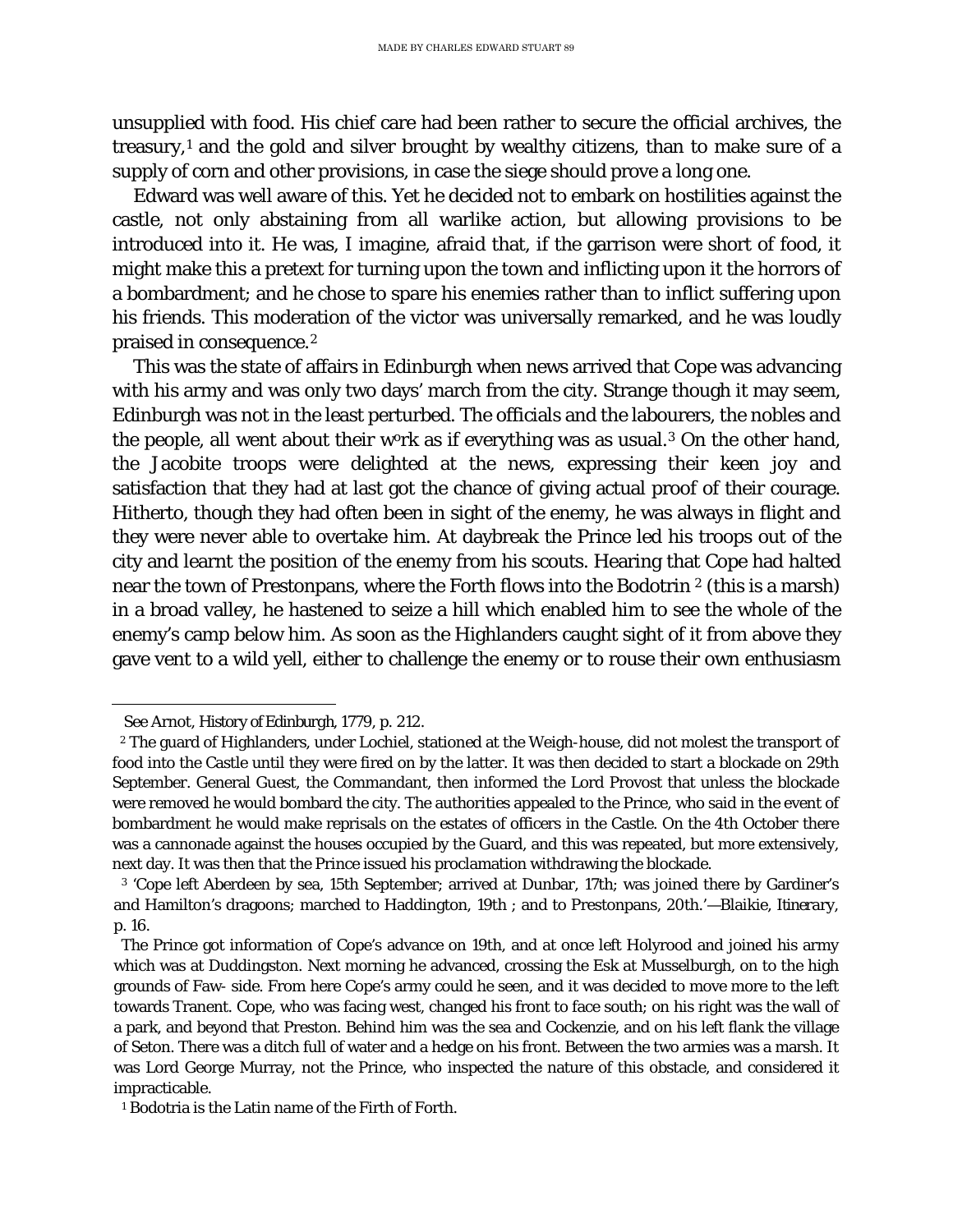for the fight. Their one idea was to charge down into the plain and join battle. The Prince held them in check, ordering them to await the signal. After a careful inspection he saw that a frontal attack would certainly involve losses. A long trench had been dug across their front protected by light guns, which would obviously mean death to any one advancing from a distance, whereas the defenders, protected by a rampart reaching almost to their heads, could attack in absolute safety an enemy appearing in the open. The enemy were also more numerous than had been expected. In addition to four thousand veteran soldiers, commanded by skilled and distinguished officers, there was a large body of militia, partly raised in the neighbourhood of London, partly sent by the English nobility as proof of their loyalty. There were also a number of volunteers who sought no other reward than glory. These the commander-in-chief had placed in the centre. Lastly he had 'with him Gardiner's and Hamilton's Dragoons, who had been put to flight, as we have said, at Edinburgh. These covered and supported the flanks of the army. Cope kept his men in their positions, ordering them to stand to their arms and await the attack of the enemy.

Having made these observations he [Edward] decided to stay where he was for the present,<sup>1</sup> especially as it was nearly sunset. He ordered his army to remain in position on the hill and pass the night quietly, as there was no danger of their being attacked by the King's troops. On the following morning, having left a body of picked men in a suitable position to cut off the retreat of the enemy to Edinburgh, he moved forward with the rest of his army, and, by a circuitous march, advanced against the enemy's right, where there was a wide expanse of level ground and the position offered no difficulties. He drew up his men on a gently sloping hill. When Cope saw that he had to do with an enemy who was not only resolute and full of fight, but also by no means ignorant of military discipline, he sought an opportunity of avoiding battle. He thought of turning towards Edinburgh, convinced that he would score heavily, if he, could recover the city without slaughter or bloodshed. But when he discovered that the approaches

The Prince's army, on Lord George's advice, was then moved to the east of Tranent, where it stayed the night of the 2oth.

There is no evidence of the existence of English militia units in Cope's army. Mr. Blaikie (*Itinerary*, p. 90) shows that, besides the six squadrons of cavalry, there were Murray's regiment (46th), 5 .companies of Lee's (44th), 2 companies of Guise's (6th), 8 companies of Lascelles' (47th), 5 very weak companies of Lord John Murray's regiment (42nd), and Lord Loudon's, and about 16 Edinburgh volunteers. There were six guns and some mortars. The strength of the whole was about 2560.

When Cope saw the Prince's army taking up a position east of Tranent, he resumed his former position, facing south. he had been compelled to change his front four times that day.

to the roads he would .have to take were barred by the enemy, he determined to face him and risk a battle rather than allow himself to be caught between two bodies of his men and assailed both in front and rear.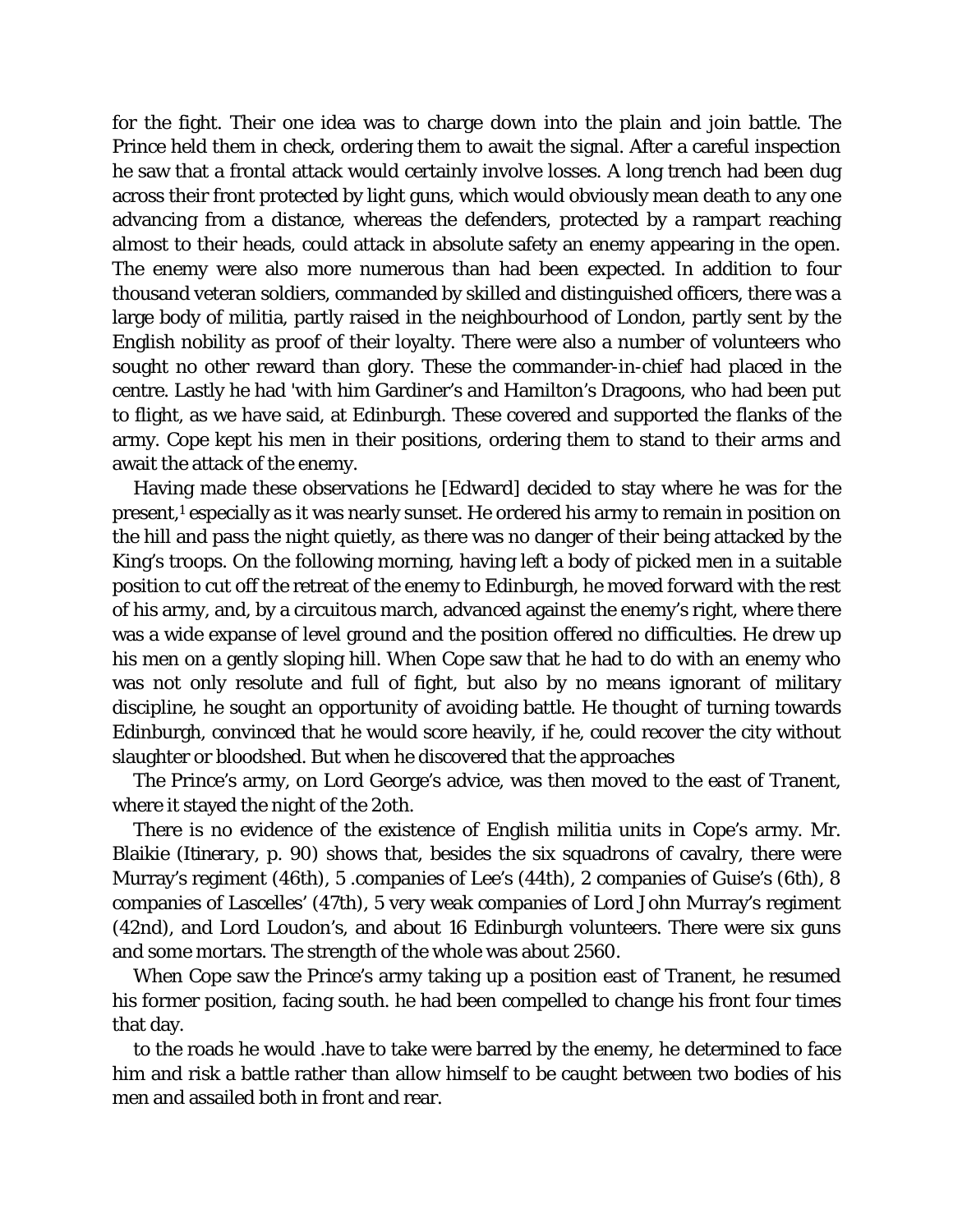The two armies halted face to face with only a short distance between them. The right wing of the Jacobites was commanded by the Duke of Perth, the left by Murray, both of them generals. Edward commanded the centre in person. Stepping forward to address them and showing them his naked sword, he said: 'I have thrown away the scabbard of this sword and I am determined not to sheathe it till the war is over. My brave men, now is the time for you to give an even more unmistakable proof of your courage. Fight like warriors whose one hope of safety lies in their valour. If we win, glory, liberty, and wealth will be ours. If we lose, death stares us all in the face. You see what is at stake. If you feel as I do for you, if you are true Scotsmen, no degenerate sons of your fathers, show the stuff that you and your loyalty are made of in this first battle.' With these words he roused them. So extraordinary was the courage that animated them, that when the trumpets gave the signal for battle, they were more like lions leaping upon their prey, than soldiers charging the enemy.

They were received with a hailstorm of bullets fired from musket and cannon, but though many fell, $<sup>1</sup>$  $<sup>1</sup>$  $<sup>1</sup>$  they neither slackened their pace nor lost their dash. Closing ranks</sup> they pressed on, discharging a volley at the enemy no less terrible and better aimed, because at shorter range. The places of those who were wounded and fell were taken by others yet more vigorous. Throwing away their muskets, they seized their claymores and with wild yells attacked the foe at close quarters. Not for a moment did the royal troops stand up to this onslaught. The ranks were broken, confusion reigned, and every one sought safety wherever fear or a chance for escape offered. The Jacobites followed, mercilessly cutting down the scattering fugitives and inflicting awful slaughter upon them. They would have destroyed almost the entire army if Edward, who had fought fiercely in the foremost ranks, had not leaped on horseback and, rushing hither and thither, prevented them by his orders from taking a cruel advantage of their victory. Then at last the bloodshed ceased and the fury of the troops abated. The Dragoons retired to a neighbouring hill and halted there, out of danger and out of range. Some of the Highlanders saw them. It was impossible to prevent them from hastening to dislodge them. Such was their speed and dash that they took them by surprise and, though the troopers fled precipitately, they inflicted no small damage upon them in the rear.

Thus ended this terrible battle. The Jacobite infantry alone—for the cavalry took no part in it, being merely spectators, though they were quite ready to give assistance if needed—the infantry alone, I say, defeated signally a far larger body of infantry and of regular cavalry, thereby winning a name for great courage. The total losses of the Jacobites were only thirty men and four officers killed with about eighty wounded. The enemy lost over five hundred killed, nine hundred wounded, and fourteen hundred

<span id="page-57-0"></span>Ĩ. <sup>1</sup> According to Home {*History,* p. *1*18) Cope's guns were served by a few men who fled instantly, and Colonel Whiteford had to fire them with his own hand. The first discharge killed one private and wounded an officer of Clan Cameron.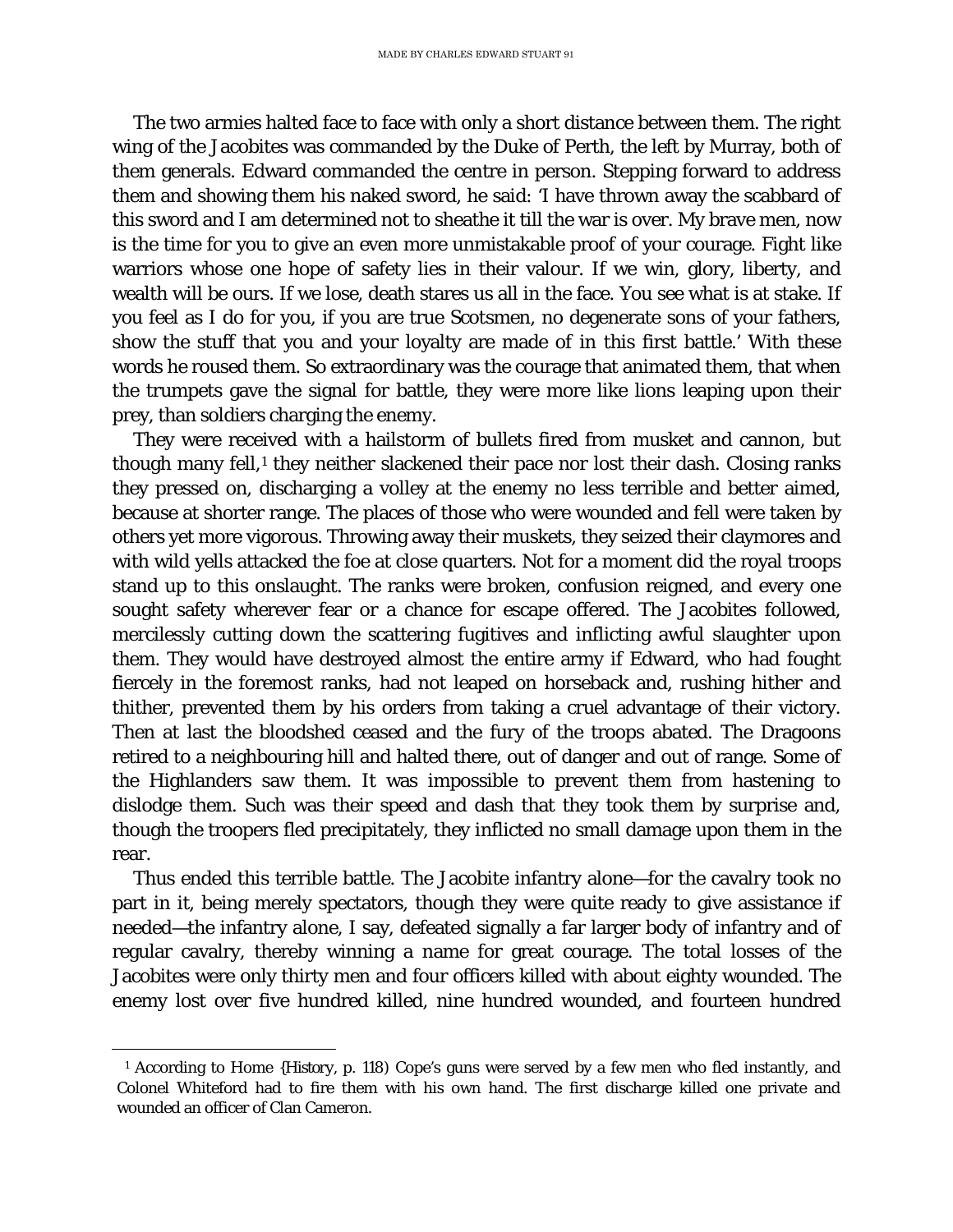prisoners.[1](#page-58-0) The rest succeeded in escaping. The arms, food, and all the other munitions of war remained in the hands of the victors. Among the fugitives was the commander, General Cope. When he saw the battle was going against him, he made off and is said to have escaped to the neighbouring coast and gone on board a warship anchored not far out.

Delighted though he was at his victory, Edward was not unduly elated or proud. His first thought was for the wounded. Many of them lay among the hills and made piteous appeals by raising their hands. He sent post haste to Edinburgh and the neighbouring villages for all the available surgeons to be brought to the army. When their wounds had been attended to and they had been distributed among the hospitals, he completed his act of mercy by ordering that the dead should be collected and buried in a deep trench. Then, loaded with booty and covered with glory, amid the cheers and applause of his men, he returned to Edinburgh in less than four days after leaving it.1

Before all that I have been relating occurred, the Dutch Government had granted permission for six thousand troops to be sent to England for the suppression of the rebellion in Scotland. This was the number that had been asked for by the English ambassador in accordance with the terms of the long-standing alliance and convention between the two nations, as has been said elsewhere. When they came to discuss how these troops could best be raised after duly considering the state of the Republic, the only men that appeared to them to be available were those who had recently been driven from Tournai and the other fortresses of Belgium by the King of France, and who, as was then customary, had been set free on certain conditions. With these troops the Dutch could dispense without the least inconvenience, as they had been released on condition that they should not fight for two years either against France or against any of her allies, nor serve any Prince who was at war with France. Strict observance of these terms made it impossible, in the view of the Dutch, to use these troops, except perhaps against the rebels in Scotland. For although the King of France was pleased at their success, he did not appear to be especially interested in it. So it was decided to send the troops to England.

But while ships were being prepared for the crossing, the French ambassador, the Abbé de la Ville, asked for an audience in the States, and, when it was granted, began to express strong disapproval of the decision and to blame them severely for taking a step so dishonest, and so unworthy of themselves and of their sense of justice. The decree, he maintained, struck a blow at public honour, which should be kept sacred among all nations. The surrendered soldiers were restored to the Batavian Republic only by the

<span id="page-58-0"></span>ī <sup>1</sup> Lord George's estimate of the prisoners was about 1700, including seventy officers *{Jacobite Memoirs*, p. 40). The Chevalier Johnstone reckons the number of killed alone in Cope's army as 1300; other authorities give a much smaller number, from 400 to 500.

The two dragoon regiments were rallied, numbering 450 men ; but they could not be induced to attack again.

<sup>22</sup>nd September.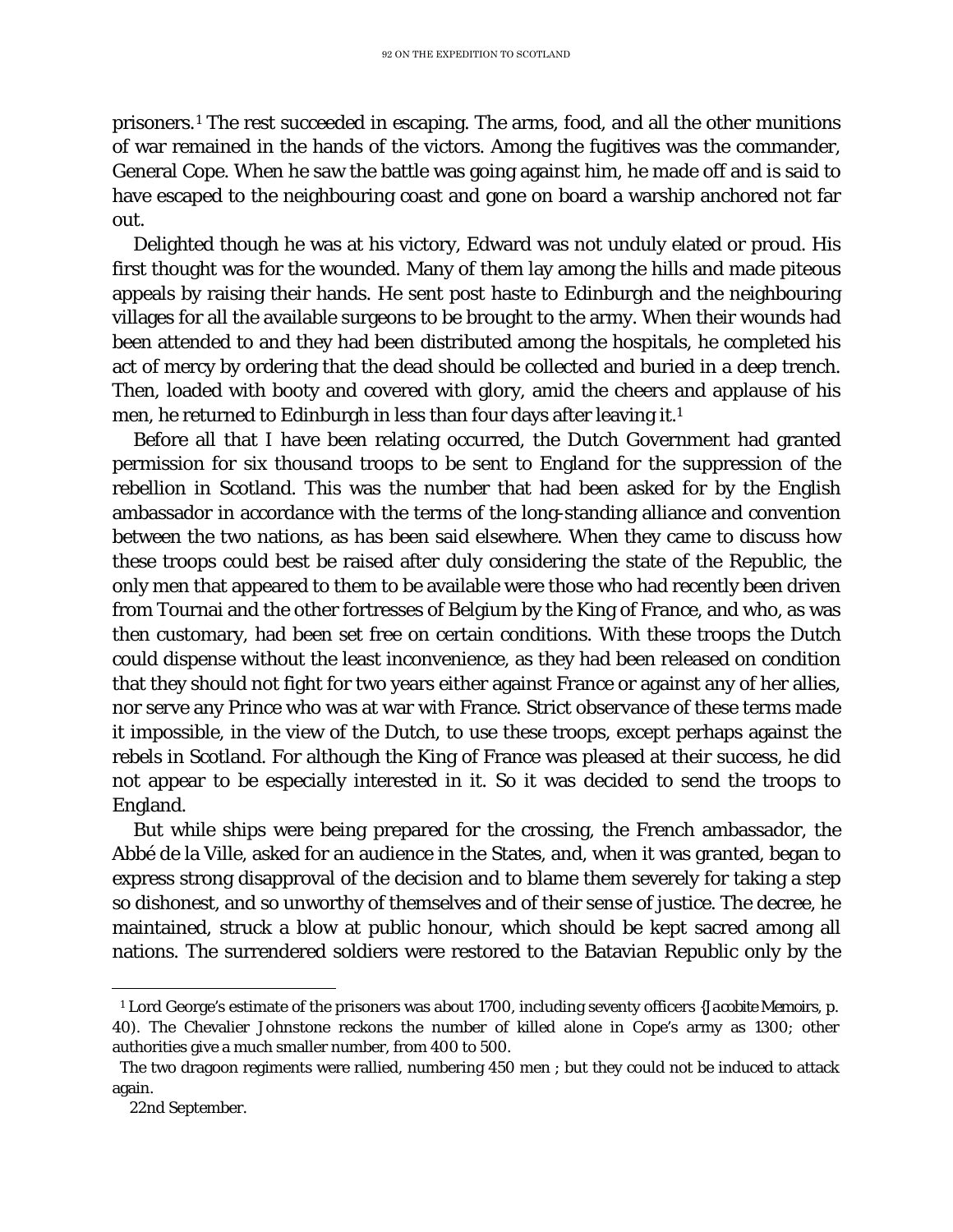good-natured generosity of the King of France. Though he had every right to make them prisoners and send them in chains to France, he had nevertheless released them from the fortresses with the full honours of war. But they must at all costs observe the conditions imposed upon them by the conqueror, namely that, released as they had been, they must not fight under the enemies of France. A king so powerful would never allow terms to be thus violated with impunity.

The whole Assembly was deeply hurt by a speech so emphatic, independent, and menacing. In reply to these objections it was urged that the Dutch Senate was unfairly blamed for breaking its word in a step which had only been taken after the most careful consideration. The King of France had imposed two conditions on the men who had surrendered: the first that they should not fight against him or against his allies; the second that for the space of two years they should not take service under any Prince who was an enemy of France. Neither of these conditions was being violated in the present instance. The Stuart Prince, against whom these troops were being sent, was certainly not, so far as was known, bound to France by any tie of alliance, nor had King Louis, a monarch of the highest sense of honour, hitherto done anything by which he might be considered to aid or abet a rebellion so wicked. George, King of England, in whose service these troops might in a way be thought to be, was, it is true, by the declaration of war, an enemy of France. But these troops were not being sent to him to help him against France. They belonged to and were in the pay of the Dutch Republic and were being used in the common cause of both nations. Further, they owed no allegiance to England, nor were they fighting under English orders, but were to aqt as a separate corps with their own standards and leaders.

Thus did the Dutch settle everything to their own satisfaction, and certainly with no lack of subtlety. But, truth to tell, their arguments were more suited to a law-court than to a treaty between princes, and, in the opinion of many, they were not strong enough to rebut the charge of a violation of the conditions. However, they considered that this answer had completely cleared them from any charge of breaking their word, though the French ambassador insisted in vain to the contrary, and threatened condign punishment unless the decree were repealed. The troops stipulated were sent to England. Louis, however, was not a man to be put off with words or to be satisfied with specious and superficial arguments. As a mark of his indignation he ordered that his ambassador should immediately quit the Hague without taking leave of the authorities, a course adopted only in the case of an open rupture. He thus passed from protests to active measures in seeking redress for the violation of his rights, and with such effect that the Dutch were at last compelled to observe the agreement and recall the troops they had sent to England, as we shall relate in due course.

Meanwhile, as we have said, the Jacobites had won the battle of Prestonpans. The victory seemed to establish Edward's authority in many districts, and an astonishing display of enthusiasm throughout Scotland was the result. Most of the cities sent deputations to him to make their submission. Panic reigned in London as if the enemy,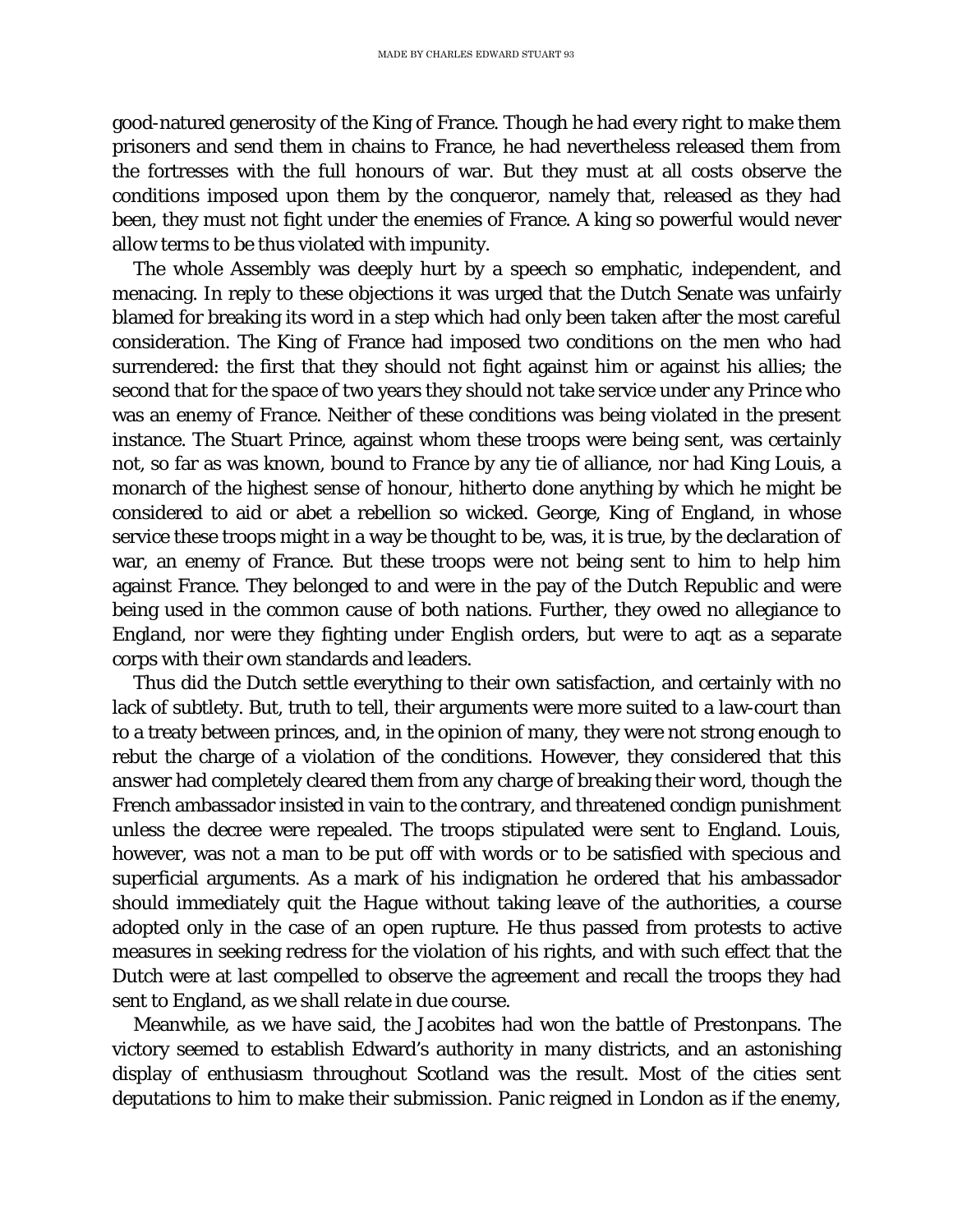flushed with victory, were already at the gates, threatening the undefended city with dire destruction. The King at once ordered Parliament<sup>[1](#page-60-0)</sup> to assemble and himself described the state of affairs in a lengthy speech. A great horde of rebels, a ruffianly and crimestained mob, guilty in the eyes of the law, tricked and deceived, enticed by the hope of booty and plunder, maintained by foreign aid, had gathered round a youth of utter recklessness, and, what was worse, a Catholic and a Roman. Though he belonged to the family which all the estates of the realm had for excellent reasons banished for ever from England, he had the audacity to usurp the name of King, to claim rights over Scotland and play the tyrant of the kingdom. His dark designs were more than clear. What else could be the purpose of a young man brought up a Roman, a slave of the King of France, but the subversion of the religion that had flourished for so many years in England, and the making of England herself into a vassal of France? At first they could afford to treat with contempt the advance of a horde of madmen instead of taking measures against them. But now that the rebellion had gained ground and grown in strength and boldness on account of some success, every effort must be made to prevent it from spreading further. The deadly poison must be cut out, the knife and fire must be used against a contagion that was daily becoming more disastrous and, as a contagion will, was ever spreading and increasing. If prompt remedies were not used against the evil, it might involve the downfall of the whole kingdom. Such was the remedy demanded, and he hoped to obtain it from the estates of the realm, whose devotion, loyalty, and love he had experienced in so many ways. Moreover, he concluded, 'If you are not tired of me as your king, if you are satisfied, as I hope you are, with my efforts on behalf of the common weal, if I have never wearied of upholding your dignity before all else, it is for you to make sure that the rebels shall repent of their ill-advised enterprise, and that all other enemies of England shall realise to their shame that it is folly to attempt to attack in his very palace a king who is protected by the authority of the law, by his blameless life, by the support and loyalty of his people.'

The House thanked the King for informing them of what had happened. Not only were his demands granted unanimously, but he was told that they would see that the life and the dignity of an excellent sovereign were not endangered and that no change whatever in the government would be tolerated. Nor was this all. As a further proof of their loyalty some of the wealthiest among them ordered soldiers to be raised at their own expense, offering large sums of money for the purpose. This prompt and generous help was, to my mind, the result of the great efforts made by the King of France to prevent assistance being sent from Holland to England. It convinced many people that he had undoubtedly come to an understanding with the Stuart Prince and, since he had failed to secure the election of a friendly Roman Emperor, he was endeavouring to set up in England a king who was a friend, even a dependent. However this may be, a resolution to the following effect was passed by Parliament. The rebels must be put

<span id="page-60-0"></span>Ĩ. <sup>1</sup> Parliament met on 17th October.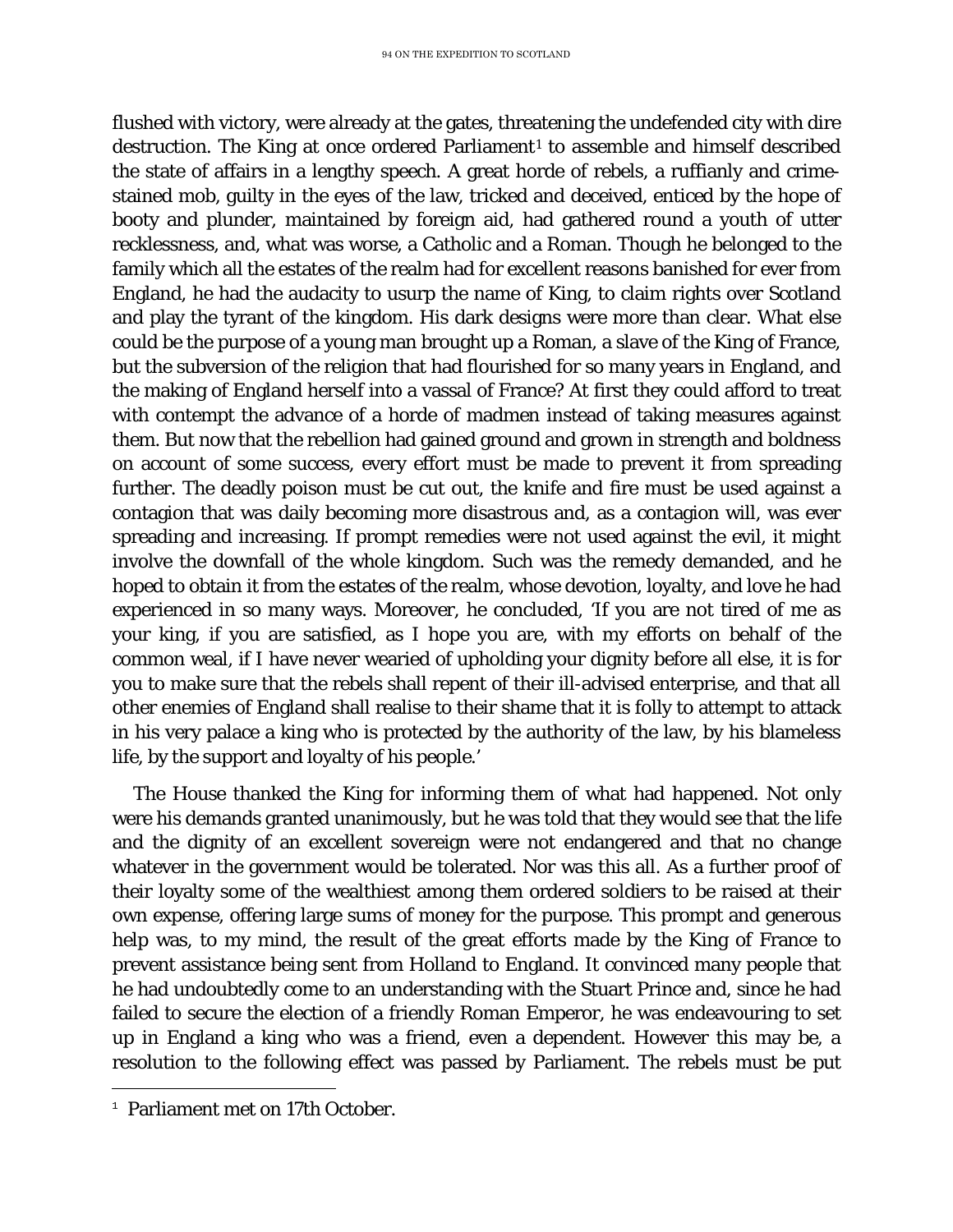down at all costs; George and his descendants must be maintained upon the throne*;* all the needful funds should be found by the Treasury. Further, the military establishment was to be increased and fresh levies raised in the most populous cities. The garrisons were increased in London, since the loyalty of many was suspect, and orders were issued that they were to remain under arms day and night. In order to bind men more effectively, the magistrates were told to administer a fresh oath of allegiance to King George. Further, in addition to the Dutch troops which had already landed in England, the Hessians, Danes, Swiss, and Hanoverians in English pay, who were fighting for the Queen of Hungary, were recalled. The King's son, the Duke of Cumberland, was made Commander-in-Chief of the army. A young man of spirit, he had given proof of great courage on more than one occasion, while his loyalty to his father was above suspicion. Orders were sent to him to leave the Netherlands at once and return to England. The first object was to prevent the Scotch rebels from entering England. So the newly arrived Dutch troops and regiments of regulars, amounting to nearly twelve thousand men, were dispatched to the border. Wade was placed in command and ordered to advance against the Jacobites. If they endeavoured to enter England they were to be pursued with all energy. Lastly, as it was said that men and money were being secretly sent from France and Spain to the Jacobites, and there was a rumour that the King of France was making more extensive preparations, orders were given that the navy was also to be put in readiness and that a number of men-of-war under skilled commanders were to patrol all the coasts of Scotland.

While these measures were being taken in London, Edward, who was subduing almost the whole of Scotland,<sup>[1](#page-61-0)</sup> had but one wish, to advance with his army into England and attack the very capital of the kingdom. He had established in Edinburgh a supreme council, consisting of the most influential and upright citizens, in whose hands were vested all power and authority. It regulated the taxes and sent the money to the Prince's Treasury. It also took measures for increasing the army and supplying its needs. He spent six weeks in arranging matters and sending commissioners to various districts with orders to provide troops and forage, carts and horses for conveying provisions, and dispatching light corps for the protection of the roads.

About the middle 8 of November he left Edinburgh and took the road for England, having under his command, as was said, some twelve thousand troops.® There was much surprise that a Prince, who did nothing without mature consideration, did not first set about capturing Edinburgh Castle, either by assaulting it or by starving it into surrender, and was not deeply concerned at leaving the city without any garrison to protect it. Many held that he should have taken Stirling Castle first, and that it was foolish to start for England without holding any fortress in Scotland, leaving all the strong places in the hands of the enemy. This he fully realised. But as he hoped for

<span id="page-61-0"></span>Ĩ. <sup>1</sup> The author's estimate of the consequences of the victory at Prestonpans on the country as a whole is extraordinarily inaccurate.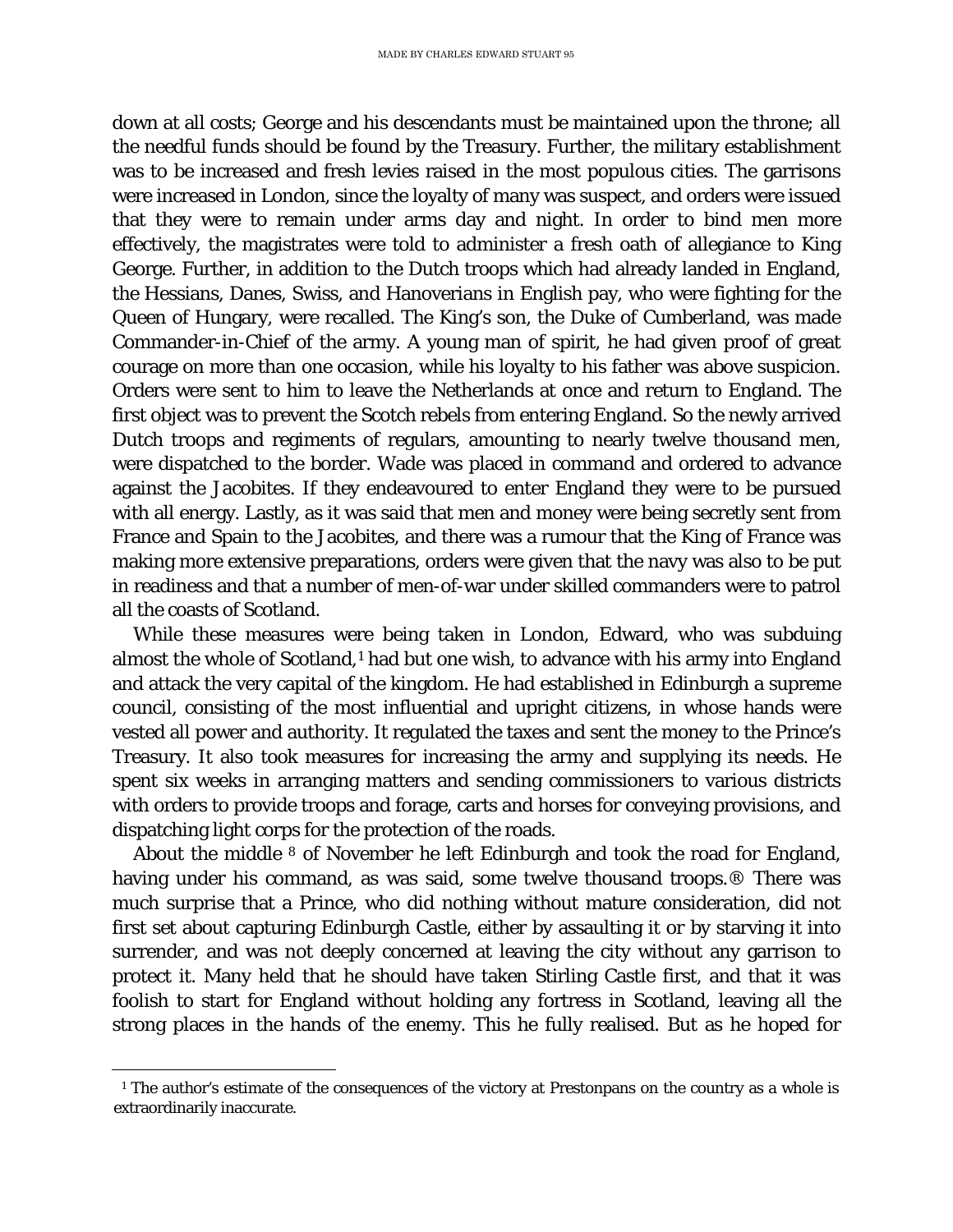greater successes in England and considered that everything depended on swiftness, he preferred not to waste time and strength on these enterprises—two things the loss of which is fatal and irreparable in war.

French promises also encouraged him to press on. Amid great preparations they had collected a number of ships in the French ports that faced the ocean, and it was said that they were to bring him help, which he was expecting from day to day. Perhaps also he thought that, even if he lost Scotland, he could easily recover it, as he was so popular with the people, and in any case he could always find a refuge in the Highlands.

He marched straight to the banks of the Tived [Tweed], the boundary between England and Scotland, unchecked by any encounter with the enemy. For Wade, who commanded the King's troops, and who had at first marched energetically against him, pleading as excuse an infectious disease that had attacked his men, had unexpectedly halted at Newcastle, in the county of Northumberland, and had advanced no further. Meanwhile an event occurred that caused no little disgust when it became known; namely, that Edinburgh had been recovered by the royal troops and that a similar fate had befallen other towns also, which had returned to their ancient allegiance. This is what happened. Cope having been removed, the command in Scotland was taken over by General Handasidio [Handasyde].<sup>1</sup> He had recently been besieging <sup>2</sup> Berwick with four regiments, not so much as an offensive measure, but in self-defence. The moment he learnt that the Jacobites had left Edinburgh and were some distance off, and, almost incredible as it seemed, had left no garrison there, he marched the little way that separated him from it with his regiments and the city immediately surrendered.

For the moment no arrests were made, not even among those who were known to have taken the lead in the rebellion. This was, I imagine, due to caution, in order to give no excuse for disturbances and not to endanger the public peace which it was very important to preserve at that time. In other respects, great changes were made. The old rule was re-established; the old magistrates were recalled to their posts; Edward's proclamations were torn down; all orders given by him were declared null and void; the inhabitants were completely cowed and no one dared to protest. Most notable of all, the ministers and preachers who had lain in hiding, now came out from their lairs like drunken men, and began to exercise their eloquence that had long been in check with such excessive vigour that it looked as if they were eager to make up the arrears of their long silence in a few days.<sup>[1](#page-62-0)</sup>

Though Edward was very disappointed at this news, it did not turn him from his purpose. After crossing the Tweed, which, as we have said, is the boundary between Scotland and England, he turned west and entered Cumberland, a maritime English county that faces Ireland. Before him at the mouth of the River Iden [Eden] lay Carlisle (called Lugvalle by the ancients), the capital of the county, defended by a castle and a

<span id="page-62-0"></span>Ĩ. <sup>1</sup>'It is certain that the Presbyterian preachers in Scotland were the best recruiting serjeants and the best intelligencers that Cumberland and his father had.'—Robert Forbes, 27/5/1748 *{The Lyon in Mourning,* ii. p. 108).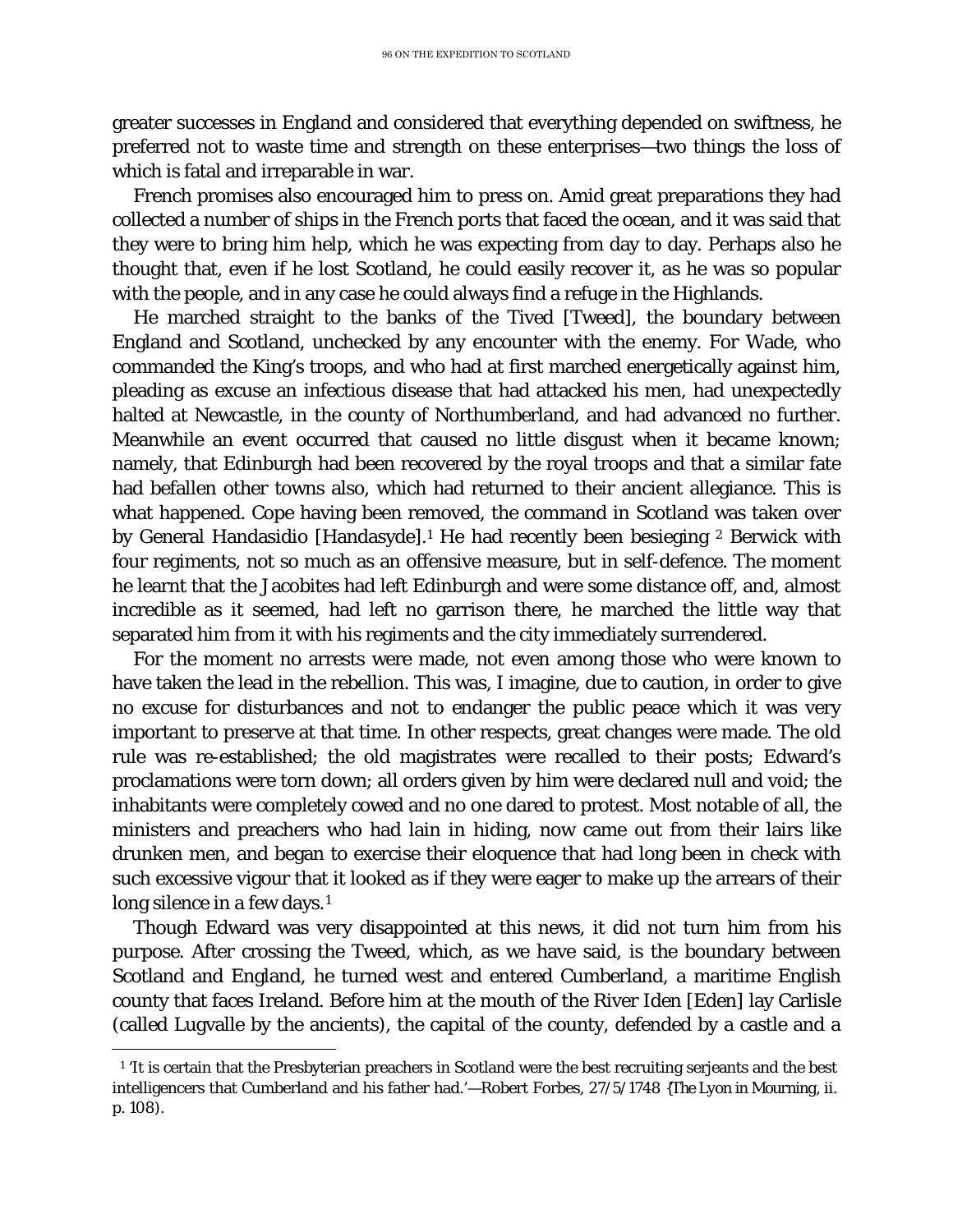garrison. If he subdued the city and captured the castle, not only would he secure a foothold in England, but he would be preceded by a reputation for courage and capacity, a precious asset in war, while his success would make a glorious opening to his expedition. For these reasons, and also because it might have been dangerous to leave such a stronghold for the enemy behind him, he ordered his army to advance upon the city and invest it closely. The terrified inhabitants at once sent envoys to make their submission and opened the gates. The garrison, however, shut itself up in the castle and looked like bravely enduring a long siege. But the moment they saw the enemy over the moat and under the battlements, putting up ladders everywhere and preparing for a final assault, their courage failed them. However, in order that, if they surrendered, they might not be accused of coming to terms with rebels, they seized a favourable opportunity for slipping out unobserved[1](#page-63-0) and abandoned the castle.

Meanwhile, Wade, who, as we have seen, had halted at Newcastle, having been informed of the siege and of the danger to Carlisle, was advancing with the King's army by forced marches to the assistance of the threatened castle. But, while still on the way, he received news that he was too late to be of use. Carlisle was already in the hands of the enemy. The garrison had not done its duty in defending the castle, but had shamefully deserted it. He halted his army for a space under this blow, then he retraced his steps to Newcastle and reoccupied his old camp.

After capturing Carlisle, Edward circulated a proclamation, printed in Edinburgh,<sup>[2](#page-63-1)</sup> before he advanced further, in which, as he had already done in the ease of the Scots, he summoned the English to return to their allegiance to his father King James. This proclamation was similar in tone, except that he adjured the English not to allow themselves to be deceived by such empty names as popery, tyranny, and other bugbears of the kind, with which George of Brunswick in his insane and boundless ambition made such play in order to maintain his unjust rule. They must put aside these baseless charges once for all. In questions of religion neither he nor his father would ever make the slightest innovation. Whatever had been established or should be established in the future by the estates of the realm should always remain fixed and inviolate in every way. This he said because he was well aware that these were the principal weapons employed to stir up hatred against him, for he was denounced as a rabid Catholic who would restore the Pope's authority. And as many people charged the Stuart family with the erime of being friendly to France, and used the charge to make him unpopular, he added: 'Mu eh less must you believe that wo are so bound and enslaved to France that in our rule we shall pay more heed to her than to your interests and to our own honour. Though we acknowledge some obligations to the French Monarch, we shall not, once We are established in our kingdom, do anything that is not becoming to a King, and an English King. It is our resolve to loosen any such ties, not to draw them closer. As for

<span id="page-63-0"></span>Ĩ. <sup>x</sup> No doubt they might have offered more resistance than they did; but they left after a formal capitulation.

<span id="page-63-1"></span><sup>2</sup> The proclamation was issued on -15th November. It was actually dated Rome, 23rd December <743-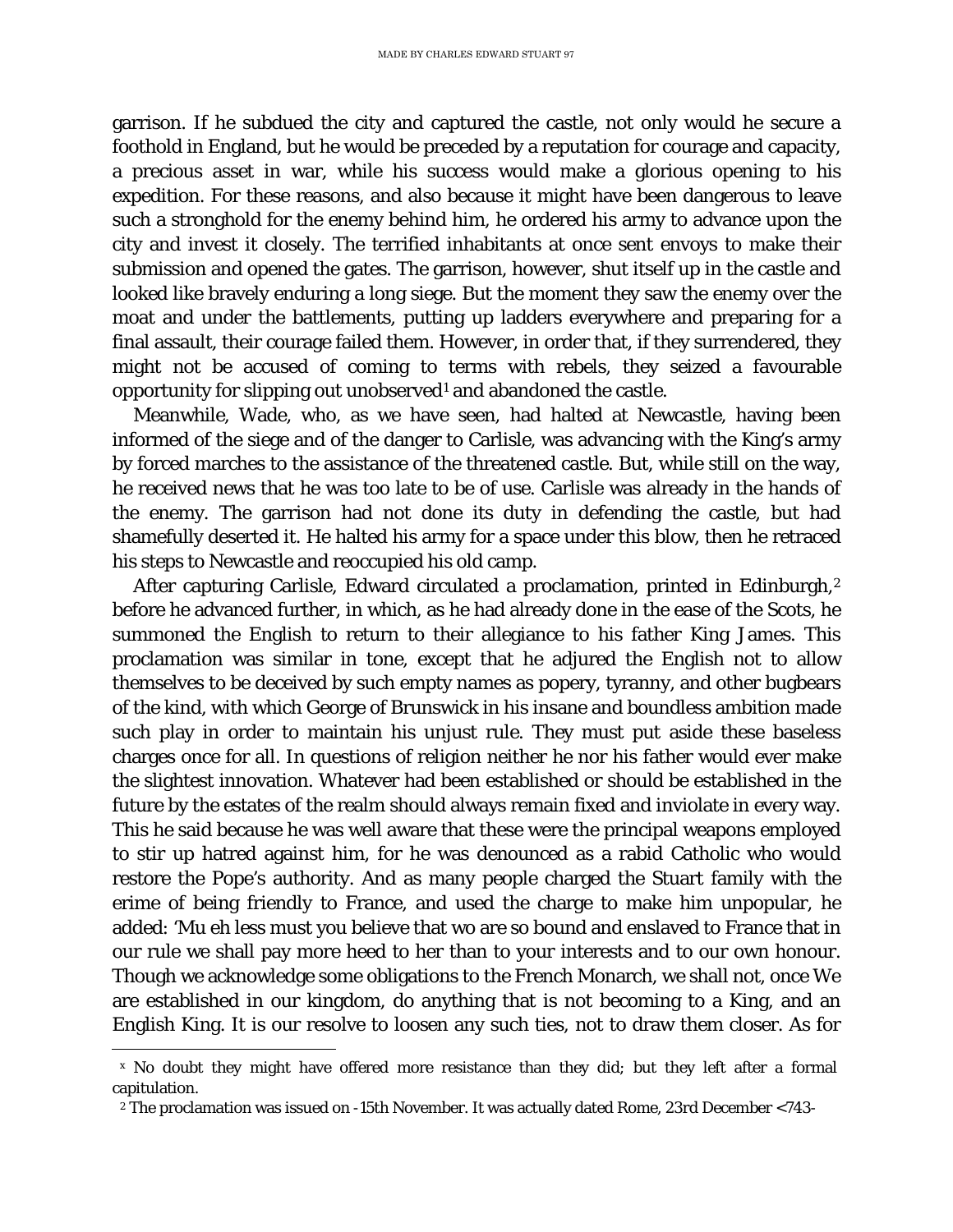me, you yourselves are witnesses that I was not escorted by French troops, that I did not cross on a French vessel, but on a single hired ship; that I landed on this island without men, without money, with but seven friends of my own. So you may rest assured that I put my faith in no other arm than the justice of my cause and in the justice and the affection of the people. With these arms alone I have, with God's help, recovered the whole of Scotland and won it back to the allegiance of my father. With these I hope to capture the hearts of the English, and buoyed up with this hope I have long refused all assistance from the kings of Spain and France. Had not George of Brunswick summoned foreign troops to defend his evil cause, which is already lost in the opinion of all men, I should never have accepted aid from abroad. But now that I see in arms against me in the heart of England not only my own countrymen, but Dutchmen, Hessians, Swiss, and Hanoverians, why should I feel scruples about opposing foreigners by foreigners? Why may not I follow the example of my rival who is so much stronger than I am and get help in any way I can? I flatter myself that you would make no objections. Furthermore, rest assured that your power, your liberty, your rights of every kind will always remain safe and unimpaired, nor shall we ever refuse to ratify, approve and welcome everything that the estates of the realm may decree to the advantage and glory of the nation. This I solemnly swear to you both in my name and in the name of my father James.'

He ended the letter with a fervent prayer that, if in the past there had been differences between the English nation and his own royal house, no more should be made of them and the memory should be buried. For himself, he said in accordance with the authority received from his father James, he forgave every one all the injuries, old or new, with which his rights and his name has been so cruelly outraged; but in his turn he asked that, if his ancestors had incurred the wrath of the nation through any grievance, it should be put down to the circumstances of the times and wiped from the memory of all men. If they had been guilty of a fault, they had paid heavily enough for it by being hurled from their throne and driven from their country. The cruellest indignities had been heaped upon their innocent sons and grandsons, who had now for over fifty-seven years been leading an unhappy life of mourning and misery in exile and poverty. Was so monstrous a punishment never to have an end? Would the anger of the English never be appeased? Now was the time for restoring to every man his rights, for peacefully making up differences, for giving back the Prince to his own kingdom, the kingdom to its own Prince, for letting bygones be bygones.

This was the tenor of the manifesto. Passed from hand to hand, it made an extraordinary impression upon the people, as may be gathered from the fact that when soon afterwards Edward marched his army out of Carlisle and began to lead it along the shore of the Irish Sea,<sup>[1](#page-64-0)</sup> people crowded round him wherever he went, welcoming him with cheers of joy.<sup>[2](#page-64-1)</sup> But, if the truth must be told, the nobility hardly rose at all, seeming

Ĩ.

<span id="page-64-0"></span> $1$  Cordara's geography is not quite accurate here.

<span id="page-64-1"></span><sup>&</sup>lt;sup>2</sup> 'During his progress to Preston, Charles received no marks of attachment from the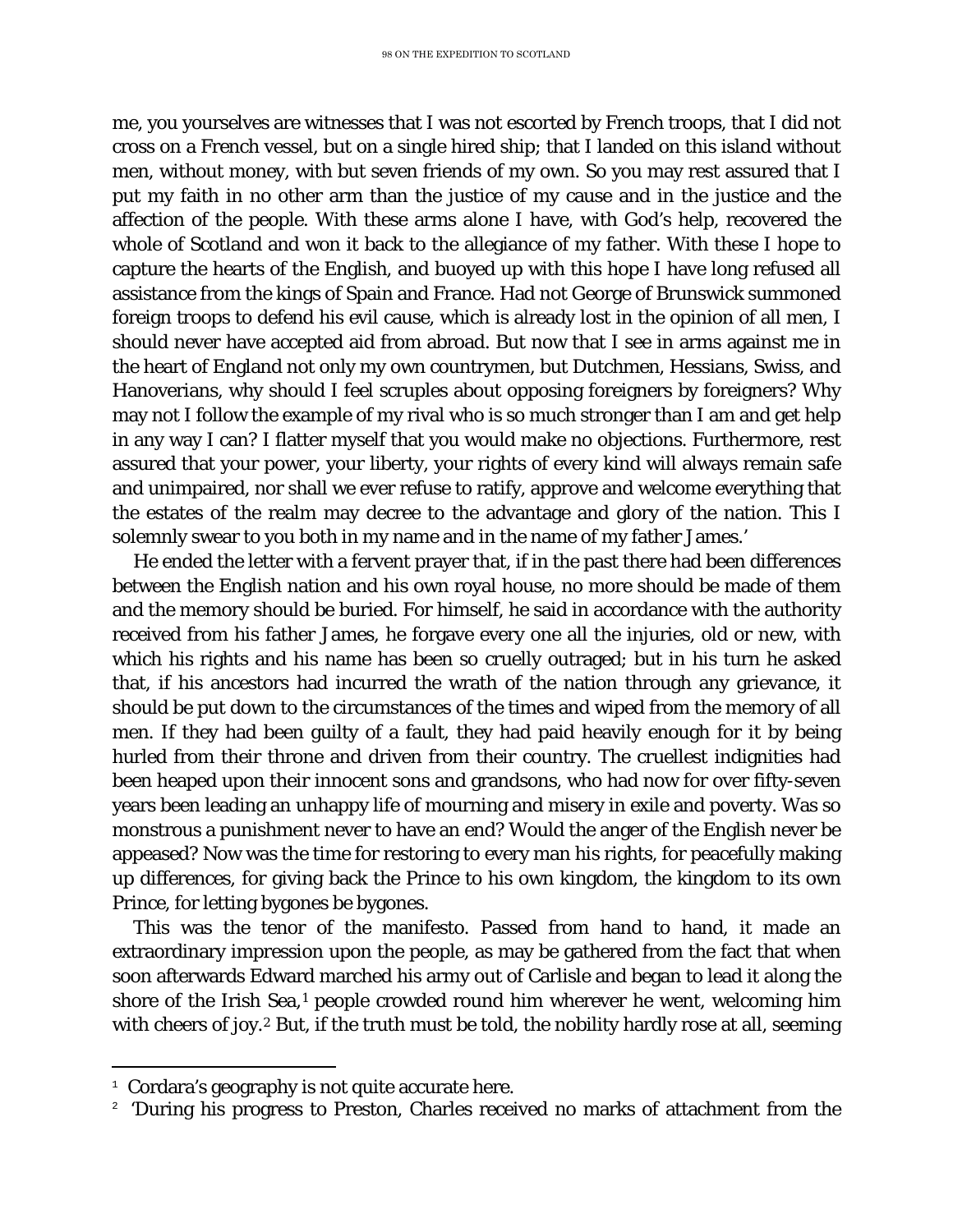to take little part in the joy of the people. Then the preachers and other Nonconformist ministers attacked him freely, and successfully checked these popular demonstrations. Everywhere Edward took over the reins of government, levied contributions, and endeavoured to make men swear allegiance to King James. On leaving Carlisle he went to Kendal, a little town in Westmorland, washed by the River Ken. Then he proceeded to Lancaster, a town of the same name as the county. After a short stay there, he made his way into the county of Cheshire, in order, it was thought, to enter the boundaries of the Principality of Wales<sup>[1](#page-65-0)</sup> that stretches for a considerable distance along the sea. But he suddenly turned to the left towards the east, marching inland in the direction of Derby. The reason for this decision will appear later.

The Court of London was much perturbed at all that was happening, and great indeed was the consternation. With the swift and successful advance of the rebels it looked as though either the forces were inadequate, or, what was worse, both officers and men had not the will to check them. The flame of rebellion had apparently spread to England, and the roar of the fire, so to speak, could be heard close at hand. What would happen if it drew even nearer, if the capital itself began to blaze? In that case the remedy of the evil was more to be dreaded than the evil itself. London was a populous and free city. Gatherings of the idle were common, while party feeling continued to run ever higher. Voices were heard attacking the existing Government freely both in public and in private, and it was as dangerous to try to check them as to leave them unpunished. There was the added danger that on the approach of the rebels the revolutionary elements might become insolent, stirring up trouble in the very heart of the kingdom which could only be put down by a civil war which might involve the ruin of the eountry.

The secret manoeuvres of the King of France, which seemed to threaten an invasion of England, were another cause of anxiety. It was certain, in spite of all the pretexts hitherto urged, that he had strong sympathy with the House of Stuart and that he would not be sorry to see a Prince bound to France by so many ties ascend the throne in England. There was ample proof that he was inclined openly to support his cause. For some time past unusual preparations of arms and ships were being carried on in different ports of his dominions that faced the ocean.

At Calais, Boulogne, Dunkirk, Brest there was great activity in building and fitting out men-of-war. Arsenals were being filled, and sailors enrolled in large numbers. What could be the object of all these preparations, if an expedition against England had not been decided upon? Henry, Duke of York, second son of King James, had recently been summoned from Home to France.<sup>1</sup> It was rumoured that he had immediately hastened to Brittany and had halted at the spot where naval preparations were most active. What other object could he have, except to cross to England with the invading troops to assist his brother's enterprise?

ī

<span id="page-65-0"></span>inhabitants of the towns and country through which he passed,'— Browne, iii. p. 143.

<sup>&</sup>lt;sup>1</sup> There seems to be no ground for this statement.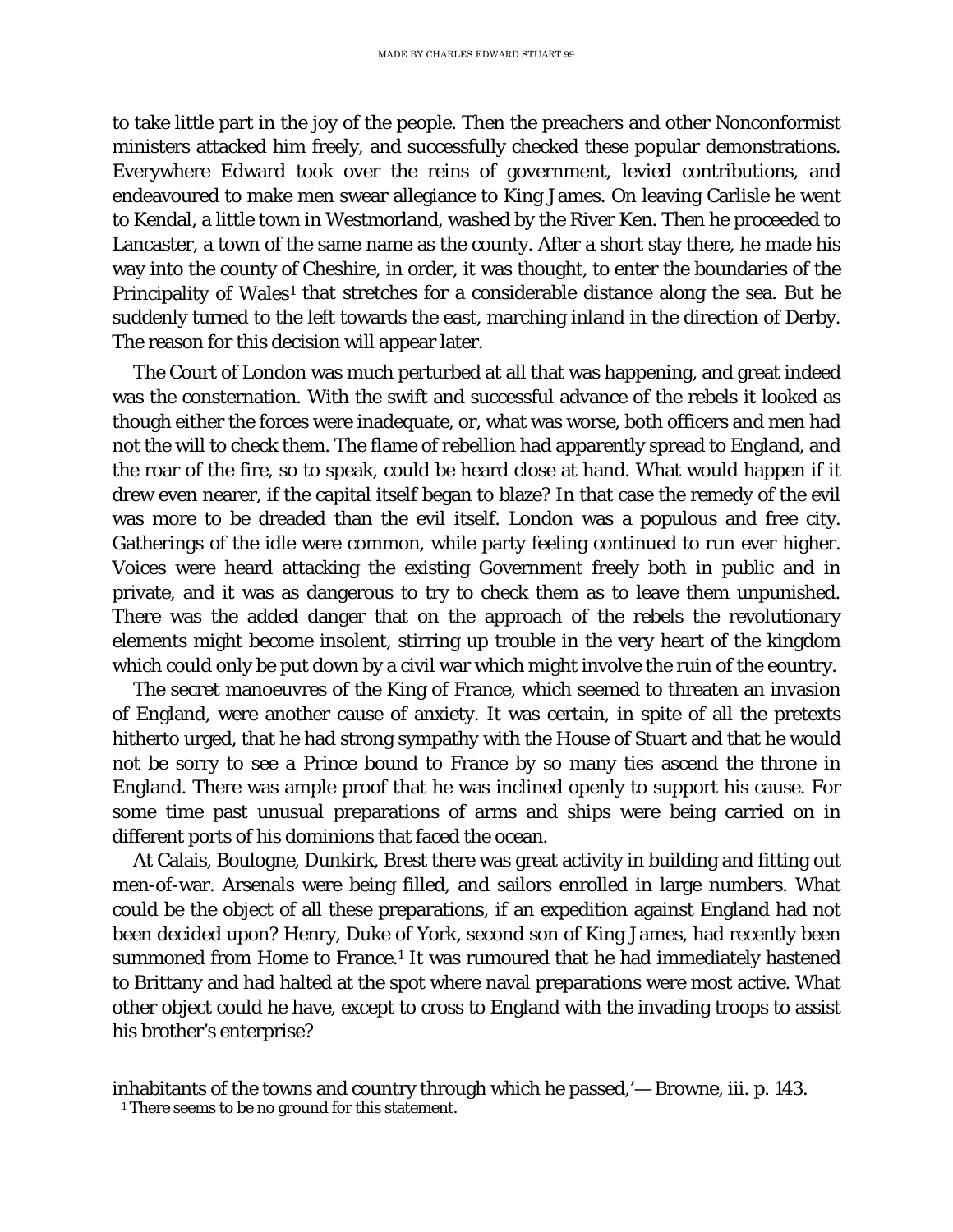All doubt was removed by the King of France himself in an official manifesto  $2$  of clear import, in which he proclaimed himself the ally and confederate of Edward, Prince of Wales, declaring that he would regard his enemies as his own, whosoever and wheresoever they might be. The Dutch were the causes of his taking this step. As we have said, King Louis was very angry with them for having sent to the assistance of King George the troops who had surrendered after being driven from the fortresses of Belgium, contrary to the terms of the surrender. To punish them for this wrong he had already issued a proclamation withdrawing their rights of trade from the Dutch merchants, rights from which they derived great profit. He had also caused some merchantmen in the ports of France to be seized, and confiscated their cargo. As even this failed to induce them to recall the troops, he resolved on the final step of publicly declaring himself an ally of the Stuarts. By this means he hoped to break down the obstinacy of the Dutch, since it left them no valid excuse, and at the same time to cause the English no little embarrassment. He considered the step a wise one, because there was now no longer any motive for concealing an alliance made so long before. Hitherto there had been reason to fear that English hatred of France, then particularly bitter, might vent itself against an innocent Prince from the mere fact that he was suspected of being in league with France. Hence, though King Louis was with him heart and soul and had from time to time secretly helped his enterprise with subsidies, he thought it best to keep secret the bond that united them. So true a friend was he that he deliberately concealed his friendship in order not to do him harm. Now, since the mere suspicion of a friendship which could no longer be concealed was seen to be injuring the innocent Prince, and a number of Englishmen were holding aloof from him for no other reason, Louis wisely decided to take a step which would make the friendship of France as valuable to him in the future as the suspicion of it had been harmful in the past. And at first it was certainly of great service, for the Dutch troops were recalled from England and the forces opposed to him were considerably diminished. If everything had continued as it had begun, we may suppose that one whose rights were so incontestably superior would not have proved inferior in the field. But it often happens that even the most powerful kings are unable to keep their promises.

This declaration of alliance<sup>[1](#page-66-0)</sup> on the part of King Louis, being confirmed by all the papers, was soon known in Holland, whence the news spread to England. The consternation it caused in both countries is not easily depicted. While the Dutch were hesitating as to what course they should adopt [Lord] John Drummond, brother of the Duke of Perth, who commanded the Irish Brigade<sup>[2](#page-66-1)</sup> in France, unexpectedly arrived in Scotland with a few hundreds of Irish troops. Having managed to slip by a number of English ships, he landed at Celurca (this is a little village on the sea in Angusia, commonly called Montrose), and without a moment's delay divulged the alliance

ī <sup>1</sup> The treaty of Fontainebleau, 24th October 1745.—Browne, iii. App. xvi., p. 449.

<span id="page-66-1"></span><span id="page-66-0"></span><sup>2</sup> Lord John Drummond commanded a regiment in the French service known by the name of 'Royal Scots,'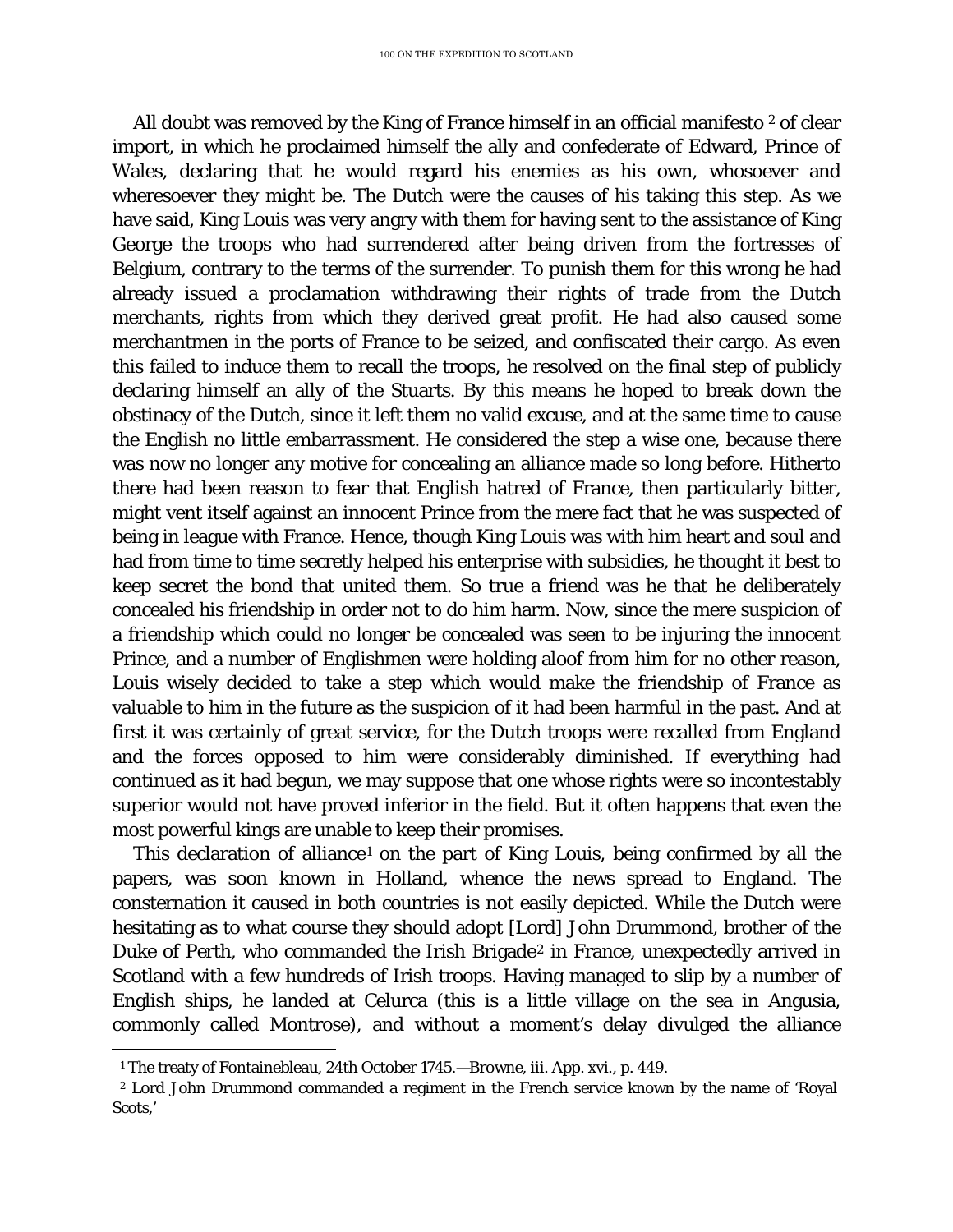between the King of France and Edward, Prince of Wales. In order that it might be more widely known, he sent round public letters<sup>[1](#page-67-0)</sup> announcing it, and although he was at the head of only a few squadrons, he described himself as General commanding the French troops in Scotland. Relying on this title, he declared war to the death against all who had taken arms against Edward unless they laid them down at once. He arranged for similar letters to be delivered to Count Maurice of Nassau, who commanded the Dutch troops, and bade him, unless he wished to be the cause of a war between the Dutch Republic and a king as powerful as Louis, to keep the terms of Tournai and forthwith to evacuate the island with his troops without a moment's delay. Nassau's answer to these threats is not known, but the Dutch troops left England a few days later, returning to their posts. The Dutch Estates, in order to keep faith with King George in some other way, replaced them by hiring an equal number of Hessians to fight against the Stuarts.

Now that the determination of the King of France was no longer doubtful, there was much discussion in London as to whether the danger at home or the danger abroad should be met first. For it was said that the French were to be expected with a very strong fleet, and that at the same time Edward was advancing with a formidable army into the heart of England, seemingly threatening to invest London itself, the capital of the kingdom. When all arguments on both sides had been weighed, those who advocated a division of forces between the two enterprises gained the day. Most of them were to be sent against Edward as the nearest and therefore the most dangerous enemy. Many things might prevent the coming of the French—storms, winds, and the other accidents that make sea voyages uncertain. Though the English coast was not well protected, there were so many men-of-war cruising round it that a landing would not be easy.

While these decisions were being taken, the Duke of Cumberland had already arrived from the Netherlands, bringing with him the pick of the army there. To him was entrusted the task of attacking the Jacobites with the main body of the forces of the kingdom. His father, George, urgently impressed upon him the extreme gravity of the crisis, exhorting him to defend his tottering throne.

Cumberland, a high-spirited youth with a passionate thirst for glory, desired nothing better than to meet Edward and win the fame of having saved the kingdom. Entering upon his task eagerly and resolutely, he hurried off with all speed to Essex, where the troops were assembled. Edward had halted at Congleton in Cheshire before proceeding to Wales,<sup>[2](#page-67-1)</sup> when he heard that the King's army, having reached the banks of the river Stonam, was not more than ten miles away. Thinking that it had advanced thus far to give him battle, he assembled his troops and immediately changed his plans. Instead of continuing his way towards the Principality, he marched his men to the Stonam. He felt sure that there would be fighting there, but he was mistaken. Though he had a much

ī <sup>1</sup> Proclamation dated 2nd December 1745.

<span id="page-67-1"></span><span id="page-67-0"></span><sup>2</sup> Cordara appears to have confused dates. It was not until the council of war met at Derby that the Prince, objecting to the retreat strongly urged by Lord George Murray, suggested marching into Wales, This was negatived by the council.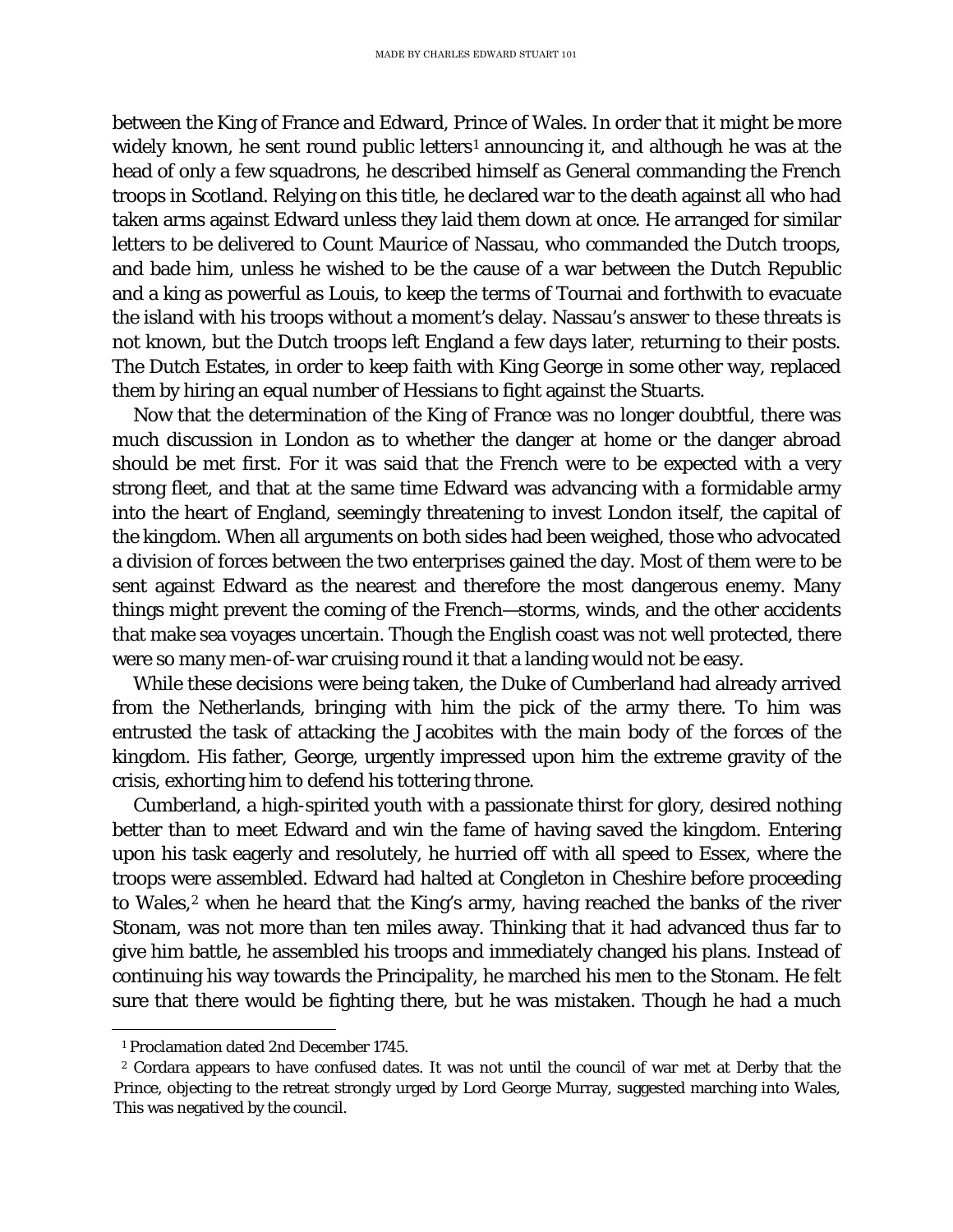larger army, the Duke of Cumberland, whether from fear or from caution, retired precipitately for thirty miles to Coventry. The Jacobites, on the other hand, advanced and camped at Derby.

It had never occurred to Edward that the enemy would retreat so suddenly. He occupied Derby and, as he was hardly thirty leagues from London, he began to entertain hopes of ending the war at a single blow. Summoning a council of war, he laid before his staff the plan he had long entertained of pressing on with his army to London. Opening the debate, he said they must follow hard upon the enemy now that they were demoralised by fear and had lost confidence. If they continued their retreat to London, not only might he have a good chance of reaching the capital without suffering loss, but it was quite likely that a number of his partisans, seeing him close at hand, armed and advancing upon the city in the guise of a conqueror, would rise against George. If they determined to face him and stake all on a battle, as they would have to do sooner or later, it made little difference that they were fighting on hostile territory, because in case of disaster there would always be Scotland. So long as Scotland was safe, the war could always be prolonged or revived. But, if fortune favoured him, he might, at one blow, and in one day, become master of everything. The King's army, in which all George's hopes were placed, and on which hung the fate of the country, once beaten, it would be quite easy to subdue London, crush the Cabinet and the Court, and reduce the whole country once for all to obedience. Many of the members of the council shared his views.

But others would not hear of it. They called heaven and earth to witness that, if he determined deliberately to rush to his destruction, they would follow him to the death, but would never approve of such a decision. How could he be so mad as to risk all on a battle, the result of which was uncertain? What could be more foolhardy than to rush into a bitterly hostile country, where the enemy had everything on his side and could use his advantage to the full? Perhaps it was with this idea that Cumberland had feigned a precipitate retreat, hoping to entice the unwary Jacobites into a trap and overwhelm them when elated by the hope of victory. Finally, they added, if we are strong enough to be able to hope for victory in the field, why not wait for the help from France, which will make victory certain?

When Edward objected that it seemed to him too long to wait for reinforcements that were expected every day, but never actually came, Murray,<sup>[1](#page-68-0)</sup> who was the Prince's secretary and had great influence with him, though, as we shall see, he afterwards betrayed him, replied that it was impossible to doubt that the King of France would not keep his promise. It might be that the reinforcements were delayed by the usual difficulties of the sea, but they would never fail. In his opinion the French would make not for the east coast, but for the west, as being not so well guarded, where they would effect a landing. The Prince would be wiser to shut up his army in some well-fortified place and there await the attack, instead of himself challenging the enemy. In his view',

<span id="page-68-0"></span>ī <sup>1</sup> The author has evidently confused Murray of Broughton with Lord George Murray.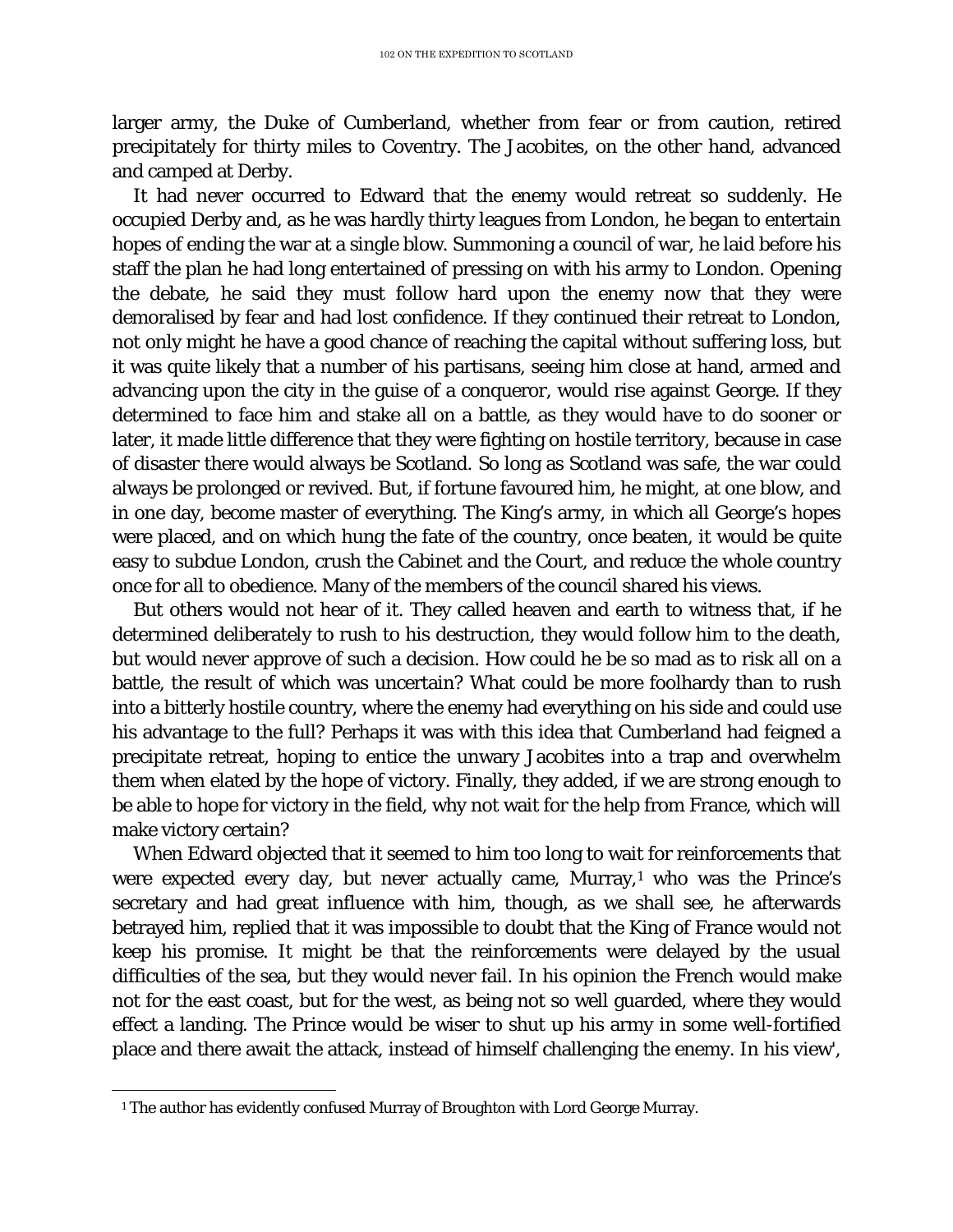they should return to Carlisle. A strong place on the west of England, it had the additional advantage that it would be more easy for them to welcome the French there when they came. This seemed to him not merely useful, but necessary, especially when the army, now far removed from Scotland, found itself in difficulties from lack either of friends or of money, without means of procuring forage. Things were daily going from bad to worse. Let the Prince think of some more profitable plan. Let him beware of taking a course which, however attractive it might appear, offered few real advantages, and let him remember that war needed not youthful enthusiasm, but rational methods. Thus spoke Murray, and the majority of the council seemed to side with him.

Most unwillingly did Edward decide to retreat and abandon a plan which had hitherto proved so successful. Above all he felt the ignominy, which would certainly be looked upon as a disgrace by the crowd ignorant of the true state of affairs; for he saw that the Duke of Cumberland, whom he had been following in retreat, would in turn pursue him, now' that he was retreating. However, he submitted to the authority of the council, which was of opinion that nothing should be undertaken that involved greater risk without the assistance of France. Considering it too dangerous to advance further towards London, useless to think of the eastern counties, futile, even harmful, to linger in Derby, he began to retreat sorely against his will. Retracing his steps, he made his way from Derbyshire to Cumberland with, it must be admitted, the best intention in the world, but with disastrous consequences, as will appear later.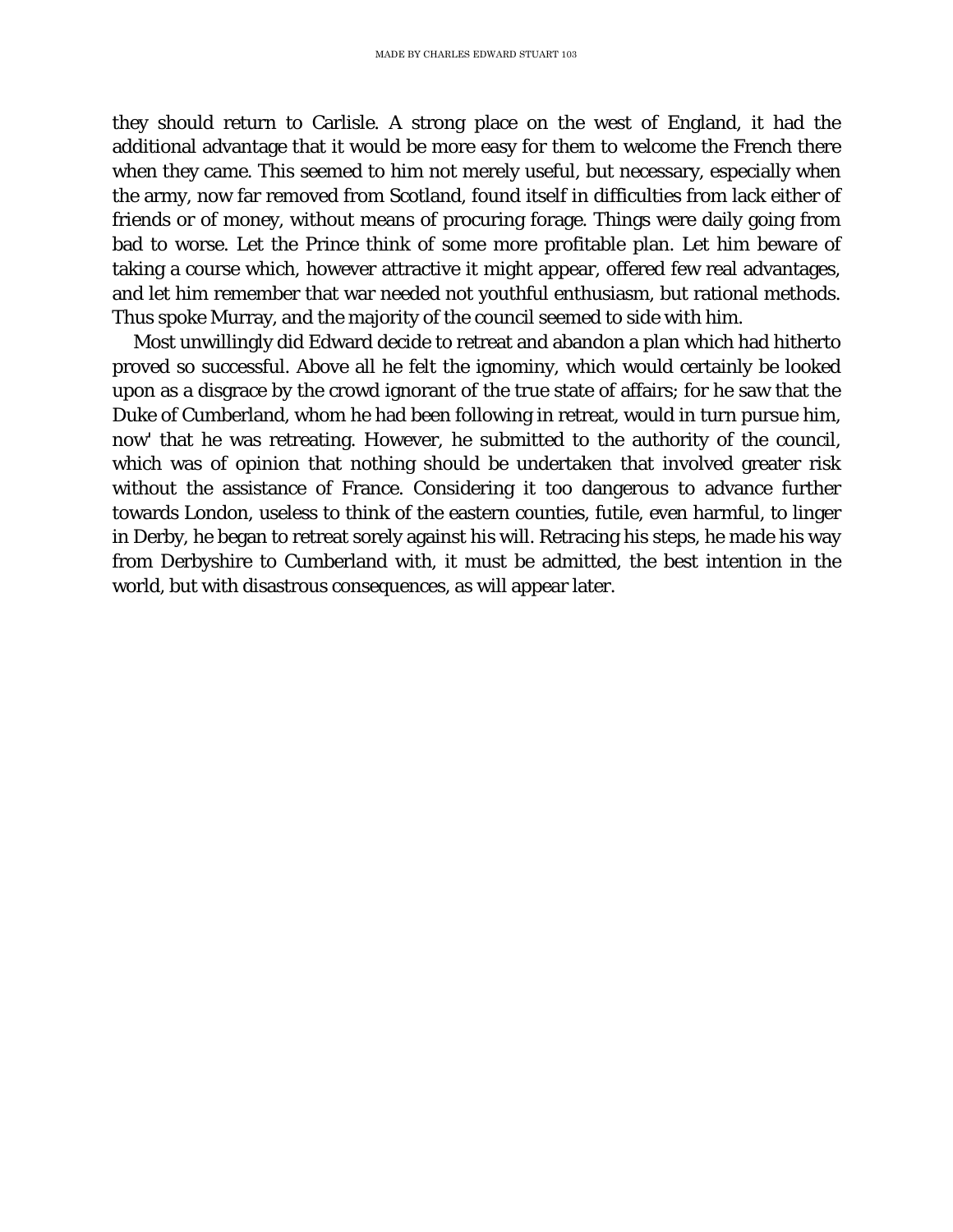## BOOK III

EDWARD'S hopes of the arrival of the French proved to be without foundation. Long expected, they never appeared, being held up, as they declared, by unfavourable winds. Yet it looked every day as if they must come. In addition to the marines there were assembled in Dunkirk some twelve thousand infantry, brought from Belgium. There were also more than fifty transports ready with men-of-war sufficient to act as escort. The Duke of Richelieu, who was to be the admiral of the expedition, himself supervised everything. The Duke of York, Edward's brother, was also there and, from his natural desire to see his brother again and help him, did all in his power to ensure their sailing. But although everything was ready, the marines being put on board and making sail practice daily, the expedition never started. By some strange fatality no sooner was a day fixed for the start than the fleet was unable to weigh anchor. The wind was either too light, or too strong, or the sea too stormy. Shrewd observers noted this, suspecting, not without cause, that under these winds or storms lurked a mystery; but if this were so its real nature was never divulged.

These events gave rise to a good deal of talk of different kinds throughout Europe. As the English ships were as thick as quails on the sea, if I may put it so, and the port of Dunkirk was almost besieged, some said that the French were afraid of encountering so many of them and were unwilling to risk a fleet that had cost them so much; others that the mere fitting out of such an expedition was of sufficient assistance to Prince Edward, since it compelled the English to divide their forces. A considerable number of the troops with which they might have crushed the Jacobite army had to be kept on the coast in readiness for an enemy invasion from abroad. This was equivalent to the landing of 12,000 men in England. Another argument in defence of French loyalty was that, though the Dunkirk fleet never sailed, other ships had been sent to Edward's assistance and still more would follow shortly. These small separate landings of troops made little actual show, but they helped him none the less. Taken together, they were as effective as a pretentious expedition. People thus drew different conclusions according to their way of thinking and their sympathies. However this may be— for it is beyond my power to offer a definite solution—this much at least I can say. It would have been far better for Edward if the fleet had either been actually sent or had never been promised at all. The expectation of this powerful support certainly influenced him in deciding to act on the defensive instead of taking the offensive. And it was after this decision that his prospects began to change and take a turn for the worse.

As soon as Edward withdrew from Derby, the Duke of Cumberland led his army out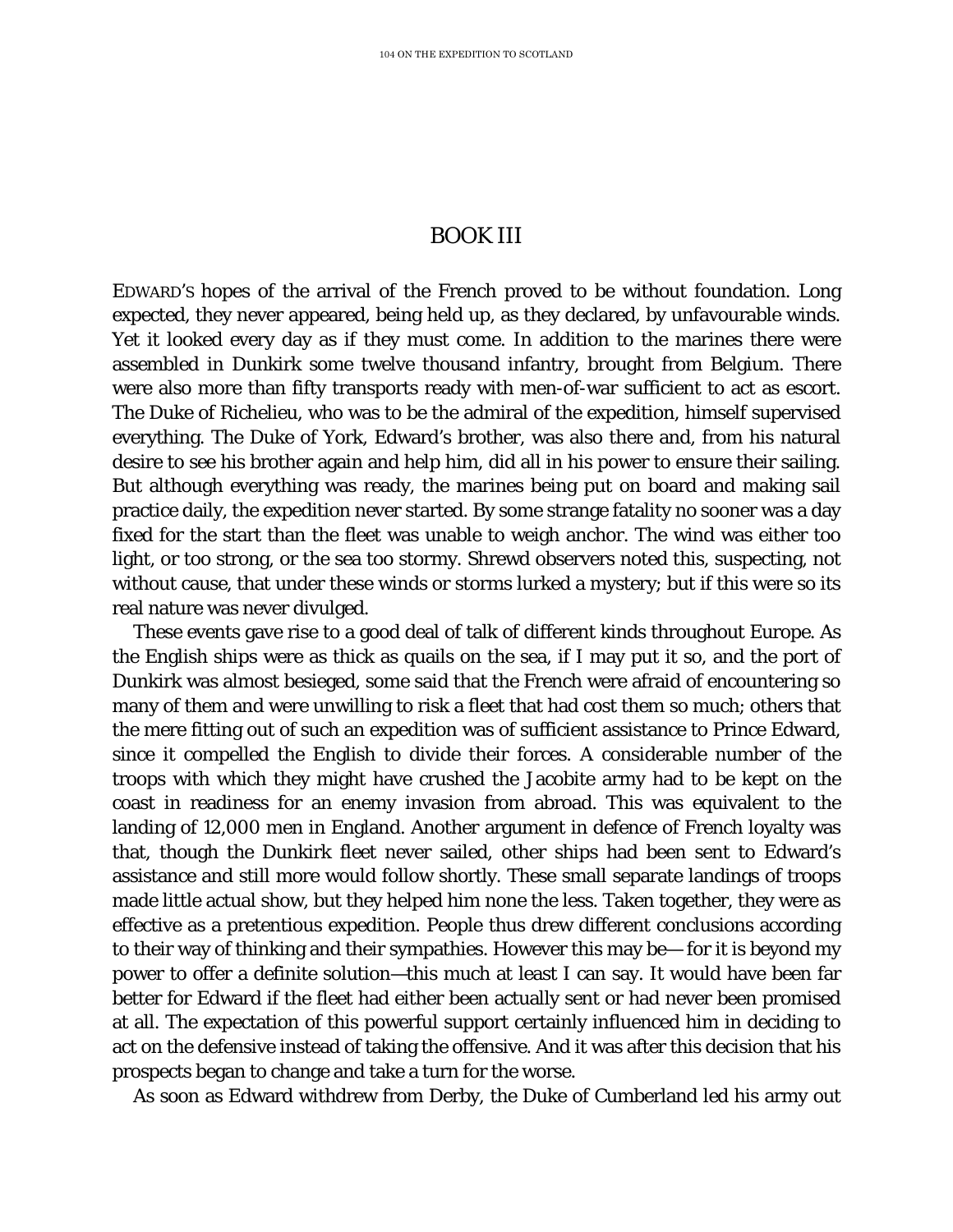of Coventry and began to press hard upon him. Naturally every one believed that the tables were turned, the Prince having all the appearance of being in flight and the Duke of pursuing. This mistaken idea—for men are easily deceived by appearances— put an entirel y different aspect on things. In the first place, the morale of the two armies felt its effects, the apparent difference of fortune making them either dispirited or buoyed up with hope. Then the feelings and views of the people among whom Edward found himself began to change, as we see, from the very beginning of his retreat. Though his route was the same that he had followed but a short time previously, and though he passed through the same towns, he found the attitude towards him different. Those who had welcomed him as a victor with every honour paid little attention to him now that he was retreating with a haste that looked more like flight than victory. Many also rather ignobly refused to receive him from fear of the royal army which was pressing hard upon him, and the power of which was more to be feared. So fickle is man, his enthusiasm and his feelings varying with circumstances. This was the first sign that fortune was abandoning him, the first proof that in future the Stuart cause would fare ill and would go from bad to worse. Edward had, in fact, relied chiefly on the goodwill of the people. When he lost this, as he was short of money and provisions and hard pressed by the enemy, he had no chance of acting otherwise and facing the enemy. Soon afterwards other misfortunes overtook him.

Edward had stationed one wing of his army in Penrith and Clifton, two towns in the county of Cumberland, to check the advance of the enemy who were pressing him, until he should reach Carlisle with the remainder of his troops. Two thousand Highlanders were stationed in these towns, all brave men of proved loyalty, who had hitherto never shown fear in the presence of the enemy and had actually put them to flight several times. And yet, as soon as they knew that the Duke of Cumberland was close at hand with the royal army, the Highlanders were seized with an unwonted panic and took to flight, shamefully abandoning their posts, and even congratulating themselves that the enemy had not pursued them hotly, but allowed them to retreat at leisure.[1](#page-71-0) Cumberland was prevented from pursuing them by the heavy rain that had fallen and by the fatigue of his men, for he had advanced by forced marches. But thinking that a flight so precipitate was a proof of abject terror, he decided to push on to Carlisle, where the enemy had shut themselves up. So as soon as the siege-train and the artillery, which had to be brought up more slowly, were ready, he advanced' with his whole army and encamped in sight of the town.

Edward was aware of the flight of his men; he was also short of provisions, and he saw the enemy advancing with everything ready for a siege; so he hesitated, unable to decide on the course he ought to adopt. He had more than sufficient men to defend the city and the castle, but at the same time, he knew that he had not provisions enough for a long

<span id="page-71-0"></span>ī <sup>1</sup> This is a remarkable travesty of the actual facts. (Cp. Chevalier de Johnstone, *Memoirs,* p. 65 ; Lord George Murray, *Memoirs*, p. 65 ; *The Lyon in Mourning*, ii. p. 88.) The Highland casualties were 12 killed; the enemy lost about 100 killed and wounded.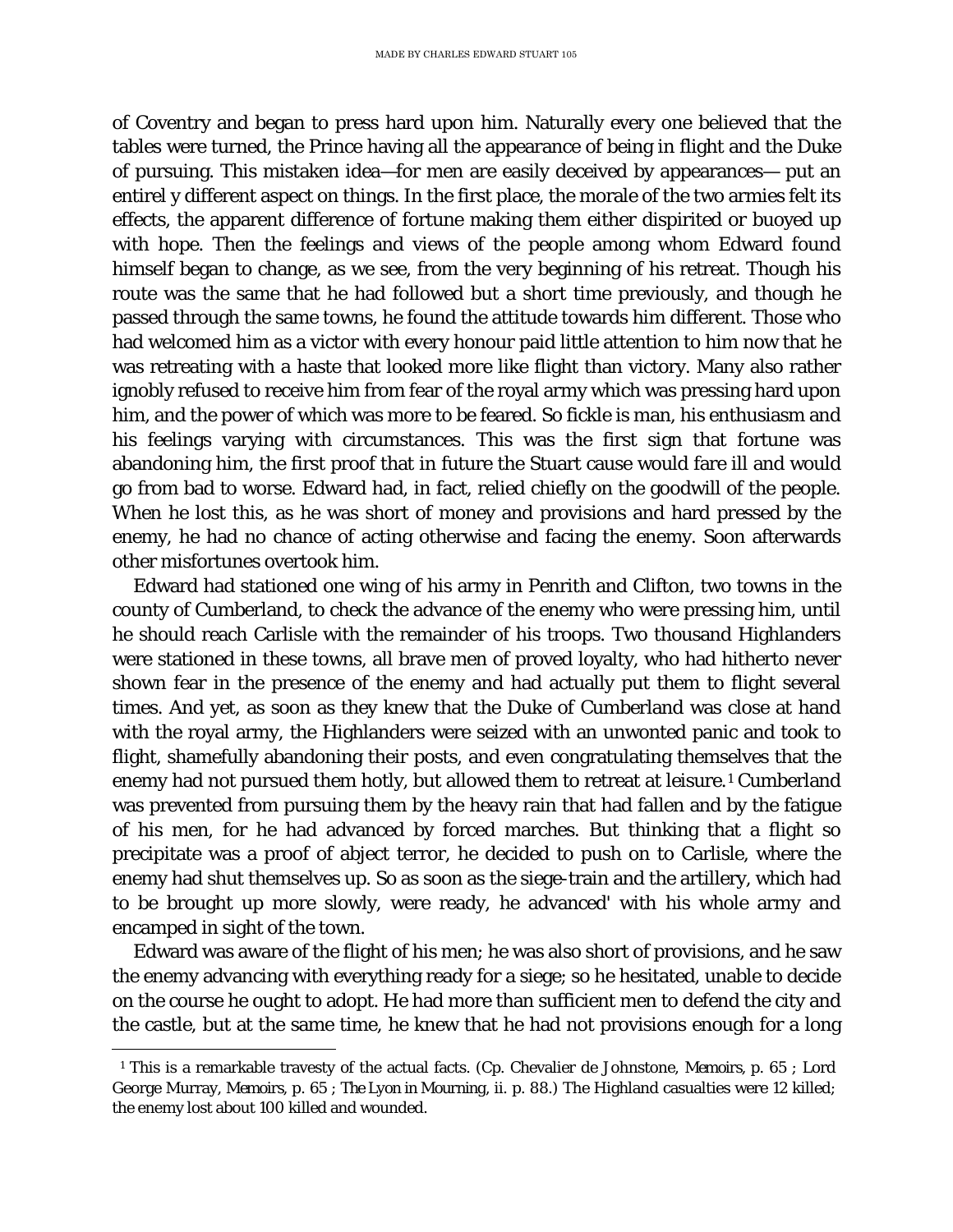siege, $1$  Moreover, whatever his decision, he saw that he must take it at once, as events were moving too fast to give him time to ask advice. He therefore assembled his principal officers in a hasty council and proposed to them one of two courses, either to make a hurried retreat to Scotland or to stake all on a battle. He showed that there was no other alternative, since the shortage of provisions made it impossible for them to hold out against a long siege. The leaders, who did not yet despair of French aid and were convinced that it would never do to put all to the hazard before it arrived, were of opinion that they should immediately break camp, abandon England, and withdraw the troops to Scotland while they were still in good condition. There, in a friendly country, and above all one where provisions were abundant, it would be possible to keep the war alive, frustrate the enemy's designs and ultimately defeat him. Only they were of opinion that the castle of Carlisle ought to be held and a sufficient garrison left there.<sup>[2](#page-72-1)</sup> When this plan had been adopted by the Prince on 1st January 1746, a year memorable in history for Edward's defeat, he left Carlisle and, recrossing the Tay,<sup>[3](#page-72-2)</sup> found himself once more in Scotland.

About four hundred men were left to garrison the castle of Carlisle, well supplied with everything. They were ordered to do all in their power to put up a stout resistance, not to surrender, no matter what the terms offered, unless everything else had failed and they were reduced to the last extremity. The Commander and his men all gladly undertook to carry out the orders. But they did not keep their word. When the Duke of Cumberland's army had entered the city, he gave orders that platforms should be prepared and palisades erected round the fort and the artillery put in position. All this, though bullets and missiles of every kind were showered from the battlements, was immediately done. Then the defenders were informed by a bugler that, unless they surrendered the fort at once, they would be treated with all the rigour of the law against rebels and traitors to their Prince. At first the officer in command laughed at these threats, saying that a eastle so strong and so "well garrisoned did not surrender at the mere rumbling of thunder. Strenuous efforts would have to be made and much blood shed in a prolonged siege, the end of which no one could foresee. Infuriated at this haughty answer, the young Prinee signed to his men to begin at once breaching the walls of the fort with guns of heavy calibre. The violent cannonade was continued for a couple of days, with the result that a great breach was made in the walls. The defenders were dismayed at the damage, and, thinking that they would not receive quarter if the enemy stormed it, they pressed round the commanding officer, begging him and compelling him to do nothing more that might provoke the fury of the victor and, with ill-timed obstinacy, make even worse a cause that was already desperate. Let him rather endeavour to placate the angry Prince

ī <sup>1</sup> There is no evidence that there was ever any idea of holding on to Carlisle in force.

<span id="page-72-1"></span><span id="page-72-0"></span><sup>\*</sup> Lord George Murray was entirely opposed to this step. The responsibility must rest with'the Prince himself.

<sup>3</sup> ? Esk.

<span id="page-72-2"></span>*G*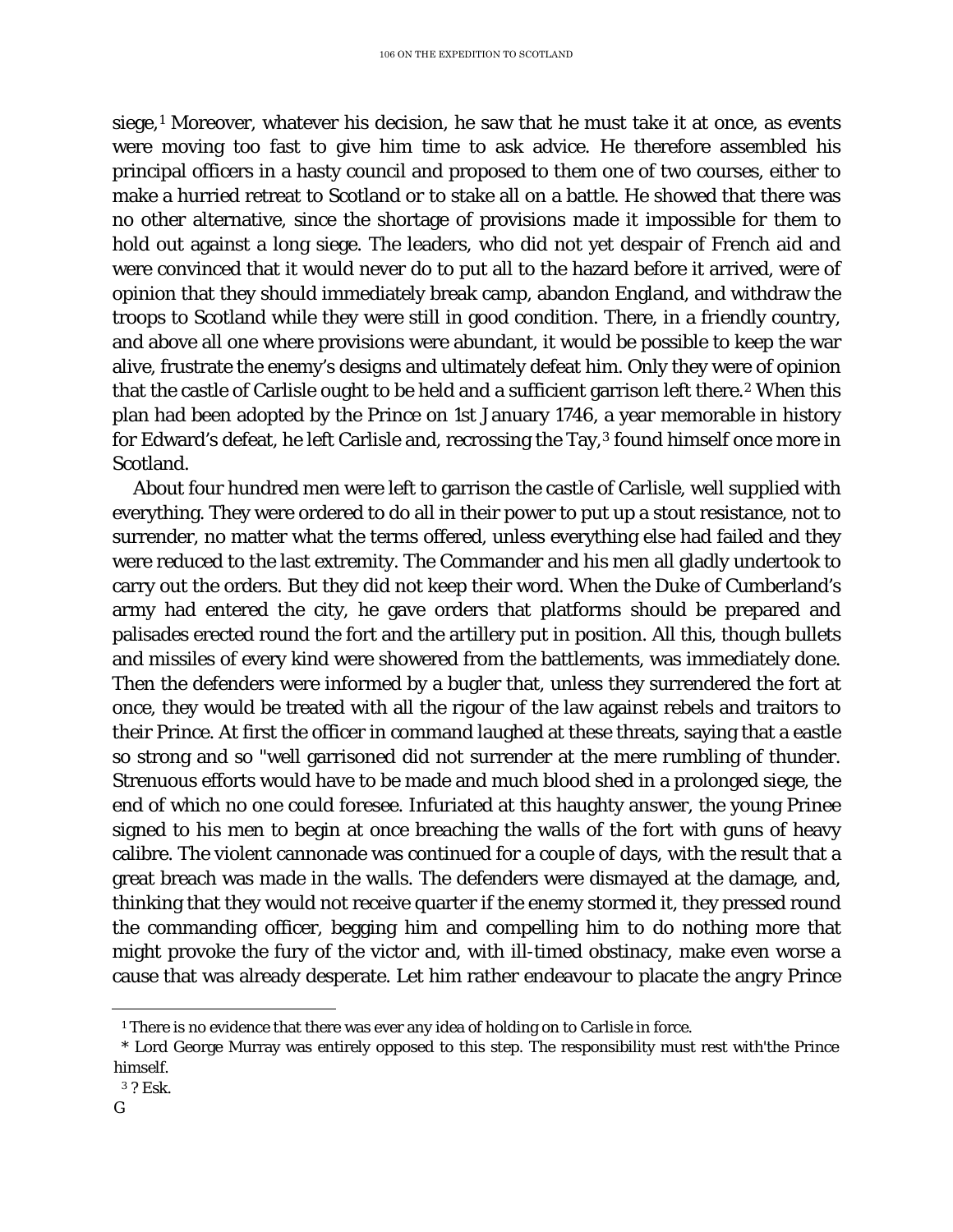by a voluntary surrender and to obtain good terms from him. Yielding at last to the vehemence of these remonstrances, the commander ordered a white flag to be raised in sign of his wish to capitulate and to come to a parley. The Duke of Cumberland on his side at onee sent a bugler with an officer to ask the Governor whether he still persisted in his former sentiments. The Governor immediately offered to surrender and undertook to give hostages. One thing only he asked, and that was that terms should be granted. The officer replied scornfully that the Prince held no dealings with rebels. They must immediately lay down their arms, leave the fort, and throw themselves on their master's mercy. Faced with a choice between immediate surrender and certain death, the garrison chose surrender and did as they were bidden.

Thus was the fort of Carlisle recovered, and with it went the last possession of the Jacobites in England. Satisfied with his success, Cumberland entered Carlisle in triumph. He received the citizens, who implored his pardon for what had happened, kindly, promising to intercede for them with the king his father, and to plead their cause. He ordered the walls to be repaired as well as they could be in the circumstances wherever they had suffered from the cannon, and he left a garrison of several squadrons<sup>1</sup> under the command of Bligh. Lastly, entrusting Hawley with the command, and ordering him to follow the Jacobites into Scotland, he returned to London to give his father an account of what he had done and to discuss further measures with the King's ministers.

Though the numbers of his army were considerably reduced, Edward, not in the least dismayed by all his ill-fortune in the loss of Carlisle, endeavoured to repair in Scotland the losses he had sustained in England. Fording the numerous rivers on his line of march, he led his army through wild and mountainous country which was difficult of access to the enemy. He levied contributions of money on the towns he passed through, forcing them to provide transport and the necessary supplies. These were given much less willingly than before and in much smaller quantities, either because the first enthusiasm, as often happens, was beginning to cool, or because, owing to the uncertain issue of the war, they objected to the certain loss of their property. Having reached Glasgow, the capital of Glottiana, and seeing that unless he halted in some well-fortified place he would find it difficult to defend himself against the king's troops who were following him, he set about besieging the castle of Strivelin. But it was too late, and the time was ill-chosen for a step which should have been taken much earlier.

Stirling Castle is splendidly constructed and is counted one of the finest buildings in Scotland. It lies on the River Forthy [Forth], the waters of which wash its base. The town is connected with the castle by an ancient stone bridge. It was well supplied with heavy artillery and provisions and held by a strong garrison under the command of Blakeney, the governor, a warlike Englishman and a brave soldier of unquestionable loyalty to King George. Meanwhile, having organised the siege, Edward moved off into the Stirling district and encamped opposite the town. Some of his troops he sent to Perth under [Lord Lewis] Gordon, ordering them to fortify the castle. Another body he placed at Lind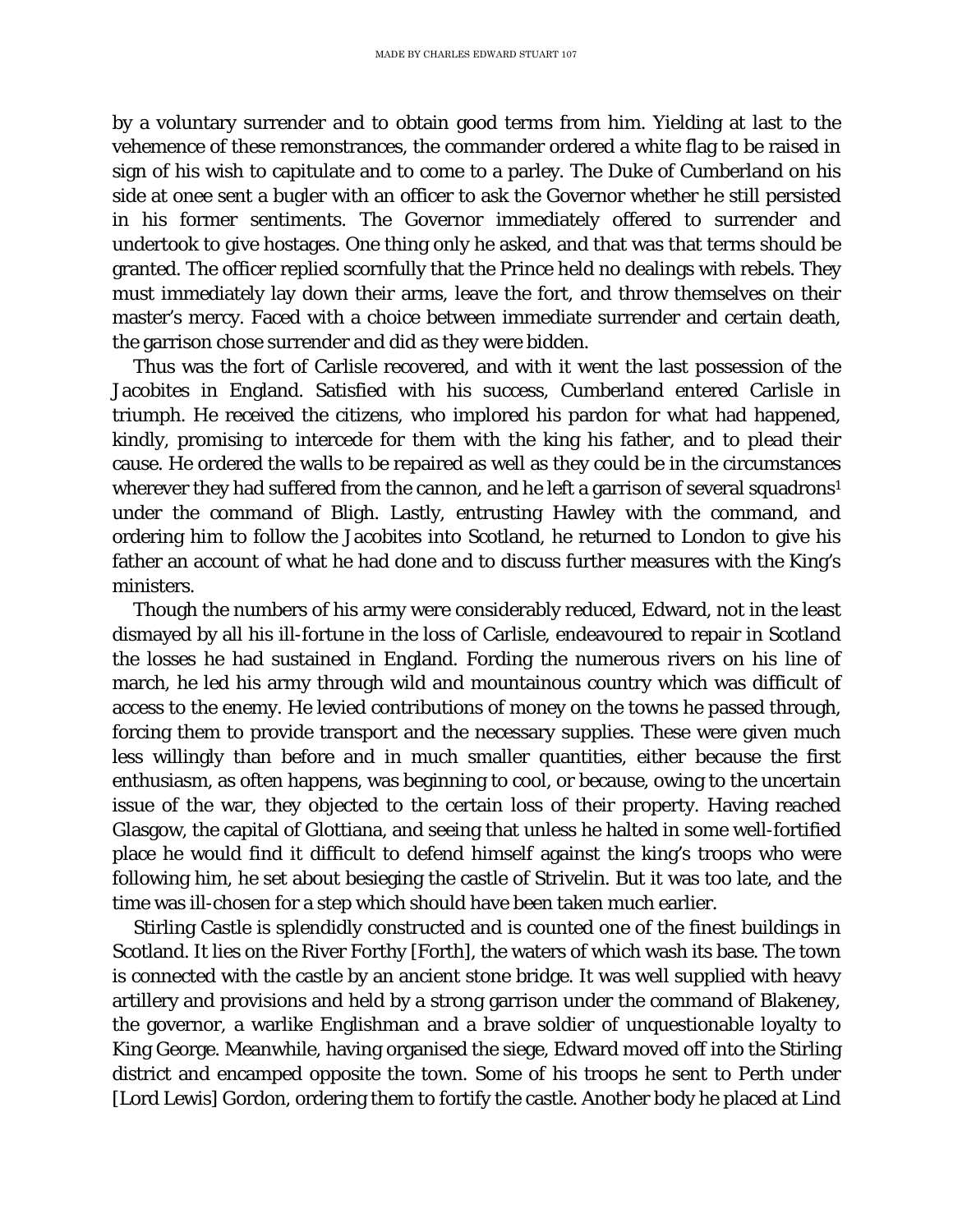[Linlithgow], a town in the county of Laudon [Lothian], lying between Edinburgh and Stirling. This step was necessary in order to prevent the royal troops from leaving Edinburgh to raise the siege. He then summoned the people of Stirling to deliver up the town. They refused and prepared to endure all the hardships of a siege. The townspeople held out for two days, partly of their own free will, as they were no supporters of the Stuarts, partly from confidence in the royal troops, a large number of whom were in Edinburgh and were said to be coming to the aid of the threatened town as quickly as possible. But when they saw the town invested and the supply of provisions cut off, when they began to suffer from hunger and to fear worse was before them, their present sufferings gained the day. They opened the gates and submitted to the Prince.

Having got possession of the town, Edward was preparing to besiege the castle and had already begun to establish platforms and fortifications, when he heard that the enemy were advancing from Edinburgh and the body of troops he had placed in Linlithgow had been defeated.<sup>[1](#page-74-0)</sup> This news forced him to abandon the siege for a time. But it is only right that all the details of what happened should be known. When Hawley, who, as we have said, was left in command of the army, started from Carlisle, the Jacobites moved too quickly for him to keep up with them. So he made for Edinburgh by a shorter route, ordering

Wade's men to join him there, meaning to strengthen his own army with them. For their commander, Wade, had been deprived of his post by the King and summoned to London to explain the loss of the battle. On learning of the danger to Stirling, he hastened thither with all his forces, intending either to crush the Jacobites, who were busy with the siege, or to help the threatened castle and at least throw reinforcements into it. On his advance, the Jacobite troops who had been left to garrison Linlithgow, in order to escape being overwhelmed by the far more numerous forces of the king, fled and withdrew into Falchirch [Falkirk], nine miles from Stirling. Though they could not be blamed for their retreat, it nevertheless increased the boldness of the enemy, because it seemed to have been inspired by fear and despair. Hawley attributed to cowardice what was the result of prudence and, being convinced that they would all behave alike, urged his men to take heart, as the war would soon be over. He occupied Linlithgow, and, barely allowing his men a night's rest, once more marched forward. Linlithgow lay on the direct road to Stirling. He turned to the left towards Falkirk in order to capture the town on his way, as it might be very useful to the Jacobites.

Edward, who could not press the siege of Stirling unless he held Falkirk, had already advanced thither with his whole army. Not only had he forestalled the enemy, but he had seized a favourable position for fighting so promptly that when Hawley arrived he was himself at the head of his men drawn up and ready for battle. Nevertheless Hawley decided to fight on the spot. Though taken aback by this unexpected move, he drew up his men and urged them to fight bravely. When the signal was given, both sides

<span id="page-74-0"></span>ī <sup>1</sup> This is inaccurate. Lord George Murray and his five battalions merely fell back before superior forces.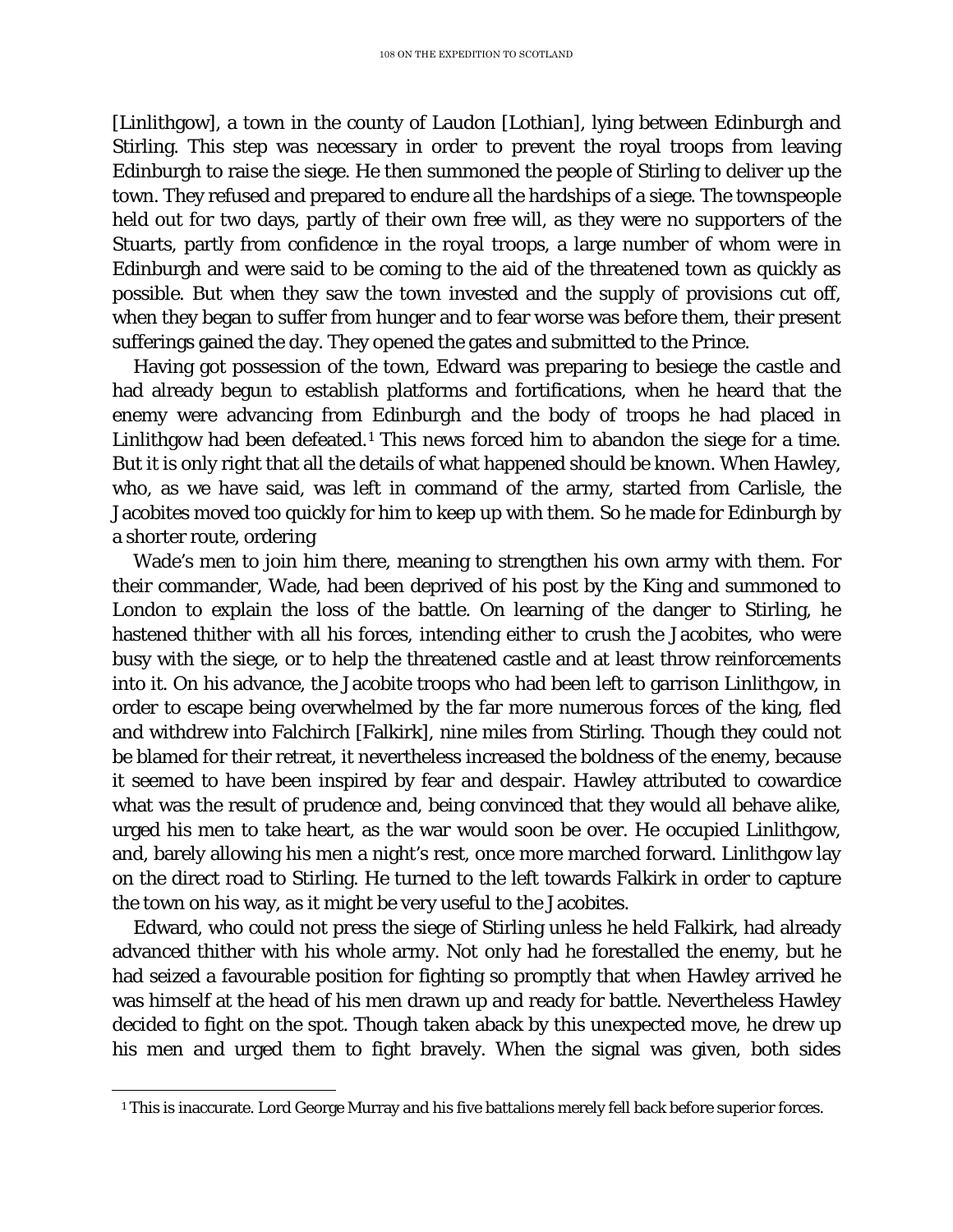advanced with their weapons in their hands. Here, if anywhere, the superiority of dash and courage over numbers was made manifest. The lowest estimate makes the King's army fifteen thousand. The Jacobites were less by half. Yet as soon as they charged, sword in hand, such was the panic among the King's men, that the cavalry forming the first line, terrified by the ferocity of the Highlanders' attack, immediately turned and fled. In vain did Hawley endeavour to stem the tide by appeals, by sending forward the infantry, by threats. In spite of everything the cavalry continued to fly and, charging the bodies of their own infantry, crushed a number of them under their horses' hoofs. The same blind panic spread to the infantry. In a moment the army was thrown into disorder and defeated, as if the sky had fallen upon it or the earth had opened under it, fleeing in headlong terror. It would be hard to say whether the disgrace or the slaughter were the greater.

The Jacobites and their supporters exaggerated this defeat, great though it was, when they said that over 14,000[1](#page-75-0) of the royal troops were killed or made prisoners. Hawley himself could not hide his disgrace. He returned immediately to Linlithgow', raging and gnashing his teeth at having been worsted, as he put it, by an infamous gang of cutthroats. On the same day he led his dispirited troops, who had been rallied after the flight, back to Edinburgh, though it was raining in torrents. So hasty was his retreat that he was unable to bring off seven light guns, which he left at Linlithgow <sup>[2](#page-75-1)</sup> with a number of tents in the hands of the enemy.

Having driven back the enemy, recovered Linlithgow, and left a new garrison there, Edward returned to Stirling and resumed the interrupted siege of the castle, busying himself in repairing the tunnels, the platforms, the galleries, and all the other works that had been destroyed by the besieged. But all that seemed likely to improve Edward's position was, after this victory, the beginning of his downfall—so fickle is fortune in war. The news of the defeat of Falkirk spread quickly to London and convinced the Cabinet that the rebellion in Scotland was not on the decline, as many imagined. George n. felt this unexpected defeat more than any one. Blaming Hawley, he ordered the Duke of Cumberland to hurry back to the army, since with his departure the troops seemed to have become demoralised.

The Duke sped post-haste to Edinburgh. His return effected an extraordinary change in the morale of the army, showing clearly the importance of the quality of the general in command and the value of a reputation for superior courage. The mere presence of the Prince heartened and fired the soldiers to such a degree that men who, a short time previously, had been terrified at the mere name of Jacobite, were now filled with contempt for them and shame at their own behaviour. They vied with each other in their desire to face them in the field and to wash out the stain of their previous flight in a fresh battle. Seizing his opportunity, Cumberland led his army, which was in this

<span id="page-75-0"></span>ī <sup>1</sup> Maxwell of Kirk conn el estimates between 400 and 500 killed, and some hundreds taken prisoner; the Chevalier de Johnstone shows 600 killed and 700 prisoners.

<span id="page-75-1"></span><sup>2</sup> ? Falkirk.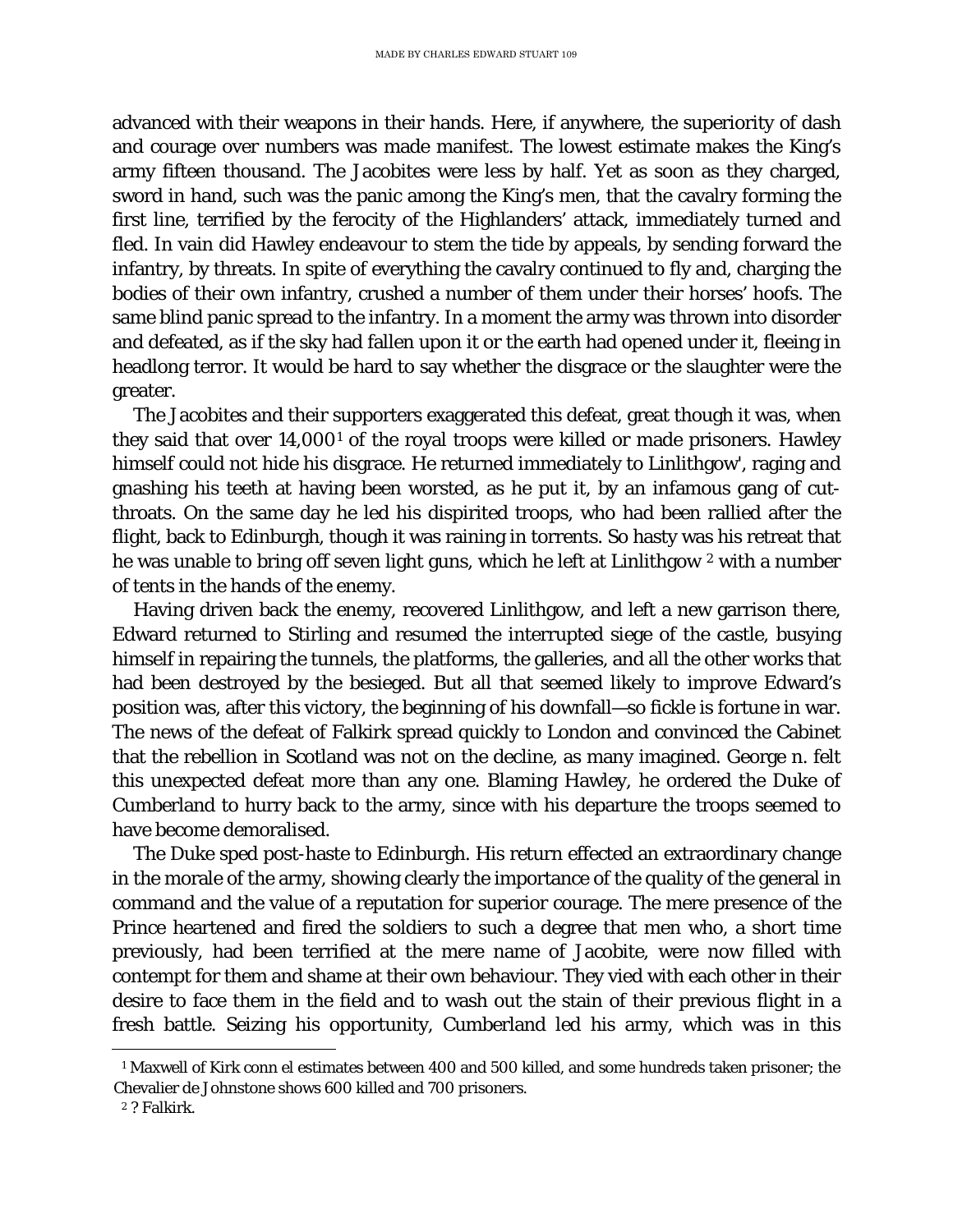excellent frame of mind, from Edinburgh straight to Stirling.

Meanwhile Edward had failed to storm Stirling Castle, partly because the heavy rains had interfered with his operations, partly because his gunners were said to be not very skilful, <sup>1</sup> and partly because Blakeney, the Governor, held out obstinately and repulsed all attempts with the utmost courage. Finally he was very ill-provided with what he needed for the struggle owing to the ill-will of the townsfolk. Encouraged by the approach of the King's army, they did not supply him with provisions, or with other things he required, refusing to obey his orders.

For these reasons, and because he had received sure intelligence that some ships had left France, bringing him reinforcements of men and money, he decided to give the orders to start immediately and forestall the coming of the enemy. The baggage was prepared. They took with them all the corn they could, damaging the rest with water and fire, and the town and the siege were alike abandoned. Perth was reached after a two days' march. The inhabitants of Perth were warm supporters of his cause, and the town was fortified sufficiently for it to be possible to resist the enemy easily. But, as he failed to secure sufficient supplies and his hopes of prolonging the war with the assistance of France had revived, he spent [only] a day in Perth to rest and once more started on his way, having decided to make for the north of Scotland beyond the River Spey, where he knew he would find a number of his friends and supporters, and where he trusted that he would not fail to find means for carrying on the war.

On leaving Perth he divided his army into three sections. The first, consisting of French and Irish auxiliaries,<sup>[1](#page-76-0)</sup> under the command of [Lord John] Drummond, he ordered to march east and follow the sea-coast through Celurca to Aberdeen, which lies at the mouth of the Spey in the province of Mar. As this coast is without harbours, he hoped that the French reinforcements, if any had been sent, would land there. In any case he thought it would be against his interests to keep far from the sea. The second, consisting of men recruited in the Lowlands, was placed under the command of Fabnum,[2](#page-76-1) with all the artillery and the baggage. he also was ordered to proceed to Aberdeen, but by a different route, which, he was told, would be very easy as it was by Duncheldin [Dunkeld]. The third, consisting of Highlanders, he himself led through the mountains of Athol. For, in case of disaster, he did not wish to be cut off from an easy retreat among the mountains.

While the Jacobites were thus on the march the King's troops reached Stirling. Here the Duke of Cumberland bestowed high praise on Blakeney for the loyalty and courage with which he had defended the castle, and, after rebuilding the bridge which had been deliberately destroyed[3](#page-76-2) to hinder the progress of the siege, he prepared to pursue the enemy to the very end of the kingdom. The enterprise was beset with many difficulties,

ī

<sup>1</sup> Also the Lowland regiments, except Ogilvy's.

<span id="page-76-1"></span><span id="page-76-0"></span><sup>&</sup>lt;sup>2</sup> The second column was commanded by Ogilvy, and consisted of his regiment and the Farquharsons.

<span id="page-76-2"></span><sup>3</sup> The bridge had been destroyed by Blakeney to prevent Lord John Drummond crossing the Forth at Stirling with the guns he had brought from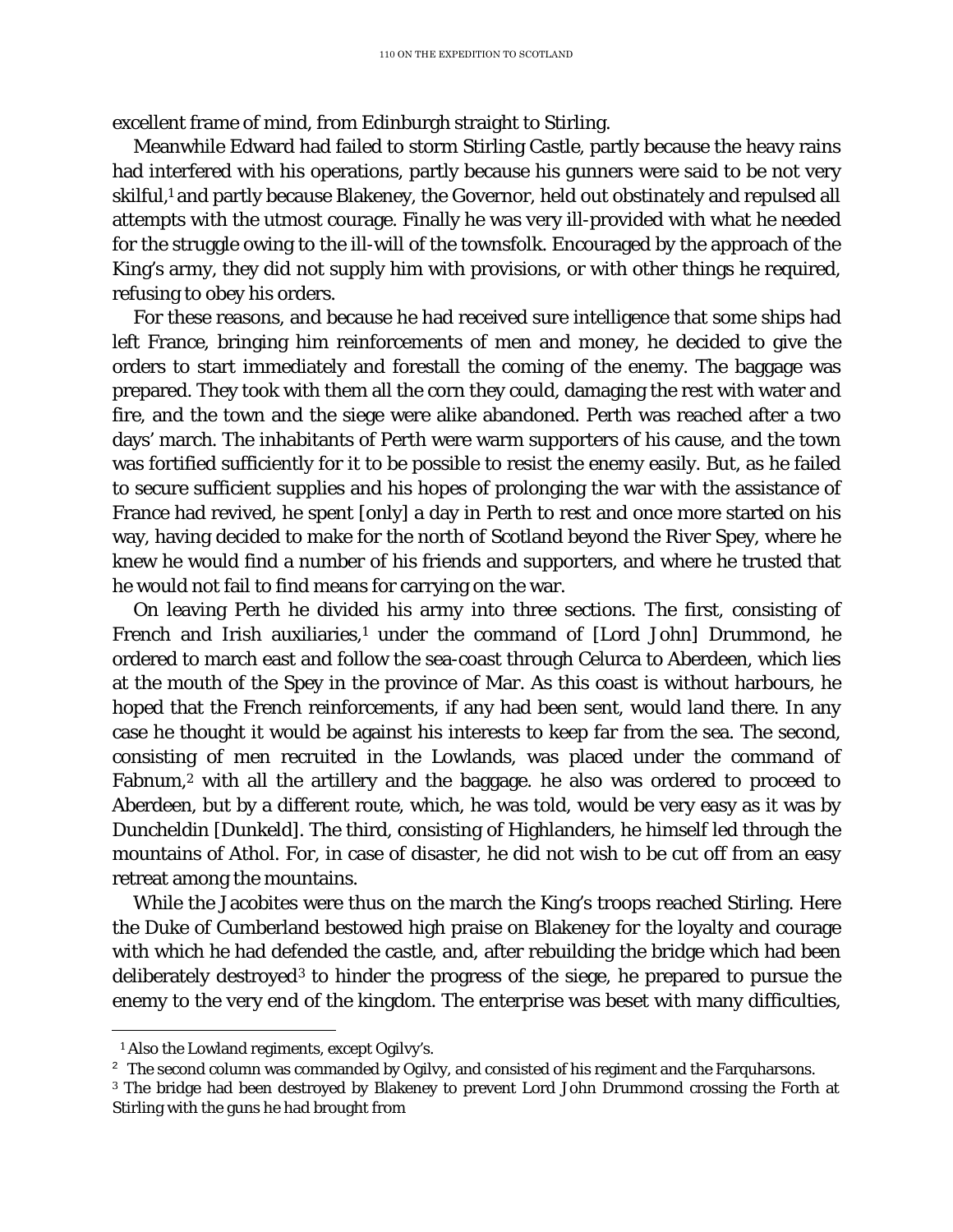both on account of the very bad roads, which were all in a shocking state, and because the question of transport was a serious one, since he was obliged to take provisions and everything else he required for a number of days with him on carts. All the provisions in the districts through which he had to pass were consumed by the enemy who preceded him. Cumberland was also well aware that, with so much baggage, he would be obliged to travel much more slowly than he ought to do if he were to catch up an enemy who was already some way ahead of him and marching vigorously. But no difficulty, however great it seemed, could daunt the noble youth in his desire for glory.[1](#page-77-0) Cumberland was further spurred on by the example of Edward, his equal in birth and age, though far inferior in strength and power, for he could not endure that he should be ranked as his superior in pluck.

Two things gave him anxiety. One was that it was generally rumoured that the Jacobites had gone to meet French help. They themselves had deliberately spread this rumour in order to keep the people loyal, and it appeared to be confirmed by the fact that a section of them had marched towards the coast. The other was that they were divided and marching through different districts. This was the more troublesome because Cumberland did not want to divide his forces, and he was afraid that, after he had followed them a long distance in one direction, they might turn off in another, and recover all they had once held on this side of the Tay. Then, if he were to drive them off again, they would retreat once more, and, by retiring and advancing according as necessity dictated, they might prolong the war and fool him and his army. To prevent this he took two measures. He ordered the admiral of the English fleet, by letter, not to leave the east coast of Scotland, but to continue to cruise there. He was to keep strict watch especially at the entrances to the ports, to permit no vessel to enter or leave until it had been visited and searched. Then he garrisoned all the towns in his rear. And, as the six thousand Hessians who had replaced the Dutch, as we have seen, had by this time arrived, having disembarked at Leith, a small town in Laudon [Lothian], he distributed them in Perth, Edinburgh, and Stirling. He then bade their commander, Prince Frederic of Hesse, remain in those regions, as if to winter. Having made these arrangements he gave the signal for departure and started north.

He went direct to Perth, and, as the Duke of Perth was fighting with the Jacobites, he ordered his mother, a lady of the highest character, to be arrested and taken to Edinburgh Castle. We must not fail to record that a number of other distinguished ladies were for similar reasons arrested and suffered imprisonment. For all those who had husbands or sons with the Jacobites fell under suspicion of conspiring with the rebels, or were at least charged with sympathising with them. As all those implicated were thus rigorously treated many women pleaded guilty voluntarily from fear and threw themselves on the King's mercy. Many, however, who were more spirited and of a

<span id="page-77-0"></span>ī <sup>1</sup> Cumberland's caution appears, as usual, to have been a more marked characteristic of his military character than his thirst for glory.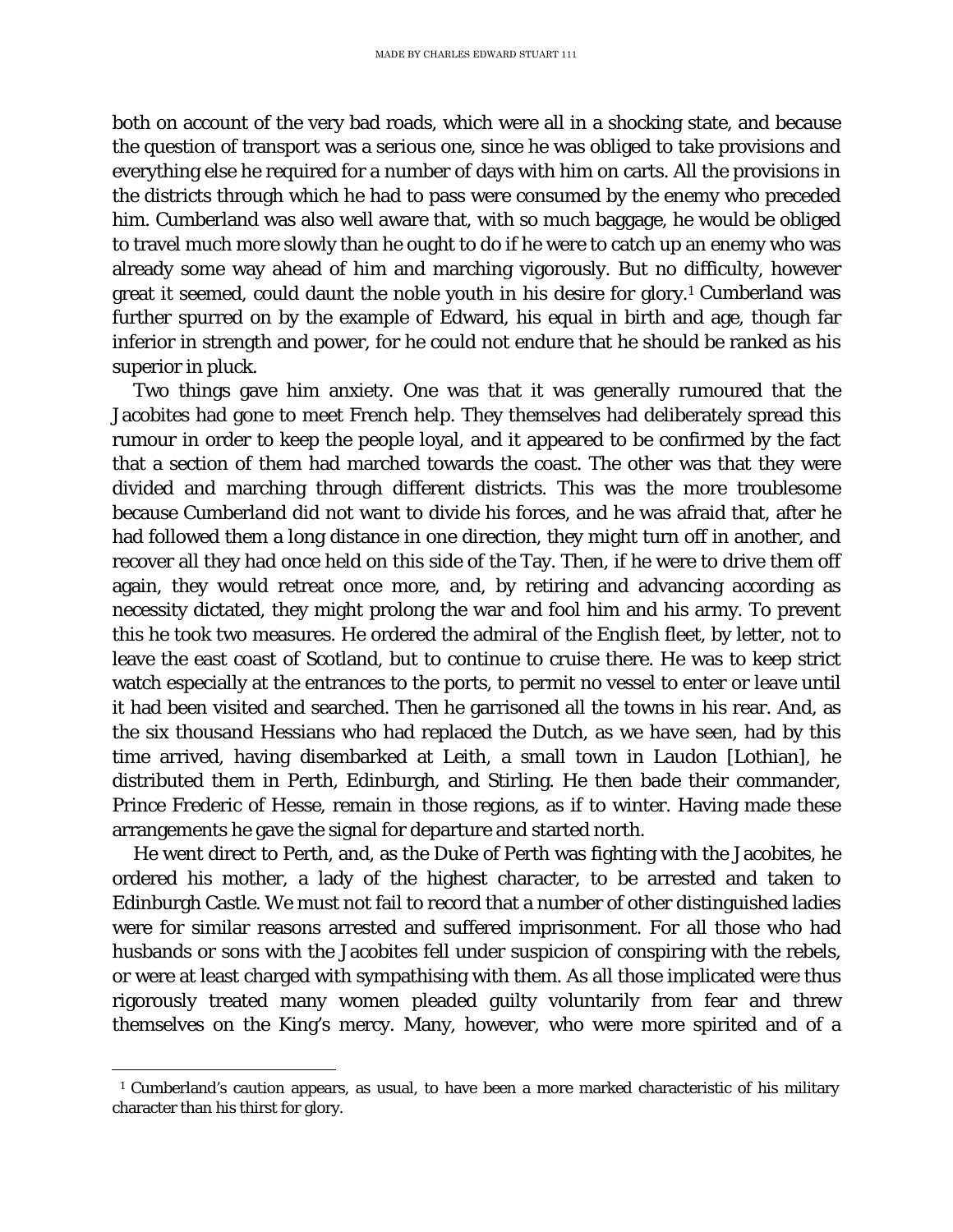courage beyond their sex, openly declared for Edward and fought henceforth under his standard on horseback: truly a wonderful example, and one that will be handed down to the memory of posterity, rare in its kind and deserving of the highest admiration, in Scotland!

However, the Duke of Cumberland, deciding to follow more especially the column that was marching along the coast, hastened from Perth to Celurca and then into the county of Aberdeen. Everywhere the Jacobites had left and were already far away, so that he could never catch them, though he followed them with wonderful swiftness.<sup>1</sup> It was generally thought that he would push on to the Spey and ford it, but, either because he was short of provisions or because he wished to wait for a more favourable season for fighting, contrary to the general belief, he decided to winter in Aberdeen, being content for the present to camp in a safe place not far from the enemy.

Meanwhile, Edward had reached the Spey and had been joined by the two corps arriving from Aberdeen. On the banks of the Spey, where the river runs through the district of Badenoch, lies a fort called by the inhabitants Ruthven which, though in itself of small importance, would have made it possible, if left unoccupied in the rear, for the enemy to cross the river and advance at will. Edward saw the trouble it might give and therefore determined to set about besieging it. Bringing up his artillery and dropping a few7 shells into it unexpectedly, he compelled the garrison to surrender at once. Considering the fort useless for himself, though most serviceable to the enemy, he set it on fire and burnt it. He then threw' his army across the river, and, after leaving two thousand men in a small fort<sup>[2](#page-78-1)</sup> specially built to guard the banks and prevent the crossing of the enemy, he marched away into Inverness.

Inverness is the most important city of north Scotland both in the number and in the distinction of its inhabitants. It is well fortified and lies in a good position on the Moray Firth. The garrison, commanded by the governor, [Lord] Loudoun, consisted of three thousand men. Had he kept within the walls and remained purely on the defensive, it would not have been easy for Edward to reduce it. But, in his desire to win glory, Loudoun decided to do something more, to come into the open with his whole force. He did not dare attack the Jacobites by day, as he knew they were superior in numbers, and had had much experience in fighting, so he determined to make up for his weakness by a ruse. He started by night along unfrequented paths, meaning to attack the camp treacherously and fall upon the men when asleep. While he was pressing forward and dawn was just breaking, it chanced that the leading patrols of the advance guard fell in with some Jacobites, who were acting as sentries some way from the main body. They raised a shout and fired their muskets. The Jacobites, hurrying up at this unexpected sound, quickly seized their arms and poured out of the trenches in every direction. Loudoun, seeing that his plan had failed and made nervous by the consternation of his

<span id="page-78-1"></span><span id="page-78-0"></span>ī <sup>1</sup> Cumberland left Perth on 20th and reached Aberdeen 27th.

<sup>2</sup> This does not appear to have been the case.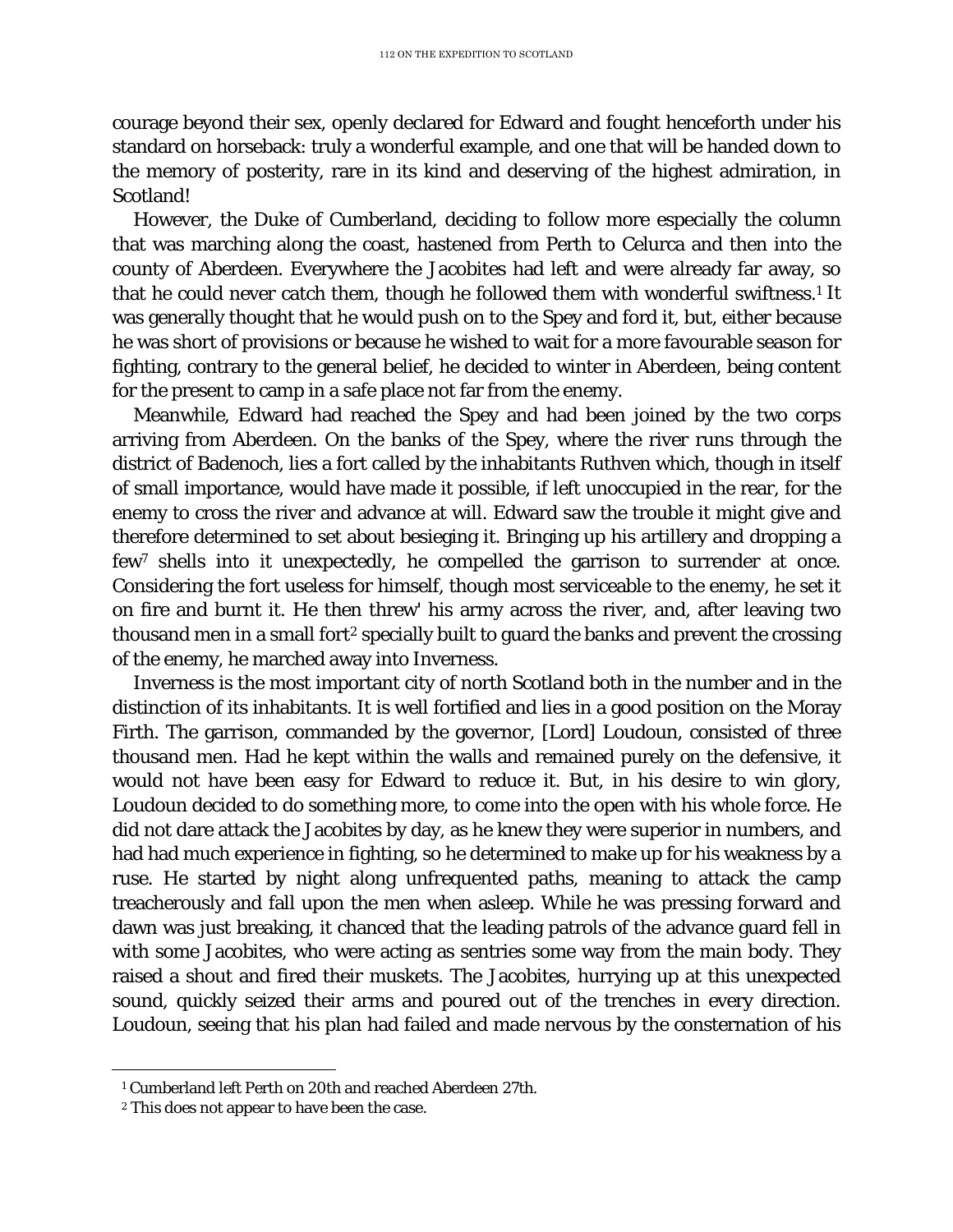men, immediately sounded the retreat and hastened back by forced marches to occupy the town. But he had made a wide circuit in coming. The Jacobites, who were nearer the town, caught him half-way, and not only prevented him from entering it, but compelled all his men to take to headlong flight. He himself escaped with difficulty from his pursuers. However, having got away with his troops in confusion, he retired to Ross and then to Sutherland. Finally he reached Cromarty on the sea, repairing thence on board ship to join the royal army.[1](#page-79-0)

When Loudoun had gone, Edward directed his army towards Inverness, entering the unprotected town as a conqueror.

In Inverness there is a castle of considerable strength, due both to its natural position and to its fortifications. Loudoun had left two hundred men to garrison it. He had also provisioned it amply, supplying it with everything necessary for sustaining a siege. Edward chose it for his headquarters, and, with the intention of making it the centre of his camp, he ordered it to be invested and attacked. Almost at the first assault he got possession of the outer works, and in a couple of days he had become master of the castle. No less easily did he capture Fort Augustus in the Lochaber region in nine days. 2 But its capture was facilitated by a stroke of luck. For while the walls were being bombarded by the artillery, a shot fell into the powder magazine. The powder ignited, and large pieces of masonry being blown up, a breach was made in the fort on this side, so that the garrison was forced to surrender.

The enemy having thus been driven from the most strongly fortified places in the neighbourhood, Edward's prospects looked much brighter, as the country was quiet and he had ample provisions. Unopposed he had gained possession of the whole of Scotland lying between the Spey and the north. The islands, both the Western Islands and the Orkneys, which face the north, were for the most part for him. Not satisfied with these boundaries, he sent raiding parties, which brought back men and cattle, every now and then into the nearest provinces across the Spey. On one of these raids into Buchan a number of soldiers of the royal army were made prisoners<sup>[2](#page-79-1)</sup> under the eyes of the Duke of Cumberland himself, who did not move on that account. Edward even dared to think once more of the River Tay, nor did he hesitate to send some squadrons drawn from his own army to capture Blair. If he had managed to get possession of that castle he would have gradually succeeded in besieging Cumberland and preventing him from obtaining forage. But the Duke had provided against this, as we have seen, by placing the Hessians in the most important positions. The Prince of Hesse immediately hastened thither and took matters in hand, driving off the enemy squadrons and forcing them to withdraw over the Spey, where they were stationed.

While the war was thus blazing up in various directions and the Duke of Cumberland

<span id="page-79-0"></span>ī <sup>1</sup> Loudoun actually moved over to the west coast of Sutherland and embarked there with 800 men for Skye. a The siege began on 3rd March, and the fort surrendered on 5th.

<span id="page-79-1"></span><sup>2</sup> This possibly refers to the capture of the garrison of Keith by Major Glasgow on *z* 1st March 1746. Cumberland was still in Aberdeen.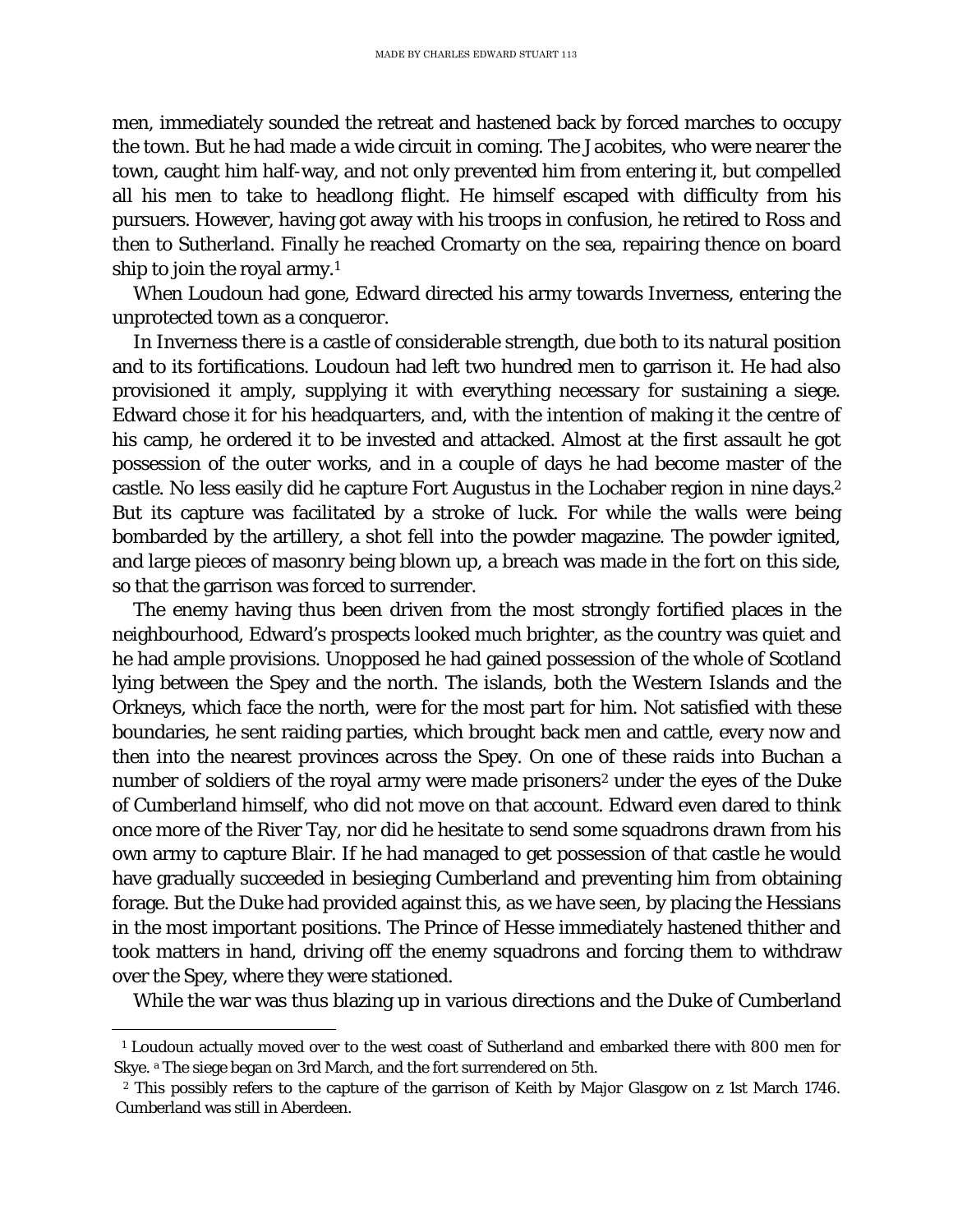was still wintering with his army in Aberdeen, the Jacobite movement was being widely discussed throughout England. Some thought that the rebellion was almost stamped out. Reduced to extremities, cut off from foreign aid, short of money, their friends discouraged, they could not possibly recover. Others, on the contrary, remembered that, so far from being utterly crushed, Edward had not yet been beaten in the field and that he had come off victorious in every battle. Now he was in possession of the most fertile portion of Scotland, well supplied with castles and harbours, while he had every chance of retiring to the mountains in case of defeat. Hence they could not believe his cause so desperate that it might not triumph ultimately in the conquest of the kingdom. What more especially encouraged this view was the slowness of the Duke of Cumberland, a prince as a rule so energetic and so eager for glory. Though he was in command of a splendid army, with every prospect of putting an end to the war, and though he had penetrated to the heart of Aberdeen, he lingered there inactive instead of boldly challenging the foe.

Such behaviour made a great impression, so that in London, where speech is freer than elsewhere, many were openly saying that they had been nicely deceived by all the news from the Court, which had long been promising a speedy end of the dying rebellion. Either the Jacobite arms had never been so weakened that it was possible to predict such an event with certainty, or the Duke of Cumberland was not the brave and skilful soldier he was said to be. In fact the glory of the general in command was considerably dimmed in popular estimation, many failing to recognise his old courage and skill.

But, though he was well aware of what was being said about him, Cumberland still delayed, waiting for the season best suited to his purpose. He judged rightly that there was no need for haste with an enemy already reduced to extremities, who, if he won a battle, might recover his strength and become threatening. If he were prevented from leaving this narrow district and left without a hope of fighting, he would become demoralised from being thus cooped up and would gradually lose strength till, in a single day, he might be robbed of all he had hitherto won with so much pains. The wisdom of this plan appeared from the sequel. It proved disastrous to Edward, because, meanwhile, his army found itself in difficulties, and the numbers and the courage of his men decreased. All hope of the help from France which they had so eagerly awaited, and the need of which was extreme, was now abandoned. A number of vessels had, indeed, been sent from France by different routes, bringing the Jacobites no inconsiderable assistance, but they had all fallen a prey to the English, cither on the high seas or round the coast of Scotland. Among those captured were two large ships<sup>[1](#page-80-0)</sup> which were awaited with the keenest anxiety, because they were said to have on board a considerable sum of

<span id="page-80-0"></span>ī <sup>1</sup> One of these was the *Prince Charles*—formerly the *Hazard*—which was taken by an English ship in Tongue Bay on 25th March. She had arms and ammunition on board and £12,000 in specie.

Or perhaps the reference is to the two French transports forming part of the convoy which brought over Berwick's regiment and some of Fitzjames' Horse.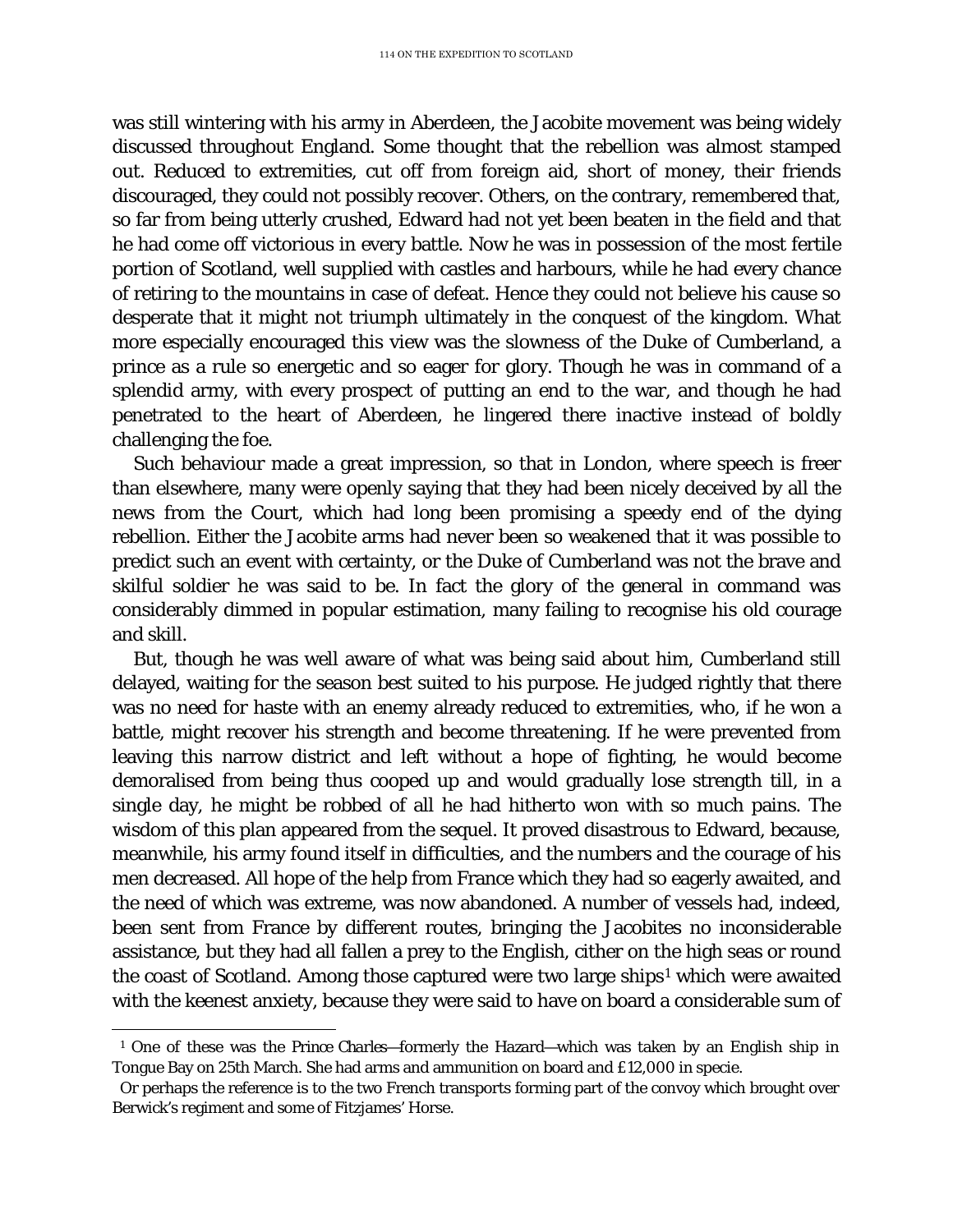money. Besides the money they contained sixteen large bronze cannon, a great number of saddles and bridles, and five hundred picked men from Fitzjames' Irish regiment. With them was General Fitzjames<sup>[1](#page-81-0)</sup> himself with a number of officers of lesser rank belonging to the first families in Ireland, who were in the pay of France. The loss of these ships at a time when the need was so great was a severe blow to Edward and all his men, many of whom began to weary of a long and arduous service, with no immediate pay or prospects of victory to cheer them. Complaints began to be heard in camp and grumbles at being cheated of all reward of their hardships[.2](#page-81-1) Not a few, weary of their sufferings and misery or anxious about their fate, deserted to Cumberland's camp. Though much distressed, as was only natural, Edward kept up an appearance of hope and endeavoured to sustain the spirits of his men by promising them the reward, such as it was, of glory.

He was careful to keep them from all knowledge of his own troubles and difficulties, since confidence in one's own strength is of the utmost value in war. Meanwhile, in order to foster this feeling and at the same time not to let his men become demoralised from idleness, he was the first to leave his winter quarters at the beginning of April. Advancing with part of his troops he prepared to besiege

Fort William. This was a very important castle, but difficult to capture, not so much on account of its position and the strength of its fortifications, as because it was defended by Scott, a man of the highest courage and spirit, who was strangely hostile to the Stuarts. Moreover, the fact that the King's army was close at hand and help certain animated the garrison to put up a stout defence. However, Edward[3](#page-81-2) urged on his men to the task, helping to fill the trenches and pushing on his works and pressing the siege with all the means in his power. For thirteen whole days he continued to pound the walls with his guns and to attempt to assail the fort, but without success. At last, hearing that the King's army was moving to its assistance and had already reached the Spey, he was compelled to give up the attempt as hopeless.

Then came the 27th April, the fatal day which was to leave him with nothing of all his great achievements except the glory of having attempted them, and to extinguish the last spark of hope. This is the story of that most lamentable event.

Fifty days had gone by since the King's army had taken up winter quarters in Aberdeen, and the winter was giving place to early spring, the best season for campaigning. As soon as the snow began to melt, the weather to become finer, and the days longer, the Duke of Cumberland ordered his army to get under arms. When everything was ready and in good order, he marched from the county of Mar into that of Buchan, which is bounded on the north by the Spey, and, when he began to approach its mouth, he sent forward his cavalry to try to ford it. The passage of the river was impeded

ī <sup>1</sup> Fitzjames was captured by a cruiser, along with two ships.

<span id="page-81-1"></span><span id="page-81-0"></span>bred a mutiny in all ranks.' (Browne, iii. p. 261.)

<span id="page-81-2"></span><sup>3</sup> The Prince was not present himself. The siege lasted from 5th March nntil 4th April, when it was abandoned and the troops were recalled to Inverness.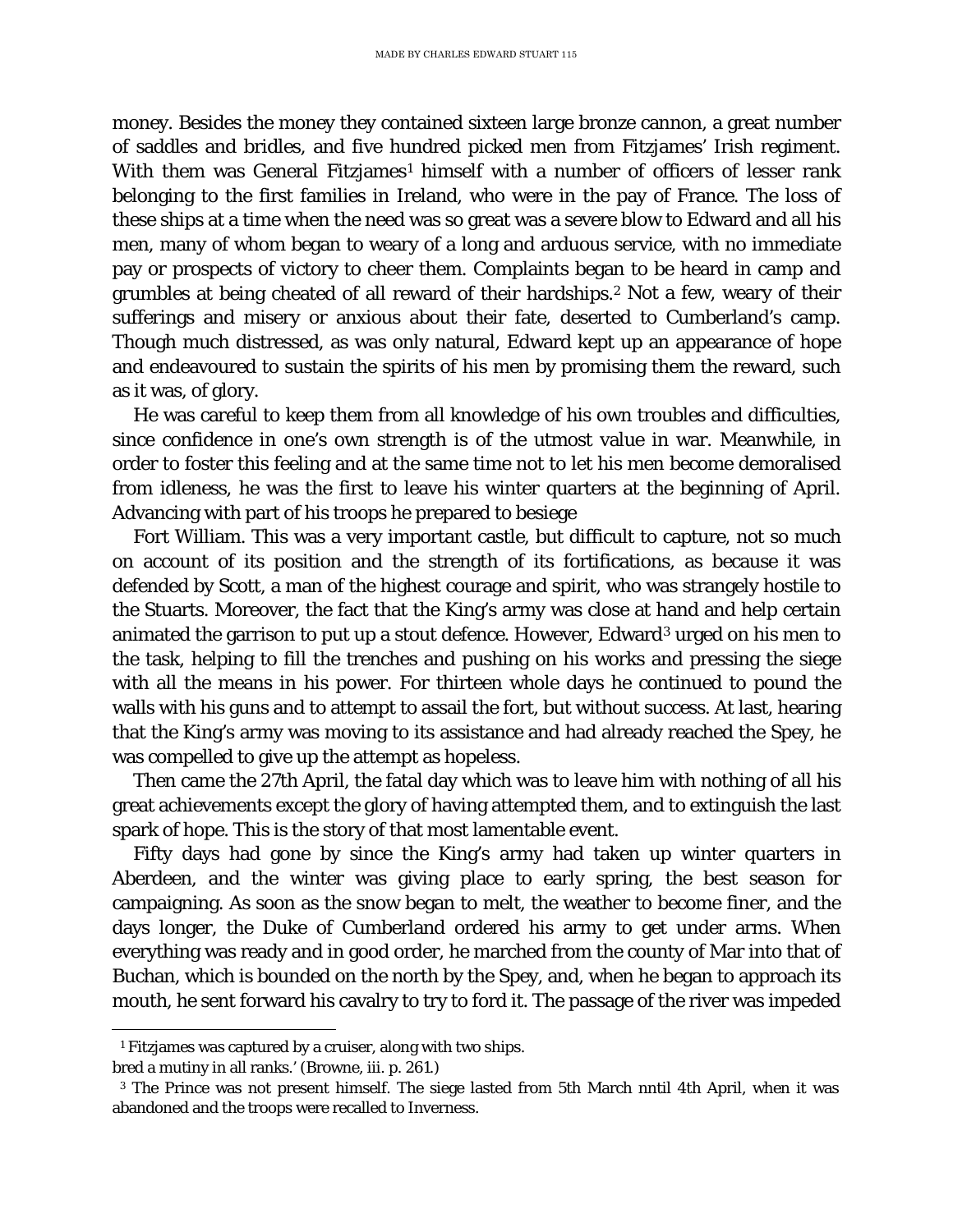not so much by the depth of the water as by the resistance of the Jacobite troops, who, being concealed on the opposite bank and well protected by earthworks, kept up a continuous fire<sup>[1](#page-82-0)</sup> on the advancing cavalry and held it at bay. However, a crossing was attempted in various places, and since, as a rule, it is not possible to find defenders sufficient to hold the whole length of a river, though they failed at one point they succeeded at another, and the first to ford made the passage safe and easy for those who came after. As soon as Elcho,<sup>[2](#page-82-1)</sup> the commander of the Jacobites, was informed of the unexpected crossing of the enemy, who were already advancing against him, he withdrew, ordering his men to abandon the line of the river and fall back upon Inverness. Thus the whole of the King's army passed into Moray without further resistance. They were burning to pursue the retreating Jacobites, but Cumberland held them back. He was determined to take no chances, since the enemy, being desperate, would risk anything to gain the upper hand, and what he could not do by force he might attempt to do by cunning or by reckless daring. Orders were given to halt near the river and dig trenches. Scouts were then sent in all directions to obtain information about the enemy, and the rest of the day and the following night were spent quietly in camp.

On the morrow the scouts returned with the following information. The Jacobites were advancing against him in a single body with extraordinary rapidity, as though hastening not to fight but to conquer. They had left an adequate garrison in Inverness. Fort Augustus, either because they would not or could not hold it, had been burnt. Everything seemed to point to a decisive battle. This was confirmed by the many deserters who had made their way into the camp during the night.

At this news Cumberland advanced in two columns to Nairn, which he judged to be admirably suited for meeting the enemy's attack, and halted there. For two days he waited to see whether their thirst for battle was sufficient to make them attack even on unfavourable ground. Realising that they were not so reckless as to throw caution to the winds, he once more advanced against them with his army in four columns. The infantry were divided into three bodies, each consisting of five companies. Between the first two corps was the artillery. The cavalry marched in a separate body. The fighting men numbered some ten thousand,<sup>[3](#page-82-2)</sup> exclusive of the baggage-masters, sutlers, and others. Eight miles further on they learnt that the enemy was not far off, having halted in a wide plain near a little town, Culloden, and his army was drawn up as though he were determined to fight. At this news he called a short halt to give his men a breathing space and to hear the opinions of their leaders. Gathered in council, they all agreed that the march must immediately be continued to Culloden and battle joined. It was unseemly

<span id="page-82-0"></span>ī *<sup>1</sup>* This is not accurate. The Duke of Perth, who had no guns, did not put up any resistance to the crossing of the Spey.

<span id="page-82-1"></span> $2^2$  The Duke of Perth had by now returned front his pursuit of Loudoun's forces in the north, and, with his brother Lord John Drummond, was in command of the troops here. Cumberland was well supplied with artillery and could have covered a crossing anywhere.

<span id="page-82-2"></span><sup>3</sup> This is an over-estimate. There were not more than 9000.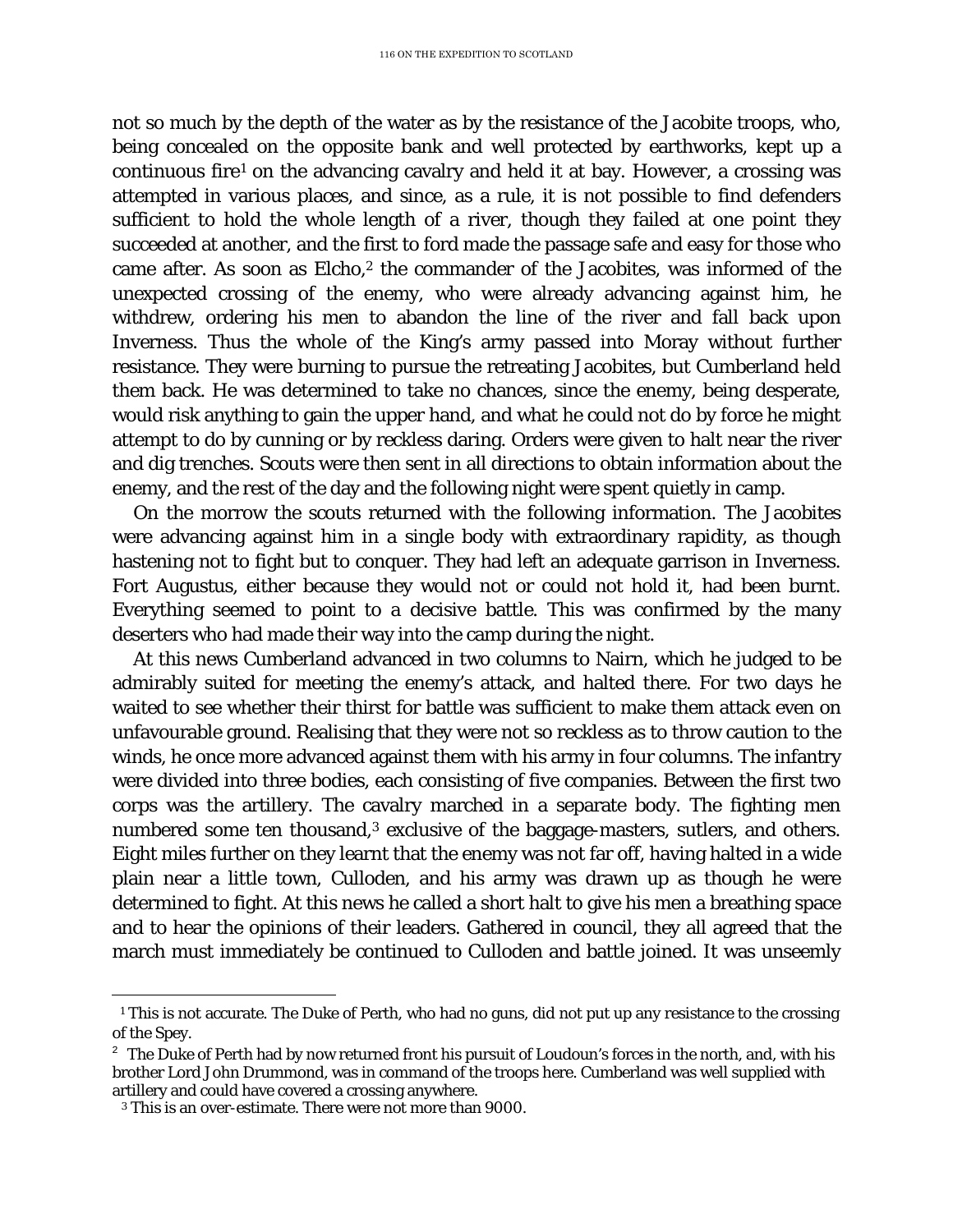that an army of the King, commanded by the King's own son, should seek to avoid a combat, or, through undue slowness, allow the enemy to be before it in giving battle. The Duke agreed.

Battle having been decided upon by common consent, Cumberland proceeded to address his men in the English manner, which is concise and takes no pleasure in flowery periods. 'My men, present circumstances do not admit of. long speeches. You see who and what are our foes. You are well aware why we must fight. To urge Englishmen to be brave is useless, to be loyal an insult. Need I remind you that you are about to fight for the safety of your King and your country, for liberty, religion, and your own possessions? Need I tell you that I am leading you myself, that I am here, that I am watching you? One thing I beg, that if there is any one present (and I do not believe there is) who is conscious either of fear or of remorse for his disloyalty, he may leave the ranks at once. Upon my honour, he may do so without fear of harm, nor will I complain should he hasten, if he so wishes, to my enemies. I want no laggards to fight perfunctorily with no heart in their work. If I have with me but a thousand soldiers who are good men and true, they are more than enough to win the day. I put no faith in ten thousand (for there are not less of you) if there is cowardice or treachery among you.'

These words touched the consciences of those who were suspected of Jacobite sympathies. The courage displayed by the troops, eager to disprove any such suspicions, was astonishing. In order to fire them still further a rumour was spread, it is not known by whom, to the effect that the Jacobite troops had been ordered, if they gained the victory, to take no prisoners, but to put every one to the sword, and at the same time to kill every one in their power. Stung by this insult, they had but one idea, a fierce lust for slaughter. It was afterwards discovered that this he had been circulated in order to increase the savagery of the men. When Edward heard of it, his gentle nature was deeply wounded at the idea that any one could imagine him capable of such barbarity. This calumny, which was thoughtlessly believed, was the cause of the death of a number of Jacobites, as w<sup>r</sup>c shall soon see.<sup>[1](#page-83-0)</sup>

As the King's army advanced towards Culloden the Jacobites appeared in front of them. They were drawn up in such a way that the left wing was exposed, extending under Culloden, while the right was concealed behind some old ruined buildings. The artillery wras on slightly higher ground. The number of the troops was not more than eight thousand.2 Edward, conspicuous on horseback, rode through the ranks, inspecting the army and speaking as circumstances suggested, talking of hope and despair, glory and disgrace, to fire his men. Finally, when the two armies were a short distance from one another, they halted till the signal for battle was given.

Never before, I am convinced, was an attack made with so much eager rivalry on both sides, with so much confidence by the troops, nor has the result ever hung so long in the

<span id="page-83-0"></span>ī <sup>1</sup> Cordara omits mention of the night march to Nairn the night before Culloden.

<sup>!</sup> This is inaccurate. The numbers actually present in the field did not exceed 5000.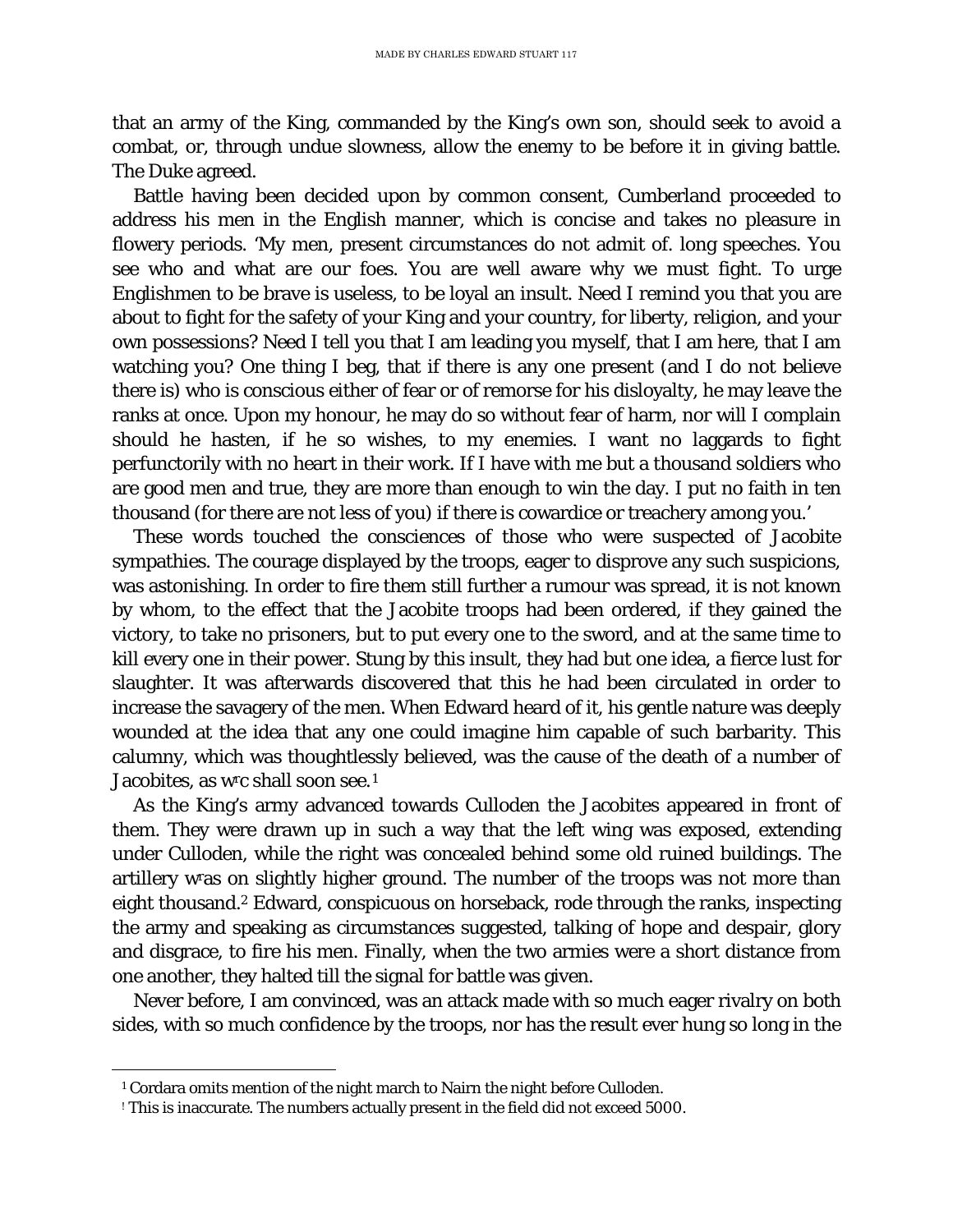balance.[1](#page-84-0) Great indeed were the generals in command of both armies: on the one hand the Duke of Cumberland, and on the other the Prince of Wales, two young princes alike in rank, age, birth, and courage, fighting, not in a private quarrel, but for their state and to uphold the dignity and the rights of their fathers. Great too was the object of the battle, great the prize of victory, the kingdom of England. The King's men had the advantage in numbers, the Jacobites in their confidence in their courage, having been previously victorious. Otherwise, there was little to choose between them. But all unequal was fortune, which, though she controls all other human things, sways more especially the fate of battles.

The battle began with a discharge of artillery. Amid the awful roar, you could see the black clouds of smoke cloven by continuous bright flashes. But owing to the poor skill of the Jacobite gunners only a few of their shots took effect, whereas the King's men aimed better and brought down a greater number of their enemies. Edward, riding hither and thither, observed the losses. He therefore halted behind his centre and bade his men draw their swords and charge. At once the Highlanders who were on the left charged the enemy's right vigorously,<sup>[2](#page-84-1)</sup> as is their custom, throwing it into confusion. Had it not been rallied by the immediate advance of the cavalry, the resulting confusion might have decided the issue of the battle. But the repulse of the Highlanders in this quarter completely turned the tables. A large body of the King's men, making a wide sweep towards the enemy's right, had knocked down some of the buildings, which, as we have said, sheltered part of the army. As the flank was thus exposed, the squadrons swept like a torrent into the heart of the first and second corps of their enemy. Dismayed at this unexpected disaster, the Jacobites, seeing the enemy in their midst and being also fiercely assailed in front, began to fall into confusion and think of flight. While they were wavering, the example of the French troops, two hundred of whom were in the centre, demoralised them still further. For, as soon as the French saw the enemy advancing upon them with muskets levelled and swords drawn, they at once threw down their arms, purchasing their lives by a shameful surrender when they might have covered themselves with glory by selling them dearly. In a moment their cowardice demoralised the whole army. The one thought everywhere was of flight and of safety. The King's troops, pressing round them in ever-growing numbers and becoming more savage as the victory became more complete, killed every one in their way. Edward succeeded in escaping from the horrible butchery with the utmost difficulty. Every one had already fled from the field, hurrying wherever terror and the hope of safety carried them, making for lonely spots and hiding-places. They were pursued by squadrons of cavalry till they found shelter. Many were caught and killed. In vain did the wretches beg for mercy on their knees, in vain did they implore help from heaven and from man. Neither prayers nor piteous appeals moved the cruel butchers to spare them. And, remembering

ī <sup>1</sup> The battle was over in half an hour.

<span id="page-84-1"></span><span id="page-84-0"></span><sup>2</sup> The details of the action are inaccurate. It was the Mackintoshes and the right which first advanced and charged Cumberland's left.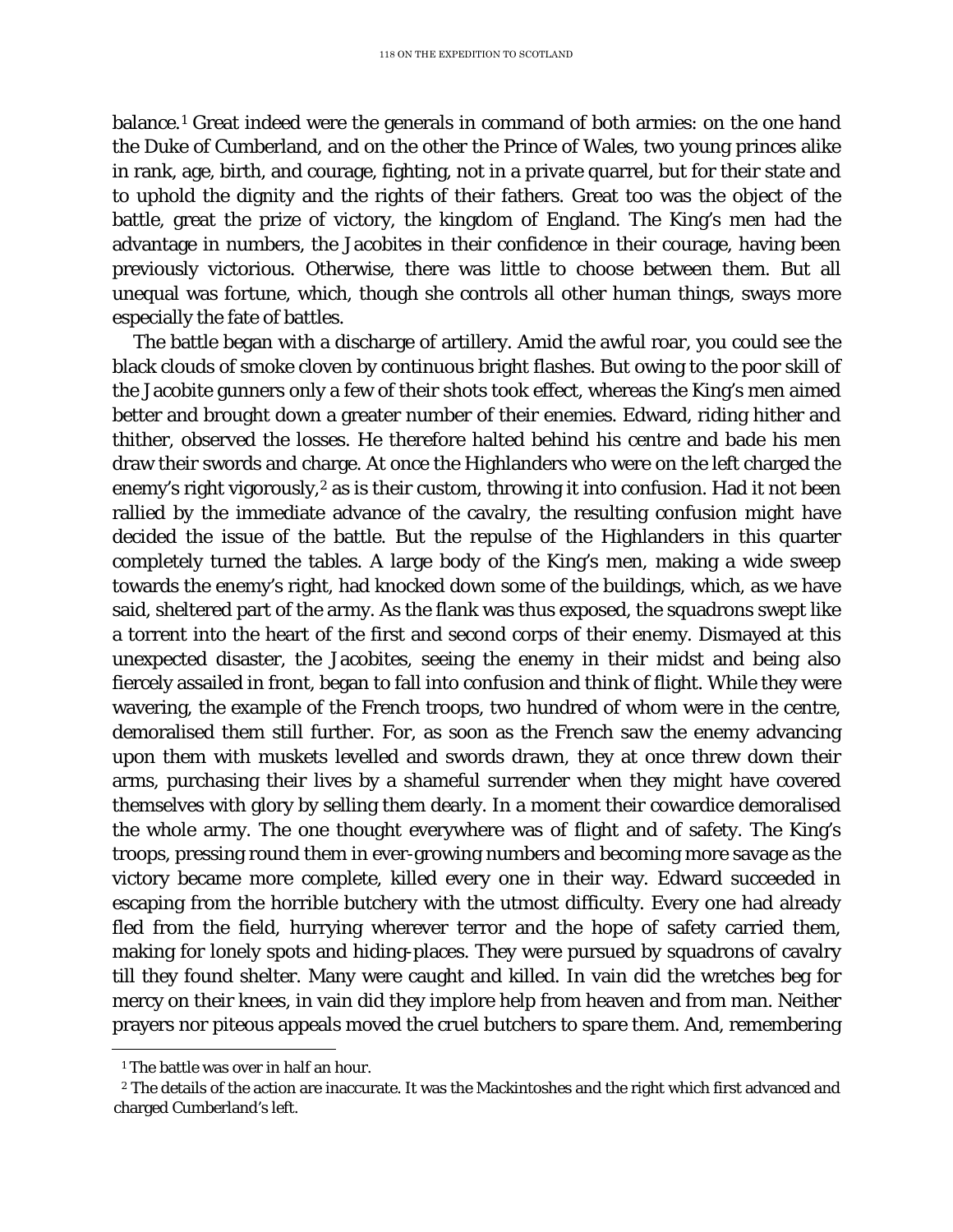how Edward would have treated them had he gained the day, the victors with unnatural cruelty dealt out the death they had not hoped to escape had they been beaten, so infuriated were they by the false report of which we have spoken, that no quarter was to be given.

More than two thousand Jacobites are said to have been killed on that day,<sup>[1](#page-85-0)</sup> most of them in flight. Now that the remnant was disbanded and scattered, nothing remained of all that army, not even its name. Of the King's troops some three hundred were killed in battle and as many wounded. Cumberland made over the spoils, the provisions, and all that belonged to the enemy to his men.

The only exceptions were the banners found scattered here and there on the field, which he ordered to be torn in pieces and burnt by the hangman, as unworthy of being treated as trophies of victory. Thus a single day, or rather a single hour of such a day, could at last take everything from the Stuart prince, kingdom, arms, power, followers, even the hope of being able to rise again. Of his courage and high qualities alone it could not rob him. And these qualities, as will appear hereafter, shone out more brilliantly than ever in his misfortunes.

Before the end of this fatal day the French auxiliaries who had been left to garrison Inverness sent of their own accord to inform the Duke of Cumberland that the French troops with their officers placed themselves at the disposal of the victor. One favour only they asked and sincerely hoped would be granted them by English generosity, that they should be treated honourably and as soldiers. Cumberland ordered those who had surrendered to remain in Inverness on condition that they promised, and signed their promise, not to set foot outside the town without his orders. These conditions they strictly observed. It was remarked that among the fifty-one officers who signed was the Marquis de Guillesi,<sup>[2](#page-85-1)</sup> who was said to have been sent by the King of France with the rank and privileges of ambassador. On the following day the Duke of Cumberland entered Inverness in triumph. Great was the number of fugitives who thenceforth begged for pardon and for the grace of being allowed to return to their allegiance. Some came of their own free will, others dragged in by the cavalry. The peers or governors of castles brought in whole bands, either to show their loyalty, or to allay the suspicion of having broken faith, or, under the impulse of remorse for their share in the rebellion, hoping to atone for it by these obsequious displays of devotion. The leaders of the rebellion, who in wealth and rank were among the most important people in Scotland, either owed their safety to the swiftness of their heels and to their hiding-places, or fell into the hands of the victor. These latter were loaded with chains and thrown into dark dungeons, to be kept for the punishment which, both in London and in Edinburgh, is

<span id="page-85-0"></span>ī <sup>1</sup> This number probably includes those subsequently murdered on the field and in Inverness by Cumberland's orders.

According to the official reports the Hanoverian army had only 50 men killed and about 260 wounded.— Browne, iii. p. 251.

<span id="page-85-1"></span><sup>2</sup> d' Aiguilles.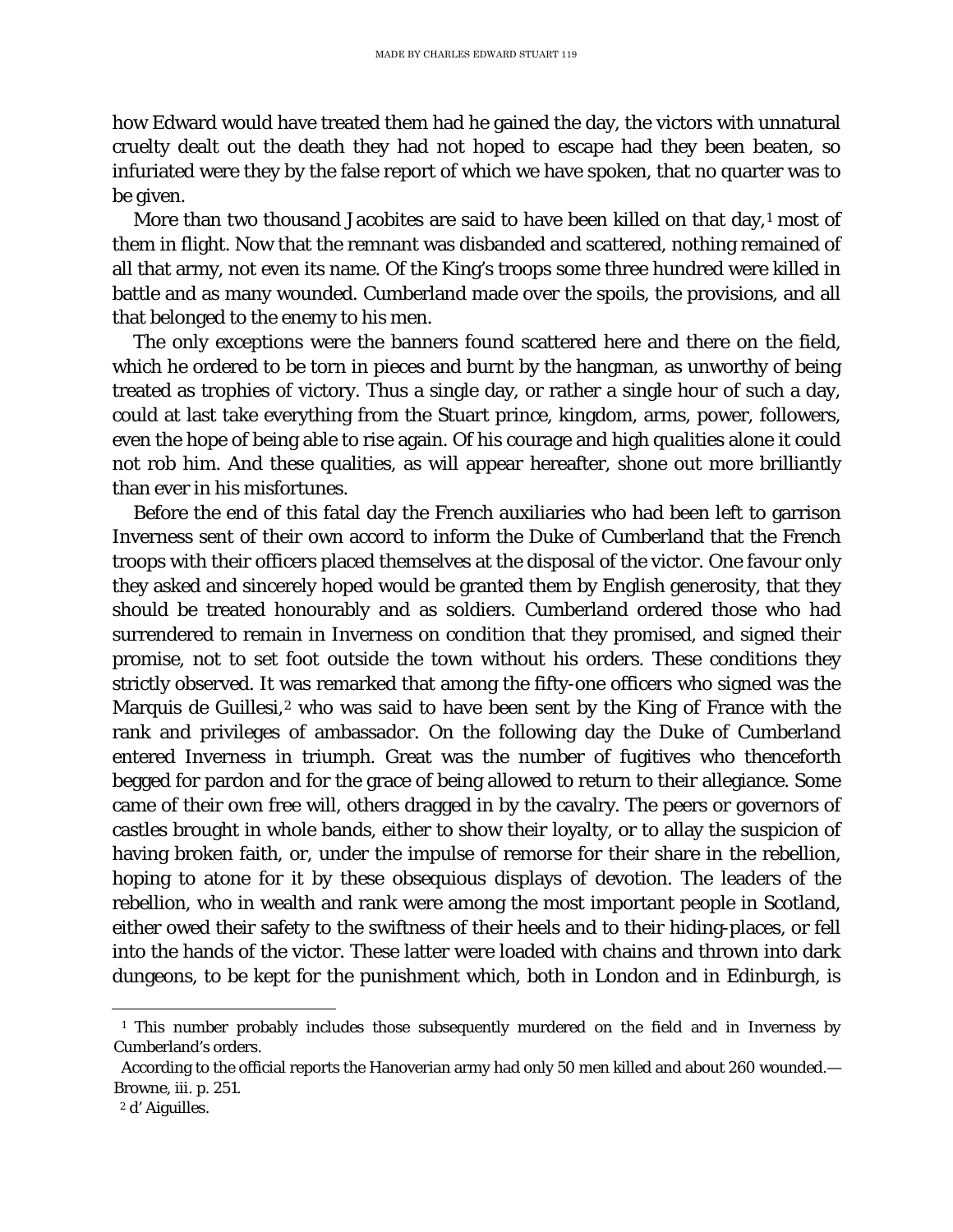prescribed by law for those guilty of high treason. Edward was sought for more eagerly than all the others and a large reward was placed upon his head. But, thanks to the noble devotion of his friends and, above all, to the protection of Divine Providence, who has in His special keeping the lives of Princes, he succeeded in eluding all his pursuers.

Meanwhile Cumberland, though the rebellion had been crushed by the battle, set himself to root out the last signs of it by the sternest measures. Two of these more particularly effected its complete overthrow and made it impossible for it to raise its head again. Firstly, the rebels themselves were ordered, wherever they might be, to inform the magistrates of the district immediately and hand over their arms to them, giving their names, native place, and home. Any one being in the possession of arms or of anything else that might serve as a weapon of rebellion was ordered to give information of the fact, and the death penalty was threatened to all those not obeying this decree within a stipulated time. Secondly, the magistrates themselves were ordered to make the most careful search and take the severest measures against rebels. Any one found guilty was to be thrown into prison, his property to be confiscated and handed over to the crown. Large rewards were promised to any one who denounced a rebel. Thanks to these proclamations and the severity with which the magistrates enforced them, large numbers—it is not for us to say how many—were dragged before the courts, had their property confiscated, were imprisoned in horrible dungeons or driven overseas. Numbers, too, were hung or beheaded. We need only say that so great was the terror among all classes that, although most Scots continued to be Jacobites at heart, none of them had the courage to go to law or to open their mouths in protest. For who could have helped trembling for his safety in the midst of the huge number of informers, spies, and police officers, when no man was sure of his friend, no master of his household, nobody of his nearest relative?

In spite of these severe measures, three months after the victory, Cumberland, who was still in Inverness, suddenly received news that a large body of rebels had gathered in Lochaber, plundering the whole province, laying waste the fields, sacking houses and castles. It was known that they were without a leader, and it was not clear whether they were Jacobites or a band of ne'erdo-w'eels who, masquerading as Jacobites, were really highwaymen. They numbered about two thousand, and, unless the movement were nipped in the bud, it was quite possible that, amid such inflammable material, another civil war might blaze out, once more bringing the kingdom into danger. Dismayed at this unexpected news, the Duke once again marshalled his men and with two corps of cavalry and ten companies of infantry marched into Lochaber. But, as often happens, the whole story was greatly exaggerated. The chiefs of some of the clans, hearing that after Culloden Edward had been a fugitive in the Western Islands, and, after long and hazardous wanderings, was seeking a shelter of some kind in Lochaber, had assembled a picked body of Highlanders, not more than a hundred in all, from their clans, as with such support the ill-starred Prince ran less risk. Except for these, who did no harm to any one on their way through the country, nobody was found in arms. They were not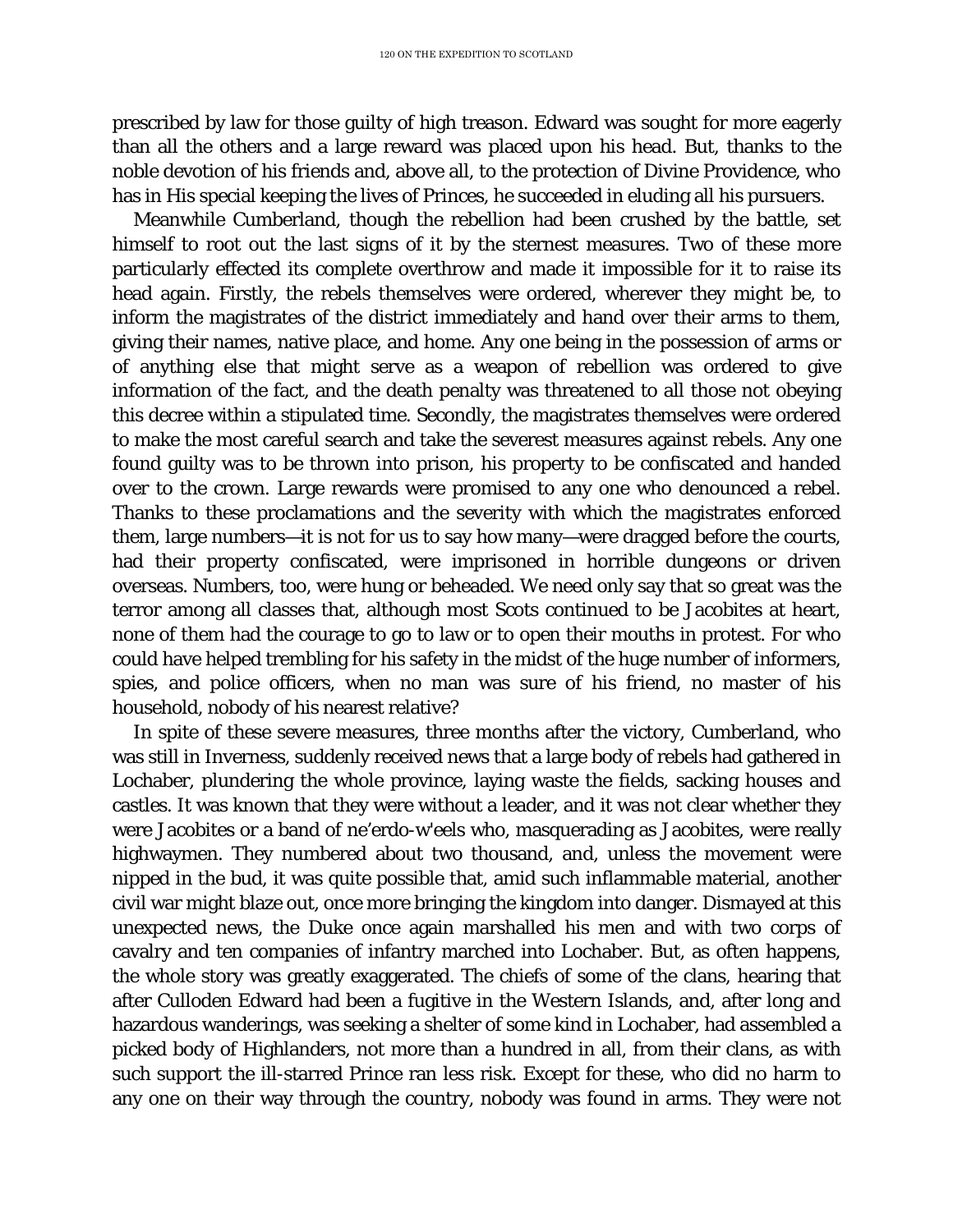caught, for as soon as the troops entered the district, this harmless band, as wc shall see, immediately disappeared and scattered. So now at last, the war being over, Scotland reduced to obedience, and everything restored to its normal state, Cumberland returned to London at the beginning of July, exactly a year after Edward had landed in Scotland.

The news of the victory of Culloden had awakened in London a joy almost incredible, and it was shared by almost the whole city. This joy was greatly increased by the presence of the conquering warrior Duke. For Cumberland, with his great physical and mental gifts, was very popular. His courage and prudence alone were deemed responsible for the stamping out of a civil war more speedily than any one had expected, and more successfully than they had ventured to hope. There were renewed congratulations and demonstrations of public joy. The streets and the great houses were everywhere illuminated. The whole town revelled in balls, public entertainments, and theatrical displays. The populace, always ready to rush into extremes, went wild with delight, giving way, as usual, to mad joy without weighing the cause. At the instigation of the Gospel preachers (this, if we may so speak without irreverence, was the name of their sect) comedies were vamped up, full of scurrilous invectives against the Roman Church and the Pope, while curses and maledictions were heaped upon the Stuarts. Thus did the good nonconformists celebrate their triumph. In church they prayed for King George, his sons and his grandsons, preached incessantly, pronouncing every kind of anathema against the Catholics, ceaselessly thundering from their pulpits to remind the people how grateful England ought to be to Heaven, whose intercession had preserved their country, their liberty, and, most precious of all, the reformed religion.

The Parliament did something more to manifest its joy. Not only did it send a solemn deputation to congratulate the Duke, but by an extraordinary measure it decided to decree that, for restoring freedom to his country, for avenging the King and preserving the kingdom, he should in future receive from the Treasury an annual sum of £25,000 in addition to the £15,000 he already received, so that in all he was paid annually from the public funds some £40,000, amounting to about 160,000 scudi in Roman money. After this who could hope to do justice to the honour in which the Duke was held? The foremost peers of the land rivalled one another in paying him homage. Many considered themselves honoured to be allowed to kiss the hand that had so decisively defeated and routed the public enemy. The defender of his country, the preserver of liberty and of the kingdom, the restorer of public peace, the thunderbolt of war—these and any others you like to imagine were the names by which he found himself addressed and described. Among many honours of the kind a medal was struck, on the obverse of which his head was elegantly moulded. The inscription round it ran, William, Duke of Cumberland, and he was called General Commanding the Armies of Great Britain. On the reverse he was shown on foot in the garb of an ancient Roman general. By his side stood Victory, crowning his head with a laurel wreath. At his feet two Jacobites, their arms on the ground, were kneeling and holding out their hands imploring mercy. Others were seen defeated and flying in swarms in the background. On one lying hurled on the ground he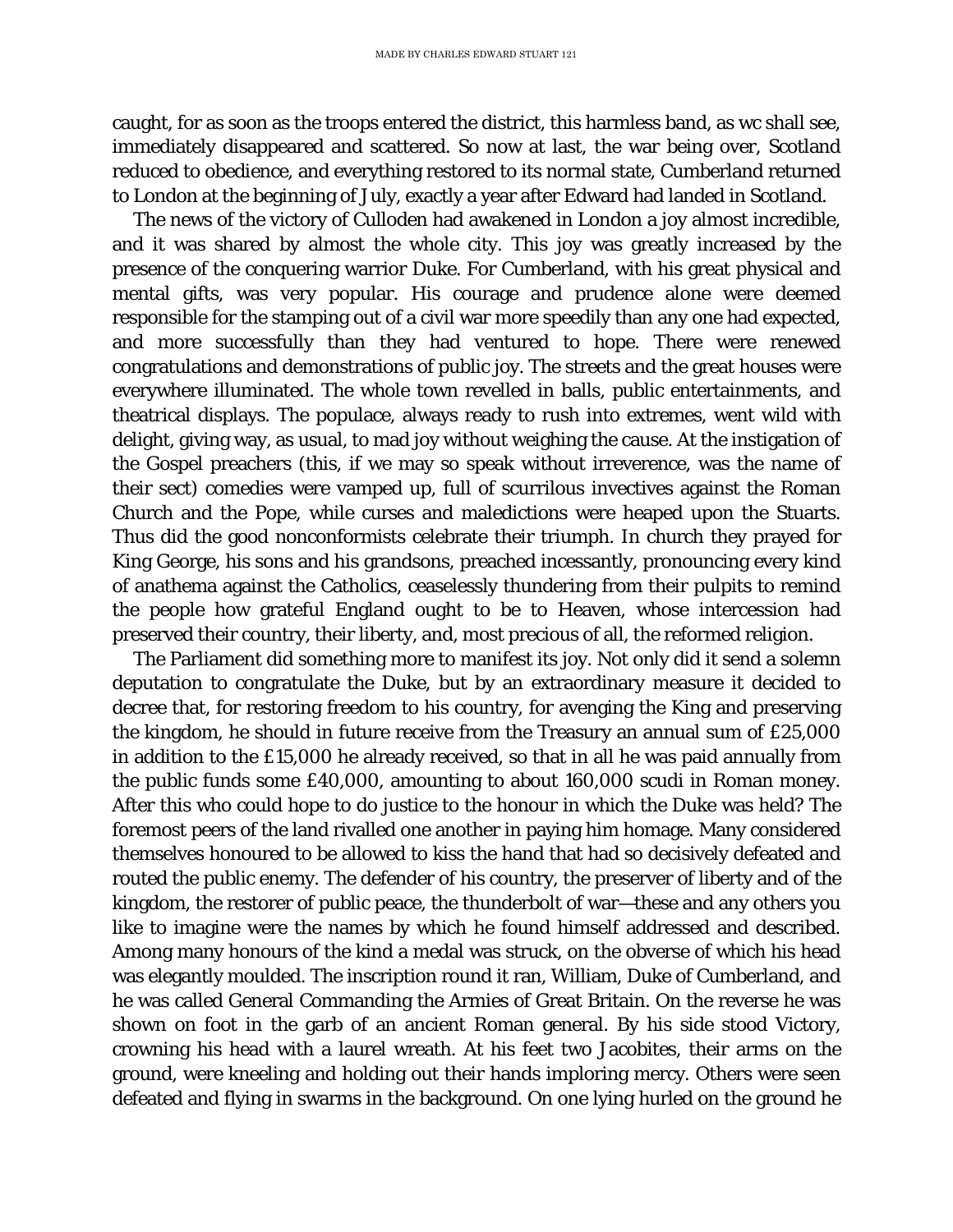was haughtily tramping with his foot. Round it we read '*restitutori quietis*underneath '*Rebellibus ad Innernium devictis anno MDCCXl.Vl.''* Thus did the chief citizens of London seek to flatter the boy Duke, or rather, his father, George II.

But, truth to tell, the joy of a city as great as London was diminished by the disgust of many whose position lay between that of the nobility and the populace and who abhorred no less the flattery of the great than the unbridled licence of the lower orders. The less their prejudices, the freer their criticisms. Not a few belonging to this class declared that it was better to accept with resignation what had happened than to wish tliat what ought to have happened had come to pass. Apart from the fact that no victory can be welcome to good citizens when it is gained by the shedding of the blood of their own countrymen, what has been the result of this fierce fighting and this triumph of our arms? What have been the fruits of the victory? Merely that the Stuarts have been driven from the kingdom which is their rightful heritage. A noble and glorious action of our nation, impiously to draw the sword against the legitimate Prince, to grow deliberately callous in disloyalty and to refuse to right a wrong once it has been done, even when an honourable opportunity offers and necessity itself in some measure urges us to it. Are we English so dead to our old feeling of honour and righteousness that we do not realise the unworthiness of such a victory? If it is our fate always to obey a king, would we rather obey a foreigner than one of our own? Why do we prefer one who is not the lawful heir, a foreigner, to one of our own nation? We are told that the rule of this one is mild and just and in accordance with the British constitution. Be it so. And what of it? Would James be so different, a man advanced in years, schooled to gentleness and moderation by long experience of adversity? Would not Edward, whom we have had among us, have ruled us as justly, a Prince of a character truly royal, whose courage, affability, and nobleness his very enemies have praised and almost loved? But the family is Catholic, has breathed the air of Rome. We have reason to fear that they will interfere with the Anglican Church and again bring us under the yoke of the Pope. This is exactly what the Preachers are clumsily bawling and trying to drive into the populace. Let them make an end of this nonsense once for all. What has the civil power to do with religion? And how is the one so dependent on the other that if you change one you must change the other? For a long time now the family of the Elector of Saxony, having abjured Luther, has returned to the Roman Church. Were the Saxons deprived of their religion on that account? Let us imagine for a moment the extreme case that they wrere forced to change their religion. What would be the consequence? We should once more take the admirable step of becoming again what we ceased to be to our dishonour. We should once more embrace the creed which, having been brought from Rome to these shores many centuries ago, was held by our ancestors with the utmost steadfastness. We should renounce one which in recent times King Henry, under the impulse of a passion for a common harlot, burning with lust and rage, introduced. For, if we go to the root of the matter, this was the origin of the religion which we call reformed—blind lust, passion, wickedness. As for Papal rule, are we never going to be ashamed of abominating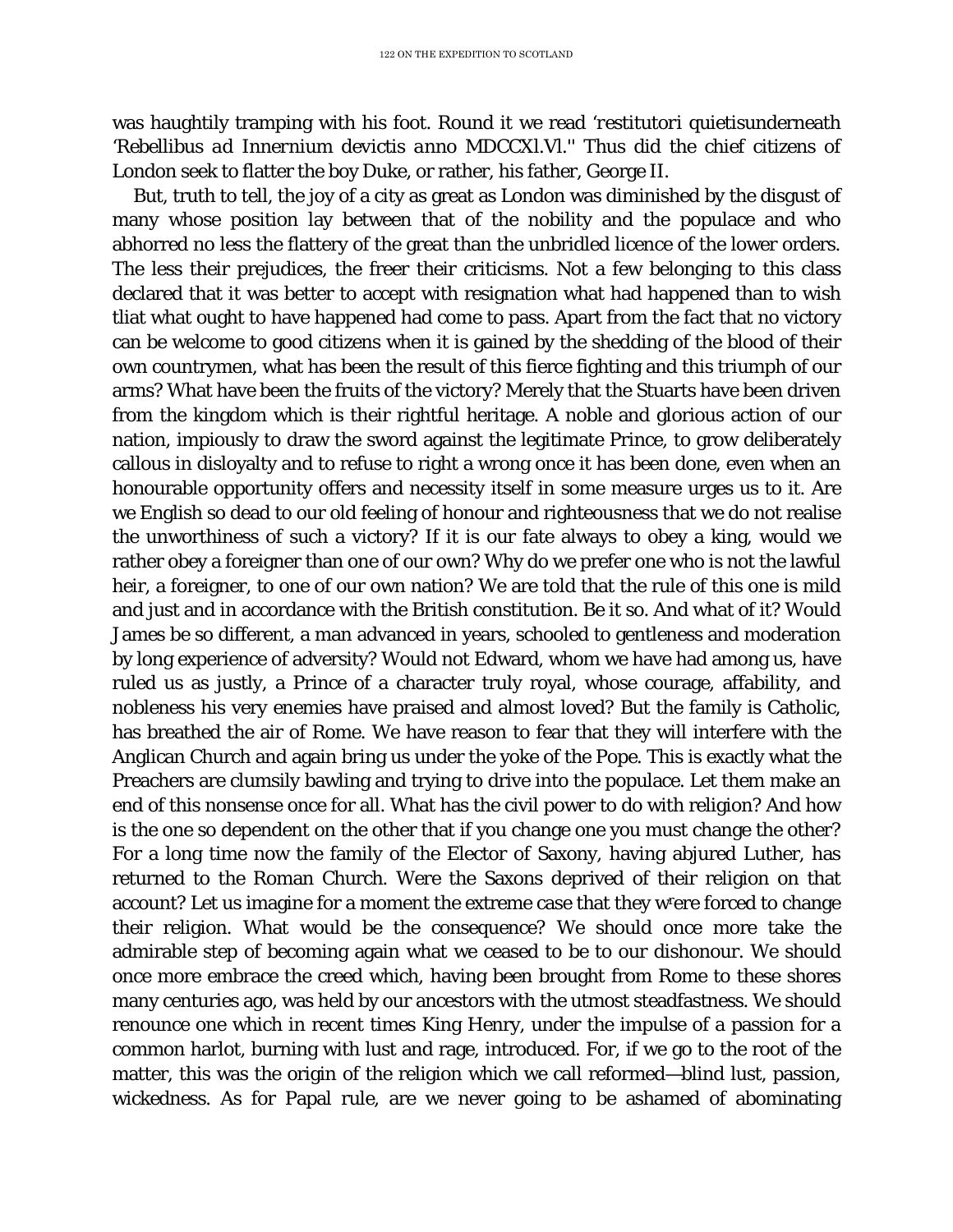something to which Italians, Germans, Spaniards, and Frenchmen submit quite willingly? Are such nations less free than ourselves, are they less prosperous and rich than we are, because in some matters they are subject to the Pope? What is the use of keeping up the pretence of shamelessly deceiving ourselves? As if there were great religious enthusiasm among us, when our one concern is trade and shipping—we care for nothing else. But Rome would not interfere with our trade, and we have not become richer by shaking off the yoke of Rome. To be perfectly honest, we have never been so poor as we are now, nor have we ever been so overwhelmed and crushed by debt. One thing only might alienate us with some show of reason from the House of Stuart. It is more closely attached to France than it should be. This is galling and unpleasing to our people, so different from the French in character, tastes, and manners. They are absolutely determined never to accept a king from the hands of France. But if we see things in their true light, we ought not to reject Edward on this account. France's debt to him is far greater that his to France in this war. So far from being supported by France, he was deceived by her worthless promises, wasting time waiting for the aid that never came.[1](#page-89-0) It is highly probable that, but for the necessity of employing foreign help, he would have been as English in spirit and tastes as he is in blood. We could never say as much for a member of the House of Brunswick with equal certainty.

This is how the English were talking, not from any ill-will towards King George, but partly from an inborn s£nse of fairness that is natural to them, partly out of pity for the House of Stuart, which, from having been famous among the royal families of Europe through a goodly line of kings, had not only lost the kingdom it had held so long, but was obliged to live in exile in great straits, almost in beggary. Such a state of affairs was not only pitiable in itself, but discreditable to the English people, for it was unknown even among the least civilised nations. One of the chief reasons of this attitude was that George, even without his English kingdom, had an ample patrimony in Germany, whereas James had nothing of his own whatever to live upon; and they added that, if George had had a soul a little above his kingdom, he would have given up of his own accord what he was holding with no good title, thus winning immortal praise by his renunciation. Such a thing was, of course, not to be thought of, but it crossed their minds. Others, however, who were no friends of Brunswick rule, frankly declared that it was useless and too late now to bemoan the unfortunate result of the war, sinee they had not taken up arms at the right time. From this we may gather that if, after his first successes, Edward had made straight for London, as he had meant to do, a goodly number of its citizens might well have rallied to his standard; for .in London there was a very high opinion of his good qualities, which his presence would have raised still higher. But, as we have seen, the opposition had been too strong.

Whatever the feelings of those who would have liked to see a change of government

<span id="page-89-0"></span>ī <sup>1</sup> 'The actual succour given by the French, whatever their intentions may have been, was confined to the landing of about iooo or 1200 men and some artillery and military stores. The total pecuniary assistance, says .dineas Macdonald, did not exceed *£, 1*5,000.'—Blaikie, *Itinerary,* p. 84.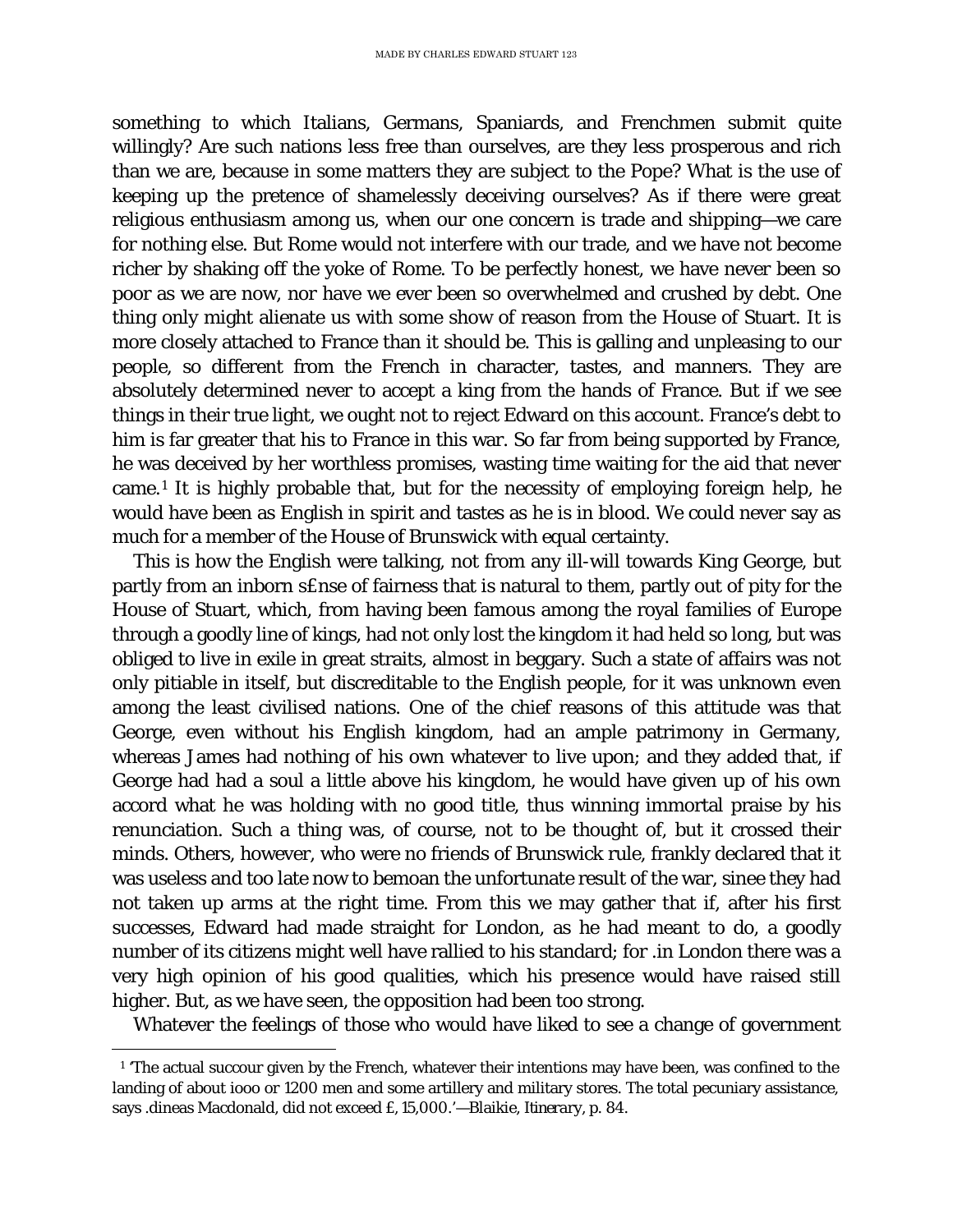may have been, George continued quietly to enjoy the fruits of his victory, wisely treating with contempt the idle rumours he could not prevent. One thing only he desired—and it was a matter which gave him no little anxiety—and that was to get Edward into his hands. This thought tormented him day and night, as though he could not consider this dangerous war at an end so long as Edward was safe and sound. Every one was convinced that he would ultimately fall into his hands. The whole of Scotland was scoured with the utmost thoroughness. The vigilance of the Government made it impossible for him to remain in any inhabited place, nor could he any longer lie hidden in the fastnesses of the mountains owing to the watchfulness of the King's officers, who were continually on the move everywhere, penetrating into the thickest woods and searching even the lairs of wild beasts. Lastly, it was quite impossible for him to escape by sea, since the coasts were patrolled by every kind of vessel, men-of-war, privateers, and merchantmen. There was much discussion among the people as to what Parliament would decide to do with him if he were taken. Opinions differed. Some said he would be. beheaded, since he had been proscribed by name as guilty of high treason and a large reward had been offered to encourage murderers to make away with him. Others, remembering the character of the English nation, known everywhere to be generous and magnanimous, maintained that his life would have to be spared, partly out of respect for his royal blood, for it would be infamous to stain their hands with it, partly out of pity for his youth, and also because the unhappy Prince did not appear to have been guilty of any crime; rather he was trying to recover a right that was his in the eyes of God and man.

This is a point we must not pass over lightly. The English cannot deny that the kingdom belongs to the Stuarts by right of succession; but they claim that, with good reason, they transferred this right to the House of Brunswick, as if they possess the power to give and take the kingdom to and from whom they like. Why do they not maintain that they have a right to do what they actually did, when they did not hesitate to call their kings to account and to take from them not merely their kingdom, but even their life at the hands of the executioner? In such excesses could a noble nation indulge once it abandoned the religion of its ancestors and apostatised from the Roman Pontiff. To such a degree can heresy, once it has gained a footing, corrupt not merely the morals and the will, but the very way of thinking of man, extinguishing in him all feelings of honesty. Nevertheless the English realise that the Stuarts may still try to recover by any meahs in their power a right that was theirs by nature and had been strengthened by a possession so long; and that their efforts to recover their kingdom cannot be regarded as a crime, until they choose to cede their right. Thus many were of opinion that if Edward were ever taken, he could be treated only like any other prince of equal rank captured in a just war. He would have to be kept as a hostage and treated like his peers, to be given up in due course. This seemed all the more likely as, with such a hostage in their hands, the English, when negotiations for peace were entered into sooner or later, as they would inevitably be, would be in a position to obtain far better terms. But there were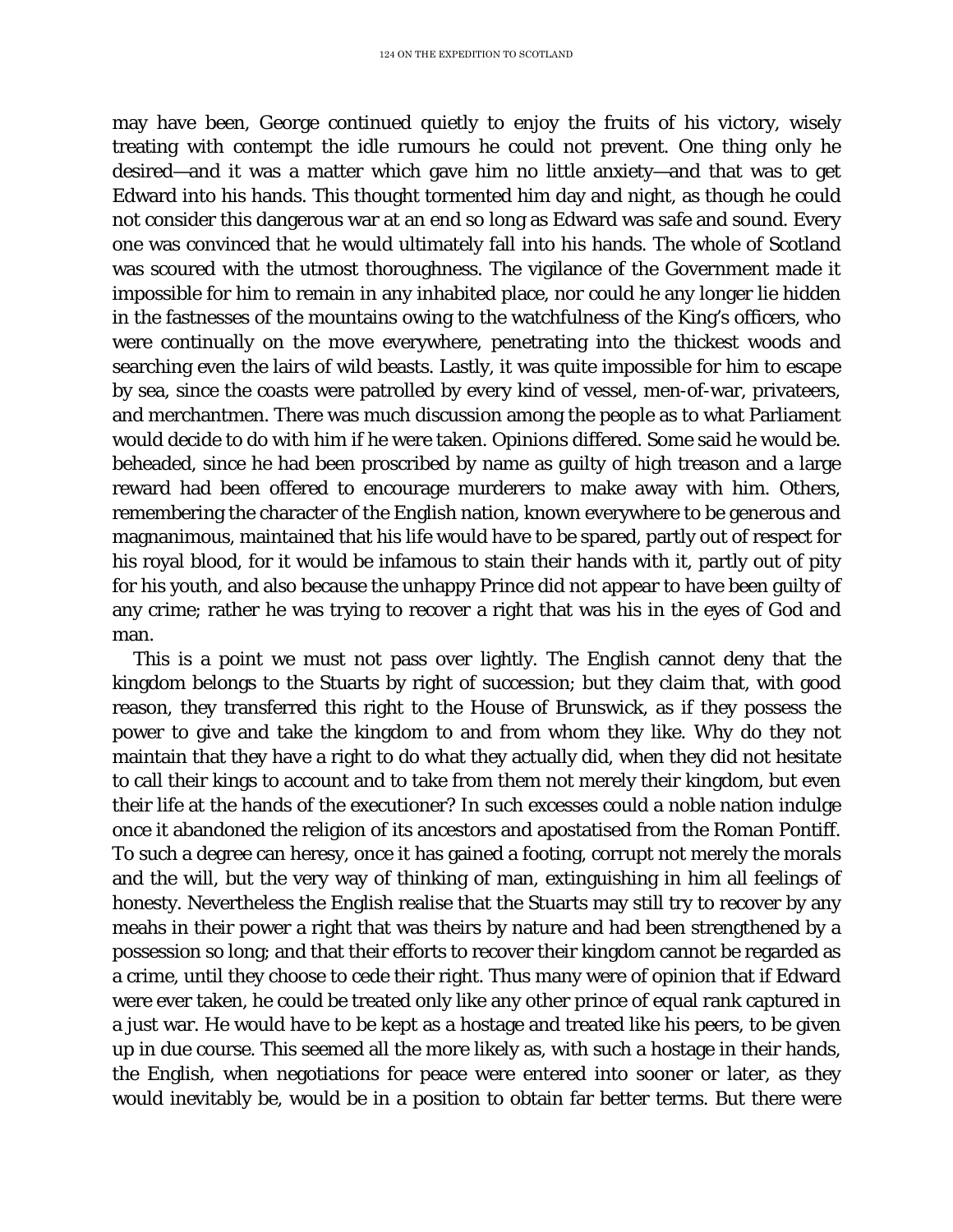still difficulties in the way. Many held that public safety was the first consideration. They therefore insisted that Edward, who alone could always stir up another civil war, ought not, under any circumstances, to be set at liberty, no matter what the terms. George would never allow him out of his hands, since, so long as he was alive, he would always appear to be reigning on sufferance, not by right. A middle course must be taken, which erred neither from undue severity nor from an ill-timed indulgence. Since it was infamous to dye their hands with the blood of a royal prince and very dangerous to set him at liberty, they ought rather to consign him to perpetual imprisonment, where the gloomy surroundings, the discomfort of the life, and the melancholy they would cause would soon undermine his health. These were the prophecies that were being made about his fate. But all these ideas and predictions turned out to be beside the point, thanks to Edward's extraordinary luck, if we may speak of luck in the midst of misfortune. For though the search was pressed with the utmost diligence for five whole months in the most remote places, it proved impossible to arrest him, or even to discover him. And when at last he succeeded in escaping, the news of his arrival in France was received before that of his escape from the island where he had taken refuge. This story we shall now proceed to relate.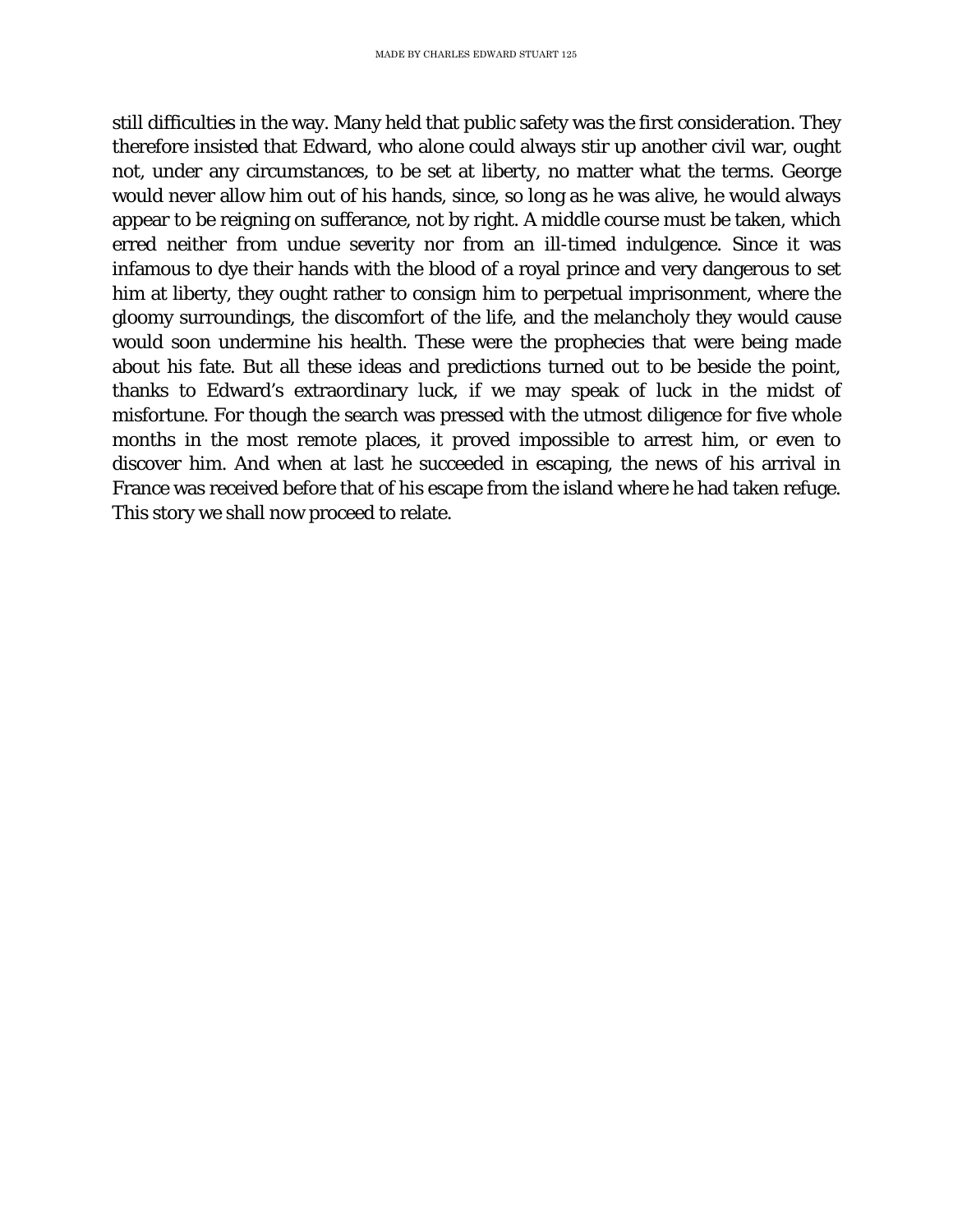## BOOK IV

WHEN, after the battle of Culloden, Edward realised that his men had been utterly defeated, while the enemy were becoming brutalised by victory, he mingled with the crowd of fugitives, surrounded by a loyal body of officers of rank and of his own servants, and reached the river Nairn at the point where you cross it into the county of Badenoch.<sup>[1](#page-92-0)</sup> The horse he was riding had been wounded by a bullet and fallen under him. He was 011 foot, and not only weary, but slightly wounded in one side.[2](#page-92-1) The river, swollen by the melted snow, was not easy to ford. However, though the water was up to his chin, he struggled successfully against the swirling stream and landed on the opposite bank. Not far away was Aird, a small castle belonging to Simon Lovat, an old man over eighty, of the highest birth and of great influence owing to the number of clansmen of whom he was chief among the Highlanders. He was warmly attached to the House of Stuart. Thither Edward proceeded with his little band, reaching at nightfall the castle of the Lovat, who chanced to be at home. It is not for me to conjure up the mixed feelings of grief and affection with which the kindly old man welcomed the Prince, who appeared before him in such a condition. The first thing he did was to post sentries on the roads to keep a look-out and send word immediately if they suspected the enemy was approaching. A surgeon was summoned to examine and see to the wound, which was pronounced slight. Lastly, observing that the Prince had lost strength and was a prey to deep emotion and melancholy, he did his best to comfort and encourage him. Things had not come to such a pass, said he, that, with Heaven's help, they might not once more take a turn for the better. A considerable number of Highlanders were under arms in Lochaber and they needed only a word from him to go down into the Lowlands. He himself would see that at least as many should assemble from the clans under him. A high proportion of the thousands who had taken part in the battle had certainly escaped. They must be rallied, a new army formed, and a battle must be hazarded with fresh forces. Above all they must hope to the last.

At these words the Prince heaved a deep sigh. 'Am I to bring ruin upon yet more honest men? Has not more than enough blood been shed in my cause? Yet, if there is still a way of restoring my fortunes, I am the last man to refuse to take it. Others must decide.' And, turning to his companions, he bade them discuss and decide what had best

<span id="page-92-0"></span>ī <sup>1</sup> At the Ford of Falie, where he dismissed his cavalry escort. He was accompanied by Elcho, Sheridan, Alexander MacLeod (younger of Muiravonside), O'Sullivan, Peter Macdermit, O'Neill, and guided by Edward Burke.—

<span id="page-92-1"></span>Blaikie, p. 46.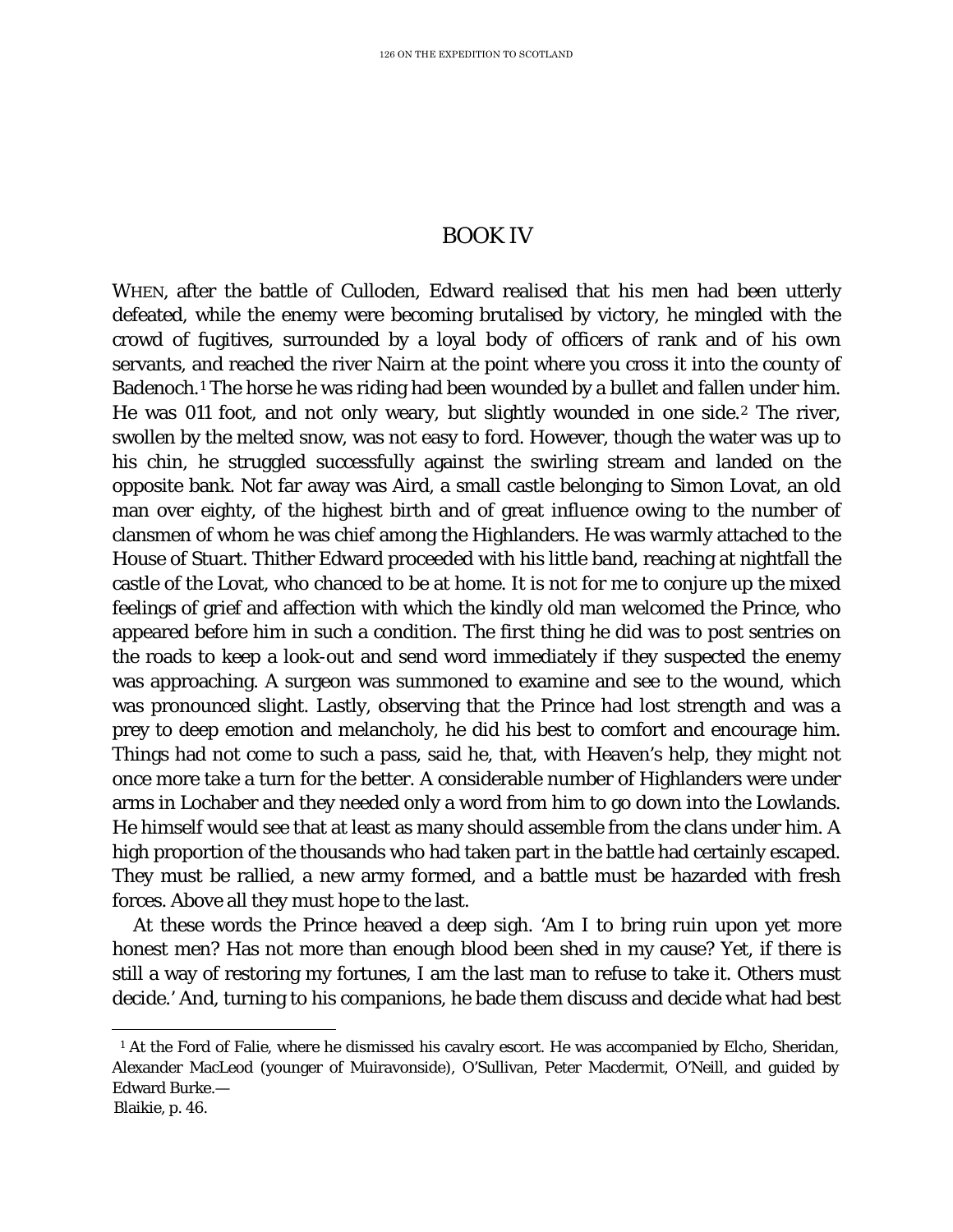be done. They began at once to discuss the next move in rough and ready military fashion, giving due weight to circumstances and the importance of the question in hand. They were few in number, but they were picked men. There was Sheridan, who has been mentioned in the first book of this history. Though he had remained in Rome after the Prince's departure, he had shortly afterwards started for France and crossed from thence to Scotland on the same ship as the Prince. There was Sullivan, who was very intimate with the Prince and very dear to him, and of rare loyalty towards him, as we shall see later. Him also Edward had brought with him from France. Lastly there were Elcho, Lochiel, and Macdonel, the said Lovat, and other persons, all belonging to the highest nobility of Scotland, not less distinguished in birth than in courage. Elcho stood out above the rest in bravery and knowledge of the art of war, but his opinion would have carried more weight had he been less hot-tempered and less unduly obstinate in maintaining it. When they were asked to give their views Elcho considered that there was still good ground for hope if they acted cautiously and wisely. He thought that the troops who had survived the battle and who were scattering like lost sheep should be rallied into a single body and formed into a suitable army. Lastly, reinforcements should be brought from the Highlands, and their supporters should meet at a given place with their clansmen. The war must be renewed and continued until chance or time gave them their opportunity. He maintained that this would be neither very difficult nor very dangerous; but swiftness and courage were indispensable. They must not expect that a rabble paralysed with fear would be ready to face fresh dangers unless it were led by officers of the first rank, and unless, above all, it had its own Prince before its eyes. He had but to show himself to the Highlanders, and not only would the fugitives return to his banner, but many others would appear in arms to join him. If the Prince were to remain hidden, or, worse still, were to abandon the island, every one would consult his own safety and hasten to go over to the enemy. He set forth his views at length, and, turning to the Prince, said: 'If you want my honest opinion, let no one to-day persuade you to fly, to hide yourself; nor must you ever allow all these brave men, who were and still are ready to lay down their lives for you, to look in vain for their beloved leader and Prince. Let the mountains of Lochaber and Badenoch see you again. If once again we pass rapidly through these provinces, we shall, I hope, be able to collect troops in no time and lead them to any place you may appoint.'

While Elcho was speaking thus, Sheridan, either from latent jealousy, or from natural impulsiveness, or, as seems to be most probable, because he could no longer endure the sight of a misfortune so great, rudely interrupted him. Charging him with having failed in his duty in not holding the bank of the river Spey, he said: 'It is hardly for you to boast of your courage, Elcho, at a time like this. You should have proved it on another occasion. Now that all is lost, largely through your fault, we must patiently endure what cannot be cured and make a virtue of necessity. You do not give the enemy credit for much sense, if you think he will leave us time to rally our army. He is pursuing us everywhere with his victorious cavalry, holding the roads and following up his victory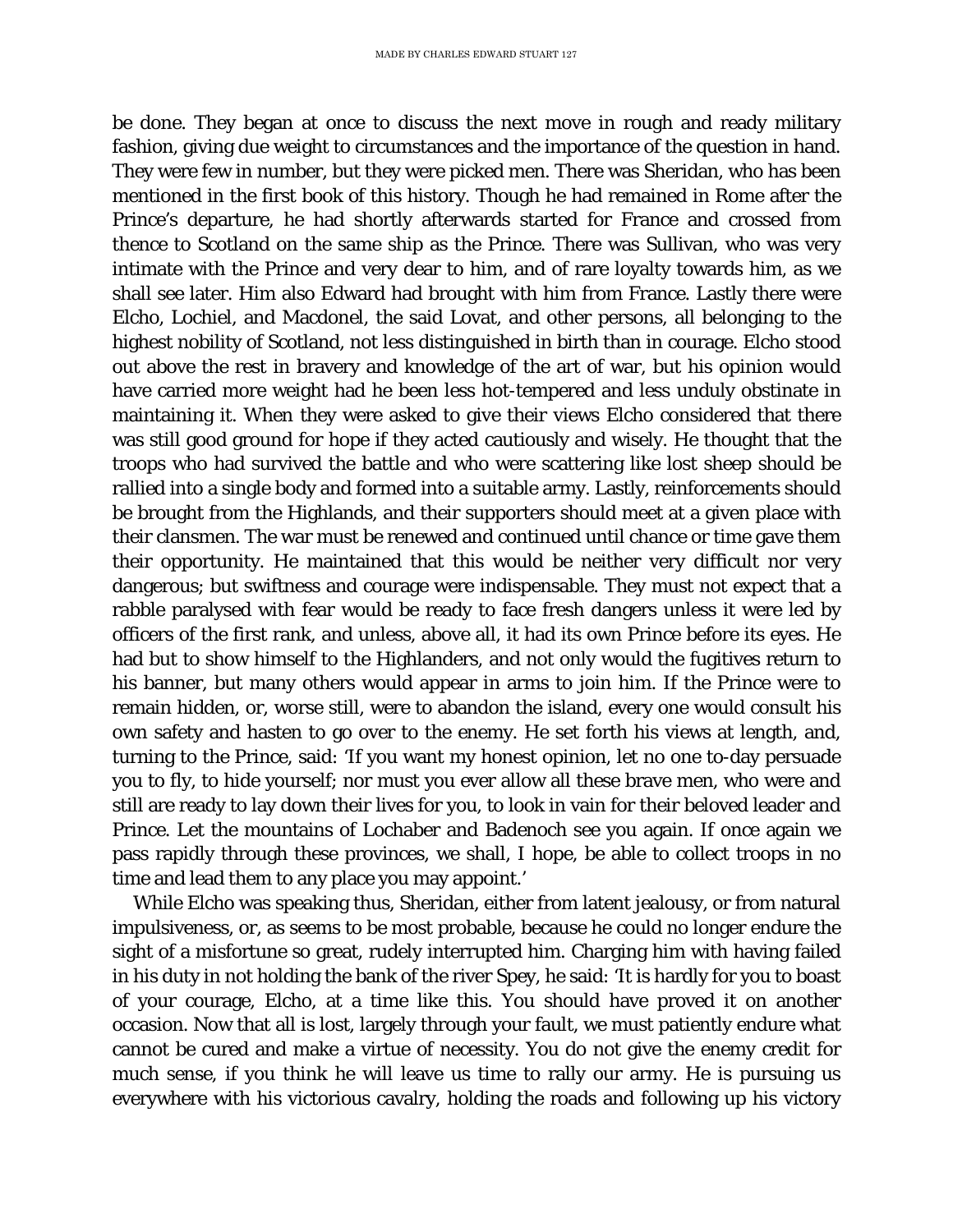remorselessly. In all probability, while we are talking about remedies he is hard upon us, bringing us the worst of all evils. But let us even suppose—and I cannot believe it-—that he is slackening his efforts and acting less energetically against us. Are we who, with eight thousand of the bravest troops thoroughly experienced in battle, have suffered so crushing a defeat, still in a position to resist a conqueror, with a reduced army consisting of panic-stricken men, most of them got together anyhow', without money, without food, without arms? Blind I may be, but I see no other way, except for the Prince to escape at once to the Continent, preserving his life for better times, should they come.'

This plain speaking hurt Elcho. He was deeply offended when he heard himself accused of being the cause of the defeat, and loudly demanded satisfaction for the outrageous charge thus insolently and haughtily made against him, threatening to press matters to extremes. But the Prince interposed, begging them not to let their private differences injure the common cause, and by his authority nipped the threatening quarrel in the bud, He bade the others also express their opinions freely.

Sullivan agreed with Sheridan, adding a few other reasons why the departure to the Continent should be hastened. Lovat seemed at first inclined to side with Elcho, but, after further consideration, he remained undecided. The rest, as usually happens when things have gone badly and there seems no certainty of safety, whatever steps are taken, were more inclined to look to others to decide what should be done than to express an opinion of their own which might lead to disaster. But they were ready to run any risk for the safety of their Prince. The one thing on which they were all agreed was that it was too dangerous to remain longer in Aird. They were of one mind about the necessity of leaving immediately a place so near the enemy and so suspect. They remembered that the King's troops were everywhere and that spies and informers must be swarming. What most alarmed them and made them decide on haste was the number of the fugitives from different directions, two hundred of whom, following in the footsteps of the Prince, were already gathered in Aird. They could not believe that this had not been remarked by the enemy. Thus, though no decision was reached upon the main question owing to the differences of opinion, it was unanimously agreed that the Prince must leave Aird that very night.

Whither was he to fly and how was he to leave? Both questions bristled with difficulties. Edward decided on Fort Augustus, though the fort had been burnt by his orders the day before. he chose it because it was thought that most of his scattered troops had taken refuge there, and he would thus be better able to appreciate the true state of affairs. He could then, as prudence dictated,' adapt his plans to circumstances and ultimately come to a sounder decision. Though he was then inclined to flight, he was still undecided; for he was ready to take up arms again at once, if he saw the slightest hope. As for the means of getting there, Elcho, who never wavered in maintaining that the war ought to be continued, held that he should march at the head of all the men assembled in Aird. His reasons were two. In the first place, they would serve as a protection to the Prince in case he fell in with the enemy; in the second place,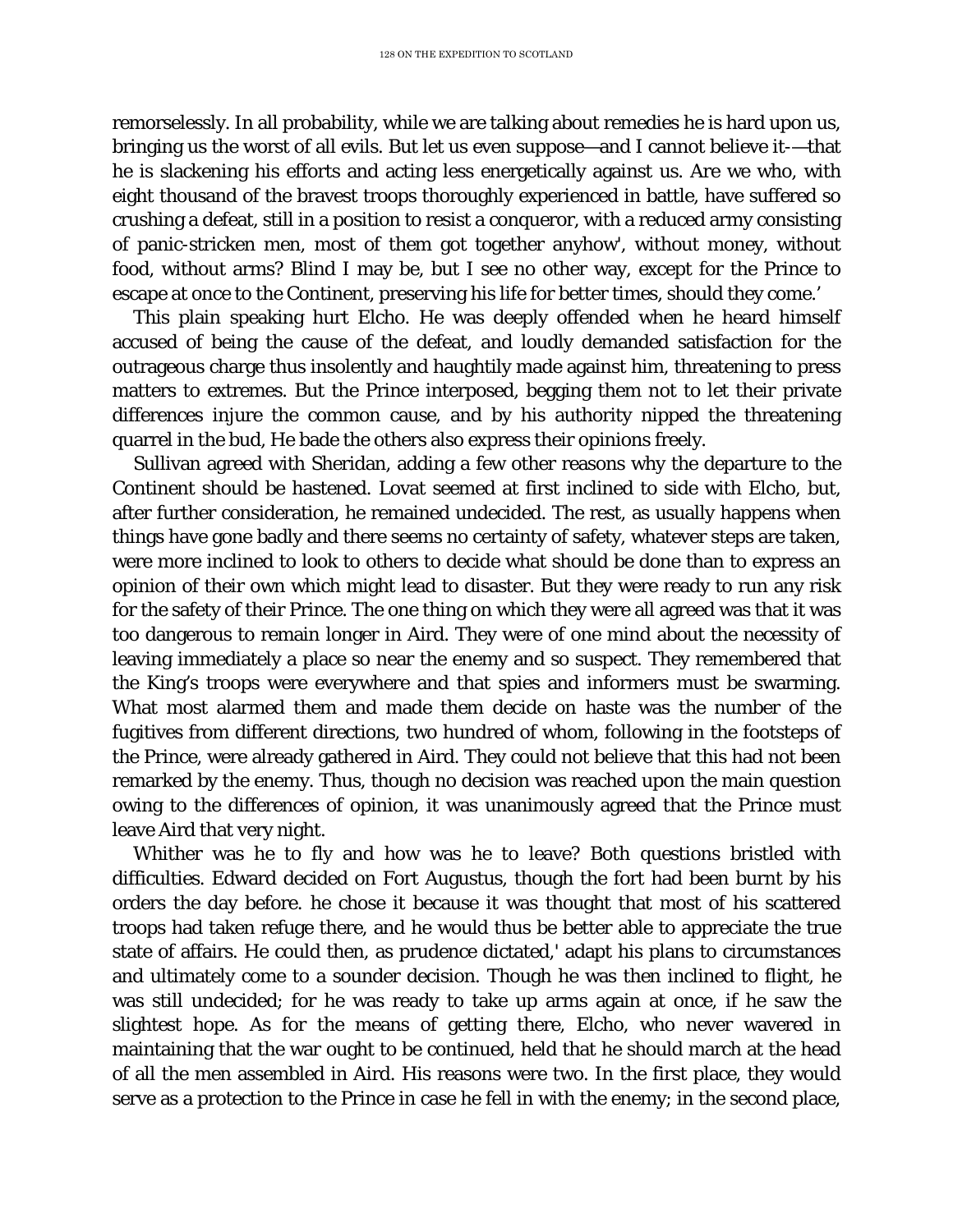when it was known, it would encourage the other scattered remnants of the Jacobite army to march where they knew their Prince to be. For he believed that this was the one question they were anxiously asking themselves. The others were of a very different opinion. It was quite likely, they said, that the Prince was being sought for by his men, but it was absolutely certain that he was being sought for by his foes. The soldiers, not more than two hundred and twenty in all, were numerous enough to attract the enemy when it was known that they had rallied, but they were quite insufficient to oppose him. It was folly, things being as they were, to expose the Prince to a danger so grave and certain for a doubtful and slender hope. Edward agreed, saying that, as the enemy were so near, he would rather have no troops with him at all than a number so insignificant.

The Council was broken up without Elcho's advice having been taken on a single point. The troops were dispatched to Lochaber, being recommended to go in small bodies, to select a suitable place and always to be ready to gather there. Shortly afterwards Edward started a little before midnight with very few companions. Elcho and Lochiel led the way on horseback. A mile bed them, also on horseback, came Edward, between Sullivan and Sheridan. At the same distance behind them five servants, led by Macdonel, brought up the rear. All were well armed and all were resolute, whatever might come to pass. Many afterwards thought that Elcho's opinion was by no means to be despised. Had it been adopted, the war might have well been revived and continued, considering that although the men were really dispersed, they were not disaffected, since they had not gone over to the enemy. All they wanted was a leader. There was no lack of loyalty and courage. Chance might put an entirely different face on the state of affairs. Time often accomplished what no one had expected or foreseen. This is what many were saying; whether rightly or wrongly is not for me to decide. Things might have been much worse, and it was as well to be prepared.

Edward reached Fort Augustus three hours after sunrise, but it was strangely deserted. As he glanced round, he saw no one but Lochiel, who, as we have said, had been sent on with Elcho. Elcho had gone off on the way, not from disloyalty, but on account of the recriminations of the previous day, which had sunk deep into his mind, and because he could not endure that others' advice should be taken rather than his own. This he had told Lochiel before leaving, bidding him repeat it to Edward. He had sworn by all that was most sacred that he hated to desert his beloved Prince in circumstances so hard, but that his honour compelled him to do so, and honour must come before all else with a man of birth. Edward was deeply distressed at the loss of so loyal a follower, of whose affection for him he had such abundant proof, more especially as he felt that he might have given him some excuse.

'Ah,' said he, 'a soldier who feels that his honour has been wounded has good cause for anger.' But to his distress at Elcho's loss a blow even more heavy was soon added.

From Fort Augustus Edward went to the neighbouring Loch Garry,<sup>[1](#page-95-0)</sup> to see whether he

<span id="page-95-0"></span>ī <sup>1</sup> Invergarry Castle, 17th April.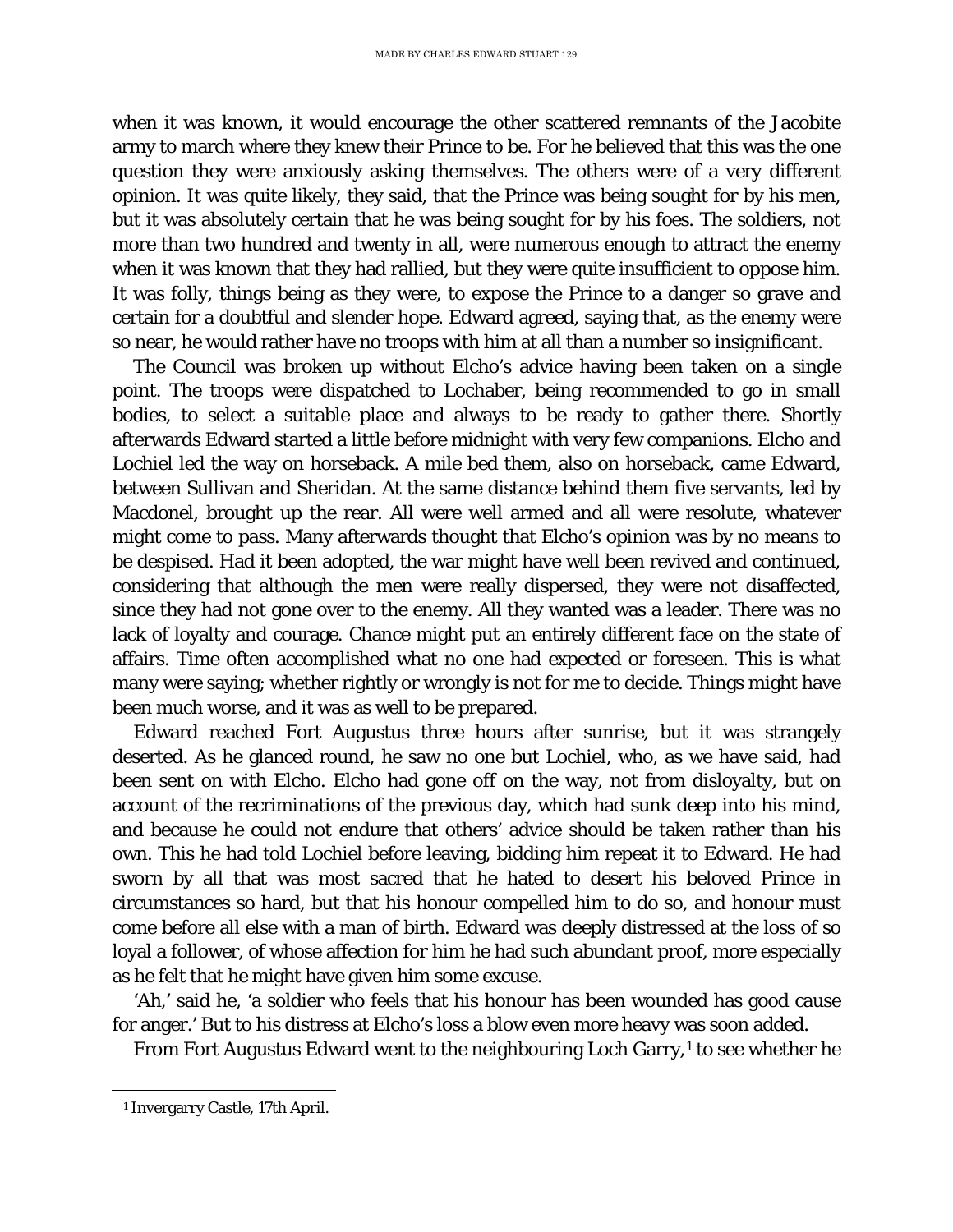could obtain trustworthy information about his troops from the fishermen living by it. After waiting a couple of hours, he was surprised at the non-appearance of the five servants who, we have said, were following at a distance of not more than a mile. While he was expressing surprise and his fear that something had happened to them, a man was seen approaching on horseback at full speed. Going to meet him, he recognised Macdonel, but so pale was he and such his appearance that he was hardly recognisable. When he was about a stone's throw away Macdonel recognised the Prince in front of him and tried to dismount from respect; but his strength failed him in the very act of dismounting and he fell heavily to the ground. Edward and those with him ran up, trying to revive him, but all in vain. Senseless, deadly pale, breathing with difficulty, he might have been dead, while blood was pouring freely from his side, which seemed to have been pierced by a musket ball. Urged to speak, he at last managed to tell them with great difficulty in a feeble voice, broken by sobs, that a large squadron of enemy cavalry had suddenly sprung upon him and his companions from an ambush. They had all been surrounded and taken. He alone, trusting to the speed of his horse, had preferred flight, and while flying he had been mortally wounded by a musket ball. His one wish had been to see his Prince once more. Since God had heard his prayer, he died happy and contented. He told them also to fly at once, for the enemy were close upon them. Scarcely had he uttered these words when his voice failed him and he died.

Never had Edward experienced grief so great, so overwhelming, so natural. The necessity of immediate escape only made it more bitter. He could see no prospect or hope of safety in the present state of his affairs. Discouraged, unable to decide on what he had best do, yet faced with the necessity of escaping, he leapt upon his horse and made for the heart of Lochaber. After a long journey through the wilds, where he found none of his men, he learnt from a chance passer-by that most of those he had disbanded in Aird had been taken by the enemy. At this news he turned back, with the intention of going down into Glen Morven [Morar], whence, as it "was on the sea, he could escape to France. The one comfort left to him, inestimable amid such endless trouble, was the company of Sullivan, Sheridan, and Lochiel. With rare loyalty they followed the Prince, taking upon themselves the worst fatigues and dangers and never leaving his side. Yet a few days later cruel fate robbed him of part even of this comfort, such as it was. Either because they chose the more remote places to avoid meeting their enemies, or because there were no better roads leading to Morven, they reached a mountainous district which could be crossed only on hands and feet. They were thus compelled to give up their horses and proceed on foot. On this they were all decided. But Lochiel, for all his pluck, was unable to walk, as he had been wounded in one of his feet at Culloden. Though Edward was loth to lose so loyal an adherent, to whom he was deeply attached, he would not hear of his staying with him thus heavily handicapped. So he begged him to desist, at least until his wound was healed. When he protested and appealed to him with prayers and tears, the Prince ordered him to stay behind. Lochiel was the last of his original adherents, except his companions Sheridan and Sullivan. These were now the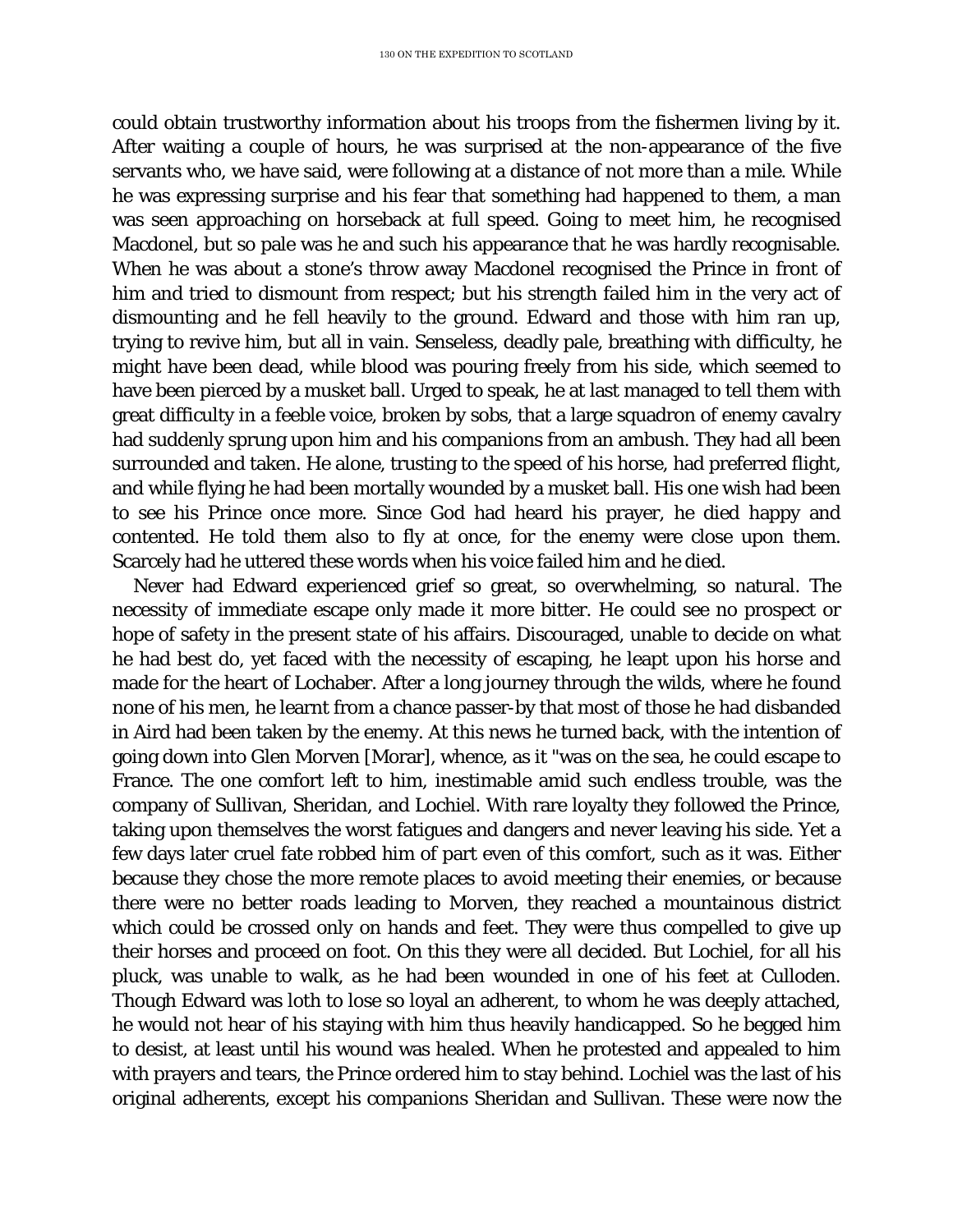only protectors of his life, sharing his misfortunes and comforting him in them, the directors of all his affairs. We shall soon see how at last he was to lose even these.

Meanwhile they had reached Glen Morar,<sup>[1](#page-97-0)</sup> where lies Castle Arisaig, rich and populous as the country goes. On the west it is washed by the sea. It faces Ricina, commonly called Skye, one of the Western Islands. Edward entered the place secretly and was welcomed at the house of a well-wisher<sup>[2](#page-97-1)</sup> with far better cheer than he had ventured to hope for. But he was distressed at not finding any of his troops there. He could not make out what had become of so many thousands of men. Some said, or guessed, that most of them had retreated to Ross, the northernmost county of Scotland. As this was not only affirmed by many, but seemed probable in itself, preparations were made for starting immediately for Ross, in spite of the fact that it was swarming with the King's agents. The wisdom and sense of his host prevented him from taking this step. He suggested that it would be more prudent for him to stay and rest in Arisaig and send one of his companions to Ross, who might inform him either personally or through others of what he found there. The advice was followed. Sheridan, disguised as a peasant, started for the north. The Prince remained in Arisaig[3](#page-97-2) and, being done up by the hardships of his long wanderings, he did not refuse to enjoy a little rest.

Three days later[4](#page-97-3) there arrived in Arisaig Onelio, [O'Neill], a brave soldier of whom Edward was fond, and who commanded a regiment at Culloden. After the defeat he had hidden in a thick wood to escape the enemy, and then started to wander through remote districts. Finally, he had fallen in with Sheridan, and, hearing where the Prince was in hiding, he had gone thither to see him again and pay him his respects. Edward was highly delighted to see him once more. But, after listening to all he had to tell of the state of affairs and of all that happened after the battle, he became so despondent that he determined to think of nothing but flight, and to escape to France at the earliest possible opportunity.

This is what O'Neill had to say. It was useless to go in search of soldiers, since they no longer existed. Many had been killed in battle, many more butchered while trying to escape. The rest wrerc in the hands of the enemy, having either been taken by force or surrendered. The Duke of Perth and his brother [Lord John] Drummond had sought safety among the highest mountains, after first urging their followers to surrender. Cromarty, Chilmarnoch [Kilmarnock], Balmerino, and other Jacobite chiefs had all been taken, together with their men. It was no longer possible to speak of an army. It had all disappeared and there was no hope of its rising again. The law was being enforced in all its rigour against the rebels. The whole island was trembling before the dread instruments of capital punishment. All this Edward heard with amazement. Finally he

<span id="page-97-1"></span><span id="page-97-0"></span>ī <sup>1</sup> 19th April.

Angus MacEachine or MacEachain, Borrodale's son-in-law. (Blaikie, p. 46.)

On 20th April he. went to Borrodale and remained there and in the neighbourhood until 25th.

<span id="page-97-3"></span><span id="page-97-2"></span><sup>4</sup> As O'Neill had been with him since Culloden this must be incorrect. *(The Lyon in Mourning,* i. p. 367.)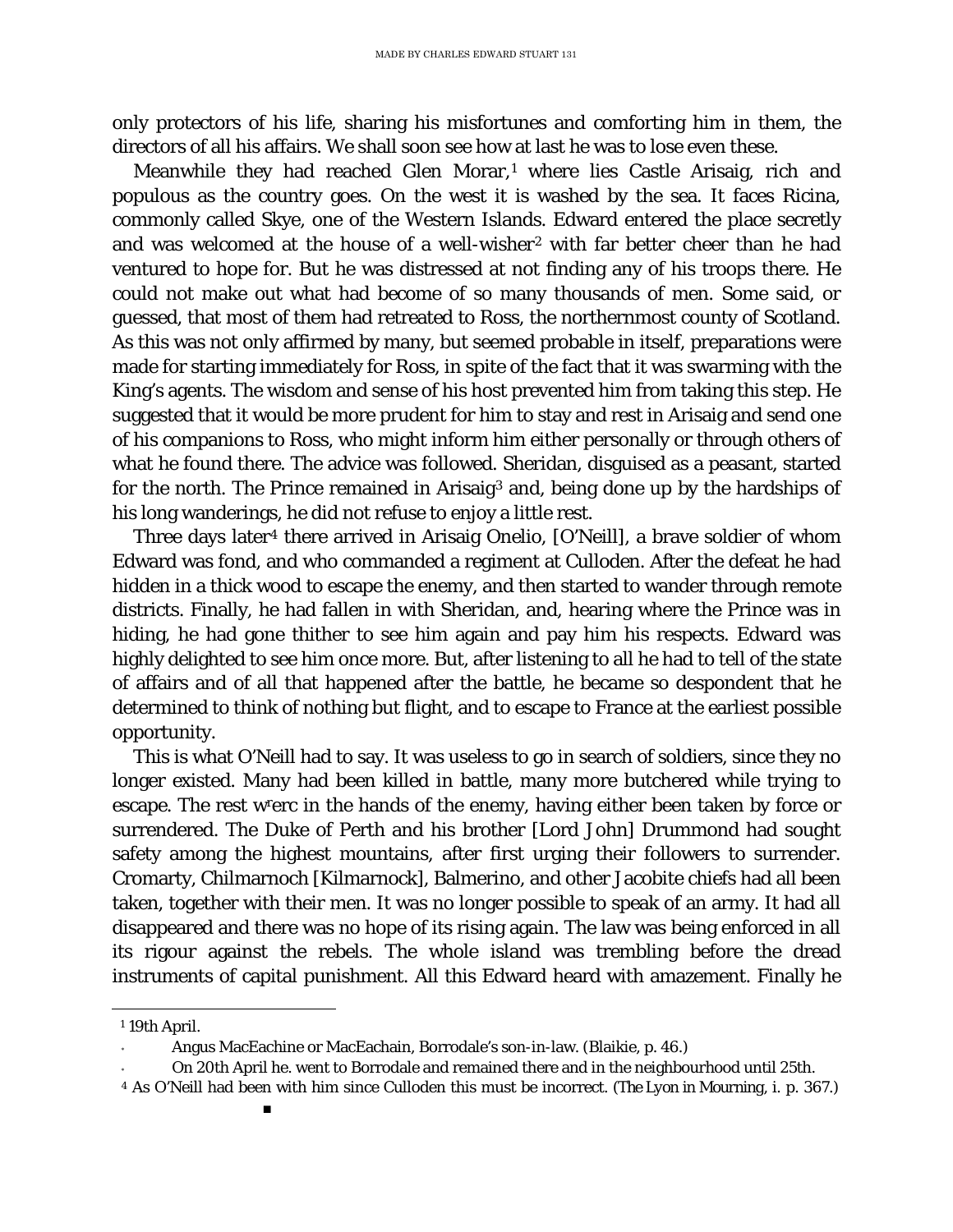gave vent to a few mild complaints at the fickleness of many and the want of courage of not a few others, and said he was going to sail for France even before Sheridan's return. There was no vessel in Arisaig capable of undertaking so long a voyage over a stormy sea. He therefore ordered a small boat<sup>[1](#page-98-0)</sup> to be hired, and on the same day started for Stumway [Stornoway], 011 the extreme end of the coast of Lewis, where he thought he could easily find a ship for France. Eight sturdy oarsmen rowed the boat. With him were Sullivan and O'Neill, and they had been joined by [Donald] Macleod, a devoted adherent of the Prince. As he was a native of Stornoway, it was thought he would be very useful in wrestling with the difficulties of the flight.

Fate, however, doomed him to go far in search of means of escape, which he could have found most opportunely in Arisaig, had he waited only a single day longer. Edward left on May [2](#page-98-1)8.<sup>2</sup> On the 29th two French warships arrived in Arisaig, having been sent especially for him. The officers in command were also bringing him a large sum of money. Six whole days they remained at anchor, the time being spent in diligent search for the Prince. But as they were unsuccessful, and an English fleet was said to be near by, they left the money in safe hands and finally set sail. Several Jacobite leaders took the opportunity of going on board, notably Sheridan, who reached France in safety. This is an occurrence we must emphasise; it was one which Edward was to regret bitterly, as, had he been on the spot, there would have been an end of all his troubles. Still more unfortunate was it that, when he should and could have been so lucky, he had decided to go and land at Stornoway, obstinately flying in the face of Providence which was thus timely coming to his aid, as if some unkind fate or blind impulse had driven him whither he least desired to go.

Jumping on board, as we have said, Edward started for Stornoway. As night fell and they were beginning to enter the open sea, the wind suddenly sprang up and began to blow with such force that shipwreck seemed certain. The boat was driven backwards before the waves, and the boatmen, terrified, declared that it was impossible to make headway against them. They shouted that they must run from the rising storm and return at once to Arisaig. Edward would not give way. Unlike himself, he persisted obstinately in his purpose, resolved to hold on, no matter what the risk. The men at the oars, who did not know that he was Prince of Wales, but thought that he was a French fugitive, refused to obey, and, in order to show how desperate the case was, they abandoned the boat to the W'aves. But he seized an oar himself and, urging his companions to help, he rowed for a long time, breaking through the waves with the strength of his arm and merrily lightening the work by singing. Stirred by his example, the sailors were at last, against their will, induced to return to their duty. Thus we may say that they continued their voyage in the teeth of Providence and yet they did not reach their destination, but, after being tossed hither and thither by the terrible storm,

<span id="page-98-0"></span>Ĩ. <sup>1</sup> His object in getting the boat, in the first place, was to go to the Hebrides in hopes of getting a ship, and failing that to Orkney. (Blaikie, p. 47.)

<span id="page-98-1"></span><sup>2</sup> 26th April. (Blaikie, p. 47.)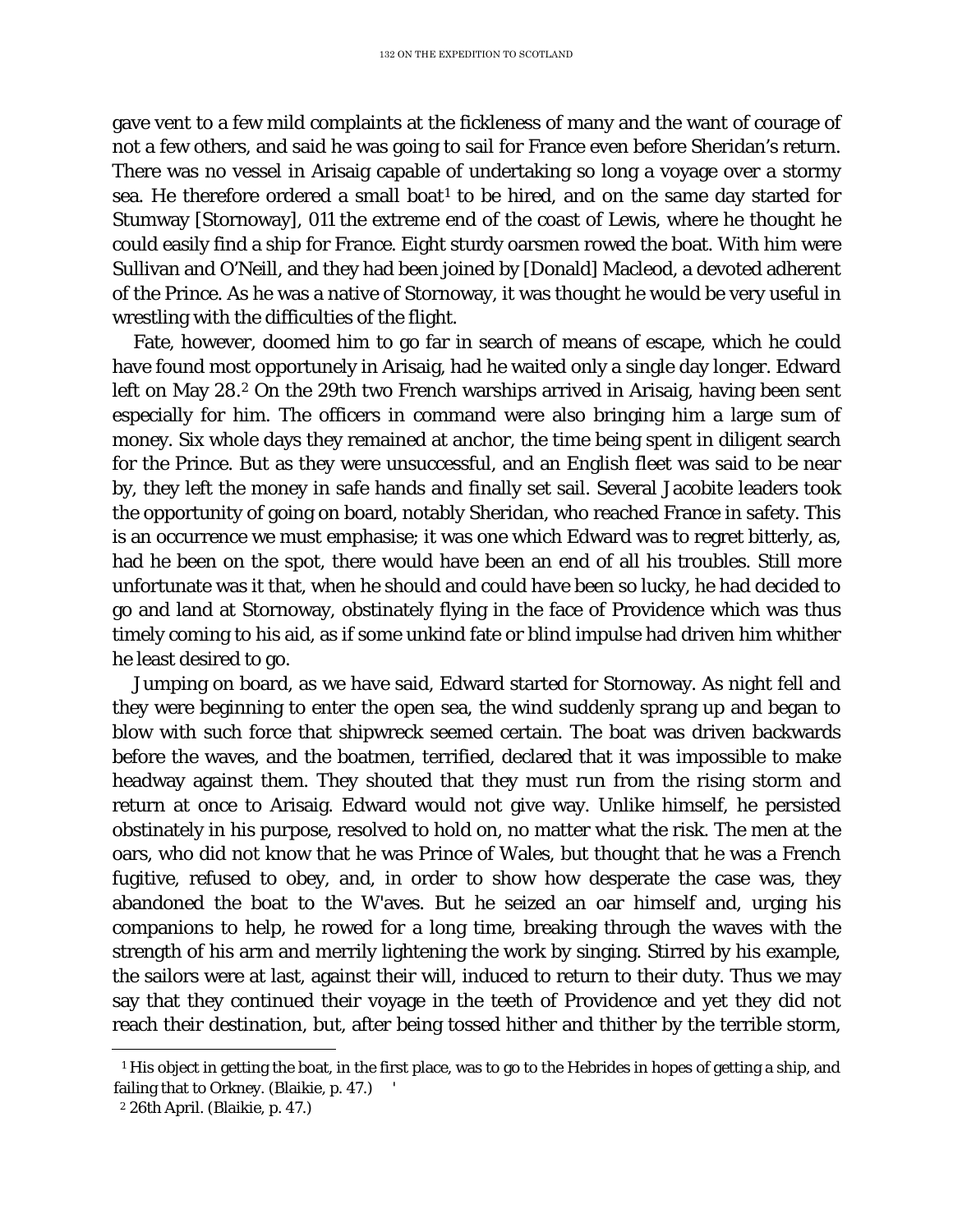all they succeeded in doing, with Heaven's guidance, was to reach Benbecula about midday on the morrow.[1](#page-99-0)

Benbecula is a little island ill the Deucaledonian Sea, where the few inhabitants are poor and rough. In such an island our travellers dared not go far from the shore. They were in want of all the necessities of life, shelter, food, and fire. They met some of the islanders and managed with difficulty to obtain the wherewithal to light a fire by paying them. They spent a day there in great discomfort; then, the sea growing somewhat calmer, they started again,<sup>[2](#page-99-1)</sup> steering north, on their way to Stornoway. At first they had the wind with them, but they were overtaken by a fresh storm and forced to put into Scalp [Scalpa], another island in that sea, sparsely populated and very inhospitable. They gave themselves out to be merchants stranded on the island by a storm after being shipwrecked on their way to the Orkneys to trade. This they did, not only in order to conceal their condition, but to obtain shelter more easily, in the hope that one of the islanders, who were for the most part half savages, might be touched at the sight of all their misery. Their story proved more successful than they had ventured to hope. A peasant, somewhat more humane than the rest,[3](#page-99-2) received the strangers hospitably. Welcoming them to his home, he fed them and entertained them as luxuriously as the poverty of the island allowed. he refused all reward for his liberality, for he believed that they were really shipwrecked and had lost everything they possessed.

The storm did not subside for two days. Meanwhile

Edward as usual plied the inhabitants with questions about the news, and heard that it was considered certain that the Stuart Prince was a fugitive after his defeat at Culloden and that the search for him was being ruthlessly carried out everywhere. he was last seen in Arisaig with Sullivan, Sheridan, the Duke of Perth, Drummond, and other leaders of his party. Two French ships had arrived there, and there was no doubt that the unhappy Prince had refused to avail himself of the means of escape. Yet it was believed that he had either left Scotland already or that he would leave shortly and cross to France with a number of Scots and Irish nobles. This news, which, in spite of the elements of falseness it contained, did not appear to be altogether an invention, caused Edward indescribable sorrow. Believing what was said about the French ships, he bitterly repented having let slip such a golden opportunity of escape. He blamed himself above all for having refused to return to Arisaig, even when the violence of the storm, the advice of his friends and the prayers of the sailors were all combined in urging him to do so. He admitted that he had paid dearly for the obstinacy with which he had, in a measure, stood out against God and man. Whither could he go at such a distance? What steps could he take? Return to a place from which he was now so far? Perhaps the ships had already sailed. Go further? Perhaps the ships were still waiting. What would happen, supposing there were no French ships in Stornoway harbour? While he was

<span id="page-99-1"></span><span id="page-99-0"></span>Ĩ. <sup>1</sup> 27th April. Rossinish in Benbecula.

<sup>2</sup> Evening of 29th and reached Scalpa or Glass Island 30th April. (Blaikie, P. 48-)

<span id="page-99-2"></span><sup>3</sup> Donald Campbell, brother-in-law of Macdonald of Baleshare. (Blaikie,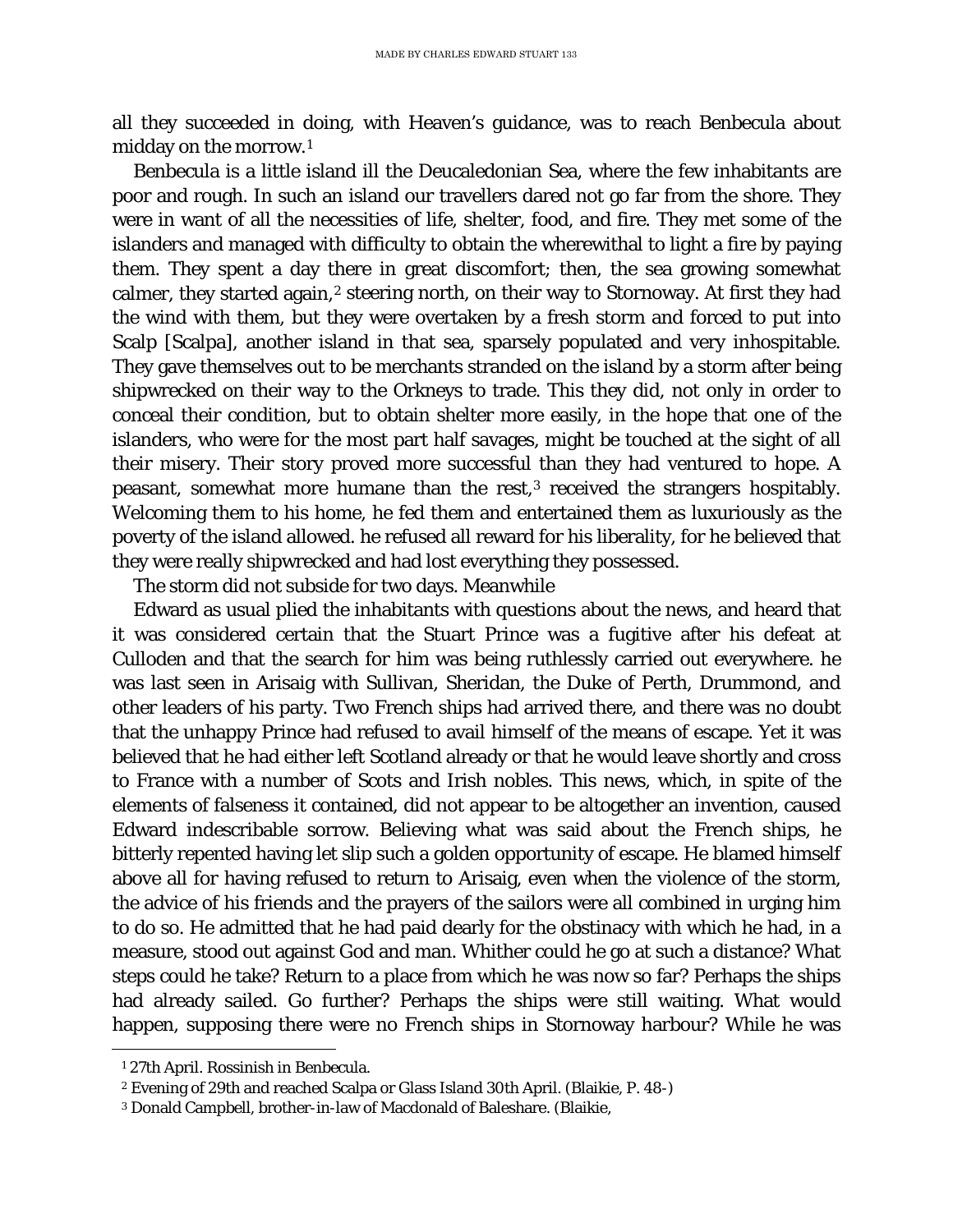thus hesitating and worrying, Macleod encouraged him by telling him that it was absolutely certain that there would be many chances of escaping. He must listen to reason and keep up his courage. Even supposing he had to wait a little longer in Stornoway, he himself had a number of friends and relatives there of no small influence, who would not hesitate even to take up arms to ensure his leaving safely. Cheered and strengthened in his former purpose by these words, Edward thanked his host kindly and, rewarding him richly for his hospitality (for he was not short of money), he put to sea once more.1

Before leaving Scalp Macleod had sent to warn his brother at Stornoway of the coming of the Prince, bidding the messengers take the shorter land route by Harray [Harris], an island which is connected with Lewis by a strip of land. This, which was meant to be a precaution, ruined the plan. Our travellers landed at Lewis and late at night made their way silently to Stornoway. As they approached they were met by Macleod's terrified brother, who begged them to leave. If they did not do so quickly, they would be going straight to their ruin. Their coming was known in Stornoway. A number of inhabitants who were the Prince's enemies were already in arms and preparing to use violence against him. On their wondering how the news had become known so quickly, he owned frankly that the fault was entirely his, as he had revealed to a friend in the strictest confidence a secret which should have been loyally and scrupulously kept. The friend had betrayed it and the news had spread everywhere. As he spoke he fell on his knees before the Prince and implored his pardon. Macleod could hardly restrain himself from falling upon his brother with his drawn sword. Shaking with fury, and bitterly reproaching him for his chattering, he spumed him from him. Then he said he would go to the town alone and see how the land lay. If he could not find shelter, he would at least provide for the needs of the Prince and his companions, who had not eaten anything that day. Telling the Prince of a most retired spot where he might wait for him, as he would be back as soon as possible, he started for the town.

The Prince, with Sullivan and O'Neill, went to the bank of a neighbouring loch where he had been told to hide.2

<sup>1</sup> Donald Macleod was sent to Stornoway on 1st May to try to get a vessel for the Orkneys. The Prince stayed at Scalpa until 4th May, when he, Sullivan, and O'Neill landed in Harris and went towards Stornoway, arriving at Kildun House in Arnish (two miles from the town) on the morning of 5th May. (Blaikie, p. 49.)

<sup>2</sup> He was at Kildun House on 5th May, entertained by Mrs. Mackenzie. (Blaikie, p. 49.)

There he spent the whole night without sleep, in the open, exposed to a biting fresh wind, drenched with heavy rain, tortured by hunger and cold. But he awaited the return of Macleod in vain.[1](#page-100-0) What it was that kept back an honest man, hitherto of proved loyalty, is not known. On this occasion, certainly, he broke his word and did not return,

<span id="page-100-0"></span>Ĩ. <sup>1</sup> Macleod remained with him until 20th June. He was taken prisoner fortnight later. (Blaikie, p. 52.)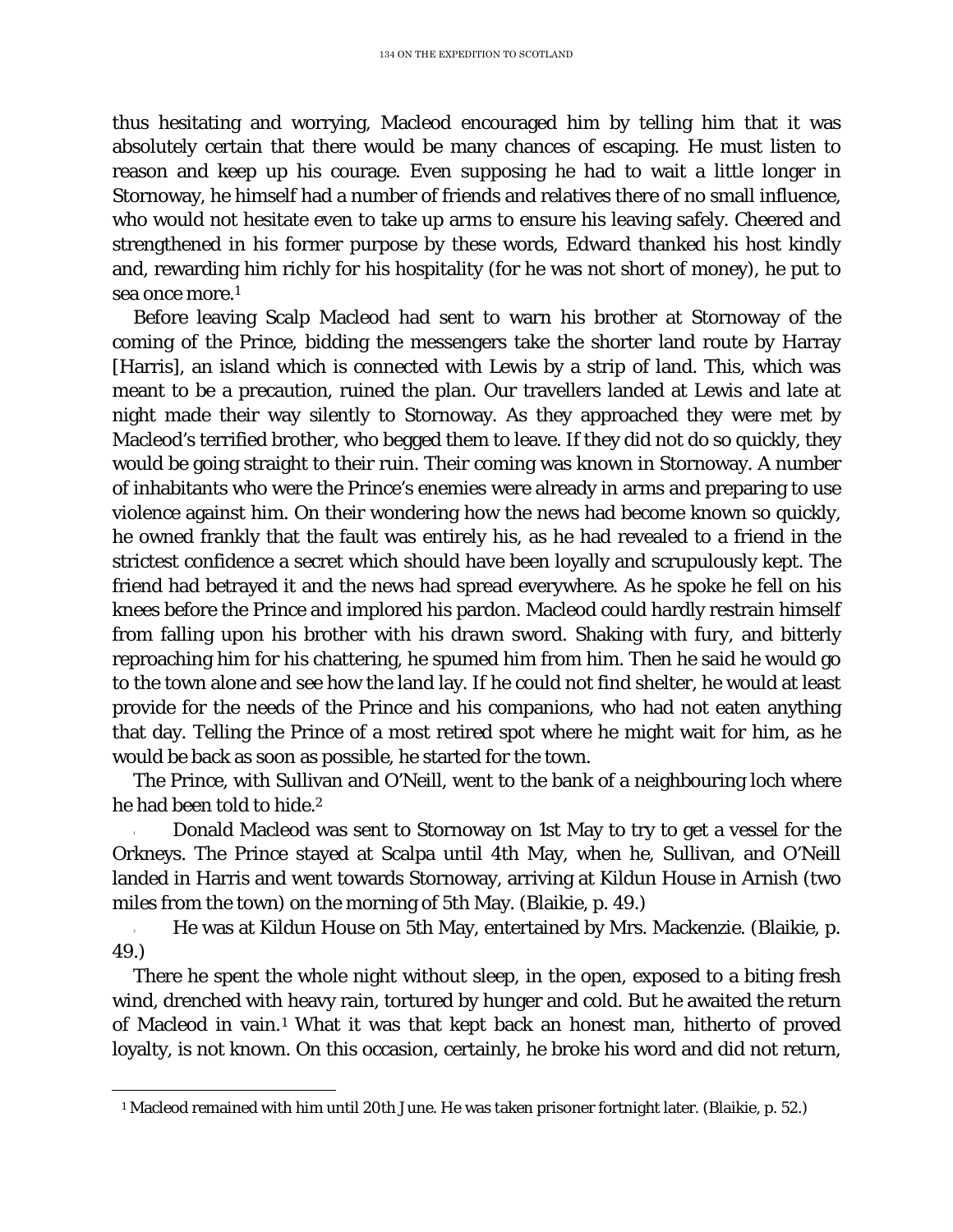as he had promised. His absence began to arouse in Edward uncomfortable suspicions. For many reasons he thought it would be very dangerous to remain longer where he was. He decided that they must at once leave this treacherous shore and go elsewhere. But he neither knew whither to go, nor was he familiar with the roads. Wherever he went, he had treacherous enemies to fear. His companions were no less distressed and quite as irresolute. The Prince was inclined to sail for the Orkneys, on the chance of finding among those remote islands the longed-for vessel for France. But at the mere mention of the Orkneys the men behaved as though possessed, raging and storming and cursing, and saying that they would rather die than go so far from their homes. They were determined to get back at all costs to their wives and families at Arisaig, and they shouted 'Arisaig' over and over again. As neither prayers, nor arguments, nor even considerable sums of money moved them, the Prince was compelled at last to return to Arisaig without any definite plan.

The sailors were weakened both by hunger and fatigue and still trembling with rage. But, such was their eagerness to return to their homes, that they threw themselves into their work with extraordinary vigour. Their passengers, however, were depressed, almost desperate at the thought of having let slip the opportunity of escape at one point while they had been looking for one in vain at another. Meanwhile their friends were growing fewer and fewer; nor could they see what other fate Heaven could have in store for them except in all probability to fall into the hands of their enemies. Edward alone still silently refused to give up hope, urging his companions from time to time not to despair, and saying that, slow though His ways might be, Providence would not fail them in the end. As he continually repeated this in spite of all appearances to the contrary, it looked as if he were inspired, if I may so put it, by an instinct more than human; and certainly it helped to keep up his comrades' spirits. Meanwhile, for some days past a number of English ships had been seen sailing these seas. The men were surprised, not knowing the reason. It never occurred to them that they had the Stuart Prince in their little boat, and that it w-as for him alone that the enemy privateers were searching. Their passengers understood the reason only too well, clearly realising the position. So they kept as close to the coasts of the islands they passed as they could, in order both to escape the observation of the ships and to be in a better position to run ashore in case of pressing danger. For, though there was no lack of danger on the islands, they felt that they could always find some hiding-place, and they preferred any risk to being caught defenceless on the open sea.

As they turned south with this idea, they suddenly caught sight of two English privateers giving chase to them under full sail. O'Neill shouted to the men to be careful if they wanted to escape the gallows. This would certainly be their end, if they were taken, for the help they were giving to the rebels they had on board. Frightened by the danger they had not suspected, they encouraged each other, but as they looked round they could see no way of escape, so they darted in among some high cliffs, getting as far away as possible, until the pursuing ships lost sight of them, when they ran their boat ashore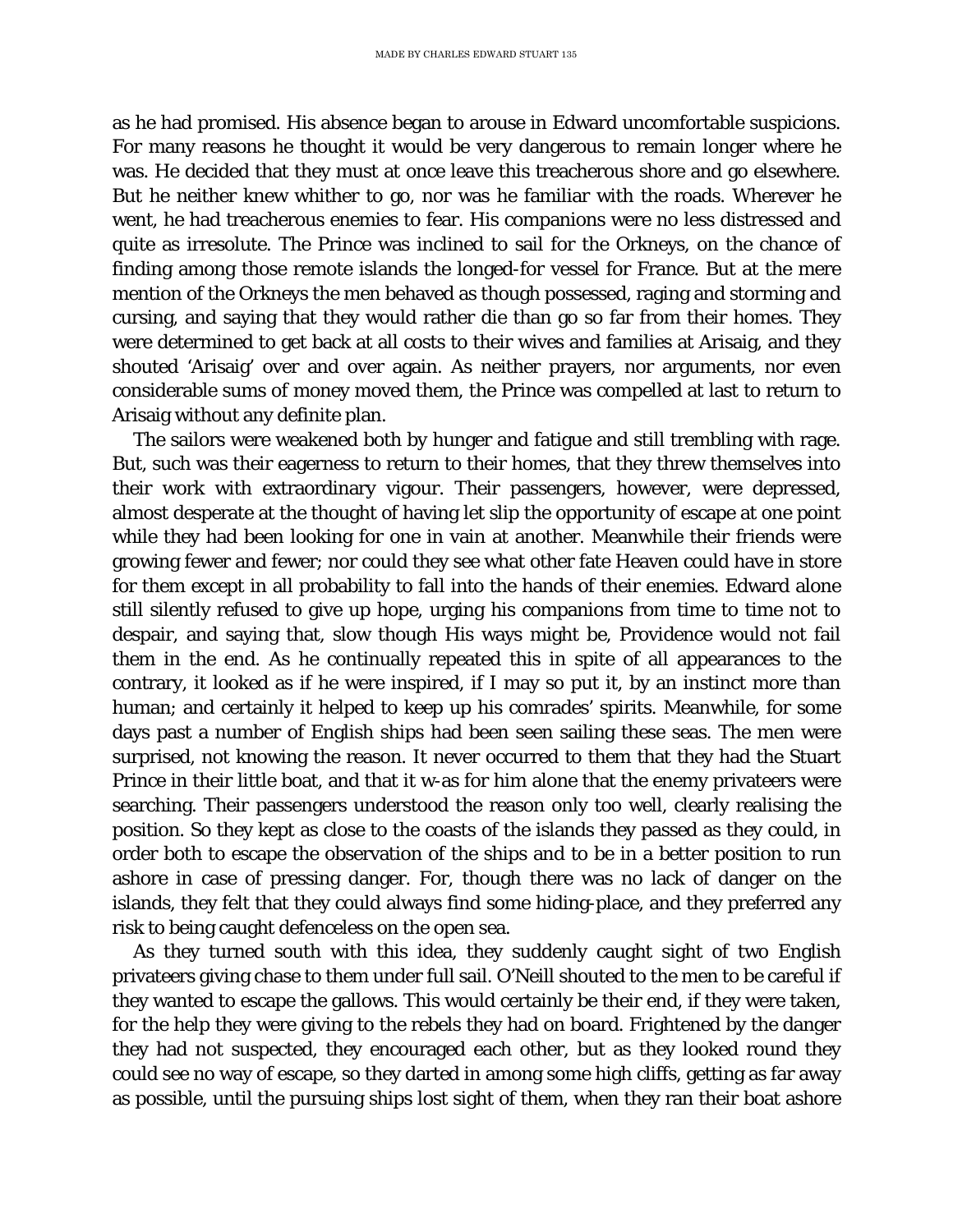on a small island about a day's journey from Benbecula.[1](#page-102-0) The Prince, Onelio,2 Sullivan, and the men themselves landed, searching eagerly for hiding-places. Here for the first time Edward was observed to become depressed and to lose some of his faith in Providence, so great were the troubles that overwhelmed him. The island in itself was very small, not more than nine miles in circumference, more like a rock than an island. It was quite uninhabited and there were no signs of agriculture. Wherever you looked there was nothing but bare rock or rough brambles. The only provisions they still had were a few crusts of mouldy biscuit and a little brandy, and, as this had been secretly carried off and appropriated by the rascally boatmen, there was no food left for Edward and his two comrades. However, Providence did not fail them. In the remotest corner of the little island they found a small hut made of fresh reeds that seemed to have been constructed for the use of fishermen. The Prince went inside to shelter from the rain. Wonderful to relate, there were in it a number of dried fish, left there by chance, as I believe, but not without the will of Providence, by the fishermen. Whatever this store of provisions may have been, eleven persons maintained themselves for several days on the fish soaked in water and cooked on brambles. As it rained heavily during these days, they collected the water in some holes they dug, and, muddy though it was, they used it to slake their thirst. Their existence could not have been more wretched. The night they spent in the hut, always awake. During the day, to avoid being discovered by the enemies who were watching for them, they hid themselves in the centre of the island among the sedge, where it grew thickest and was longest, sleeping on the damp bare ground. Their rule for rest was that one of them must always be awake and act as sentinel while the others slept, each in turn undertaking this disagreeable duty. Their troubles were further increased by difficulties with the sailors. Growing weak and thin and wasted from lack of food, they turned upon their passengers at every moment with oaths and abusive language as the cause of their dying of hunger. They did not refrain from hurling curses even against Heaven. When this bad food was at last finished, they were compelled to leave the island. Luckily at that moment there was not an English sail to be seen anywhere, wherever they looked, so, seizing the opportunity, they once more manned their boat and started for Benbecula, making slow progress owing to the weakness of the men.

They reached the island at sunset,<sup>[2](#page-102-1)</sup> landing on its most lonely side. They did not see a human being except a solitary fisherman walking on the shore in front of his hut. He watched them carefully as they disembarked, and though they were all wasted and thin and terribly changed in their filthy clothes, he recognised the Prince. For he had served

<span id="page-102-0"></span>ī <sup>1</sup> They left Arnish in the morning of 6th May for Scalpa, but, sighting some ships of war, had to put in to the uninhabited island Evirn (or Iffort), where they remained until 1oth May. (Blaikie, p. 49.} <sup>4</sup> O'Neill.

<span id="page-102-1"></span>*<sup>2</sup>* They reached Scalpa on 10th May, but found Donald Campbell had left. They continued south, spent the night at sea, and reached an island in Loch Uskavagh on the tlth. There they remained until 13th May. (Blaikie, pp. 49-50)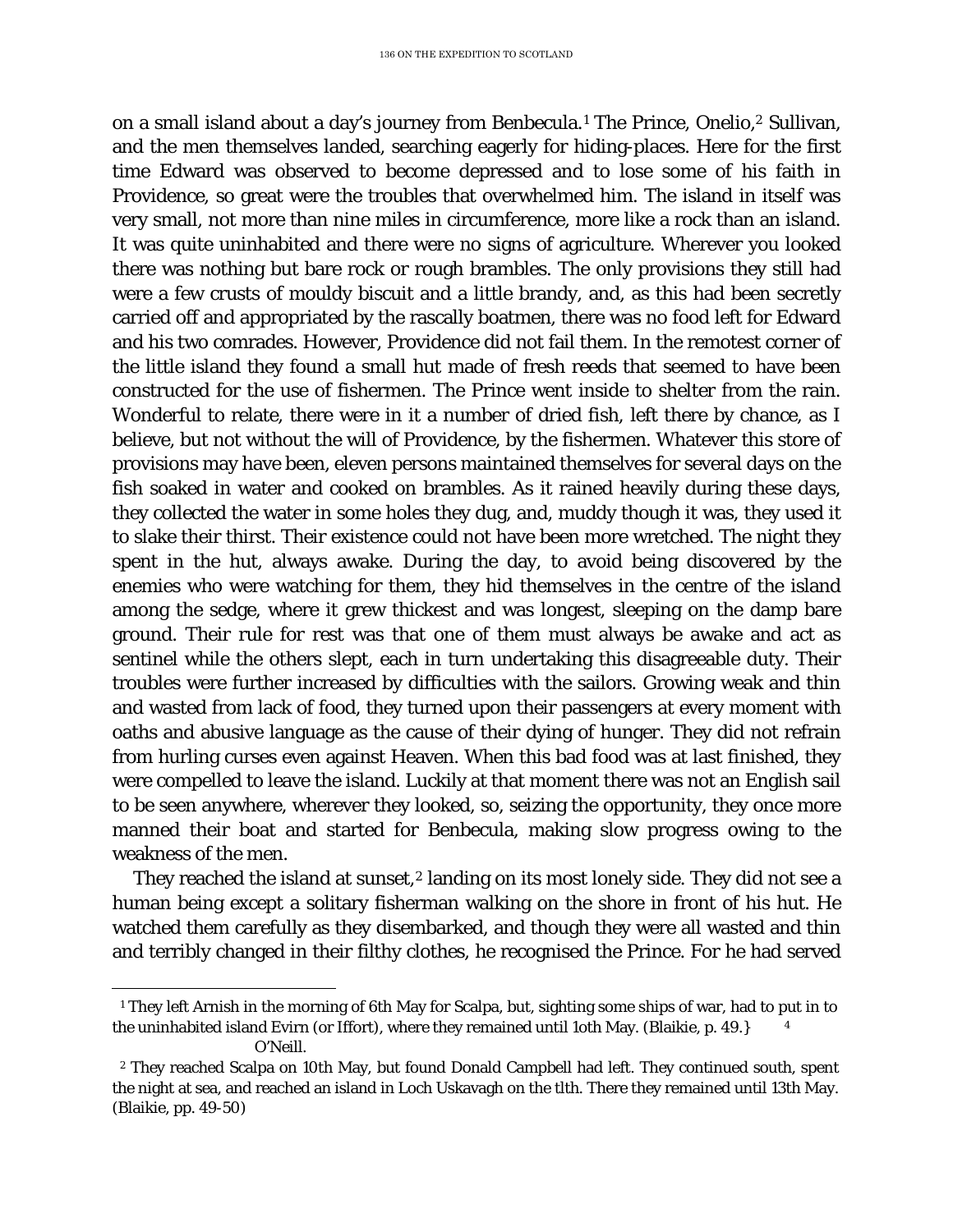under him and had come hither after Culloden for safety, and was now a fisherman. He did not hesitate a moment. Running forward, he cast himself at his feet, addressing him by name and offering to do anything he could for him. The boatmen now for the first time realised who their passenger was. Dumbfounded and ashamed that they had insulted the majesty of an unhappy Prince not merely with abusive words, but by their disgraceful conduct, they also threw themselves at his feet, asking forgiveness for their behaviour. The Prince turned to them with a quiet smile, telling them to say no more about it and bidding them get up and have no fear. Then, turning to talk to the loyal fisherman, he told him with the utmost affability that, situated as he was, he could not refuse his kind offer, and he would gladly spend the night in his hut. The hut was neither very comfortable, nor very safe. Not only was it very small to pass a night in, but he might, easily be captured by a sudden landing of the enemy, as a number of their ships were sailing these seas. So it seemed wiser to go further inland, where the danger would be less and better means for rest and shelter could be found. On this all were agreed. But Sullivan's health made this impossible. He had begun to feel ill the day before, and had got much worse, so that he could hardly stand, much less endure a long and tiring journey. Edward suggested that he should be carried by the men, offering himself to take his turn, so great was his goodness of heart and his affection for his faithful friend. But the suggestion had its difficulties. After the matter had been thoroughly thrashed out, it was decided, as it generally is in a crisis, to follow the line of least resistance, to spend that night in the hut, to recoup their strength as well as they could with food and sleep, and to trust in Providence.

A fair supply of good fish was easily procured. The soldier who had turned fisherman had done so to good purpose, earning his living with his boat and his nets. A regular banquet for such a place was prepared, and a rich one it proved to such appetites, consisting as it did of every kind of fish. The boatmen saw to the fire; O'Neill busied himself with boiling and roasting the fish. But Edward, with no thought but for Sullivan, made as comfortable a bed for him as he could with the sailors' cloaks and had him laid on it. Then, sitting by him on the bare ground, he tried to cheer him up, talking to him as kindly as he could and remaining continually by him. Partly because he felt sleepy, partly because he had more concern for the Prince than for himself, Sullivan begged and prayed him to leave him a little and try to fortify his enfeebled system with the food that was now ready. He did so, and the boatmen, ravenously hungry, also sat down at the same table. Then they all lay down on the ground, the fisherman alone remaining awake. Next day Sullivan felt much better and declared that he was quite cured. Edward was delighted, but he was sorry that he could find nothing there more suited to the digestion of a convalescent, weakened already by long fasting. Then he chanced to catch sight of a large bird, not unlike a duck, resting on the edge of a pond. Going close up to it, he took one of the two pistols which he always carried from his pocket and aimed so well that he shot it dead. he went back to the hut overjoyed at his prize and had it boiled at once. He himself helped not merely with the utmost eagerness, but what is still more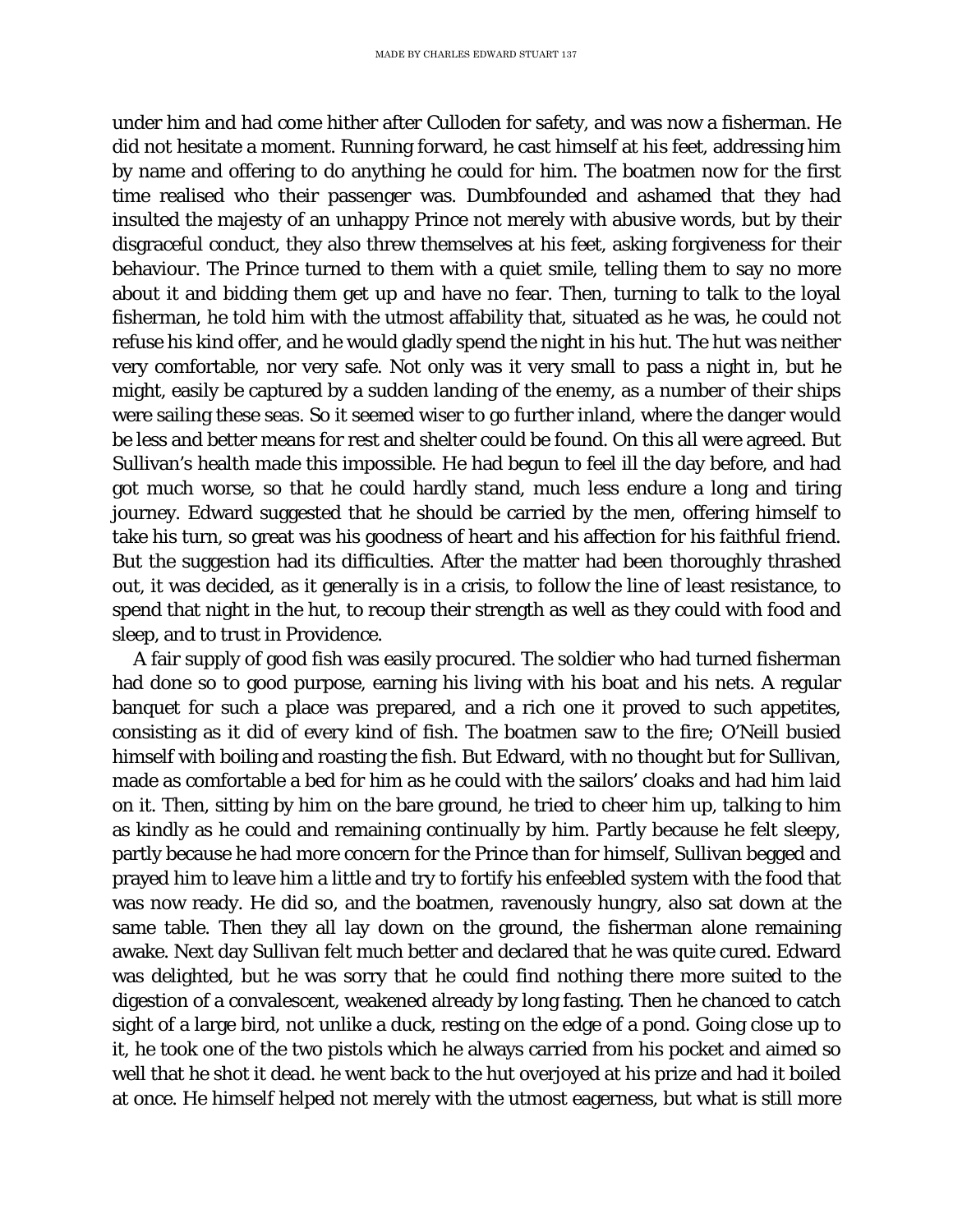astonishing, with extraordinary skill. Nourishing soup was made from it, which he gave to Sullivan. This, and portions of the bird, which was shared among them, did the sick man so much good that it looked as if he would be able to continue the journey on foot. So they left the coast for the south of the island.<sup>[1](#page-104-0)</sup> The fisherman we have mentioned led the way, taking them by short cuts. Then came the boatmen, no longer mutinous and grasping, but quiet and shamefaced, carrying the baggage and helping Sullivan by turns.

But, while they were resting after a long march, they learnt in conversation with the people of the place that Colonel Campbell was expected that very day on the island with a good escort of troops—he proved merciless in tracking down the Prince—and was to lie in ambush there for him, as he was said to be in these parts with a few companions. Edward, O'Neill, and Sullivan gazed at each other in consternation at the news. Drawing a little apart, they tried to decide what they had best do in such a crisis. They knew' it was dangerous to remain on the island at a time when their enemies were expected, but to leave it involved even greater risk; for it would not be so easy to elude their vigilance on the open sea as on an island full of caves and other hiding-places. So they decided to put off their start till the morrow and spend the night in some safe spot. A high mountain covered with thick wood was not far off. On its most inaccessible side they found a cave of considerable depth and size with a very small entrance, which was protected by a thick hedge of wood and thorns. Here the Prince and his two faithful comrades hid. The fisherman, promising to return the next day, left with the boatmen by the route by which they had come and returned to the hut.

I will not attempt to say how long that anxious night seemed to the Prince. The fisherman appeared punctually at daybreak with the news that Campbell had not been seen, and that if he had come, he must have landed on the other side of the island. On the northern side, which they could see, all was quiet. Not a vessel of any kind was in sight, so far as the eye could reach. He was told to go back and interrogate every one he met, to climb the highest ranges and carefully scan the sea. He did so and reported that all was quiet. As he had nothing to add by evening, the travellers left the cave to return to the boat, having decided to cross to Moidart, a district that seemed less dangerous, stretching across the mainland from the province of Lochaber. They did not start till dawn on the following day, and then they witnessed to their admiration an act of loyalty in a man of the lowest birth, rare indeed, and far above the common. When they were all in the boat the fisherman we have mentioned began to beg and implore them to take him on board and let him go with them to Moidart. He wanted to follow<sup>7</sup> his beloved Prince and share his fate. He wanted to serve him as long as he had breath and then to die either with him or for him. Not only would he know no joy, but his life would be turned to bitterness, were he robbed of the sight of a Prince so good, so gracious. As he spoke he burst into tears, filling the whole shore with his lamentations. Edward, touched by his tears, most unwillingly refused the company of a man who had done him such

<span id="page-104-0"></span>Ĩ. <sup>1</sup> 14th May they walked to Caradale in South Uist and remained there until 5th June. (Blaikie, p. 50.)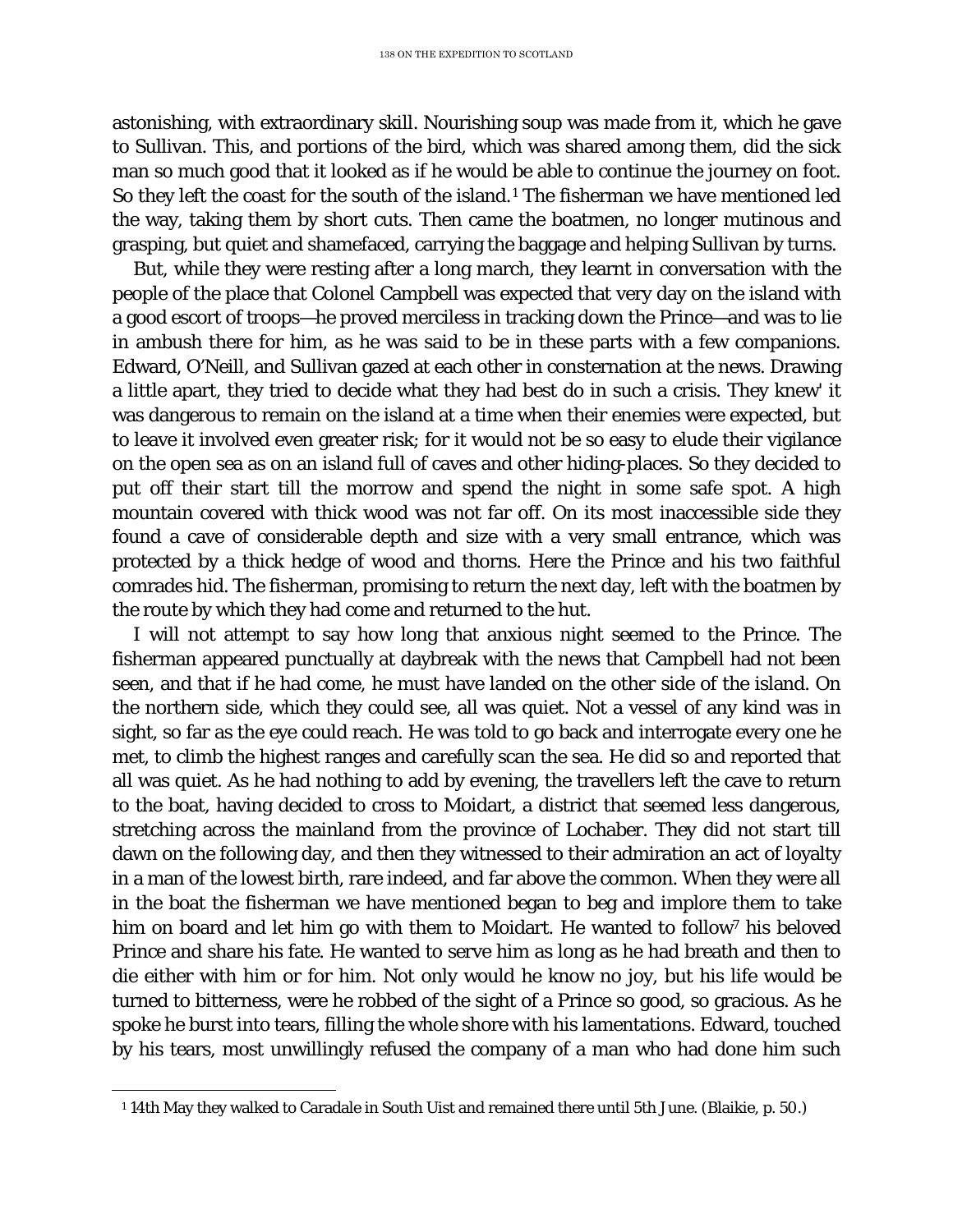services and might also be of no little use to him in the future. Giving way to Sullivan, who held that they ought not to increase their company even by one, he comforted him with kind words and gave orders to push off. The boat drew away, and the fisherman, almost beside himself, and uplifting his eyes and his hands to Heaven, began to pray for the safety of the Prince, imploring all the saints to bless him and prosper him. Thus he continued till they were out of sight, moving Edward to tears.

As we have said, they were making for Moidart. Either because the winds were unfavourable or because they were afraid of meeting the enemy or for some other reason, they steered towards South Uist, which means in English South West. This is an island a little to the south of Benbecula, so called to distinguish it from another little island of the same name also near Benbecula, but to the north of it.

On South Uist they found some of the islanders round Cur rad [Caradale] Castle friendly to them, and could therefore begin to breathe again after all their anxieties and get everything they needed. So Edward, thinking that he would not have to leave soon, took pity on the boatmen who had been so long away from their families and dismissed them, giving them a hundred pounds, a sum they had never seen before, much less had they ever hoped to earn it. But, after barely three days of peace, they were threatened with even more serious dangers. The implacable Campbell, having searched the whole of Skye foot by foot in vain, was about to cross to Benbecula, but it was said that, having suddenly changed his mind, he was coming to South Uist and actually to Caradale, as though he had received exact information as to Edward's route and hiding-place. This was no rumour, but a trustworthy report from loyal spies; so they had to pack up and fly elsewhere.[1](#page-105-0) Terrified, they hastened to hide themselves in the centre of the island in the wildest caves, which seemed quite inaccessible. Never did they endure such hardships anywhere else. Edward crouched like a lizard, flattened into a crevice. Sullivan and O'Neill found similar shelters. Their food was no better than their lodging, for it consisted of grass torn up by the roots. Their only drink was a sip of brandy, of which each of them fortunately had a little. The whole region was dry and barren, and such water as was to be found was brackish. Moreover, Edward, who had suffered so much on his wanderings and so often changed his resting-place, had contracted a severe form of itch very common in the island, due either to the bad air or the bad food. As it grew worse, the painful irritation became unendurable.

After three days spent in this way O'Neill quitted his cleft for a while and started out before daybreak to explore the country a little, more especially the coast. We chanced to fall in with one of the boatmen who, as we saw, had been dismissed. They were eager to return to Arisaig, but, when they saw all the English ships, they were afraid of being suspected of helping the Prince and of being examined and tortured. They preferred to

<span id="page-105-0"></span>Ĩ. <sup>1</sup> The account is inaccurate here. On 6th June they sailed to the island Ouia and remained there until the 10th, when they went to Rossinish in Benbecula, Here they remained until 12th June, when Donald Macleod and O'Sullivan brought the boat and took them off. After changing daily from place to place they sailed on 15th for Loch Boisdale.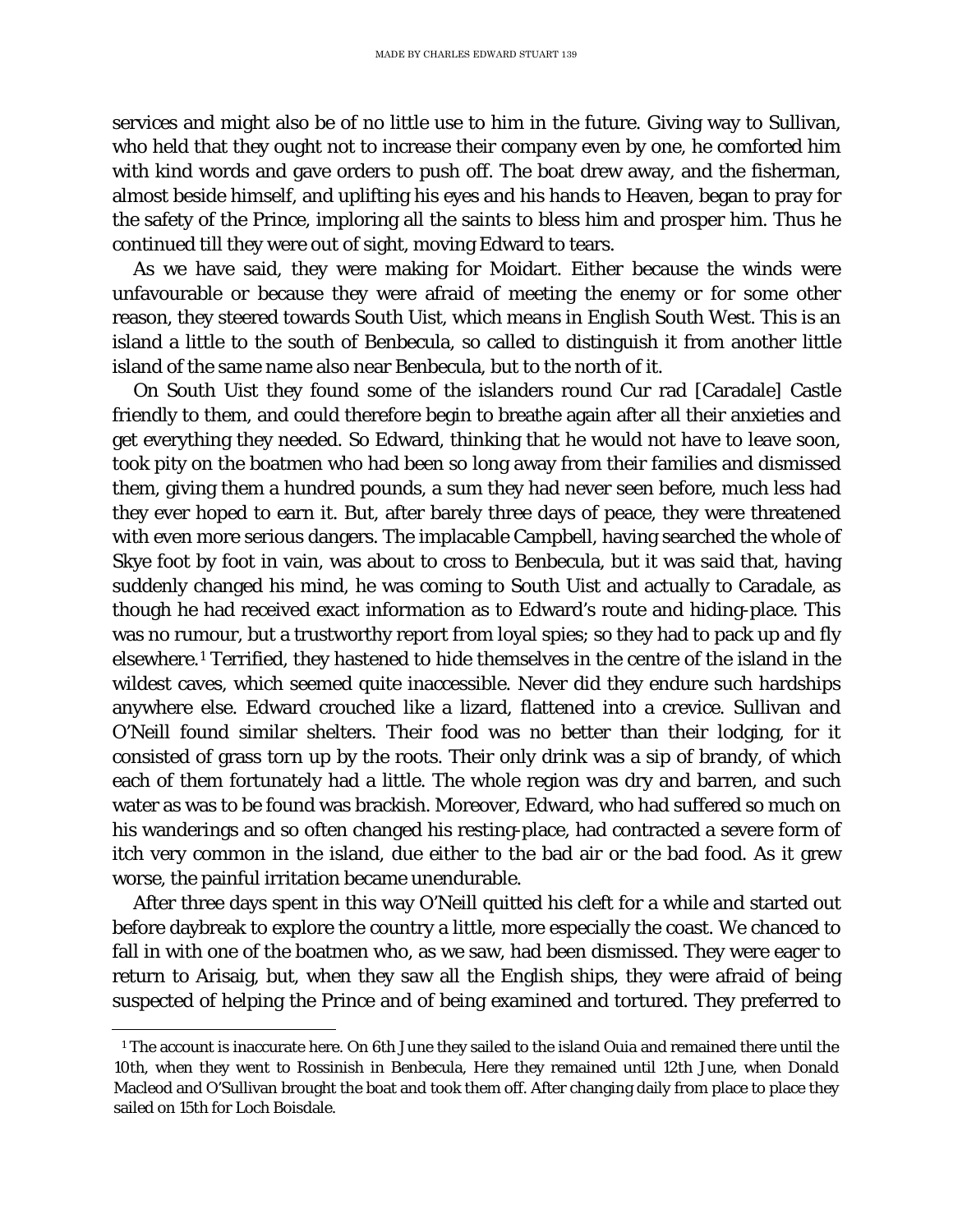return to South Uist and were keeping to the remotest parts of it. O'Neill took him to Edward. On being asked what news he had managed to find out in the present juncture, he said that everywhere was terror and danger. The coasts of Scotland, especially the nearest districts, were infested with soldiers. The King's officers were hurrying furiously hither and thither through all the neighbouring islands, following up the scent of the Prince like bloodhounds. Campbell and [Carolina] Scott, the most crafty and evil of men, were putting tlieir troops on the scent, directing them and goading them to greater ferocity. This most unpalatable news only confirmed Edward in his former decision to go to Moidart. He saw that the longer he wandered about these islands, the worse it would be, since it wras impossible either to approach them or leave them without the aid of a number of persons, and, worse still, with adequate secrecy. So he promised his old boatmen another hundred pounds if they would take him to Moidart. Though they pointed out the obvious risks, the size of the reward tempted them and they promised to try.

When all arrangements had been made, Edward got into the boat, which had eight oars, as we have described. O'Neill and Sullivan were, as usual, with him. Steering south, they were proceeding in silence, keeping a sharp look-out, when, suddenly, they caught sight of some English ships. They were thus forced to go about and land in Lochbudal [Loch Boisdale]. This is the wildest part of South Uist, barren and parched, rugged and rocky, owing to the mountains, and for the most part steep. Not a tree, not a dwellingplace of any sort, not even a shepherd's hut was to be seen. None of the necessities of life were forthcoming. For eight<sup>1</sup> whole days and eight nights they were forced to remain in Loch Boisdale, with no other shelter but that supplied by caves and the dark dens of wild animals. There they hid themselves by day to escape detection. They crept out for a little at night, silently exploring the country. Their food came from Kilbride, a small village, whither the boat was sent from time to time, but so far from satisfying them it was positively nauseating. The bread in these parts is not made of wheat, but of barley, and is very little cooked. It was, in fact, a kind of raw dough, smelling a good deal and tasting badly, disgusting to any one of refined upbringing.

After eight days of this, O'Neill made a trip to Kilbride to learn something of the movements of the enemy and to get a supply of brandy, which was Edward's only means of keeping up his strength. Hardly had he landed when a large body of rough soldiery appeared who had been brought by Scott, who was searching for Edward Stuart and his friends and companions. He should have been taken at once. Escaping by a miracle, he hurried back to the Prince and told him what had happened. Alarmed, not without reason, at the near approach of the enemy in such force, and judging that it was not the result of mere chance, but of trustworthy information they had received, he declared that they must go elsewhere, but how and whither it was not easy to decide. Meanwhile, in order not to sit idle at such a crisis, he started for the mountain hard by.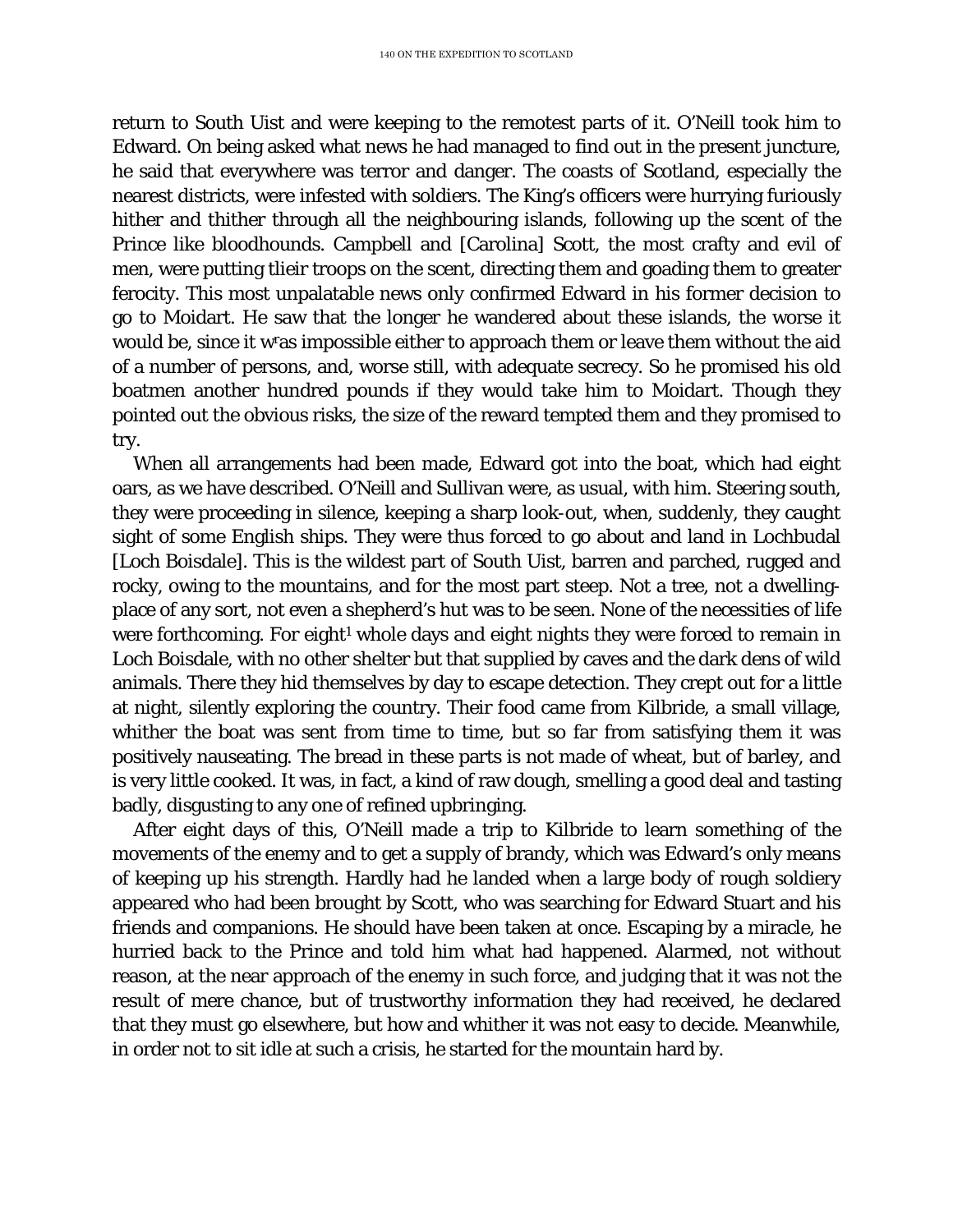While he was hastening thither, $1$  he saw an unknown man, poor, and, as far as could be judged by appearances, not ill-disposed. Asked whether there was any news, he said that Campbell had just reached Bernat with two hundred men; that all the houses and the most remote corners were being searched; that it was for the Stuart

Prince they were looking, as it was known that he had taken shelter in these parts with a few adherents and that he would be found hidden somewhere. At this news Edward's courage failed him. He was just half-way between Bemat and Kilbride, the one to the right, the other to the left, both so near that they were aost in sight. The enemy were in both places, led by two distinguished captains. Feeling the net being drawn tighter round him he began to think of sending O'Neill to Campbell, offering to surrender. As the step was voluntary he had hopes of obtaining honourable terms. Drawing his companions aside, he told them his plan. There was no more hope, he said. They had better meet force half-way instead of waiting for it. However their enemies might treat them, it would be preferable to ending in this way and dying by inches. Death was always hard, but the hardest of all deaths was to die of simple privation, in complete want of everything. His companions heard him in gloomy silence, for was it not all true? However, Sullivan, to whom Edward was accustomed to look up, tried to cheer him in his misery and put fresh heart into him. He did not disapprove of the plan, but he thought it unduly hasty and not sufficiently thought out. There was still room for hope. They must trust in Providence and only take this desperate step as a last resource. Edward assented, and began wandering about the inhospitable paths on the chance of some way of escape appearing.

While he was thus wandering at random, stopping every few moments, avoiding meeting any one, as every one might be an enemy or a spy, it happened that a lady on horseback passed near him, accompanied by a single servant. Her sex, her age, the whole appearance of her allayed his fears. O'Neill went up to her and, after they had exchanged greetings, said: 'Whoever you are, for you certainly look generous and charitable, take pity on three noble strangers who, having supported the Jacobites in this unhappy war, are dogged by the strangest ill-fortune. Excellent lady, be gracious to us and give us, we implore you, all the help you can. We are hemmed in by the cruellest enemies.

Death is certain, unless by your help we find a way of escape and of saving ourselves.' The lady answered that she and all her family were Jacobites and that, if it were possible, she would gladly help men who had fought under the best of princes. 'But how you are to escape 1 simply do not know,' she added, 'seeing that all the roads round are beset by the Government troops.' While she was speaking and showing her interest by the kindliness of her expression, Edward thought he recognised her by her voice and her

<span id="page-107-0"></span>Ĩ. <sup>1</sup> On 21st the Prince with O'Neill, and guided by Neil MacEacham, crossed the mountains and came to a hut near Ormaclett. Here they met Flora MacDonald. (Blaikie, p. 52.)

O'Sullivan, Macleod, and Burke remained with the boat and boatmen to look after themselves. (Browne, iii. 284.)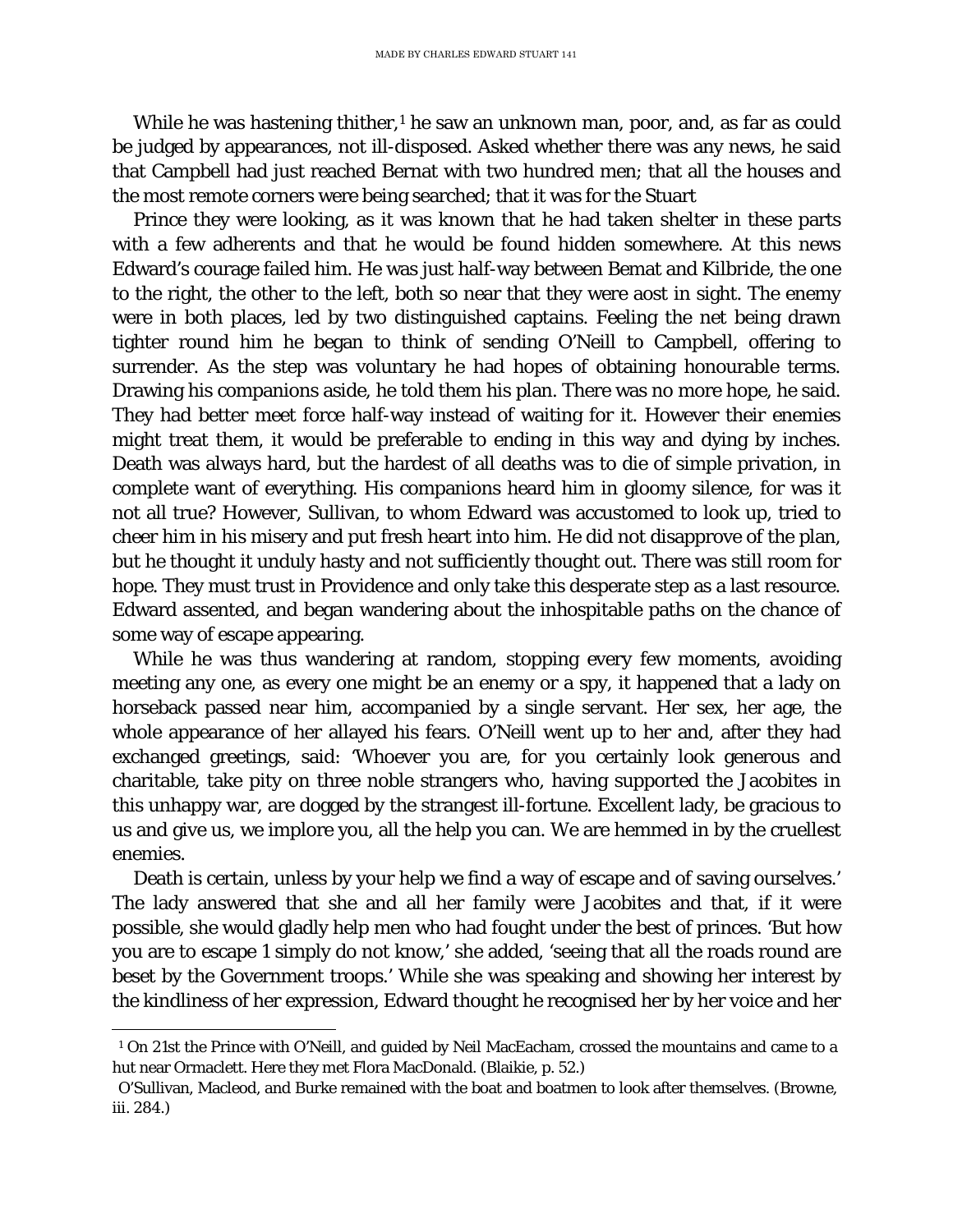looks as the widow of Macdonel, a rich woman highly respected in South Uist. In happier days she had several times visited him and been received by him in Inverness. Going closer to make sure, he found he was right. Feeling that she was sent by Providence, he greeted her courteously, and made himself known. So overcome was she by the unexpected pleasure, so touched at the Prince's cruel fate on seeing him thus in rags, a fugitive, in want and wasted, when a short time ago she had known him at the height of his glory, that she was amazed, dumbfounded. Dismounting, she wanted to kiss his hand, but he refused to allow her, as it was covered with pustules. Eager to save the Prince, the lady, after these acts of courtesy, showed them an unfrequented path, the only one which, so far as she knew, was not beset by the enemy. If he managed to escape by that road and reach Caradale, which would be quite easy, she promised to see that he was safely hidden and that he should succeed in outwitting his pursuers. She arranged the exact spot near Caradale where they were to meet with all the countersigns. When everything was settled she went on her way and they took the path she had shown them.

Edward reached Caradale, as arranged. But, if we are to believe the story, this was due rather to the compassion of his enemies than to his own courage. Whether he missed the way, or whether it was held by the enemy, he is said to have fallen in with a party of Campbell's men, who recognised him and called him by name, but not one of them had the heart to take him. They are also said to have treated him kindly, giving him a drink of beer to slake his thirst and showing him the road he must follow if he wished to escape. Such is the power of natural human kindness in those who have not been spoiled by selfindulgence and the corruption of courts. I will not vouch for the story, but I give it none the less. However this may be, though his enemies spared him, he was not spared absolute want and hunger. [Flora] Macdonald did not appear at the spot agreed upon. Crouching in a small, dark cave near Caradale, Edward was in want of everything. His companions bought food from a wretched peasant; but besides being scanty it was so bad that it was impossible to eat it without disgust and nausea. After waiting in this way for three days,<sup>[1](#page-108-0)</sup> seeing that things were going from bad to worse, and believing that the lady had been unable to keep her promise, he lost all hope and began once more as a last resource to think of giving himself up. And he would have done so if towards the end of the third day a letter had not come from [Flora] Macdonald. In this she begged the Prince to go immediately to Benbecula and stay in a certain castle near Runness [Rossinish]. She herself would go there and keep the promise she had hitherto been prevented from keeping for good reasons. Edward was much comforted by the kind lady's letter, but he did not see how he was to get to Benbecula as she asked him. It was a long journey overland to reach the end of the island, with a risk of falling in with the enemy, and he had no boat to cross the stretch of sea. After due reflection, he decided to go to the nearest bit of coast. Luckily he found the owner of a boat ready there who had

<span id="page-108-0"></span>Ĩ. <sup>1</sup> lie was in hiding near Caradale until the evening of 23rd June when MacEachain came and took him first to the island Wjay and thence to Benbecula, reaching Rossinish late on the 24th.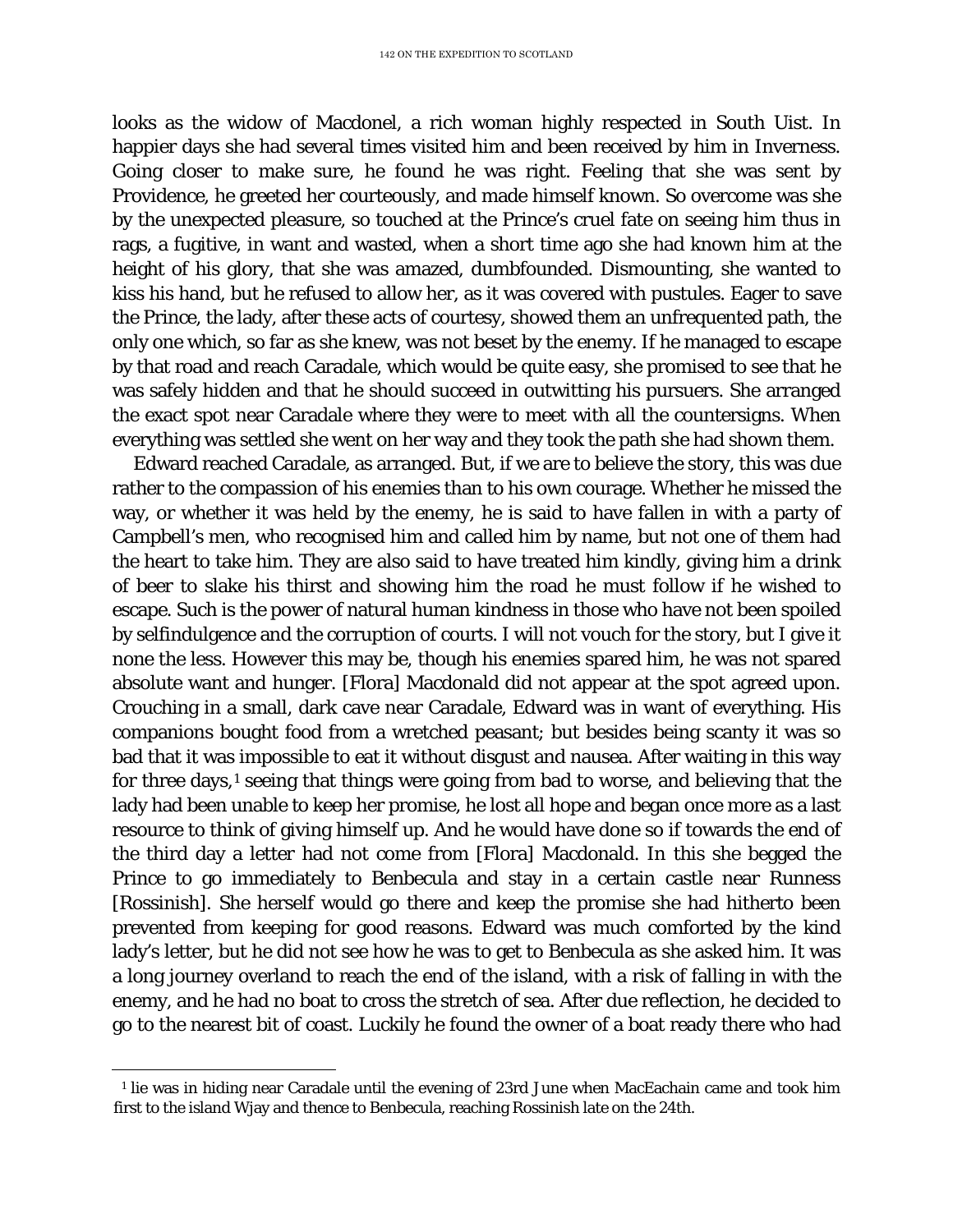no difficulty in taking anybody over who paid him. So he was taken over, and, for the third time, he landed in Benbecula with his companions.

He went straight to the place appointed by [Flora] Macdonel, but he did not find her, and he passed a very bad night among the ruins of the castle. Day had not yet dawned when the implacable Campbell, who seemed to have a kind of instinct not merely for the roads the wandering Prince was taking, but even for divining his most secret resolutions and thoughts, brought a detachment of his men from South Uist and began his search with Rossinish. Edward's predicament was serious indeed. He could not leave the island, nor could he find a hiding-place. While he was hurrying nervously from place to place, he suddenly caught sight of a rough group of soldiers in the distance. He darted into a marsh, on the banks of which he was, and spent the whole day concealed among the reeds on the damp, muddy ground. Coming out in the evening he crossed to the opposite side of the island during the night, to get as far as possible from his enemies. But while he was walking along the shore at daybreak, he suddenly saw four armed English vessels rowing at full speed, as though making straight for him. What could he do? If he stayed where he was, he would certainly be taken; if he hurried away he would awaken suspicion, and the treacherous privateersmen would fire upon him. If they failed to take him they would certainly raise the hue and cry throughout the island. His only chance was to hide himself among some reeds that grew thick in the mud. Fortunately the English, though they passed close inshore, did not notice him and passed on. Then, judging that the enemy had left Rossinish, he decided to go to the spot appointed by [Flora] Macdonald, in order to look for her again more carefully. While on their way they were met by a crowd of flying peasants, who shouted that Campbell was close at hand—and they heaped curses on his name—preparing to bring ruin on the castle, the Macdonalds, and all their servants. So they had to look for a new hiding-place and go back again. Though Edward was young and very strong he was tired out from being continually on the move and utterly weary with loss of sleep and lack of food, being hardly able to stand. His companions were, if anything, more tired, and, what was worse, they were all desperate, unable to come to a decision, and hopeless. Sullivan,<sup>[1](#page-109-0)</sup> seeing how sorry was their plight, scarcely refrained from answering 'Yes' to the suggestion that they should surrender to Campbell, which O'Neill alone firmly opposed.

Meanwhile [Flora] Macdonald had left the aforesaid castle from fear of Campbell and retired to a little cottage near by, where she remained hidden from every one. In her anxiety for the Prince, she sent out a faithful servant from time to time, bidding him go to the roads and examine the passers-by. She had given him a full description of the Prince, and so skilfully did he carry out his task that he was at last able to find the man whom they had so long sought in vain. No one was more overjoyed at the meeting than he. The clever fellow was standing by the edge of a coppice as if intending to cut wood, when some one happened to go by (this was O'Neill) followed by two other men close

<span id="page-109-0"></span>Ĩ. <sup>1</sup> Sullivan had already left the Prince.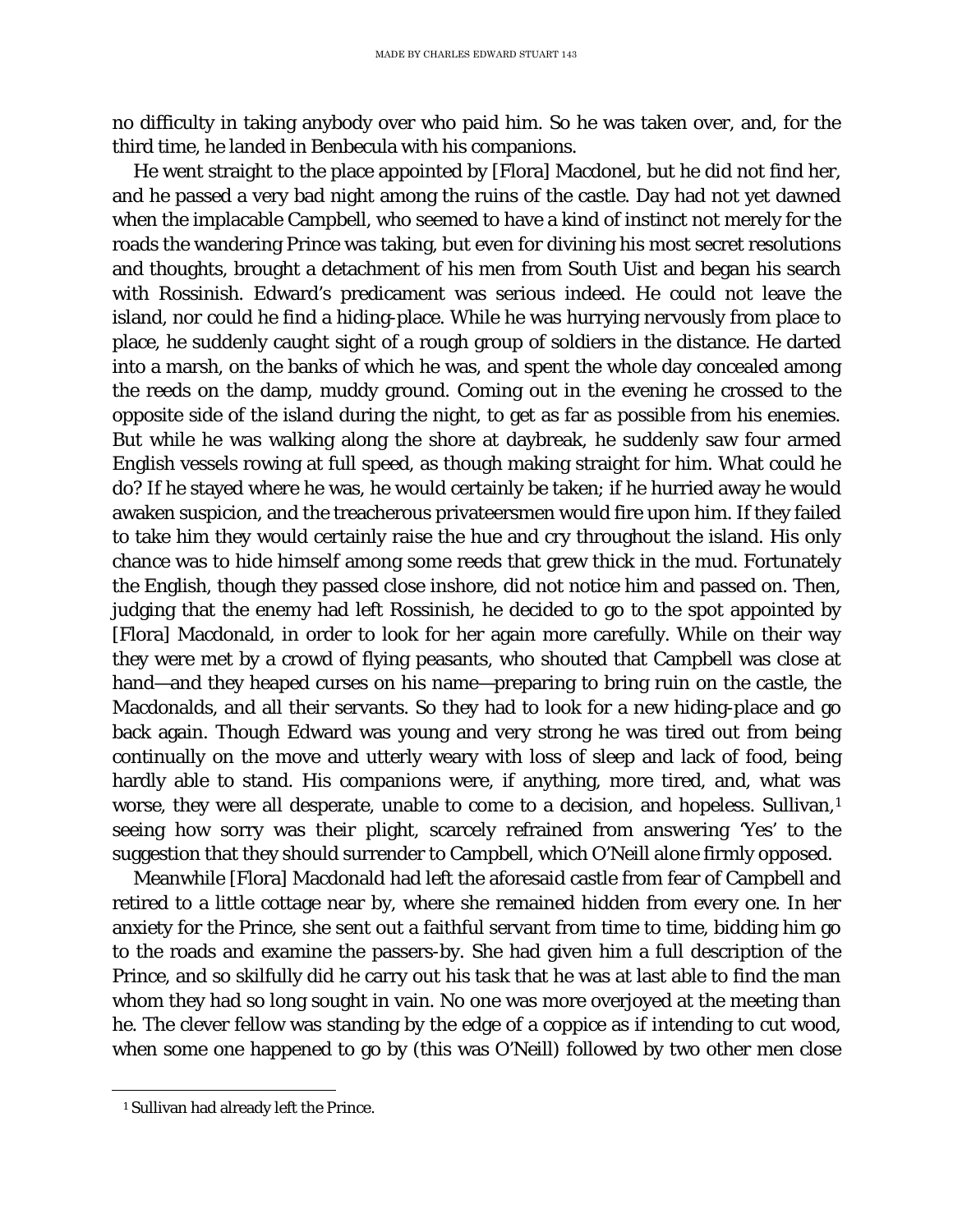together a little distance off. He asked whether he wanted anything. O'Neill, who was intelligent, guessing that he might be a messenger from Flora, immediately answered, 'I am going to look for my girl in these parts. If you can tell me where she is, I will reward you well.\* Smiling knowingly, the man said: 'I am ready to act as go-between without any reward and will help you and your companions to find the little girl you are looking for.' Then, as having already discovered their secret, he told them they could all come with him safely, and they followed him. They were thus all taken to Flora Macdonald, and I should not like to say whose was the greater joy.

But their joy was marred by a difficulty that had not been foreseen. Resolved to hide the Prince, the lady meant to keep him with her in woman's clothes, ostensibly as her servant. This disguise was the more easy owing to his youth, the absence of hair on his cheeks and his charming, delicate features. But the whole plan would be worthless, she maintained, if there were strange men in the house, or even in the neighbourhood. She declared that Sullivan and O'Neill must go and make their way to some distant region. But, though Edward made no trouble about the change of sex, he would not hear of being parted from his two dear companions. If he could not escape except by sacrificing his friends, he was resolute in saying that he did not care to escape at all. [1](#page-110-0) Am I, after all wc have been through together, to be deprived of people so dear to me? Am I to abandon men who have so long and so lovingly helped me in so many dangers? Madam, could you possibly imagine that I should be capable of such disloyalty?' For their part, O'Neill and Sullivan<sup>1</sup> said that, so long as their beloved Prince's life was safe, all their hopes and fears were at rest. It was with the utmost sorrow that they found themselves compelled to leave their master. To leave him like this, with no one to protect him in such a place and in such circumstances, was positive death to them. But if there was no other way of safety, they were resolved to leave him, and convinced that henceforth, deeply though they might feel his absence, they would be happy in his safety. So much stronger was their love than their feelings. But as Edward still persisted, the lady had the happy idea of ending all opposition by saying that on the island of Razza [Raasay] she had a most intimate friend of the Macleod clan, who was a devoted Jacobite. If Sullivan and O'Neill went there, not only would they be most warmly welcomed by the Macleod, but they would see the Prince again and join him once more when the time came for starting for France. Edward grudgingly consented to being separated from such friends even for a few days. But as it looked as if the safety of them all required it and there was hope of their all meeting soon, he made no further objections. So, after embracing each other and amid tears on both sides, they left, wishing the Prince all luck. Here, without his friends, relying solely on the loyalty and the wits of a single woman, he put on the woman's clothes that were ready and took the name of Eliza.2 Such was the cruelty, or rather the whim of that arbiter of human fate, Fortune, that a man, who a little while previously was marching with his sword at his side and his brow crowned with laurels,

<span id="page-110-0"></span>Ĩ. 1 'Betty Burke.'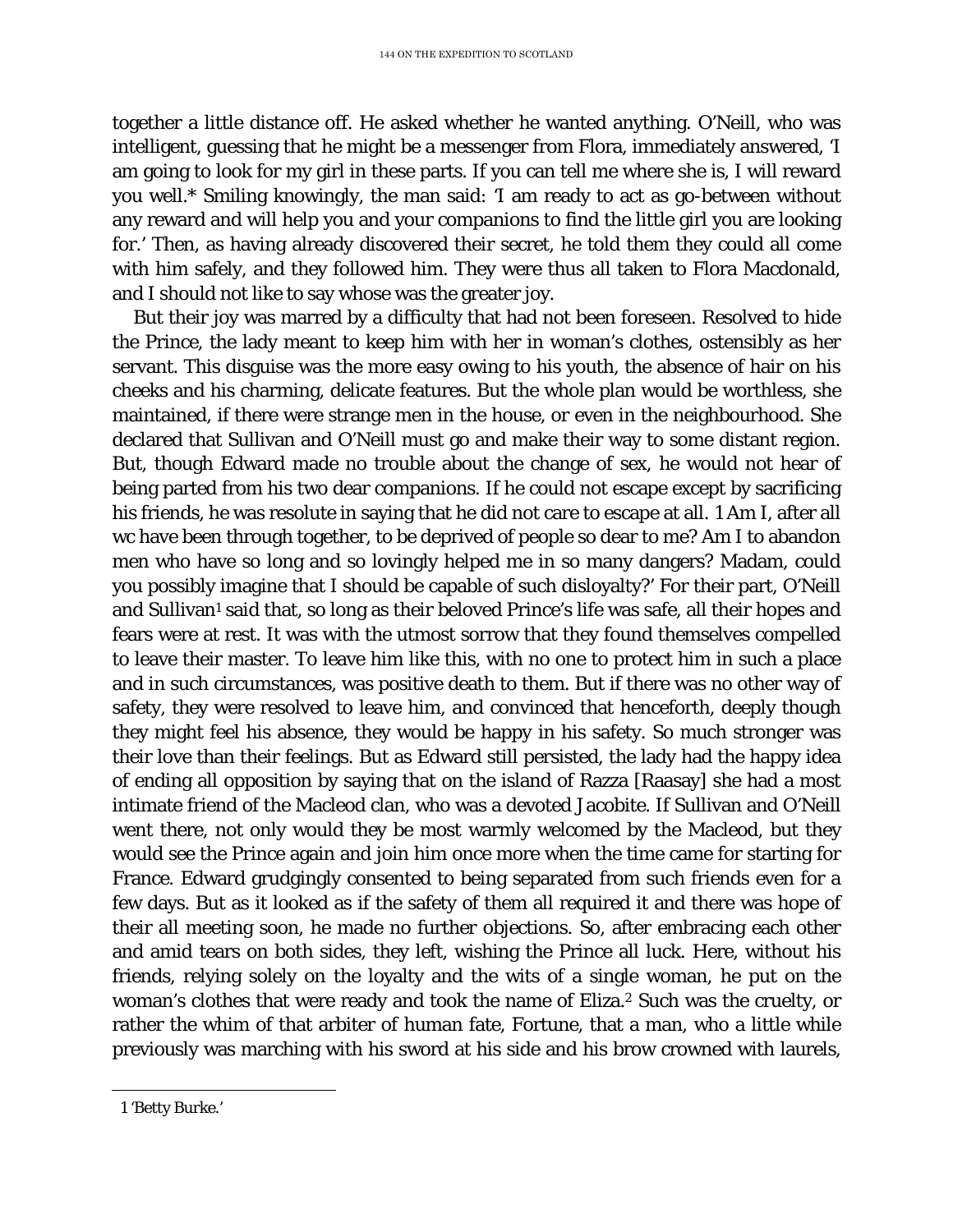was forced to put on a vile coif, and that a leader of armies, who had won such glory, had to disguise himself as an unwarlike serving wench.

When all was ready [Flora] Macdonald sent for a pair-oar boat and started for Skye with her new maid.<sup>[1](#page-111-0)</sup> For on that island was a relation of hers of considerable influence, who was secretly a Jacobite and not suspected by the Government. She had decided to stay with him until a chance offered of sending the Prince to France. . During the voyage the lady, who was well informed upon the state of public affairs, turned the talk on the unhappy results of the war and was able to tell the Prince many things that had happened to his adherents and supporters, and of the wretched state of Scotland, all of which were unknown to him. She told him how the Duke of Perth and his brother Drummond, with Elcho, Buchanan, Sheridan, and other leaders of his party, had successfully escaped to France. But far more of them had fallen into the hands of the enemy. Simon Lovat, a venerable old man of eighty years, to whom he had fled after the battle of Culloden, had been beheaded.<sup>[2](#page-111-1)</sup> That brave old man had mounted the scaffold and gone to his death with the utmost courage, loudly proclaiming King James, and with these words had laid his head on the block. The same fate would soon befall George, Earl of Cromarty, and William, Lord Kilmarnock, as well as Arthur Balmerino, and the Duke of Althothen [Atholl], and other distinguished peers. Having been found implicated in the rebellion, they were already under arrest and being prosecuted. The whole of Scotland was trembling under the rigorous examination of the Treasury, and was being oppressed by it. Gallows were being set up everywhere, while the prisons could not contain all those arrested. Many of the lower classes were daily dragged to punishment, while others had their goods confiscated, and, with their wives and children, were condemned to transportation to the American colonies. Lastly, any one who was thought to have played any part in the rebellion, or had expressed sympathy with it, was shamefully and cruelly treated. Edward interrupted the long story with many sobs; feeling himself responsible for the horrible butchery of so many distinguished and innocent victims, he would weep bitterly. He then remembered to ask what had happened to Murray, formerly his secretary, and learnt that he had saved his own life and bought his freedom shamefully, by revealing a number of secrets and betraying not a few supporters of the rebellion upon whom no suspicion had rested. It is impossible to describe the Prince's feelings at the man's treachery or the bitterness it added to his sorrow.

Meanwhile Edward had reached Skye in the dress and position of a maid and had been received in a villa of the lord of the island.<sup>[3](#page-111-2)</sup> Here he enjoyed some quiet and, almost imperceptibly, recovered somewhat from his recent hardships. Beardless though he was, his appearance was anything but feminine. His walk, his assurance, his

<span id="page-111-0"></span>t  $1\;28$ th June.

<sup>2</sup> This is, of course, incorrect. Lord Lovat was executed 9th April 1747.

<span id="page-111-2"></span><span id="page-111-1"></span><sup>3</sup> This presumably means Kingsburgh's house. lie was there the night of 29th, and left next day for Portree. (Blaikie, p. 54.) From this point the narrative is very inaccurate.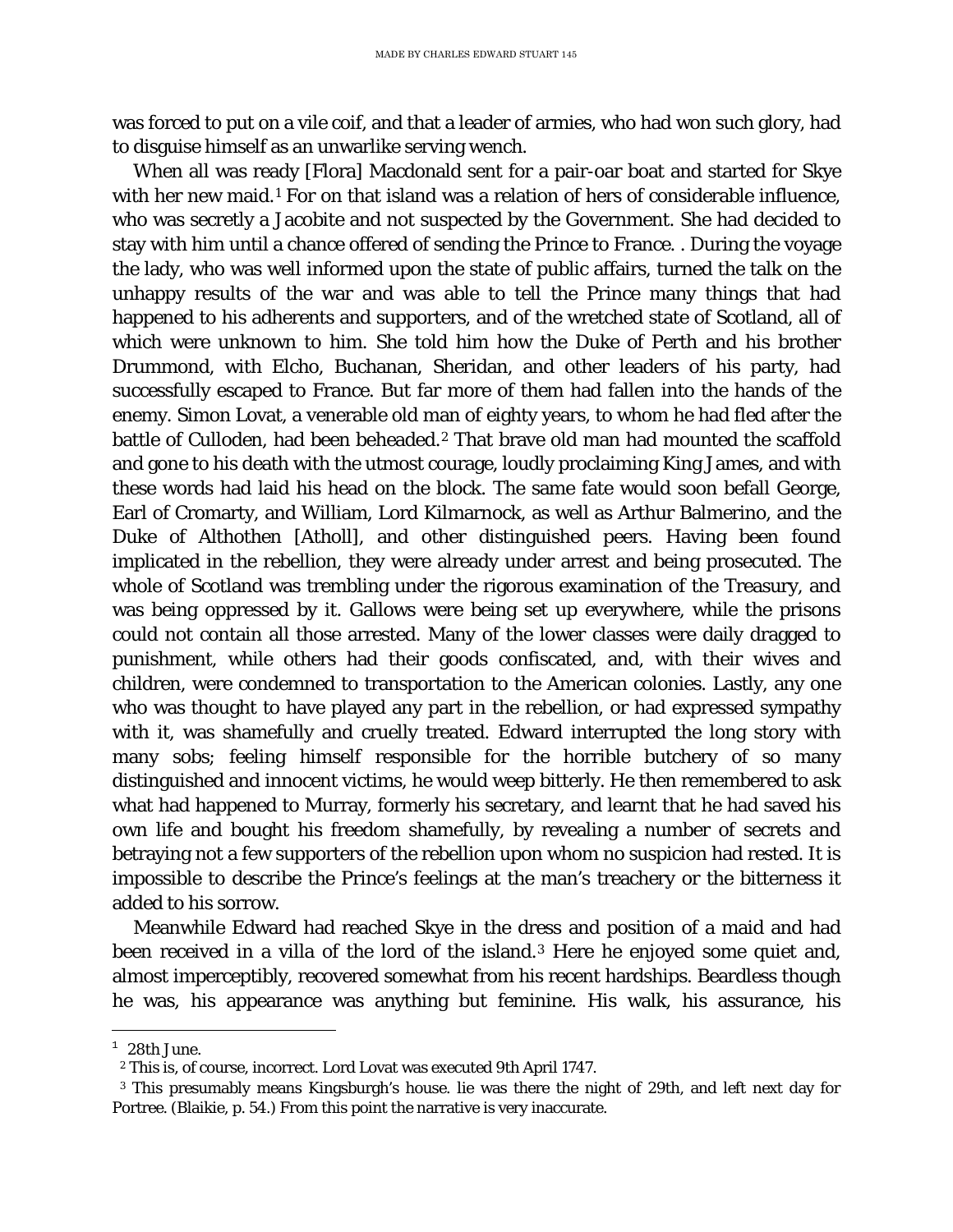movements, his limbs were ill-suited to his clothes, as also was his manner of wearing them, and his want of cleanness and neatness. He played the part of Eliza ill, for his whole appearance betrayed the soldier, the soldier trained in the Highland school. The one exception was that he never left the side of his mistress, though he could not remain quiet for long. Two days later the Government agents broke suddenly into the house and, bursting through the door, came right in. Edward happened to be in the innermost room, talking to [Flora] Macdonald and another woman. There was no way of escape, no hiding-place, and men, the very worst of their kind, were already knocking at the door, shouting 'In the King's Name.' At this noise Edward got up at once, as a maid should, and, going forward with his distaff at his side, opened the door. His boldness saved him. The soldiers looked into the room, and seeing only three women, left it. But nevertheless they went through the whole of the rest of the house, searching every corner, until, grumbling that they had been deceived by their spy, they gave up the search and went off without doing any damage.

The servants were overjoyed at the danger passed. But [Flora] Macdonald, realising that this could not have happened without the treachery of some informer, considered that the place was no longer suitable for hiding the Prince. There was the risk of the soldiers returning with fuller information. What would happen if they knew of the female disguise? In order to prevent the threatened disaster she went to find Macdonel of Kinsburgh, a relative of her father's, to whom she told everything in strict confidence. She then begged him by their friendship and by his love for both their families to take the excellent Prince into his care. Could not he receive him into his house and conduct him at once to Kinsburgh, where there was no likelihood of danger? He might rest assured that all good people would thank him for what he had done.

Macdonel, being large-hearted and of Jacobite sympathies, did not hesitate. Edward was taken to his house and soon afterwards went with him to Kinsburgh, ten miles distant. They went on foot. Though Edward was hampered by the woman's clothes that reached to his feet, he walked so quickly that Macdonel, strong as he was, could not keep up with him. He had already recovered his strength. But it was a good thing that they did not meet any of the enemy, for a mere glance would have betrayed him, so careless and awkward was he in playing his part. This will serve as an instance. A broad, deep, unbridged stream crossed the road. Macdonel was standing 011 the bank, wondering how they could cross it, as there was neither a bridge, nor a boat, nor horses. Without a word Edward waded into the water as he was accustomed to do without taking off his. shoes or even holding up his skirt. So ridiculous was his appearance that his companion could not help laughing in spite of his surprise.

A few days later the rumour spread through the whole of Skye that the Prince was in hiding on the island dressed as a woman and that it would be possible to recognise him by certain signs. As this rumour grew steadily [Flora] Macdonald, becoming alarmed for the Prince, hastened to Kinsburgh, and urged him to change his dress and go elsewhere. The disguise was known everywhere, the Government officers were everywhere, and in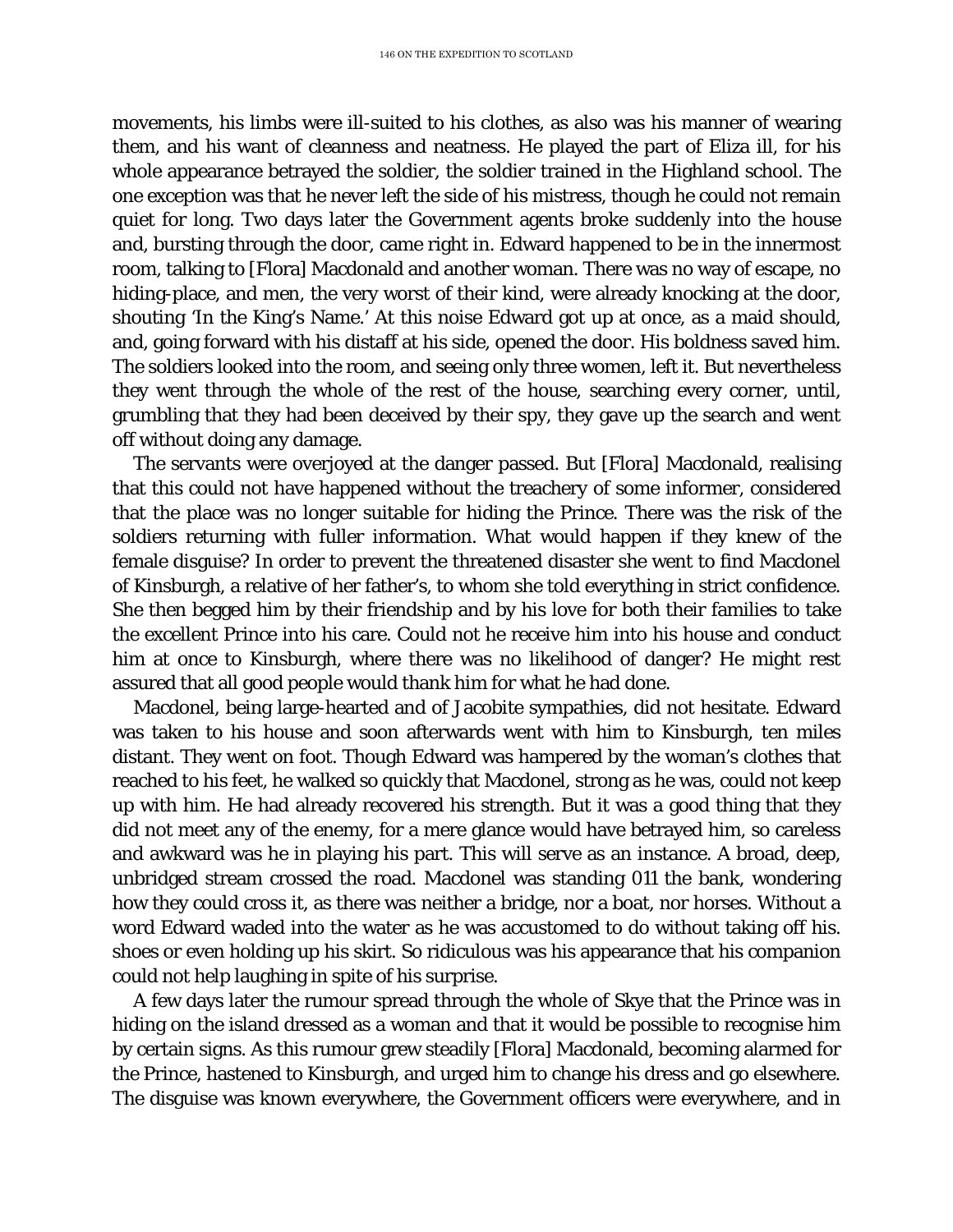his present clothes he would most likely be discovered and arrested. He once again donned man's clothes and, hiring a small boat, went to the island of Raasay. This he did the more readily because he hoped to find his dear friends, Sullivan and O'Neill, with Macdonald of Raasay. But he was disappointed. He was warmly welcomed by the Macdonald, but—what would have meant far more to him—he did not find his friends there, nor could he obtain any trustworthy news of them. He took a gloomy view of the case, holding that there was no doubt that they had fallen into the hands of the enemy. So perturbed was he that nothing could comfort him.

And indeed he was never more to be pitied than at this moment. Besides the absence of his dearest comrades, which gave him no peace, since he must leave Raza at all costs, he was now for the first time compelled to travel altogether without a friend to whom he could turn for advice and the mere sight of whom could cheer him. He had heard that on Skye there was a castle called Kinnon, the chief of which was not less venerable for his hoary locks than for his wisdom in counsel, influential and altogether devoted to the House of Stuart. Not doubting that such a man both would and could help him in the present crisis, he determined to go to him as to the only guardian of his orphan state. So he left the island of Raasay and went to Skye.<sup>1</sup> He crossed the channel successfully, but he still had more than thirty miles to go on foot to Kinnon. He started on the journey alone, without guide or companion, his bundle on his back. While he was hastening along a short cut, asking the way as strangers usually do, he met a man who seemed to look at him with considerable curiosity. When the man had answered his question about the road, he asked him in his turn whether he was the Stuart Prince. 'Yes, I am,' answered the Prince, rushing upon him immediately with a great oak cudgel he had in his hand. He would have stretched him dead if he had not seized his arm and, with earnest entreaties, made himself known to him. It was [Malcolm] Macleod, who was warmly attached to the Prince and had till recently been an officer in his army. As soon as he had recognised him, Edward began to curse the arm that had been uplifted against an innocent man and a friend, and to beg his pardon for his mistake. But Macleod insisted' that he had acted quite properly, saying that a suspected man, once he had owned his identity, deserved death in order to make treachery impossible. Then he began to express his surprise at the Prince going thus alone through places infested with the enemy and full of danger, and to beg him to deign to allow him to go with him as his servant. Edward looked upon the want of a good friend as the worst of his misfortunes, and believing that this one had been sent him by Providence, welcomed him, thanking him for thus kindly offering his help. They walked on together to Kinnon, where he went to the house of the laird of the place.

When this man, hale and hearty in spite of his years, saw Edward's wretched condition, he almost began to blaspheme against Providence for allowing such a Prince to be thus persecuted. Touched at the pitiful sight, he threw himself at his feet and, weeping copiously, asked to be allowed to kiss his hand. The Prince then embraced him tenderly. For a time each tried to outdo the other in courteous deference. Then the old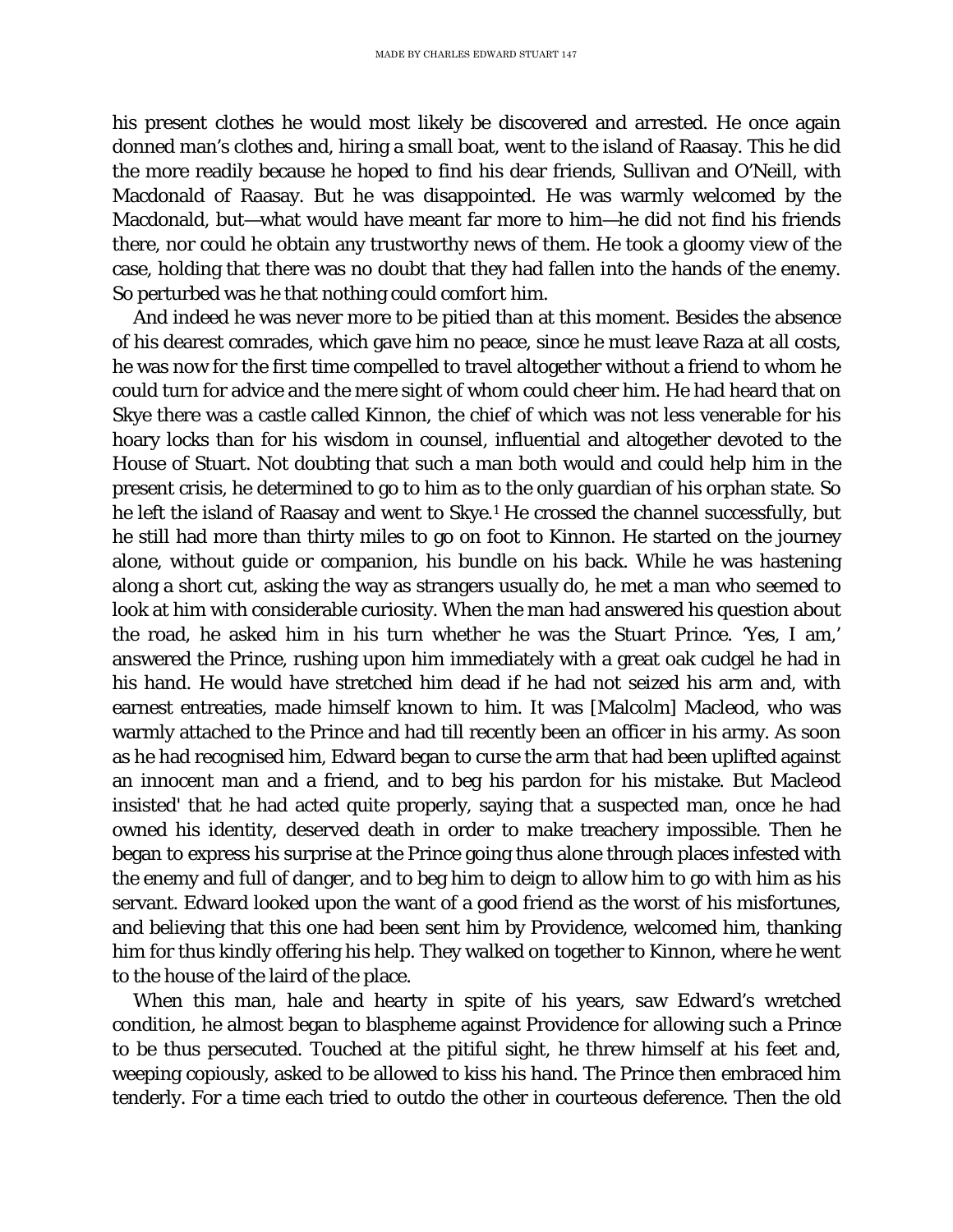man came straight to the point, declaring that there was not a safe spot in the whole of Ricina [Skye], He must not flatter himself that he was out of danger under his roof, which was more suspect than any other to the enemy. He had better think of Lochaber, where he had more friends and fewer enemies. He need not worry about ways of getting there, for he would guarantee his safe arrival. Feeble though he was, he would be his companion on the voyage and share his dangers. This was no mere boasting, but the truth, and that very day he gave orders that a good boat should be prepared at once on the beach.

They put out to sea immediately.<sup>1</sup> Macleod, who knew that all that part of the island was swarming with the enemy, was much troubled as to how they were to reach the sea and was turning over several plans in his mind. Then suddenly he requested permission for leave of absence. When he was asked whither he wanted to go, he replied, 41 am going to meet the enemy and get myself arrested.' His idea was to put himself in the way of the patrol and allow1 himself to be captured. He would then decoy them to the other side of the island with false information and thus get them away from him. Edward gallantly opposed a plan that was as self-sacrificing as it was bold and dangerous, but to no purpose. Though Macleod was well aware that his trick might cost him his life, he did exactly as he had said. He was seized, and when questioned about the Prince, he said that he had seen him sail for the Orkneys from the very end of Ricina. When this became known among the troops, the guards at once left their posts; the ships on the coast there received orders to sail for the north of Scotland. Meanwhile, finding the roads and the coast free from all obstacles, Edward, with the loyal old man from Kinnon, crossed over to the mainland of Scotland, landing in Glen Morar at the exact spot from whence he had set sail two months previously.<sup>2</sup>

For two months more the unhappy Prince was compelled to lurk in the remotest districts of Scotland, with no settled home and always in danger of his life. Truth to tell, from that time fate was not quite so unkind to him. For the Government troops scattered over the mainland, either because they were sick of the long useless labour of the search or because they had given up hope of ever laying hands upon one whom they had never found, were thenceforward much less energetic. There was the additional reason that many believed that he had perished of hunger or of a broken heart, or that he had escaped through the treachery of one of their number. This view was widely rumoured and had received credence, with the result that the anxiety to find him gradually slackened and almost died away.

The first week Edward spent peacefully with his friends in Morar. At the end of the seventh day letters were brought him by a courier from Macdonald of Lokgai [Lochgarry], advising him not to hesitate to start at once for Lochaber. Over a hundred brave lads of the Macdonald clan were under arms, ready to lay down their lives in his defence. Edward was pleased and elated by the news and prepared to go to the friendly country. In order to outwit the enemy, several bodies of whom were quartered in different parts of these mountains, he disguised himself as an aged Highlander with a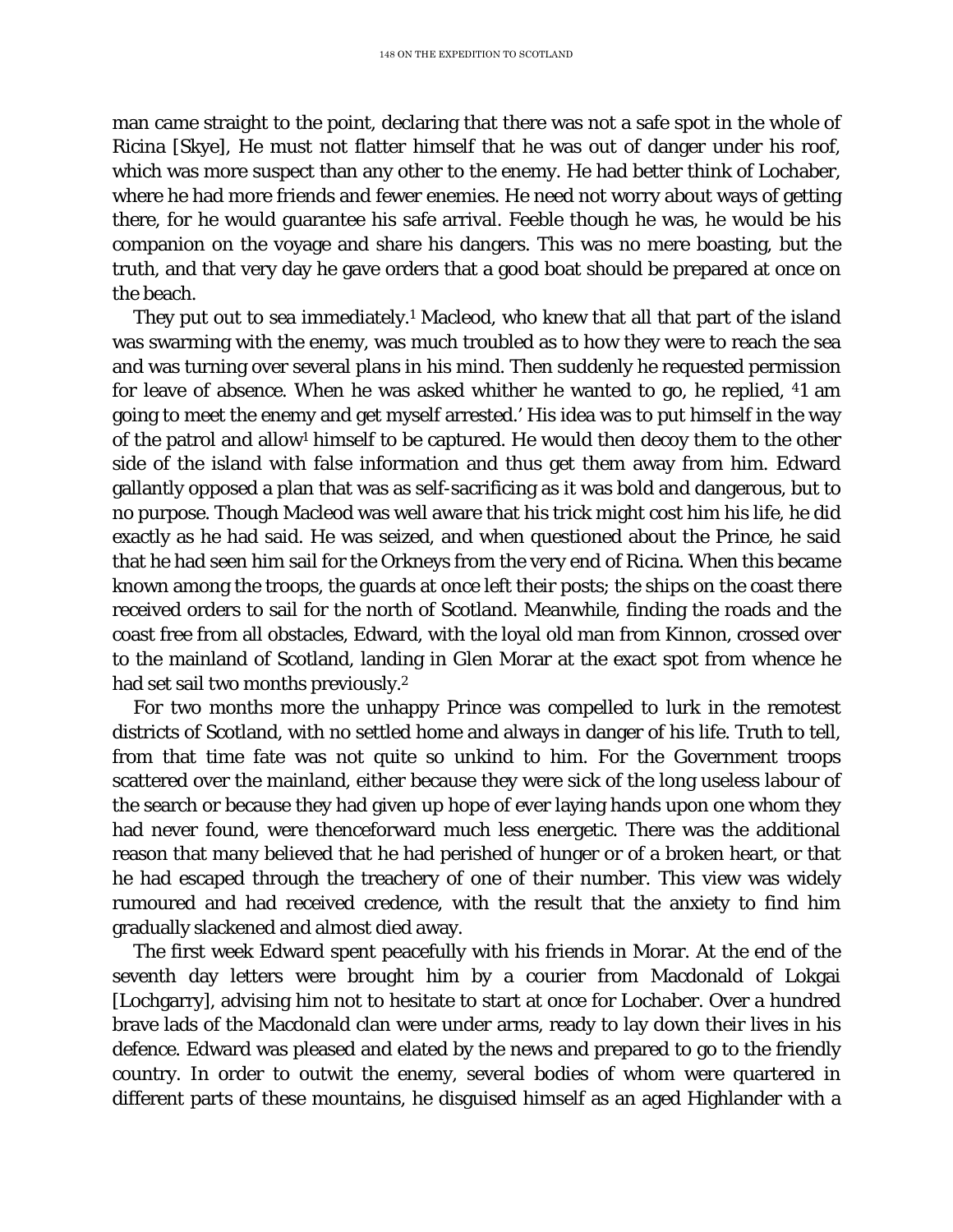wig of white hair, in the national costume, stooping as he walked, and in this disguise, after crossing the high Morar range, he reached Lochaber in safety.1

There he found the armed band we have mentioned, led by gallant Macdonald of Lochgarry. The Prince joined them, and, with a vanguard and a rear-guard and a goodly bodyguard round him, he began his wanderings through the district. For, in order to keep the enemy off his tracks, he felt compelled to be continually on the move, never remaining more than two days in any place. The men of his vanguard often came into collision with a stray patrol of Government troops, engaging in skirmishes of some importance. These were dangerous, as they might suggest an incipient rebellion. Fearing, after due reflection, that if this state of affairs continued, worse might follow, he decided to split up his men. The idea was excellent. For when Cumberland, who was still in Inverness, heard of those disorders in Lochaber, he hastened thither with a large force of foot and horse to nip the danger in the bud. But, as he found the district quiet, he returned without doing harm to a soul. Edward's companions now went about in groups of only two or three, but they kept in touch with one another by sending reports backwards and forwards. They generally sheltered in caves or in the hearts of the thickest woods, never letting themselves be seen by day. Issuing forth late at night from their hiding-places, they made their way to the appointed spot. Some of their number were told off to scour the country round for provisions, which they brought secretly to their companions.

After going right through Lochaber in this way they entered Badenoch,<sup>1</sup> where also they kept continually on the move. Then they returned once again to Lochaber. This district, which had witnessed his arrival, was also to witness his departure and had the chief glory of saving him. This fact impressed many people, since the earliest information we have of the Stuarts comes chiefly from Lochaber. The fatigue, the wretchedness of the accommodation, and the other hardships of a life so rough were in some measure compensated by the wonderful loyalty of his friends, united in the single desire of helping him. Great was the delight of the wandering Prince when he happened to meet some of his old followers and companions whom he had thought dead. One of these was Lochiel, mentioned at the beginning of this book. There were Cameron, Lochiel's brother, Macdonald of Boisdale, Cluny Macpherson, and many other important people, w-ho, having scattered after Culloden, had remained hidden till then in wuld spots. All these Edward met, overjoyed to find them safe and still faithful to him. He would have been even more delighted to satisfy his longing to see Sullivan. But, in spite of all inquiries, he could get no trustworthy information. Some said that he had been captured, others that he had crossed to France. While Edward was grieving at not having his company, Sullivan was doing all he could, as we shall see, to rescue the Prince. As for O'Neill, who stood next to Sullivan in his affections, it was only too well known that he had fallen into the hands of the enemy.

Edward continued to lead this wretched existence till 19th September, a date which saw the end of all his perils and adventures. He had a presentiment that the happy day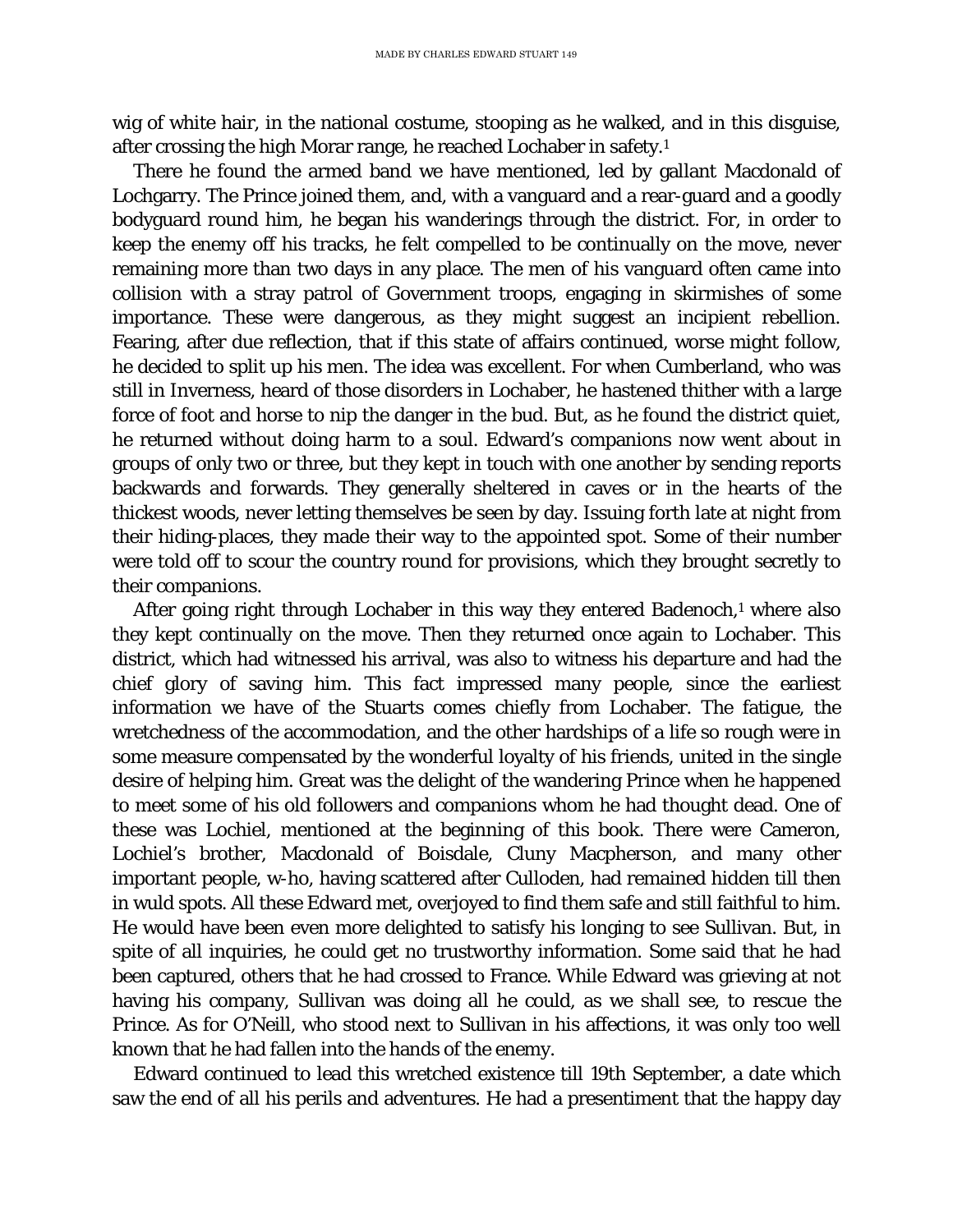would at last dawn, and he was in the habit of comforting his companions with this assurance, thus giving them courage and patience. He told them that he was convinced from many unmistakable signs that he was under the special protection of Providence, since God had so often saved him unscathed from apparently inevitable death. This conviction, a signal proof of religious piety, was confirmed by events. We need only refer to our narrative, through the whole of which is manifest the protection of Divine Providence. What greater proof can we have than the fact that, in spite of the numbers of spies and informers who were looking for him so long, he was able to elude the vigilance of them all? How otherwise was it possible that they never succeeded in capturing him in any of the places where he hid? Many people deny that he was once actually taken and released. I find it at least as wonderful that he was never caught at all as that he was set at liberty by his captors of their own free will. Indeed, I am inclined to doubt whether this adventure was the more extraordinary of the two. We must not forget that a large fortune was promised to any one who betrayed him, while he was often compelled to trust unknown people, and that as a rule he was not so effectively hidden that no one knew where he was. Yet not a single person was tempted by the greatness of the reward to betray him. And it appears truly wonderful when we bear in mind that those who rated loyalty and honour above this reward were boatmen, fishermen, servants, and other people of low degree who will usually do anything for money. Who does not admire the loyalty, daring and courage above her sex that were none the less found in a woman? And yet this is but a minor detail. The variety and the severity of the hardships endured by a young man naturally delicate and unaccustomed to such a life were such that the strongest constitution might have succumbed to them. He himself, when he recalled them, was amazed at having escaped with life and health from such deprivations and sufferings, ascribing it to the power of divine assistance alone. For two or three days at a time he was often compelled to lie buried rather than hidden in a shallow hole in a rock, with nothing but a few crusts of hard, mouldy bread to eat, washed down with muddy, stinking water. Sometimes he had nothing but roots torn up from the earth. More often he spent whole nights in the open air on the wet, muddy ground, exposed to rain and wind and fog, to all the inclemencies of the weather. He was frequently in want of everything, his clothes tom and dirty, often drenched with rain, while he could not change them as he had no others. Nor must I fail to record a pathetic detail told me by persons well informed. When he was back in Paris, he chanced to bare his legs in the presence of his brother, the Duke of York, who noticed that they were discoloured with the bruises of wounds freshly healed, and asked him how this was. The Prince answered, smiling: 'My dear brother, for a long time I could manage to get only one pair of shoes. When these were worn out, I had nothing else to protect my feet, so I used them only at night. By day, no matter how thorny and stony the road, I went barefoot, to save my shoes.' This was his answer, and as it drew tears from his loving brother, so we cannot relate it without feelings of the deepest compassion.

In addition to physical hardships his mental sufferings must have been even more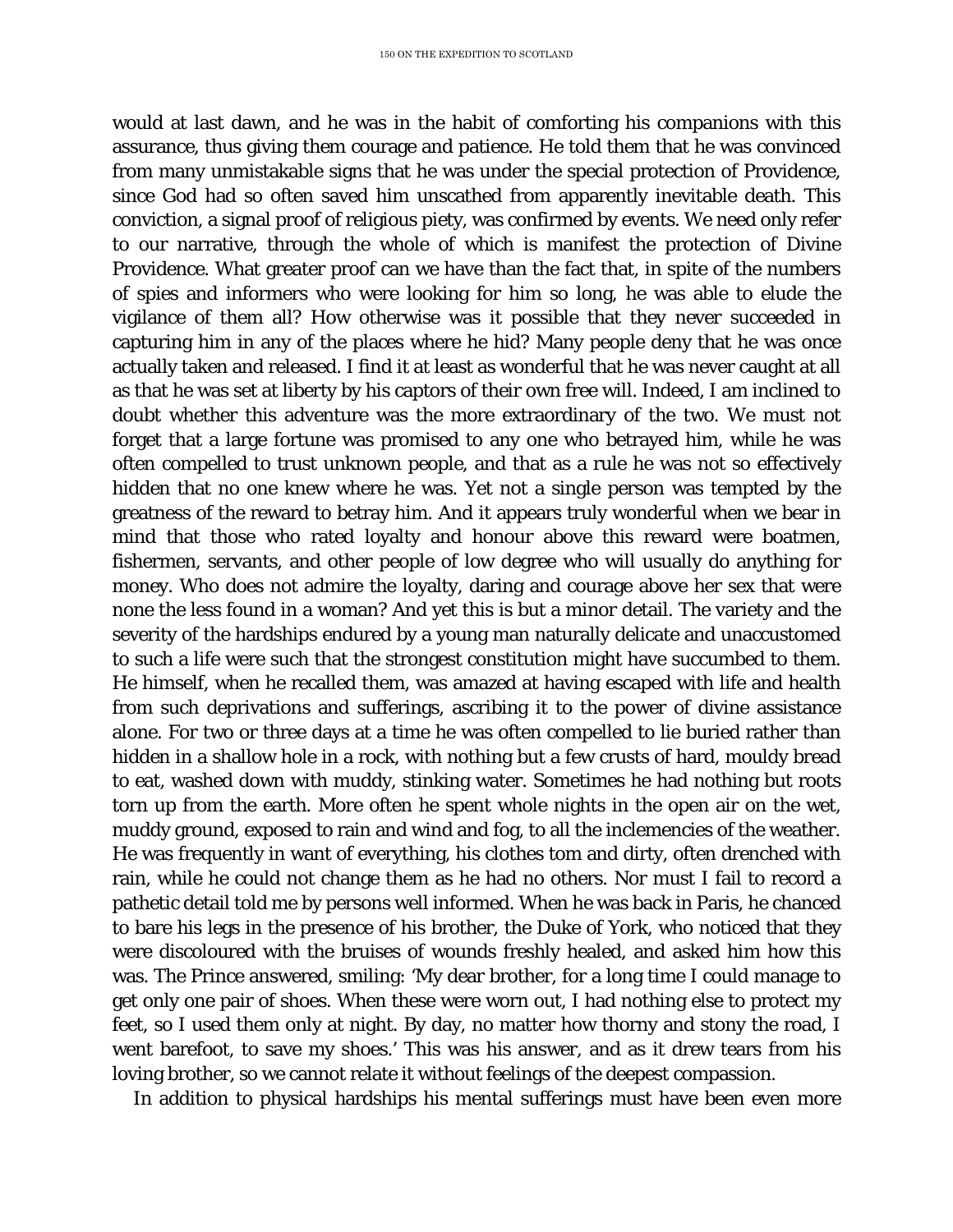severe, and it is almost incredible that the Prince could endure them. From 27th April to 19th September his existence was one long agony, as his life was in constant danger and death had him by the throat, he knew that his life was being sought, he felt the misery of his wretched condition, falling from one misfortune into another still more serious. Nor eould he see a way out of these moving accidents, unless some means of escape chanced to offer itself. Everywhere lurked danger, everywhere suspicion of disloyalty. Every one he met might prove to be laying a trap for him. He was as afraid to meet his friends as his enemies. More than once he was face to face with the men who were looking for him. Crouching behind a bush, frozen to the marrow and shivering from head to foot, he would see them pass from between the leaves. Besides these terrors, which left him neither day nor night, he suffered acutely because, for his sake, so many of his friends and followers were being ill-treated, some cruelly persecuted, others having all their property confiscated, others laying down their lives on the scaffold. He himself could not help seeing with his own eyes on more than one occasion the homes of some of his adherents razed to the ground, their houses and castles completely in ruins, a mark of official punishment which is generally left as a memorial of the crime to be an example to posterity. To crown all, he could not help remembering now and then the grief and anxiety he must be causing his father, King James, and his brother, the Duke of York. He could imagine their suffering, nor was it possible to soften its bitterness by letters or couriers, since he had none. Hard indeed would have been the heart that was not affected by a sorrow so enduring and so poignant. Who would not have been worn out and overwhelmed by a lot so desperate? Edward, however, kept up the strength of his body with his spirit and fed his spirit with hope and his own virtues, steeling himself so effectually against the slings and arrows of fortune, that throughout all this time, with the exception of the itch already mentioned, which, however troublesome, was harmless and soon cured, he enjoyed the best of health—health such as goes with a constitution of iron. He did at last escape from all his troubles, but, in order that he might recognise the finger of a higher Power, he escaped at the very moment when things looked most desperate j he even owed his safety to what he regarded as a heavy blow. These events will form the subject of my last section.

Edward had long missed Sullivan. Indeed, there was nothing he felt so much as the loss of the man who controlled his actions and by whose advice he set such store. As we have seen, he parted with him most unwillingly, considering the absence of news of him as the greatest of his calamities. Sullivan had, meanwhile, managed to get on board a ship and escaped to the Netherlands, from whence he had made his way to France and the court at Versailles. Being received in audience by the King, he told Louis of Edward's misfortunes, begging him to help a Prince who was his friend and was, moreover, in the gravest danger. He did not plead in vain. Louis had for some time been anxious about Edward, and, after hearing Sullivan's story, he was most eager to rescue him. He at once ordered two men-of-war to prepare to sail to Scotland to look for and bring back the Prince. To make things easier he ordered several Scotsmen to go on board, as they were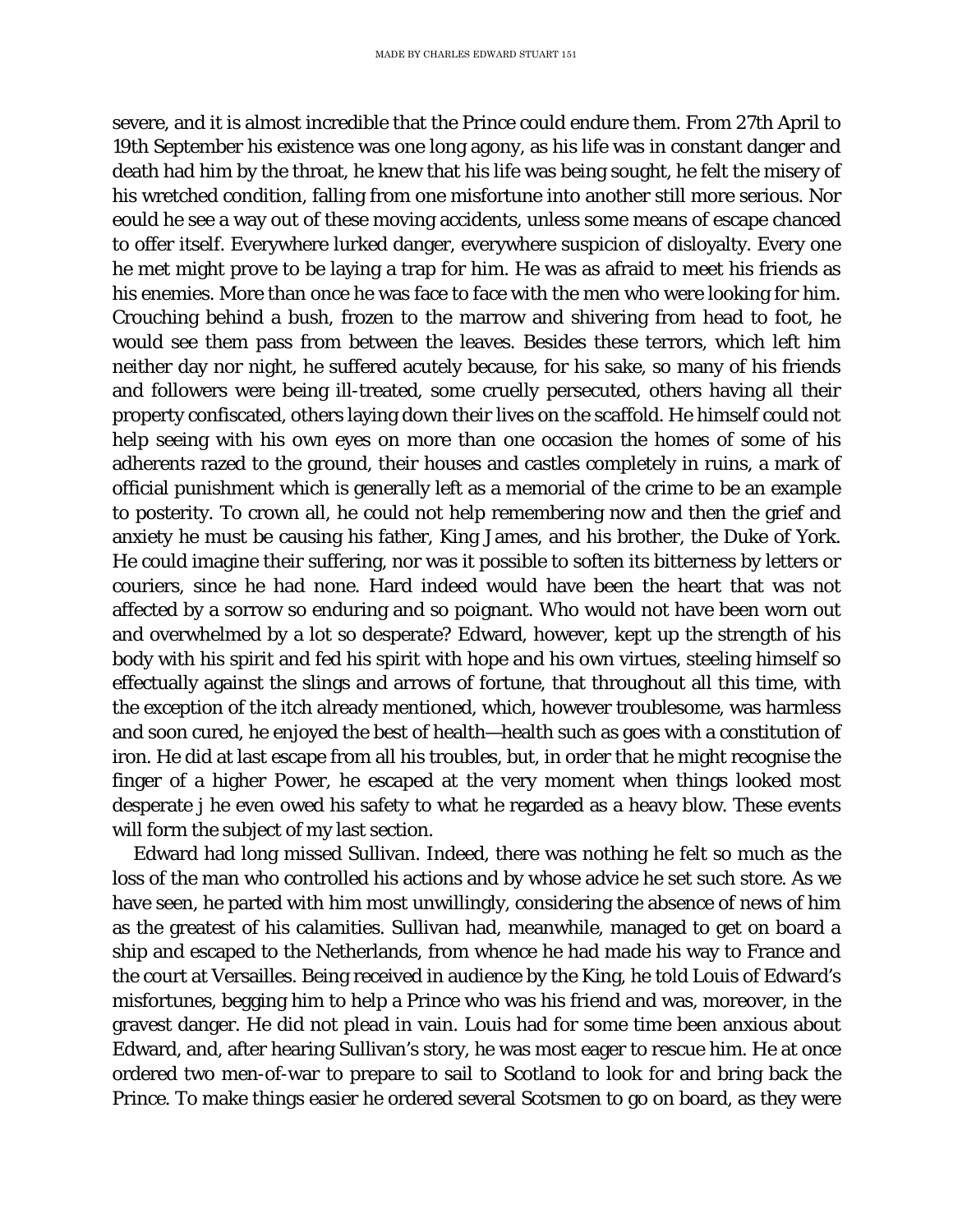more familiar with the language and the conditions of the country. Admiral Warren, a conscientious and brave sailor, was put in charge of the expedition. He was specially instructed to do his utmost to bring it to a successful conclusion. With these orders he put out from the port of Maelow [Malo] about the middle of June with two wellequipped ships. He sailed right round England and Ireland to the Hebrides, and from thence he entered the Velau gulf, generally called Lockbrun [Loch Broom], on the west coast of Scotland. Here he put on shore the twelve Scotsmen he had brought with him.[1](#page-118-0) While the ships lay at anchor the Scotsmen, scattering in all directions, began to make inquiries everywhere and to explore the remotest districts, but for some time their efforts were fruitless. Indeed, by what trick could they hope to discover one who was hiding from all who where looking for him and was suspicious of every one he met? After sixteen days of useless efforts, acting on a clue they received, they penetrated to the southernmost mountains of Lochaber, where they found him in hiding and told him why they had come.<sup>1</sup> It would be useless to try to describe the surprise and the emotion on both sides. Edward returned thanks to the Almighty for His mercy, nor could he say enough in praise of Sullivan's loyalty towards him. When the Scotsmen saw their master in such a wretched condition, so thin and pinched, yet alive and well, it would be hard to say whether their grief or their joy was the greater. Their voices were choked and broken with emotion.

The Prince, thus found again by the mercy of Heaven, had now' to be safely brought to the ships, which were some ninety miles away. This was no easy matter. Apart from the distance to be covered, they would have to run the gauntlet of a number of military posts, and precautions had to be taken against awakening their suspicions. In order to throw' dust in the eyes of the troops the Scotsmen had women's clothes with them, in which they dressed the Prince as a girl. They then took him by the most out-of-the-way routes, being careful to travel in silence and only at night, to spend the day in hiding and to send before them some member of their body to examine the road. In this way they reached Glen Morven in three days. Not only did they succeed in eluding the vigilance of the Government troops, but they made prisoners of three of them who had ventured to use force against them, securing them and taking them on board ship. When he was on the point of sailing, the Prince gave orders that they should be set at liberty, thus showing noteworthy clemency towards his enemies. But he gave a much more distinguished proof of his devotion to his friends.

As soon as he heard of the arrival of the ships, he managed to inform all his adherents that, if they wished to escape, they might accompany him. They would be welcomed on board and conveyed to France. As soon as they heard the news, they all began to move at once, but, as they were in places more or less remote, few were able to arrive by the day appointed. It was absolutely necessary to start at once. Longer delay would be fraught with danger. The wind, which was favourable, might change at any moment. Lastly, the

<span id="page-118-0"></span>Ĩ. <sup>1</sup> The French ships reached Lochnanuagh 6th September. (Blaikie, p. 69.)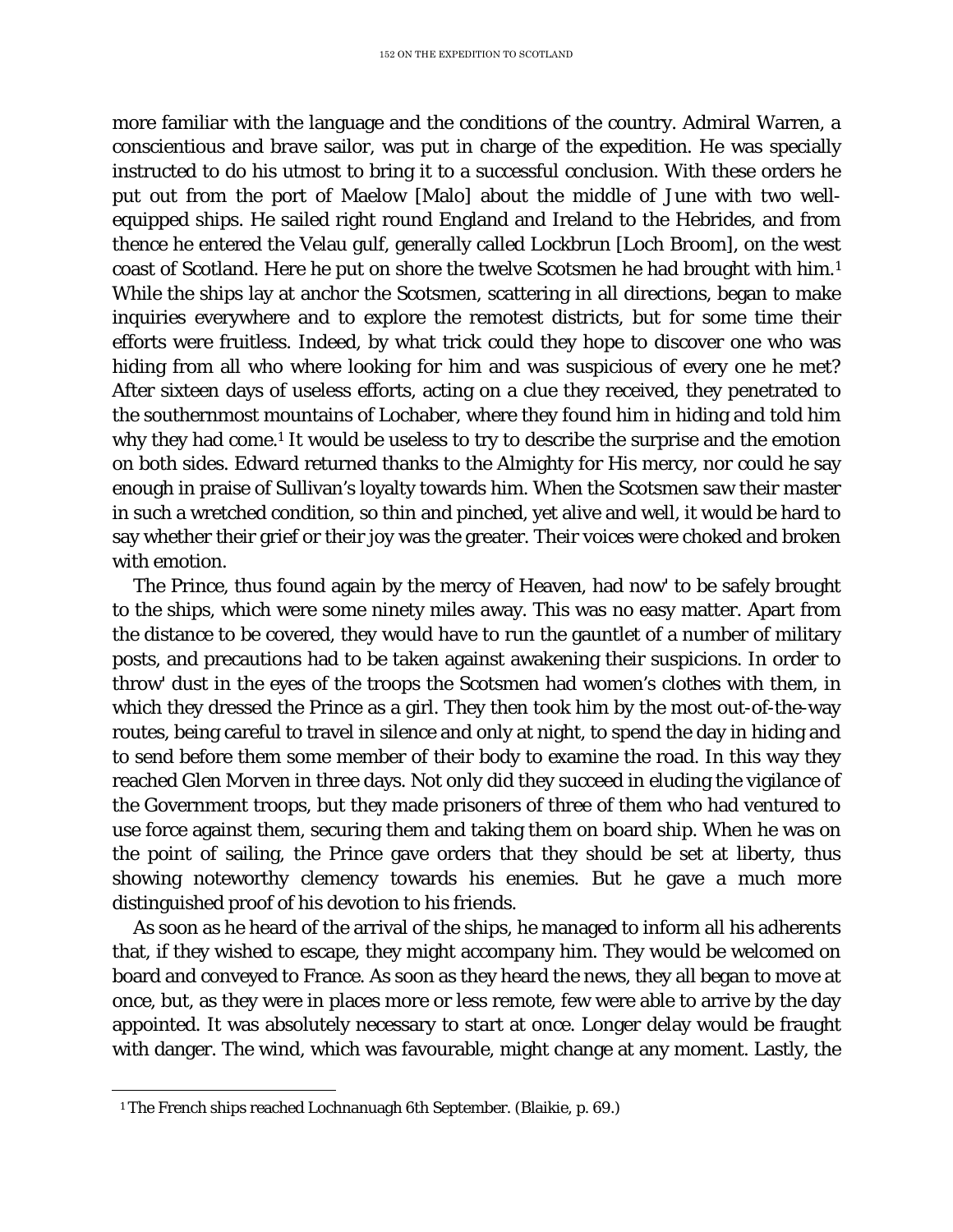enemy might easily get to hear of the escape, the excitement among the people and the unusual numbers awakening suspicion. Yet the Prince was vowing that he would not set foot on board till all his friends had arrived, declaring that he would wait for them; in fact, he intended to wait some days in the neighbourhood of Arisagh in all the discomfort and danger from which he had so eagerly desired to escape. And when at last they were all assembled, he insisted that every one should go on board before himself, being thus the last to leave. Indeed, he seemed to be more pleased at the escape of his friends than at his own. They numbered one hundred and thirty-two, some belonging to the lower orders, others to the flower of the nobility of Scotland and Ireland, the hapless remnant of a fatal war, whom the most unhappy of princes was taking with him.

All being ready, they set sail,<sup>[1](#page-119-0)</sup> and with the wind behind them steered south. *II Felice*<sup>[2](#page-119-1)</sup> was the name of the ship on which Edward was. There were three hundred troops on board and thirty big guns. The other ship<sup>[3](#page-119-2)</sup> carried almost as many men and guns. As the ships slowly drew away from the shore, it is said that Edward remained for a long time motionless, gazing intently upon his ungrateful country, and that he did not utter a single word either of sorrow or of anger. We know not what were his thoughts. The voyage lasted several days, the wind being always favourable, nor did they fall in with an enemy sail. Already Warren, who was in command, steering east, said they were making for the port of Brest, which is the nearest French port to the south coast of England. But, as he began to draw close, he observed an English fleet blockading the port, almost at the very entrance. So he turned towards Roven and made Roscow [Roscoff], a town in Brittany. Here at last he landed his distinguished passenger, safe and sound, on the 28th September. Edward first of all returned heartfelt thanks to the Most High, and then to his friends and companions, and started at once for Paris.

He found Paris ringing with his name and talking of nothing but his adventures, so that, wherever he went, the squares were crowded and the people poured into the streets to see him. He heard them saying: 'There is the hero, a truly Roman hero, who has not merely done, but suffered great things.' And as the people of Paris delight in ceremonious courtesy, they vied with one another in showing him respect and in doing him honour. Many persons said openly that France owed him a great debt, as, by containing the whole strength of England, he had enabled the French armies to get possession of the Low Countries. He was well able to play the part of Prince both by the charm and dignity of his bearing and the splendid and sumptuous state he kept, since he lacked nothing for making a magnificent display. On his arrival in Paris he was given eight hundred thousand lire in ready money to replace what he had lost in the war. Of all his pleasures, the one he enjoyed most was the meeting with his brother, the Duke of York. Till that time he had remained on the coast of Brittany, but as soon as he received certain news of his brother's return, he hastened to Paris. Who can describe the joy of

Ĩ. <sup>1</sup> At midnight on 19th September.

<span id="page-119-1"></span><span id="page-119-0"></span><sup>2</sup> *L'Heureux.*

<span id="page-119-2"></span><sup>3</sup> *Prince of Conti.*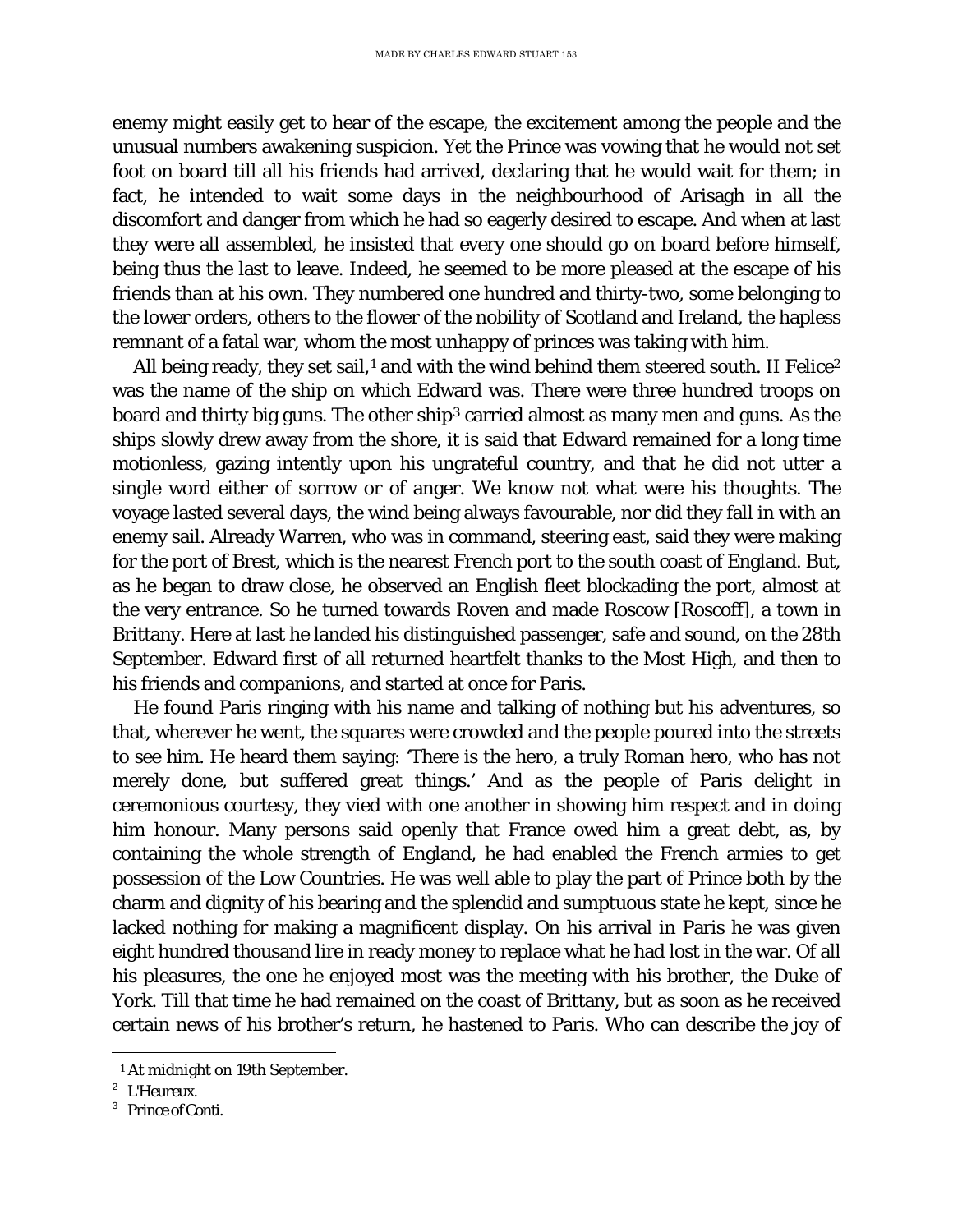these excellent brothers on their first meeting, their embraces, the tears of delight they shed? After a long and painful separation they were together again, united as they had long been united in heart. Heaven thus granted them what they had long desired, though they had almost despaired of seeing their prayers fulfilled. They could scarcely believe their eyes. Now they would think no more of their past sufferings; nay, they might even take pleasure in recalling them.

After a few days in Paris Edward went to Fontainebleau, a place famed for its good air and its regal pleasures, as the King was there then with the Court. His fame had already preceded him, and every one was on tiptoe with excitement. It is not easy to describe the satisfaction, the affection, the joy, and open display of delight with which he was welcomed by the King and all the Royal Family. King Louis received him with every honour due to a Prince of the blood. He was assigned apartments in the royal palace, loaded with splendid gifts, officially addressed as Prince of Wales. Foreign ambassadors were ordered to call frequently on him. Daily he went to pay his respects to the King, being always readily admitted to his presence and engaging in much familiar discourse with him. The Queen, either from womanly tenderness or in memory of his mother Clementine, who was her countrywoman, treated him and loved him as though he were her own son. When she heard him describe his adventures—and she often introduced the subject herself—she could not keep back her tears. In a word, though Edward had failed in the object of his expedition, and the recovery of his kingdom had, in existing circumstances, almost passed out of the realm of the possible, he was enjoying the peace of his present position, was gradually forgetting the past, and, relying on the friendship of King Louis, was flattering himself with the hope of better luck in the future.

But all mortal affairs are subject to ups and downs, nothing more so than the favour of princes; a brief calm was followed by an unexpected storm that exposed the Prince, not less unlucky in peace than in war, to fresh perils and drove him from the harbour where he was quietly resting. Peace was made between the Kings, weary of the long war, and weakened by the slaughter that accompanied it. At the instance of George, King of England, who insisted that the first preliminary article of peace must be that no member of the House of Stuart should be allowed a refuge in France, Louis was obliged in the interests of the common weal to exile a Prince who ill merited such treatment. Taught perhaps by this instance of the caprice of the fortunes of man how fickle and unstable are the things of this world, his brother Henry, Duke of York, resolved to fight for God alone under the banner of the Church. And now that he is enrolled as one of the College of Cardinals and has embraced the priesthood, though he is in the very flower of his youth, his whole heart is in the offices of religion and the duties proper to the institution of which he is a member.

## End of the Fourth and Last Book.

<sup>1</sup> The Prince's skill as a game shot was well known. The Duc de Liria, son of the Duke of Berwick, writing about him at the age of six and a half, said: "\* I have seen him take a